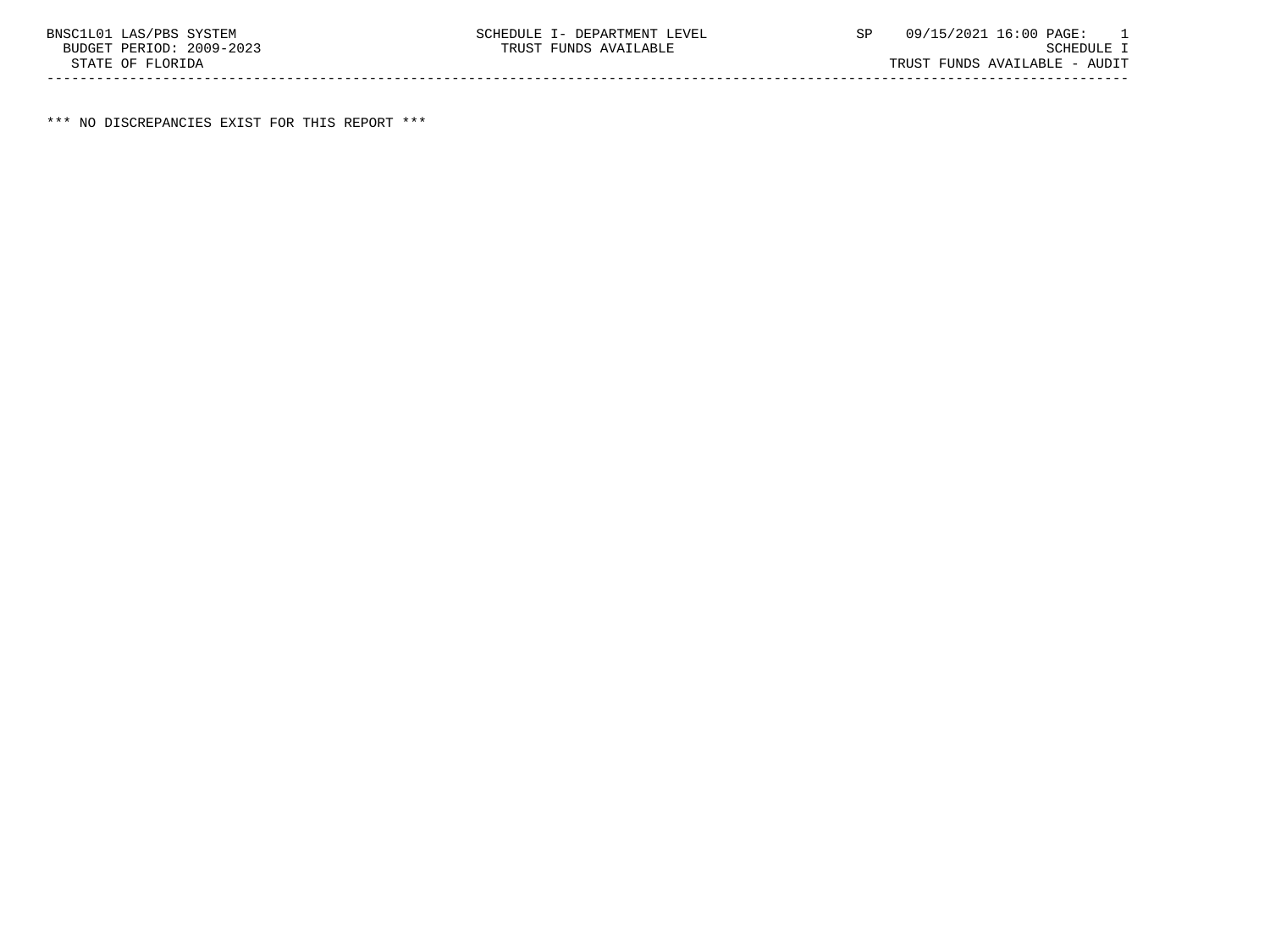| BNSC1L01 LAS/PBS SYSTEM<br>BUDGET PERIOD: 2009-2023<br>STATE OF FLORIDA                                                                                                                                                                                                                    |                                 | SCHEDULE I- DEPARTMENT LEVEL<br>TRUST FUNDS AVAILABLE       |                                                                              | SP                                                                    | 09/15/2021 16:00 PAGE:                                                                         | 1<br><b>SCHEDULE I</b><br>TRUST FUNDS AVAILABLE |
|--------------------------------------------------------------------------------------------------------------------------------------------------------------------------------------------------------------------------------------------------------------------------------------------|---------------------------------|-------------------------------------------------------------|------------------------------------------------------------------------------|-----------------------------------------------------------------------|------------------------------------------------------------------------------------------------|-------------------------------------------------|
|                                                                                                                                                                                                                                                                                            |                                 |                                                             |                                                                              | COL A01 COL A02                                                       | COL A03<br>ACT PR YR CURR YR EST AGY REQUEST AGY REQ N/R<br>EXP 2020-21 EXP 2021-22 FY 2022-23 | COL A04<br>FY 2022-23                           |
| EDUCATION, DEPT OF 48000000                                                                                                                                                                                                                                                                |                                 |                                                             |                                                                              |                                                                       |                                                                                                |                                                 |
| FUND: LOTT CAP OUT/DEBT SVCS TF                                                                                                                                                                                                                                                            | 2004                            |                                                             |                                                                              |                                                                       |                                                                                                |                                                 |
| SECTION I: DETAIL OF REVENUES                                                                                                                                                                                                                                                              | REVENUE CAP SVC<br>CODE         | AUTH MATCHING % CFDA<br>CHG <sup>2</sup> ST I/C LOC I/C NO. |                                                                              |                                                                       |                                                                                                |                                                 |
| 01 TR FR 48250400/2178                                                                                                                                                                                                                                                                     |                                 |                                                             |                                                                              |                                                                       |                                                                                                |                                                 |
| 02 INTEREST                                                                                                                                                                                                                                                                                | 001500 NO 0.0 1013.71 0.00 0.00 |                                                             | 174, 536, 261 162, 111, 477 134, 562, 485                                    |                                                                       |                                                                                                |                                                 |
|                                                                                                                                                                                                                                                                                            | 000502 NO 0.0 1013.71 0.00      | 0.00                                                        |                                                                              | 40,543 37,657 31,257                                                  |                                                                                                |                                                 |
| TOTAL TO LINE B IN SECTION IV                                                                                                                                                                                                                                                              |                                 |                                                             |                                                                              | 174,576,804  162,149,134  134,593,742                                 |                                                                                                |                                                 |
| SECTION II: DETAIL OF NONOPERATING EXPENDITURES                                                                                                                                                                                                                                            |                                 | OBJECT TRANSFER CFDA<br>CODE<br>TO BE<br>NO.                |                                                                              |                                                                       |                                                                                                |                                                 |
| 01 ASSESSMENT ON INVESTMENTS<br>02 FCO-DEBT SERV PMT TO SBA (8000)                                                                                                                                                                                                                         |                                 | 840000<br>899000                                            |                                                                              | 2,814 2,614 2,170<br>162, 111, 477 134, 562, 485                      |                                                                                                |                                                 |
| TOTAL TO LINE E IN SECTION IV                                                                                                                                                                                                                                                              |                                 |                                                             |                                                                              | 2,814 162,114,091 134,564,655                                         |                                                                                                |                                                 |
| SECTION III: ADJUSTMENTS                                                                                                                                                                                                                                                                   |                                 | OBJECT<br>CODE                                              |                                                                              |                                                                       |                                                                                                |                                                 |
| 02 PY FCO C/F NOT RESERVED ON T/B<br>03 ROUNDING                                                                                                                                                                                                                                           |                                 | 991000<br>991000                                            | 70,741-<br>$\overline{1}$                                                    |                                                                       |                                                                                                |                                                 |
| TOTAL TO LINE H IN SECTION IV                                                                                                                                                                                                                                                              |                                 |                                                             | $70,740-$                                                                    |                                                                       |                                                                                                |                                                 |
| SECTION IV: SUMMARY                                                                                                                                                                                                                                                                        |                                 |                                                             |                                                                              |                                                                       |                                                                                                |                                                 |
| UNRESERVED FUND BALANCE - JULY 1<br>ADD: REVENUES (FROM SECTION I)<br>TOTAL FUNDS AVAILABLE (LINE A + LINE B)<br>LESS: OPERATING EXPENDITURES<br>LESS: NONOPERATING EXPENDITURES (SECTION II)<br>LESS: FIXED CAPITAL OUTLAY (TOTAL ONLY)<br>UNRESERVED FUND BALANCE - JUNE 30 - BEFORE ADJ |                                 | (A)<br>(B)<br>(C)<br>(D)<br>(E)<br>(F)<br>(G)               | 2,324,027<br>174,576,804<br>176,900,831<br>2,814<br>174,536,261<br>2,361,756 | 2,291,016<br>162,149,134<br>164,440,150<br>162, 114, 091<br>2,326,059 | 2,326,059<br>134,593,742<br>136,919,801<br>134,564,655<br>2,355,146                            |                                                 |
| NET ADJUSTMENTS (FROM SECTION III)<br>ADJUSTED UNRESERVED FUND BALANCE - JUNE 30                                                                                                                                                                                                           |                                 | (H)<br>(T)                                                  | $70,740-$<br>2,291,016                                                       | 2,326,059                                                             | 2,355,146                                                                                      |                                                 |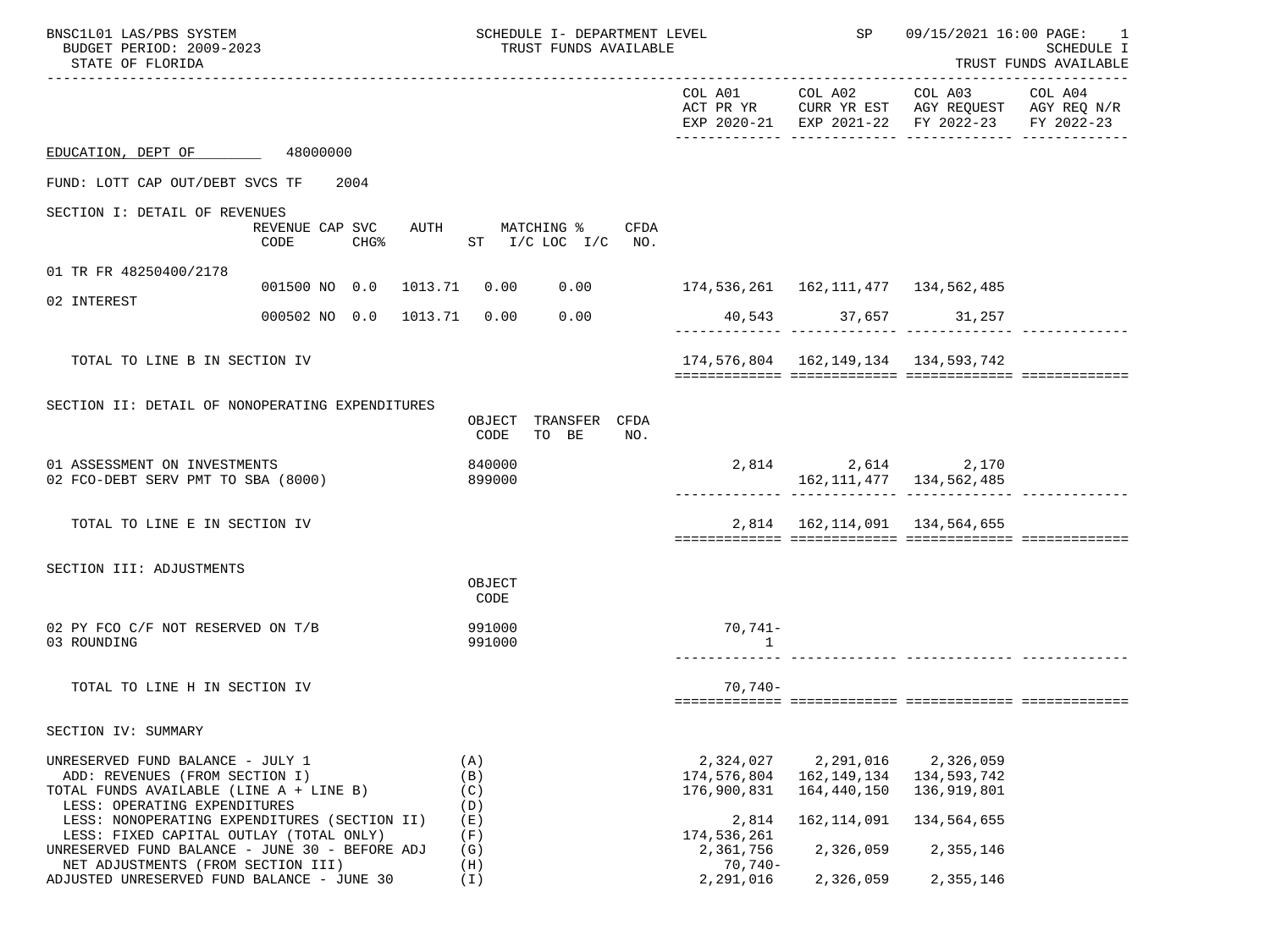| BNSC1L01 LAS/PBS SYSTEM<br>BUDGET PERIOD: 2009-2023<br>STATE OF FLORIDA |                | SCHEDULE I- DEPARTMENT LEVEL<br>TRUST FUNDS AVAILABLE      |           | SP 09/15/2021 16:00 PAGE: 2                                                                                               | SCHEDULE I<br>TRUST FUNDS AVAILABLE |
|-------------------------------------------------------------------------|----------------|------------------------------------------------------------|-----------|---------------------------------------------------------------------------------------------------------------------------|-------------------------------------|
|                                                                         |                |                                                            | COL A01   | COL A02 COL A03 COL A04<br>ACT PR YR CURR YR EST AGY REQUEST AGY REQ N/R<br>EXP 2020-21 EXP 2021-22 FY 2022-23 FY 2022-23 |                                     |
| EDUCATION, DEPT OF 48000000                                             |                |                                                            |           |                                                                                                                           |                                     |
| FUND: LOTT CAP OUT/DEBT SVCS TF 2004                                    |                |                                                            |           |                                                                                                                           |                                     |
| SECTION IV: SUMMARY                                                     |                |                                                            |           |                                                                                                                           |                                     |
| TOTAL UNRESERVED FUND BALANCE FROM STATEWIDE CFO FILE:                  |                |                                                            | 2,324,027 |                                                                                                                           |                                     |
| SCHEDULE IB: DETAIL OF UNRESERVED FUND BALANCE                          | FUNDING SOURCE | $STATE(S)$ RESTRICTED $(R)$<br>NONSTATE(N) UNRESTRICTED(U) |           |                                                                                                                           |                                     |
| 01 INVESTMENT OF INTEREST EARNINGS<br>$\mathbf S$                       |                | R                                                          |           | 2, 291, 016 2, 326, 059 2, 355, 146                                                                                       |                                     |
| ADJUSTED UNRESERVED FUND BALANCE - JUNE 30                              |                |                                                            |           | 2, 291, 016 2, 326, 059 2, 355, 146                                                                                       |                                     |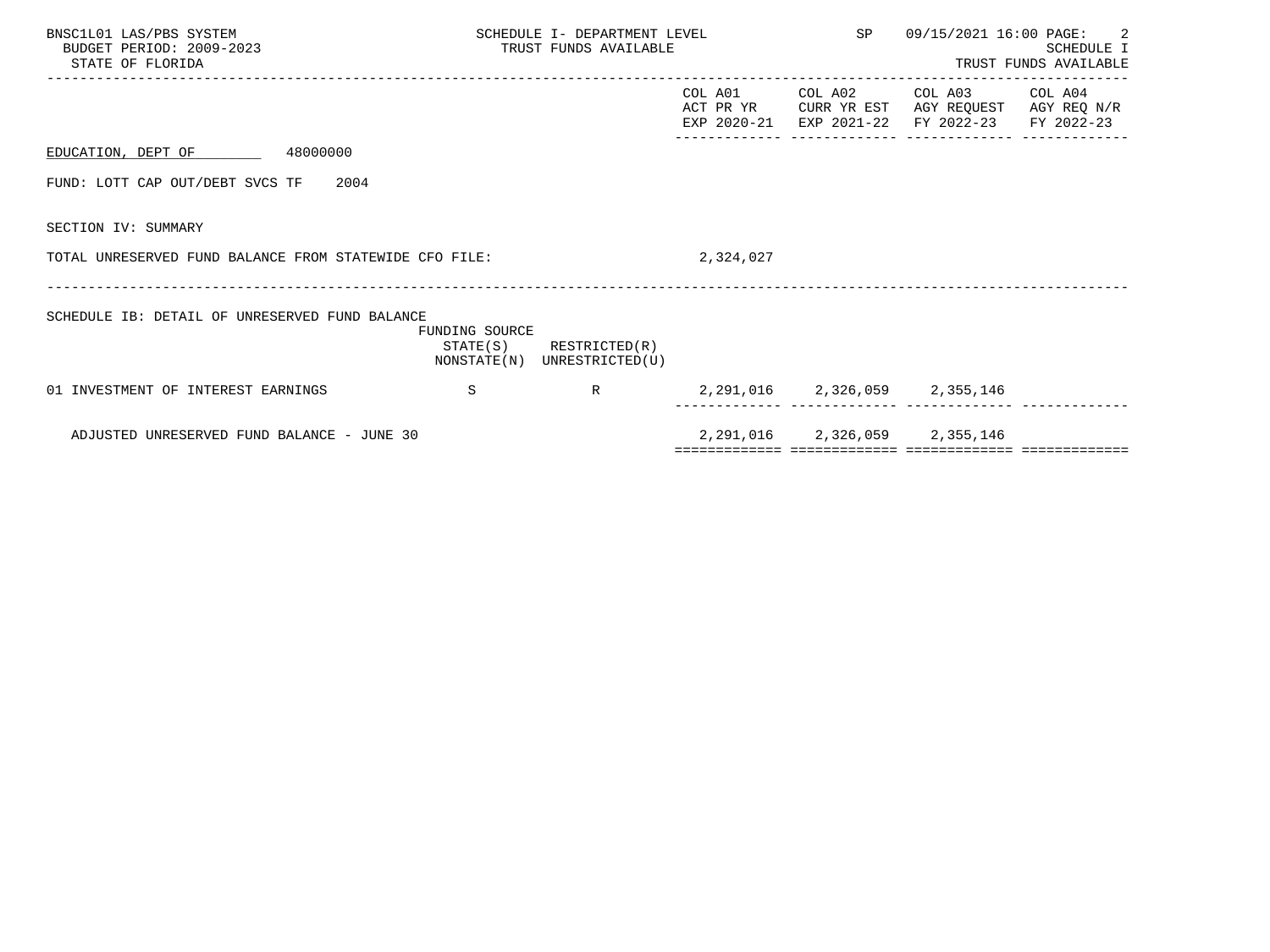| BNSC1L01 LAS/PBS SYSTEM<br>BUDGET PERIOD: 2009-2023<br>STATE OF FLORIDA |                         |  | SCHEDULE I- DEPARTMENT LEVEL<br>TRUST FUNDS AVAILABLE |                             |      |                                                       | SP          | 09/15/2021 16:00 PAGE:<br>3<br>SCHEDULE I<br>TRUST FUNDS AVAILABLE |                                        |                                                                          |                                      |
|-------------------------------------------------------------------------|-------------------------|--|-------------------------------------------------------|-----------------------------|------|-------------------------------------------------------|-------------|--------------------------------------------------------------------|----------------------------------------|--------------------------------------------------------------------------|--------------------------------------|
|                                                                         |                         |  |                                                       |                             |      |                                                       |             | COL A01<br>ACT PR YR                                               | COL A02                                | COL A03<br>CURR YR EST AGY REQUEST<br>EXP 2020-21 EXP 2021-22 FY 2022-23 | COL A04<br>AGY REQ N/R<br>FY 2022-23 |
| EDUCATION, DEPT OF 48000000                                             |                         |  |                                                       |                             |      |                                                       |             |                                                                    |                                        |                                                                          |                                      |
| FUND: ADMINISTRATIVE TRUST FUND                                         |                         |  | 2021                                                  |                             |      |                                                       |             |                                                                    |                                        |                                                                          |                                      |
| SECTION I: DETAIL OF REVENUES                                           | REVENUE CAP SVC<br>CODE |  |                                                       | AUTH                        |      | MATCHING %<br>CHG <sup>&amp;</sup> ST I/C LOC I/C NO. | CFDA        |                                                                    |                                        |                                                                          |                                      |
| 01 FSDB-TR FROM 48250400/2261 INDIRECT COST                             |                         |  |                                                       |                             |      |                                                       |             | 0.00 84.027 104,324 135,662 142,778                                |                                        |                                                                          |                                      |
| 01 TR FR 48160000/2270                                                  |                         |  |                                                       | 001599 NO 0.0 1001.282 0.00 |      |                                                       |             |                                                                    |                                        |                                                                          |                                      |
| 01 REFUNDS                                                              |                         |  |                                                       | 001599 NO 0.0 1001.282      | 0.00 | 0.00                                                  |             | 84.126 81,985 241,678                                              |                                        | 241,678                                                                  |                                      |
| 02 TRANSFER FROM 48180000/2270                                          |                         |  |                                                       | 001800 NO 0.0 1001.282      | 0.00 | 0.00                                                  |             | 186                                                                |                                        |                                                                          |                                      |
| 02 TR FR 48160000/2270 IC                                               |                         |  |                                                       | 001599 NO 0.0 1001.282      | 0.00 | 0.00                                                  |             | 84.126 410,474 435,913 437,501                                     |                                        |                                                                          |                                      |
|                                                                         |                         |  |                                                       | 001599 NO 0.0 1001.282      | 0.00 | 0.00                                                  | 84.126      | 5,430,485                                                          |                                        | 6,040,553 6,040,553                                                      |                                      |
| 02 TR FR 48800000/2261                                                  |                         |  |                                                       | 001599 NO 0.0 1001.282      | 0.00 | 0.00                                                  |             | 84.010 149,031 353,962 353,962                                     |                                        |                                                                          |                                      |
| 03 TR FR 48180000/2270 IC                                               |                         |  |                                                       | 001599 NO 0.0 1001.282      | 0.00 | 0.00                                                  |             | 84.126 947,880 1,127,916 1,126,328                                 |                                        |                                                                          |                                      |
| 03 FSDB-TR FROM 48250400/2339 ADMIN COST                                |                         |  |                                                       | 001520 NO 0.0 1001.282      | 0.00 | 0.00                                                  |             | $14,627$ $19,959$ $19,860$                                         |                                        |                                                                          |                                      |
| 04 TR FR 48800000/2261 IC                                               |                         |  |                                                       | 001599 NO 0.0 1001.282      | 0.00 | 0.00                                                  | 84.010      |                                                                    | 2,041,585 3,159,339 2,062,619          |                                                                          |                                      |
| 06 TR FR 48800000/2397 IC                                               |                         |  |                                                       |                             |      |                                                       |             |                                                                    |                                        |                                                                          |                                      |
| 07 INTEREST                                                             |                         |  |                                                       | 001599 NO 0.0 1001.282      | 0.00 | 0.00                                                  |             | 84.032 546,056 579,709 579,709                                     |                                        |                                                                          |                                      |
| 08 REFUNDS                                                              |                         |  |                                                       | 000504 NO 0.0 17.61         | 0.00 | 0.00                                                  |             |                                                                    | 183,782 224,975                        | 203,615                                                                  |                                      |
| 09 TR FR 48250400/2261 IC                                               |                         |  |                                                       | 001800 NO 0.0 1001.282      | 0.00 | 0.00                                                  |             | 4,189                                                              |                                        |                                                                          |                                      |
|                                                                         |                         |  |                                                       | 001599 NO 0.0 1001.282      | 0.00 |                                                       |             | $0.00$ 84.027 74,922 75,500 75,500                                 |                                        |                                                                          |                                      |
| 10 FEES, CHARGES, COMMISSIONS AND SALES                                 | 000400 YES 0.0          |  |                                                       | 17.61                       | 0.00 | 0.00                                                  |             | 22,798                                                             |                                        |                                                                          |                                      |
| 18 TR FR 48220400/2098                                                  |                         |  |                                                       | 001599 NO 0.0 1001.282      | 0.00 |                                                       | 0.00 84.032 | 381,756                                                            | 584,727                                | 584,727                                                                  |                                      |
| TOTAL TO LINE B IN SECTION IV                                           |                         |  |                                                       |                             |      |                                                       |             |                                                                    | 10,394,080    12,979,893    11,868,830 |                                                                          |                                      |
| SECTION II: DETAIL OF NONOPERATING EXPENDITURES                         |                         |  |                                                       |                             | CODE | OBJECT TRANSFER CFDA<br>TO BE                         | NO.         |                                                                    |                                        |                                                                          |                                      |
|                                                                         |                         |  |                                                       |                             |      |                                                       |             |                                                                    |                                        |                                                                          |                                      |

| 01 FSDB-UNFUNDED BUDGET      | 899000 |            | ⊥,230,138- |        |
|------------------------------|--------|------------|------------|--------|
| 01 TR FR 48800000/2021       | 810000 | $34.393 -$ |            |        |
| 04 ASSESSMENT ON INVESTMENTS | 840000 | 12,941     | 15,842     | 14,338 |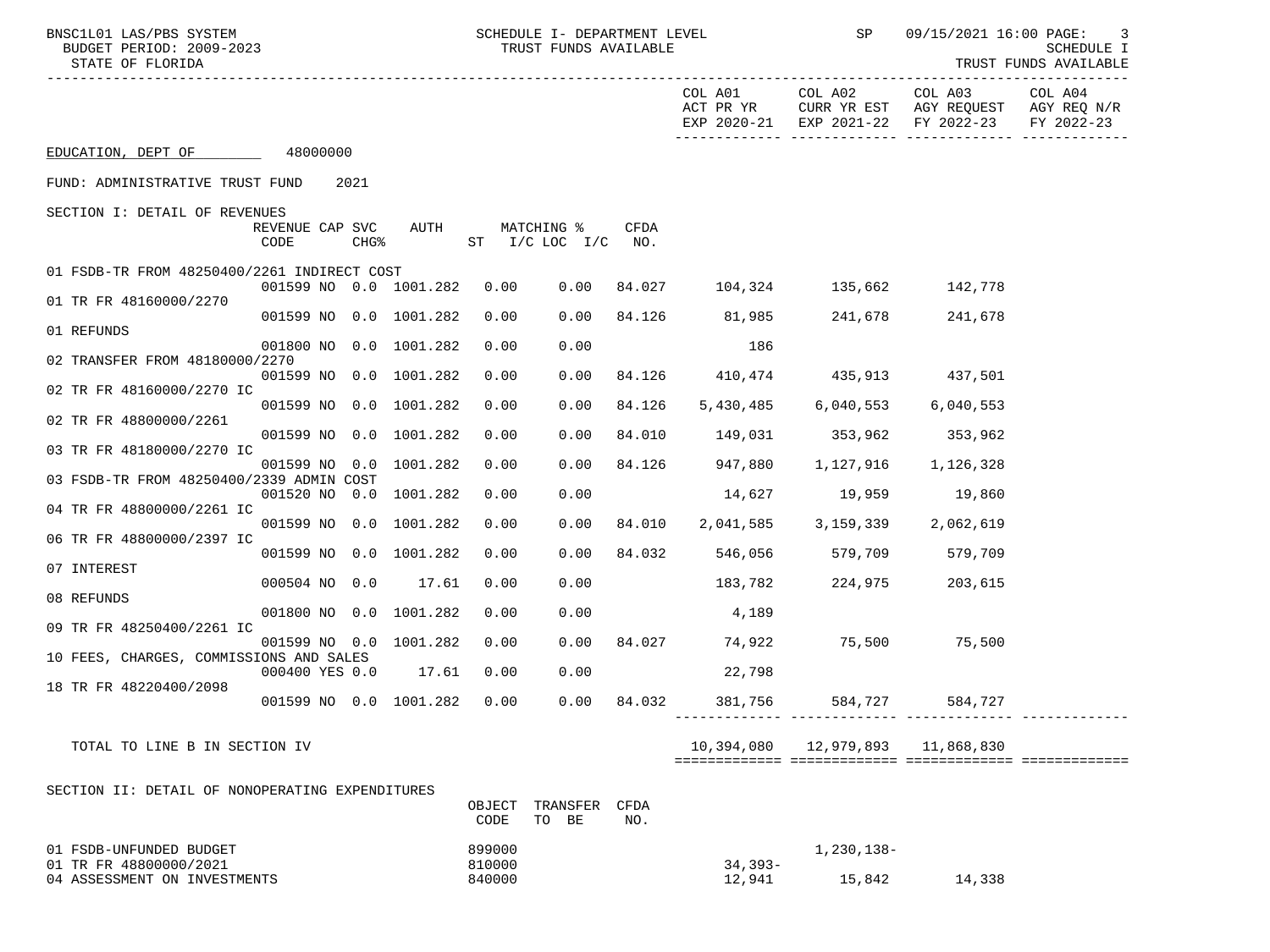| BNSC1L01 LAS/PBS SYSTEM<br>BUDGET PERIOD: 2009-2023<br>STATE OF FLORIDA                                                                                                                                                                                                                                                              | SCHEDULE I- DEPARTMENT LEVEL<br>TRUST FUNDS AVAILABLE                      |                               |     |                                                                                  | SP                                                                | 09/15/2021 16:00 PAGE:<br>SCHEDULE I<br>TRUST FUNDS AVAILABLE                                                                       |                       |  |
|--------------------------------------------------------------------------------------------------------------------------------------------------------------------------------------------------------------------------------------------------------------------------------------------------------------------------------------|----------------------------------------------------------------------------|-------------------------------|-----|----------------------------------------------------------------------------------|-------------------------------------------------------------------|-------------------------------------------------------------------------------------------------------------------------------------|-----------------------|--|
|                                                                                                                                                                                                                                                                                                                                      |                                                                            |                               |     |                                                                                  |                                                                   | COL A01 COL A02 COL A03<br>ACT PR YR $\,$ CURR YR EST $\,$ AGY REQUEST $\,$ AGY REQ $\rm N/R$<br>EXP 2020-21 EXP 2021-22 FY 2022-23 | COL A04<br>FY 2022-23 |  |
| 48000000<br>EDUCATION, DEPT OF                                                                                                                                                                                                                                                                                                       |                                                                            |                               |     |                                                                                  |                                                                   |                                                                                                                                     |                       |  |
| 2021<br>FUND: ADMINISTRATIVE TRUST FUND                                                                                                                                                                                                                                                                                              |                                                                            |                               |     |                                                                                  |                                                                   |                                                                                                                                     |                       |  |
| SECTION II: DETAIL OF NONOPERATING EXPENDITURES                                                                                                                                                                                                                                                                                      | CODE                                                                       | OBJECT TRANSFER CFDA<br>TO BE | NO. |                                                                                  |                                                                   |                                                                                                                                     |                       |  |
| 09 ANTICIPATED TR TO 48160000/2021                                                                                                                                                                                                                                                                                                   |                                                                            | 810000 48160000               |     | 34,393                                                                           |                                                                   |                                                                                                                                     |                       |  |
| TOTAL TO LINE E IN SECTION IV                                                                                                                                                                                                                                                                                                        |                                                                            |                               |     |                                                                                  | 12,941 1,214,296- 14,338                                          |                                                                                                                                     |                       |  |
| SECTION III: ADJUSTMENTS<br>01 ROUNDING<br>01 FSDB-UNRESERVED FUND BALANCE- JULY 1<br>02 PY SEPTEMBER CF OPERATING REVERSIONS<br>03 PY CF B NOT PART OF FB RESERVED FOR ENC<br>03 FSDB-ADJUST. FOR CONTINUING APPROPRIATION<br>03 ROUNDING                                                                                           | OBJECT<br>CODE<br>991000<br>991000<br>991000<br>991000<br>991000<br>991000 |                               |     | $1 -$<br>149,061<br>976<br>1,241-<br>2                                           | 1,114,201-                                                        |                                                                                                                                     |                       |  |
| 03 ROUNDING<br>05 PRIOR YEAR SEPT 30 OPERATING REVERSIONS<br>08 PY SEPTEMBER CF OPERATING REVERSIONS<br>10 REDUCE FB FOR NET LONG-TERM RECEIVABLE IN<br>11 PY CF B NOT PART OF FB RESERVED FOR ENC<br>12 PY POST CLOSING SWFS ADJUSTMENT<br>13 RECLASS GL FROM REVENUE TO EXPENDITURE 991000<br>14 PY ACCOUNTS PAYABLE NOT CERTIFIED | 991000<br>991000<br>991000<br>991000<br>991000<br>991000<br>991000         |                               |     | 2<br>133<br>2,519,013<br>180,799-<br>2,425,410-<br>16,423,707-<br>$3,646-$<br>53 |                                                                   |                                                                                                                                     |                       |  |
| TOTAL TO LINE H IN SECTION IV                                                                                                                                                                                                                                                                                                        |                                                                            |                               |     |                                                                                  | $16,365,564 - 1,114,201 -$                                        |                                                                                                                                     |                       |  |
| SECTION IV: SUMMARY                                                                                                                                                                                                                                                                                                                  |                                                                            |                               |     |                                                                                  |                                                                   |                                                                                                                                     |                       |  |
| UNRESERVED FUND BALANCE - JULY 1<br>ADD: REVENUES (FROM SECTION I)<br>TOTAL FUNDS AVAILABLE (LINE A + LINE B)<br>LESS: OPERATING EXPENDITURES<br>LESS: NONOPERATING EXPENDITURES (SECTION II)<br>LESS: FIXED CAPITAL OUTLAY (TOTAL ONLY)                                                                                             | (A)<br>(B)<br>(C)<br>(D)<br>(E)<br>(F)                                     |                               |     | 26,820,668<br>10,394,080<br>37, 214, 748<br>12,009,895<br>12,941                 | 8,826,348<br>12,979,893<br>21,806,241<br>15,518,769<br>1,214,296- | 6,387,567<br>11,868,830<br>18,256,397<br>15,402,832<br>14,338                                                                       |                       |  |
| UNRESERVED FUND BALANCE - JUNE 30 - BEFORE ADJ<br>NET ADJUSTMENTS (FROM SECTION III)<br>ADJUSTED UNRESERVED FUND BALANCE - JUNE 30                                                                                                                                                                                                   | (G)<br>(H)<br>$(\top)$                                                     |                               |     | 25, 191, 912<br>$16,365,564-$<br>8,826,348                                       | 7,501,768<br>1,114,201-<br>6,387,567                              | 2,839,227<br>2,839,227                                                                                                              |                       |  |
| TOTAL UNRESERVED FUND BALANCE FROM STATEWIDE CFO FILE:                                                                                                                                                                                                                                                                               |                                                                            |                               |     | 26,820,668                                                                       |                                                                   |                                                                                                                                     |                       |  |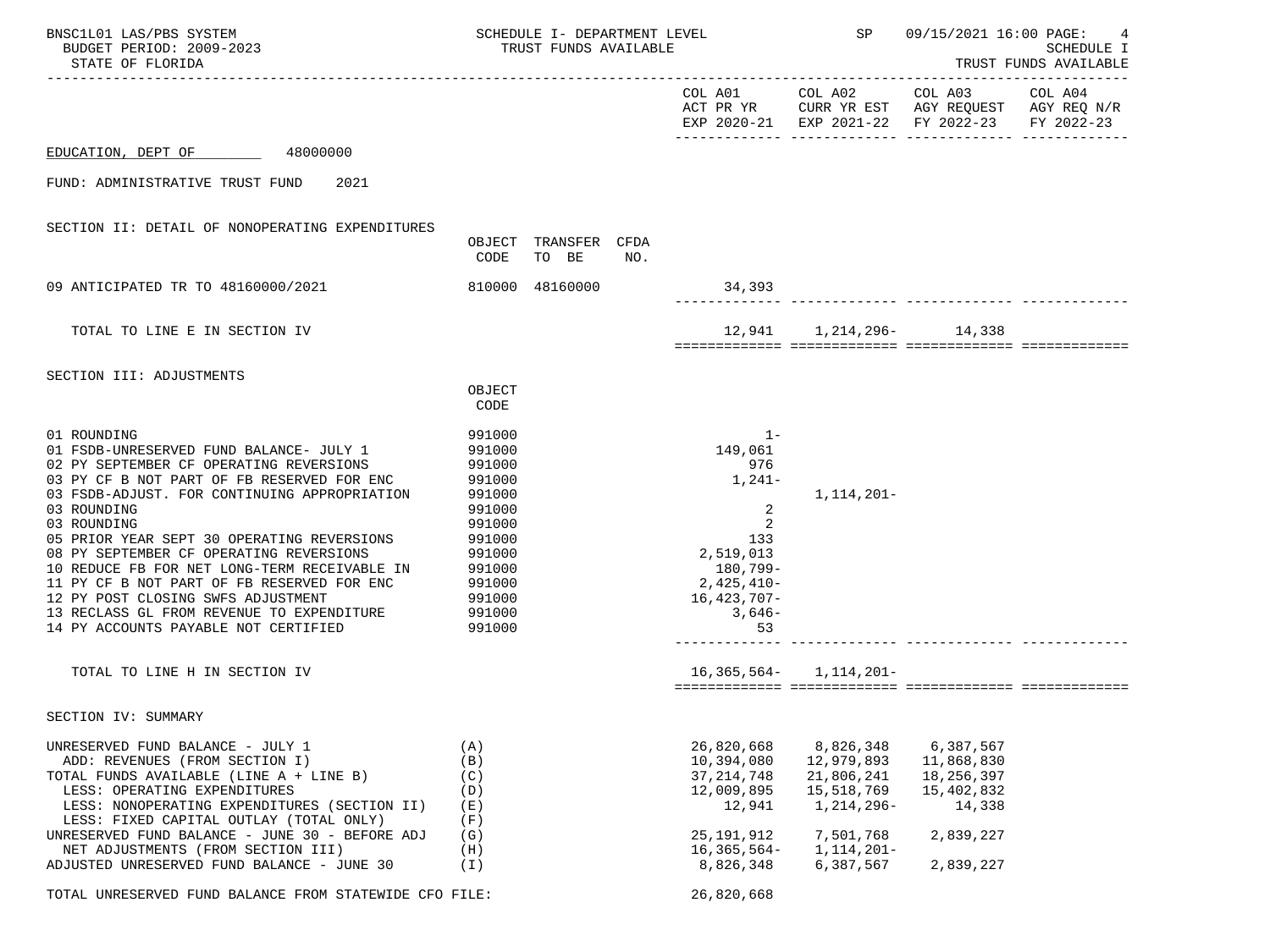| BNSC1L01 LAS/PBS SYSTEM<br>BUDGET PERIOD: 2009-2023<br>STATE OF FLORIDA                                     |                                         | SCHEDULE I- DEPARTMENT LEVEL<br>TRUST FUNDS AVAILABLE      |                                          | SP                            | 09/15/2021 16:00 PAGE:                                                                         | -5<br>SCHEDULE I<br>TRUST FUNDS AVAILABLE |
|-------------------------------------------------------------------------------------------------------------|-----------------------------------------|------------------------------------------------------------|------------------------------------------|-------------------------------|------------------------------------------------------------------------------------------------|-------------------------------------------|
|                                                                                                             |                                         |                                                            | COL A01                                  | COL A02                       | COL A03<br>ACT PR YR CURR YR EST AGY REQUEST AGY REQ N/R<br>EXP 2020-21 EXP 2021-22 FY 2022-23 | COL A04<br>FY 2022-23                     |
| 48000000<br>EDUCATION, DEPT OF                                                                              |                                         |                                                            |                                          |                               |                                                                                                |                                           |
| FUND: ADMINISTRATIVE TRUST FUND<br>2021                                                                     |                                         |                                                            |                                          |                               |                                                                                                |                                           |
| SCHEDULE IB: DETAIL OF UNRESERVED FUND BALANCE                                                              | FUNDING SOURCE                          | $STATE(S)$ RESTRICTED $(R)$<br>NONSTATE(N) UNRESTRICTED(U) |                                          |                               |                                                                                                |                                           |
| 01 INDIRECT COST ASSESSMENTS<br>01 INDIRECT COST ASSESSMENTS<br>01 FSDB-INDIR/ADMIN COST FR FUNDS 2261/2339 | $\mathbf N$<br>$_{\rm N}$<br>$_{\rm N}$ | R<br>$\mathbb{R}$                                          | R 8,645,628 6,139,553 2,515,314<br>1,588 | 179, 132 248, 014 323, 913    |                                                                                                |                                           |
| ADJUSTED UNRESERVED FUND BALANCE - JUNE 30                                                                  |                                         |                                                            | ================================         | 8,826,348 6,387,567 2,839,227 |                                                                                                |                                           |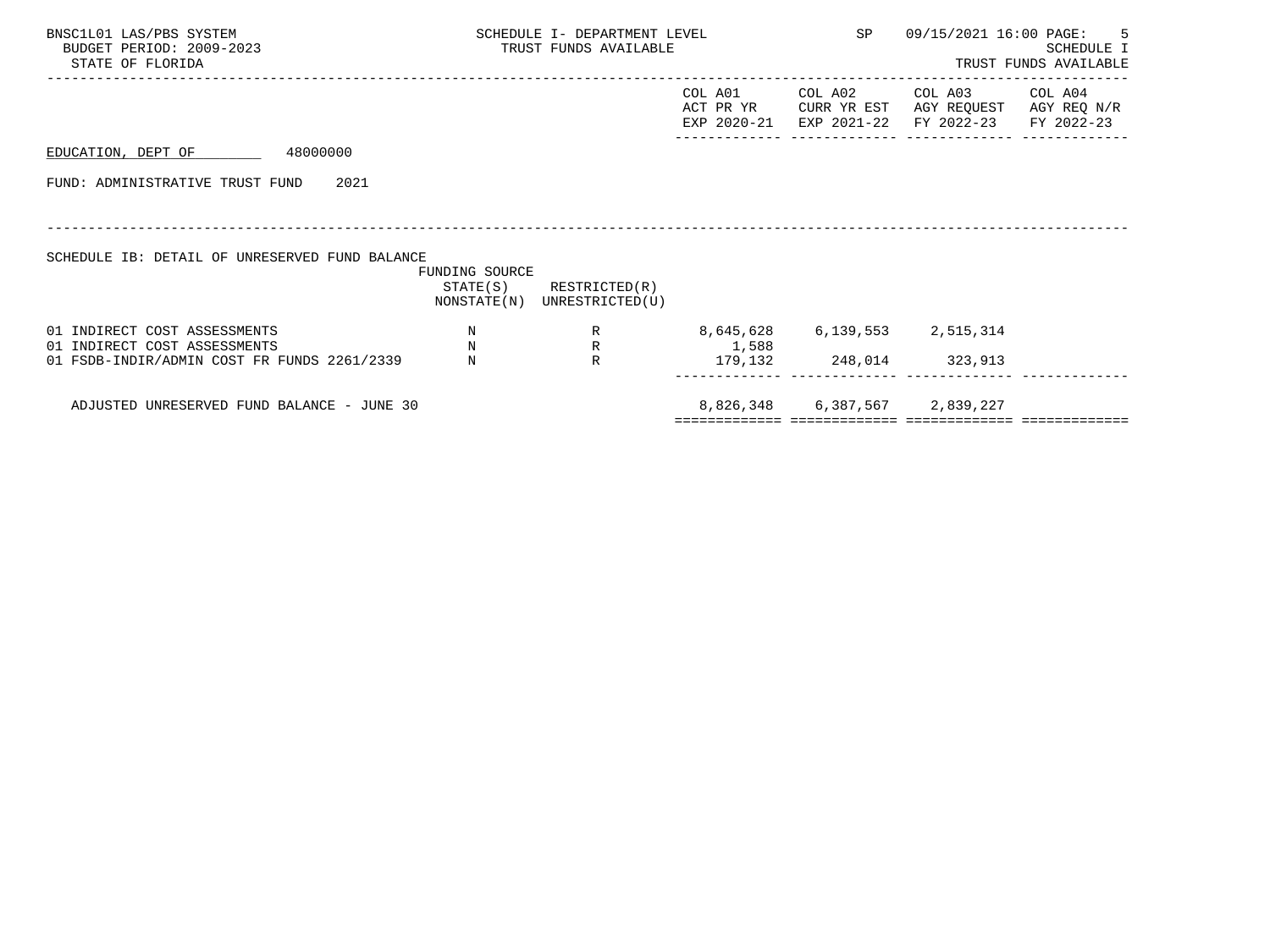| BNSC1L01 LAS/PBS SYSTEM<br>BUDGET PERIOD: 2009-2023<br>STATE OF FLORIDA                                                                                                                       |                             | SCHEDULE I- DEPARTMENT LEVEL<br>TRUST FUNDS AVAILABLE          |                                                      | SP                                                         | 09/15/2021 16:00 PAGE:                                                                                 | 6<br>SCHEDULE I<br>TRUST FUNDS AVAILABLE |
|-----------------------------------------------------------------------------------------------------------------------------------------------------------------------------------------------|-----------------------------|----------------------------------------------------------------|------------------------------------------------------|------------------------------------------------------------|--------------------------------------------------------------------------------------------------------|------------------------------------------|
|                                                                                                                                                                                               |                             |                                                                |                                                      | COL A01 COL A02                                            | COL A03 COL A04<br>ACT PR YR CURR YR EST AGY REQUEST AGY REQ N/R<br>EXP 2020-21 EXP 2021-22 FY 2022-23 | FY 2022-23                               |
| EDUCATION, DEPT OF 48000000                                                                                                                                                                   |                             |                                                                |                                                      |                                                            |                                                                                                        |                                          |
| FUND: CAP IMPROVEMENTS FEE TF                                                                                                                                                                 | 2071                        |                                                                |                                                      |                                                            |                                                                                                        |                                          |
| SECTION I: DETAIL OF REVENUES                                                                                                                                                                 | REVENUE CAP SVC<br>CODE     | AUTH MATCHING %<br>CFDA<br>CHG <sup>%</sup> ST I/C LOC I/C NO. |                                                      |                                                            |                                                                                                        |                                          |
| 01 CAP IMPROVEMENTS FEE                                                                                                                                                                       |                             |                                                                |                                                      |                                                            |                                                                                                        |                                          |
| 02 INTEREST                                                                                                                                                                                   | 000100 YES 0.0 1009.24 0.00 | 0.00                                                           |                                                      |                                                            |                                                                                                        |                                          |
|                                                                                                                                                                                               | 000502 NO 0.0 215.49 0.00   | 0.00                                                           |                                                      | 1,852,062    1,043,011    1,055,527                        |                                                                                                        |                                          |
| TOTAL TO LINE B IN SECTION IV                                                                                                                                                                 |                             |                                                                |                                                      | 61, 426, 795 61, 332, 641 62, 068, 632                     |                                                                                                        |                                          |
| SECTION II: DETAIL OF NONOPERATING EXPENDITURES                                                                                                                                               |                             | OBJECT TRANSFER CFDA<br>TO BE<br>CODE<br>NO.                   |                                                      |                                                            |                                                                                                        |                                          |
| 01 ASSESSMENT ON INVESTMENTS<br>02 TRANS TO CHILD CARE CTRS/2071<br>03 REFUNDS<br>07 UNFUNDED BUDGET                                                                                          |                             | 840000<br>810000<br>860000<br>899000                           | 1,676,754                                            | $130,698$<br>2,047,788 2,089,498 2,141,736<br>$624, 112 -$ |                                                                                                        |                                          |
| TOTAL TO LINE E IN SECTION IV                                                                                                                                                                 |                             |                                                                |                                                      | 3,855,240 1,596,084 2,272,434                              |                                                                                                        |                                          |
| SECTION III: ADJUSTMENTS                                                                                                                                                                      |                             | OBJECT<br>CODE                                                 |                                                      |                                                            |                                                                                                        |                                          |
| 01 PY FCO C/F NOT RESERVED ON T/B<br>03 ROUNDING                                                                                                                                              |                             | 991000<br>991000                                               | 94,029,999-<br>$1 -$                                 |                                                            |                                                                                                        |                                          |
| TOTAL TO LINE H IN SECTION IV                                                                                                                                                                 |                             |                                                                | 94,030,000-                                          |                                                            |                                                                                                        |                                          |
| SECTION IV: SUMMARY                                                                                                                                                                           |                             |                                                                |                                                      |                                                            |                                                                                                        |                                          |
| UNRESERVED FUND BALANCE - JULY 1<br>ADD: REVENUES (FROM SECTION I)<br>TOTAL FUNDS AVAILABLE (LINE A + LINE B)<br>LESS: OPERATING EXPENDITURES<br>LESS: NONOPERATING EXPENDITURES (SECTION II) |                             | (A)<br>(B)<br>(C)<br>(D)<br>(E)                                | 99,505,149<br>61,426,795<br>160,931,944<br>3,855,240 | 659,380<br>61,332,641<br>61,992,021<br>1,596,084           | 62,068,632<br>62,068,632<br>2, 272, 434                                                                |                                          |
| LESS: FIXED CAPITAL OUTLAY (TOTAL ONLY)<br>UNRESERVED FUND BALANCE - JUNE 30 - BEFORE ADJ<br>NET ADJUSTMENTS (FROM SECTION III)                                                               |                             | (F)<br>(G)<br>(H)                                              | 62,387,324<br>94,689,380<br>$94,030,000 -$           | 60,395,937                                                 | 56,745,411<br>3,050,787                                                                                | 44,700,000                               |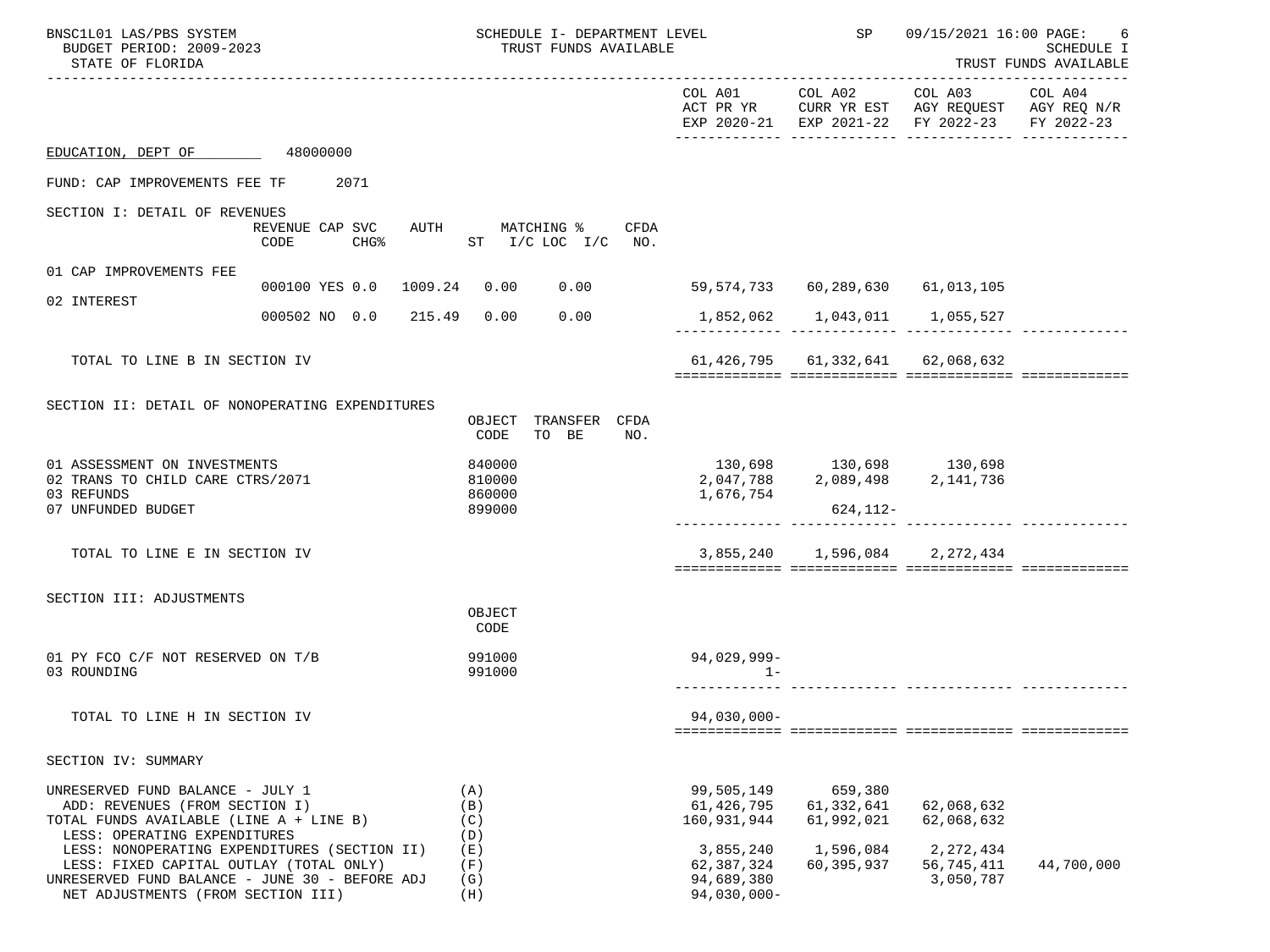| BNSC1L01 LAS/PBS SYSTEM<br>BUDGET PERIOD: 2009-2023<br>STATE OF FLORIDA |                | SCHEDULE I- DEPARTMENT LEVEL<br>TRUST FUNDS AVAILABLE      |                          | SP                             | 09/15/2021 16:00 PAGE: 7                                             | <b>SCHEDULE I</b><br>TRUST FUNDS AVAILABLE |
|-------------------------------------------------------------------------|----------------|------------------------------------------------------------|--------------------------|--------------------------------|----------------------------------------------------------------------|--------------------------------------------|
|                                                                         |                |                                                            | ACT PR YR<br>EXP 2020-21 | COL A01 COL A02<br>EXP 2021-22 | COL A03 COL A04<br>CURR YR EST AGY REQUEST AGY REQ N/R<br>FY 2022-23 | FY 2022-23                                 |
| EDUCATION, DEPT OF 48000000                                             |                |                                                            |                          |                                |                                                                      |                                            |
| 2071<br>FUND: CAP IMPROVEMENTS FEE TF                                   |                |                                                            |                          |                                |                                                                      |                                            |
| SECTION IV: SUMMARY                                                     |                |                                                            |                          |                                |                                                                      |                                            |
| ADJUSTED UNRESERVED FUND BALANCE - JUNE 30                              | (1)            |                                                            | 659,380                  |                                | 3,050,787                                                            |                                            |
| TOTAL UNRESERVED FUND BALANCE FROM STATEWIDE CFO FILE:                  |                |                                                            | 99,505,149               |                                |                                                                      |                                            |
| SCHEDULE IB: DETAIL OF UNRESERVED FUND BALANCE                          | FUNDING SOURCE | $STATE(S)$ RESTRICTED $(R)$<br>NONSTATE(N) UNRESTRICTED(U) |                          |                                |                                                                      |                                            |
| 01 CAP IMPROVEMENT FEES                                                 | S              | $\mathbb R$                                                |                          | 659,380                        | 3,050,787                                                            |                                            |
| ADJUSTED UNRESERVED FUND BALANCE - JUNE 30                              |                |                                                            | 659,380                  |                                | 3,050,787                                                            |                                            |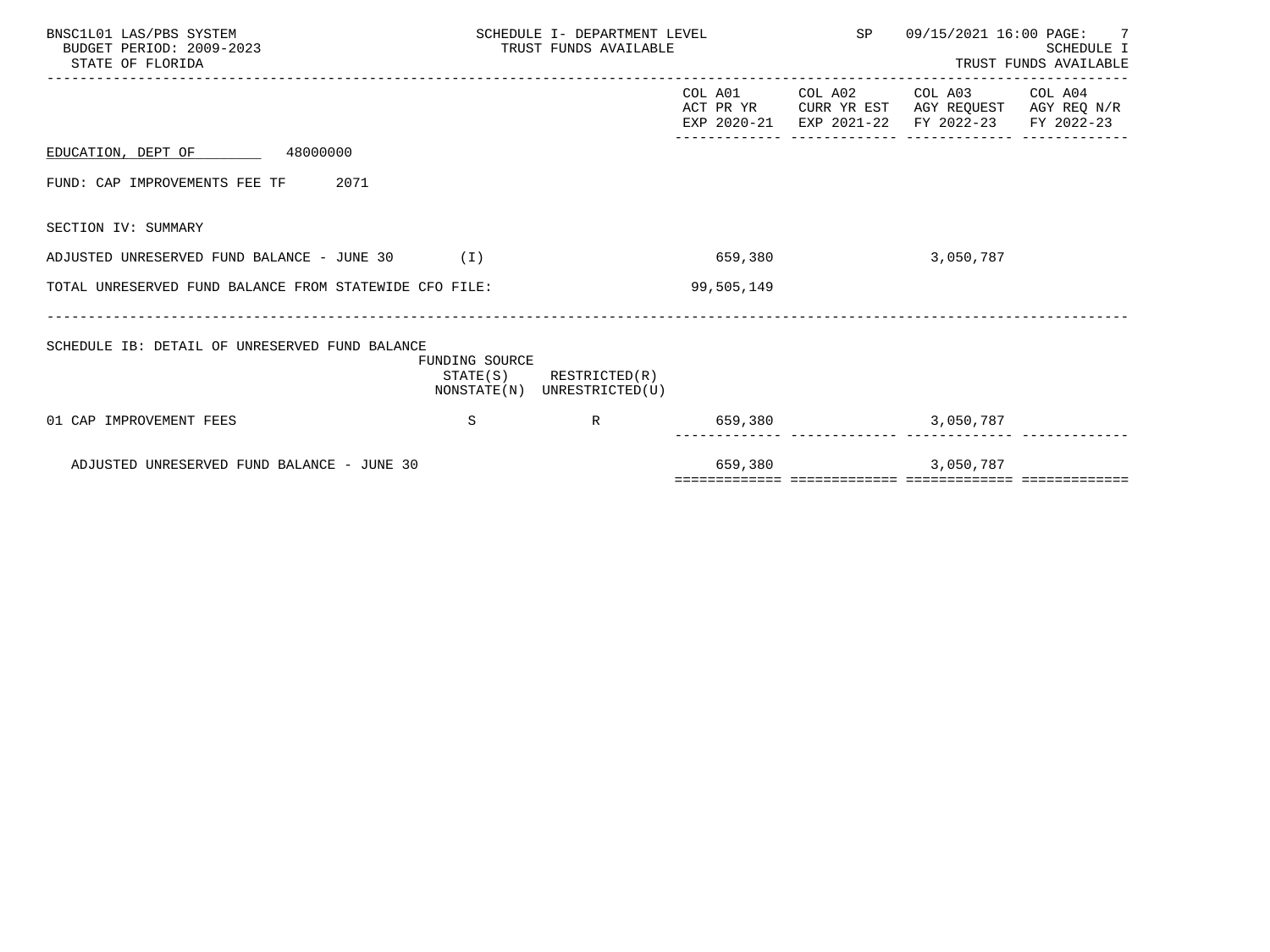BNSC1L01 LAS/PBS SYSTEM SCHEDULE I- DEPARTMENT LEVEL SP 09/15/2021 16:00 PAGE: 8<br>BIDGET PERIOD: 2009-2023 SCHEDULE TRIS AVAILARLE

| BUDGET PERIOD: 2009-2023<br>STATE OF FLORIDA     |                         |                  | TRUST FUNDS AVAILABLE | SCHEDULE I<br>TRUST FUNDS AVAILABLE |                                  |             |                              |                                               |                                    |                                      |
|--------------------------------------------------|-------------------------|------------------|-----------------------|-------------------------------------|----------------------------------|-------------|------------------------------|-----------------------------------------------|------------------------------------|--------------------------------------|
|                                                  |                         |                  |                       |                                     |                                  |             | COL A01<br>ACT PR YR         | COL A02<br>EXP 2020-21 EXP 2021-22 FY 2022-23 | COL A03<br>CURR YR EST AGY REQUEST | COL A04<br>AGY REQ N/R<br>FY 2022-23 |
| EDUCATION, DEPT OF 48000000                      |                         |                  |                       |                                     |                                  |             |                              |                                               |                                    |                                      |
| FUND: CHILD CARE/DEV BLK GRNT TF 2098            |                         |                  |                       |                                     |                                  |             |                              |                                               |                                    |                                      |
| SECTION I: DETAIL OF REVENUES                    |                         |                  |                       |                                     |                                  |             |                              |                                               |                                    |                                      |
|                                                  | REVENUE CAP SVC<br>CODE | CHG <sup>8</sup> | AUTH                  |                                     | MATCHING %<br>ST I/C LOC I/C NO. | <b>CFDA</b> |                              |                                               |                                    |                                      |
| CA CCDF MANDATORY                                | 000700 NO 0.0           |                  | 1002.82               |                                     | 0.00                             |             |                              |                                               |                                    |                                      |
| CC CCDF DISCRETIONARY                            |                         |                  |                       | 0.00                                |                                  |             |                              | 93.596 47,881,389 43,026,524 43,026,524       |                                    |                                      |
|                                                  | 000700 NO 0.0           |                  | 1002.82               | 0.00                                | 0.00                             |             |                              | 93.575 335,121,817 448,366,723 371,655,066    |                                    |                                      |
| CD CCDF MATCHING FEDERAL SHARE                   |                         |                  |                       |                                     |                                  |             |                              |                                               |                                    |                                      |
|                                                  | 000700 NO 0.0           |                  | 1002.82               | 0.00                                | 0.00                             |             |                              | 93.596 108,420,418 125,402,200                | 125,396,670                        |                                      |
| D1 CORONA AID RELIEF & ECONOMIC SECURITY (CARES) | 000700 NO 0.0           |                  | 1002.82               | 0.00                                | 0.00                             |             | 93.575 205,954,750 1,500,088 |                                               |                                    |                                      |
| D2 FL CCDF DISASTER FUND GY2020                  |                         |                  |                       |                                     |                                  |             |                              |                                               |                                    |                                      |
|                                                  | 000700 NO 0.0           |                  | 1002.82               | 0.00                                | 0.00                             |             | 93.489 2,406,607 5,758,048   |                                               |                                    |                                      |
| D3 CORONA REPONSE & RELIEF SUPP (CRRSA) 2021     |                         |                  |                       |                                     |                                  |             |                              |                                               |                                    |                                      |
|                                                  | 000700 NO 0.0           |                  | 1002.82               | 0.00                                | 0.00                             |             | 93.575 84,527,459            | 514,524,335                                   |                                    |                                      |
| D4 REFUND CORONA AID, RLF & ECON SEC ACT (CARES) |                         |                  |                       |                                     |                                  |             |                              |                                               |                                    |                                      |
| D5 REFUND CORONA AID, RLF & ECON SEC ACT 2021    | 001800 NO 0.0           |                  | 1002.82               | 0.00                                | 0.00                             |             | 93.575 15,652,954            |                                               |                                    |                                      |
|                                                  | 001800 NO 0.0           |                  | 1002.82               | 0.00                                | 0.00                             |             | 93.575 595,000               |                                               |                                    |                                      |
| D6 CARES ACT ANTICIPATED REVENUE                 |                         |                  |                       |                                     |                                  |             |                              |                                               |                                    |                                      |
|                                                  | 000700 NO 0.0           |                  | 1002.82               | 0.00                                | 0.00                             |             | 93.575                       | 10,998,115                                    |                                    |                                      |
| E3 CCDF DISCRETIONARY IMPROPER PAYMENTS          |                         |                  |                       |                                     |                                  |             |                              |                                               |                                    |                                      |
|                                                  | 000700 NO 0.0           |                  | 1002.82               | 0.00                                | 0.00                             |             |                              | 93.575 76,200 76,200 76,200                   |                                    |                                      |
| HA TRNFR DCF/2401                                | 001510 NO 0.0           |                  | 1002.82               | 0.00                                | 0.00                             |             |                              | 93.575 110,005,981 110,005,981 110,005,981    |                                    |                                      |
| H3 TRANSFR DCF/2516                              |                         |                  |                       |                                     |                                  |             |                              |                                               |                                    |                                      |
|                                                  | 001510 NO 0.0           |                  | 1002.82               | 0.00                                | 0.00                             | 93.575      |                              |                                               | 129,179 129,179                    |                                      |
| IA ANTICIPATED GRANT REV                         |                         |                  |                       |                                     |                                  |             |                              |                                               |                                    |                                      |
|                                                  | 000700 NO 0.0           |                  | 1002.82               | 0.00                                | 0.00                             |             | 93.575 116,551,911           |                                               |                                    |                                      |
| JA INTEREST                                      |                         |                  |                       |                                     |                                  |             |                              |                                               |                                    |                                      |
| JB RESTITUTION CCDF DISCRETIONARY                | 000504 NO 0.0           |                  | 1002.82               | 0.00                                | 0.00                             |             |                              | $63,807$ 100,000                              | 100,000                            |                                      |
|                                                  | 001204 NO 0.0           |                  | 1002.82               | 0.00                                | 0.00                             |             | 93.575                       | 950,000                                       | 950,000                            |                                      |
| K5 ANTICIPATED GRANT REV - ARPA STABILIZATION    |                         |                  |                       |                                     |                                  |             |                              |                                               |                                    |                                      |
|                                                  | 000700 NO 0.0           |                  | 1002.82               | 0.00                                | 0.00                             | 93.575      |                              | 1523,107,778                                  |                                    |                                      |
| K7 ANTICIPATED GRANT REV - ARPA DISCRETIONARY    |                         |                  |                       |                                     |                                  |             |                              |                                               |                                    |                                      |
|                                                  | 000700 NO 0.0           |                  | 1002.82               | 0.00                                | 0.00                             | 93.575      |                              | 950, 379, 359                                 |                                    |                                      |

 001800 NO 0.0 1002.82 0.00 0.00 93.575 12,323,387 ------------- ------------- ------------- -------------

000700 NO 0.0 1002.82 0.00 0.00 93.575 73,465,948

N1 REFUND CCDF DISCRETIONARY

K8 ANTICIPATED GRANT REV - CRRSA DESCRETIONARY<br>000700 NO 0.0 1002.82 0.00

 TOTAL TO LINE B IN SECTION IV 1039,581,680 3807,790,478 651,339,620 ============= ============= ============= =============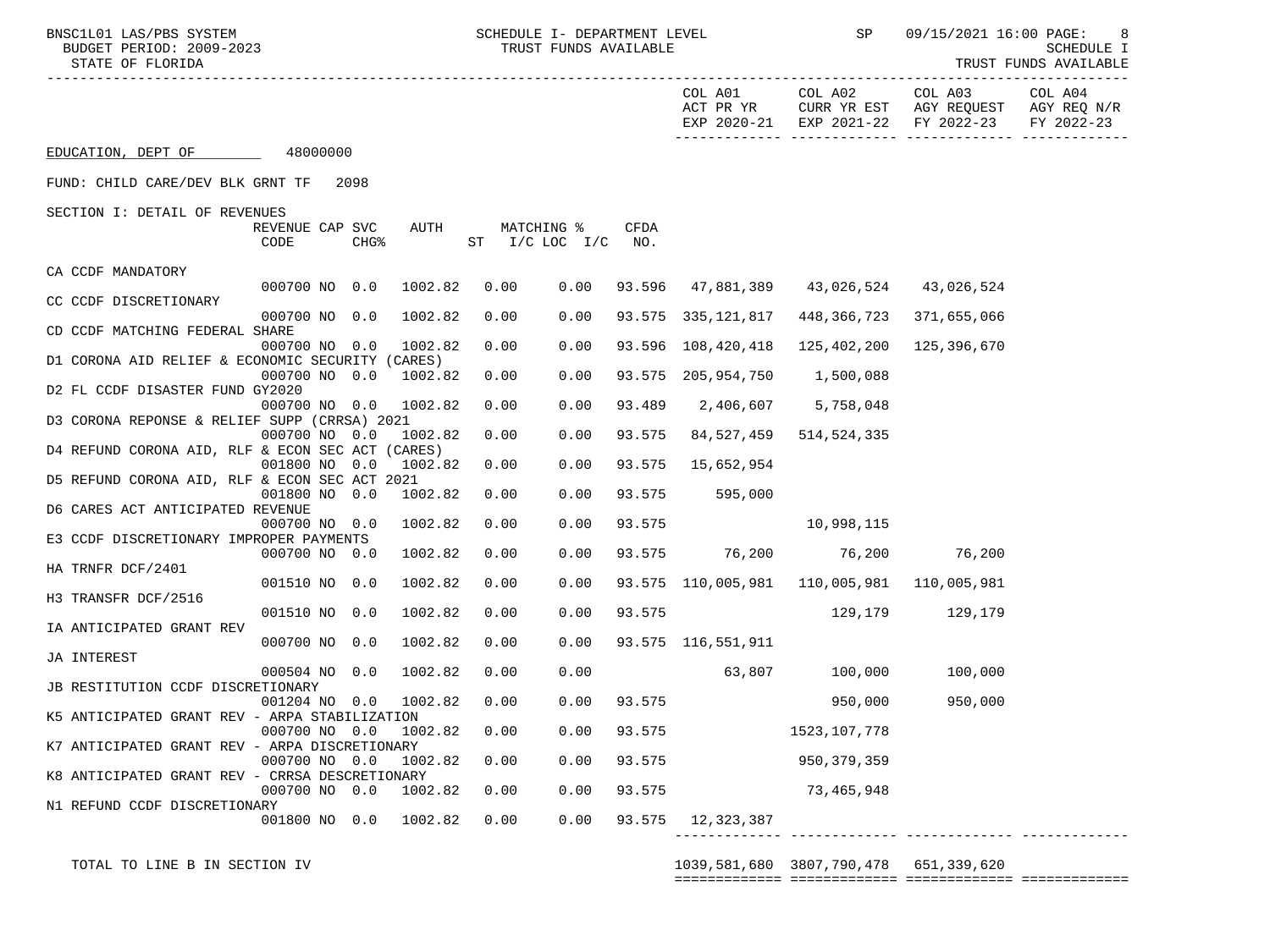|                    |          | COL A01     | COL A02 | COL A03                           | COL A04     |
|--------------------|----------|-------------|---------|-----------------------------------|-------------|
|                    |          | ACT PR YR   |         | CURR YR EST AGY REOUEST           | AGY REO N/R |
|                    |          | EXP 2020-21 |         | EXP 2021-22 FY 2022-23 FY 2022-23 |             |
|                    |          |             |         |                                   |             |
| EDUCATION, DEPT OF | 48000000 |             |         |                                   |             |

EDUCATION, DEPT OF 48000000

FUND: CHILD CARE/DEV BLK GRNT TF 2098

SECTION II: DETAIL OF NONOPERATING EXPENDITURES

|                                            | OBJECT | TRANSFER | CFDA   |            |                |            |  |
|--------------------------------------------|--------|----------|--------|------------|----------------|------------|--|
|                                            | CODE   | BE<br>TO | NO.    |            |                |            |  |
| C5 CRRSA BUDGET AMENDMENT EOG B0165        | 899000 |          |        |            | 73,465,948     |            |  |
| C7 ANTICIPATED BUDGET AMENDMENT ARPASTABIL | 899000 |          |        |            | 1523, 107, 778 |            |  |
| C8 ANTICIPATED BUDGET AMENDMENT ARPA DISCR | 899000 |          |        |            | 950, 379, 359  |            |  |
| C9 CARES ANTICIPATED BUDGET AMENDMENT      | 899000 |          | 93.575 |            | 10,998,115     |            |  |
| F1 TRANSFER TO DCF/2261 (LICENSE)          | 810000 | 60900101 | 93.575 | 11,398,076 | 12,455,135     | 13,386,922 |  |
| F2 TR TO SWCAP                             | 810000 |          |        | 131,640    | 201,630        | 201,630    |  |
| F3 TR 488000000/2021 IND COST BASIC SUP    | 810000 | 48800000 |        | 381,756    | 584,727        | 584,727    |  |
| F4 REFUND OF NONSTATE REVENUES             | 860000 |          |        | 92,679     |                |            |  |
| F6 TRANSFER TO DCF/2021 (INDIRECT)         | 810000 | 60900101 | 93.575 | 1,064,275  | 905,865        | 892,890    |  |
| F7 ANTICIPATED BUDGET AMENDMENT GOLD SEAL  | 899000 |          | 93.575 |            | 129,179        | 129,179    |  |
| F8 ANTICIPATED BUDGET AMENDMENT DCF/2261   | 899000 |          | 93.575 |            | 341,727        |            |  |
|                                            |        |          |        |            |                |            |  |

TOTAL TO LINE E IN SECTION IV 13,068,426 2572,569,463 15,195,348

============= ============= ============= =============

SECTION III: ADJUSTMENTS

|                                              | OBJECT<br>CODE |                  |  |  |
|----------------------------------------------|----------------|------------------|--|--|
| 09 PY A/P NOT CERTIFIED                      | 991000         | 9,905            |  |  |
| 10 PY CF B NOT PART OF FB RESERVE FOR ENCUMB | 991000         | 154,072,717-     |  |  |
| 13 ROUNDING                                  | 991000         |                  |  |  |
| 14 PY SEPTEMBER 30TH REVERSIONS              | 991000         | 64,238,427       |  |  |
| 16 REDUCE FB FOR NET LONG TERM RECEIVABLE    | 991000         | $616, 178 -$     |  |  |
| 18 PY SWFS ADJUSTMENT DECREASE A/P DCF       | 991000         | $2,852,392-$     |  |  |
| 21 TR10 ADJUSTMENT FOR DCF PAYABLES          | 991000         | $352 -$          |  |  |
|                                              |                |                  |  |  |
| TOTAL TO LINE H IN SECTION IV                |                | $93, 293, 305 -$ |  |  |
|                                              |                |                  |  |  |

SECTION IV: SUMMARY

| UNRESERVED FUND BALANCE - JULY 1               | (A)  |                  |                              |             |            |
|------------------------------------------------|------|------------------|------------------------------|-------------|------------|
| ADD: REVENUES (FROM SECTION I)                 | (B)  |                  | 1039,581,680 3807,790,478    | 651,339,620 |            |
| TOTAL FUNDS AVAILABLE (LINE A + LINE B)        | (C)  |                  | 1039,581,669 3807,790,478    | 651,339,620 |            |
| LESS: OPERATING EXPENDITURES                   | (D)  |                  | 933, 219, 938 1235, 221, 015 | 636,144,272 | 46,435,762 |
| LESS: NONOPERATING EXPENDITURES (SECTION II)   | (E)  |                  | 13,068,426 2572,569,463      | 15,195,348  |            |
| LESS: FIXED CAPITAL OUTLAY (TOTAL ONLY)        | 'F ) |                  |                              |             |            |
| UNRESERVED FUND BALANCE - JUNE 30 - BEFORE ADJ | (G)  | 93,293,305       |                              |             |            |
| NET ADJUSTMENTS (FROM SECTION III)             | (H)  | $93, 293, 305 -$ |                              |             |            |

| $11 -$           |                |              |              |
|------------------|----------------|--------------|--------------|
| 1039,581,680     | 3807,790,478   | 651,339,620  |              |
| 1039,581,669     | 3807,790,478   | 651,339,620  |              |
| 933, 219, 938    | 1235, 221, 015 | 636,144,272  | 46, 435, 762 |
| 13,068,426       | 2572,569,463   | 15, 195, 348 |              |
|                  |                |              |              |
| 93, 293, 305     |                |              |              |
| $93, 293, 305 -$ |                |              |              |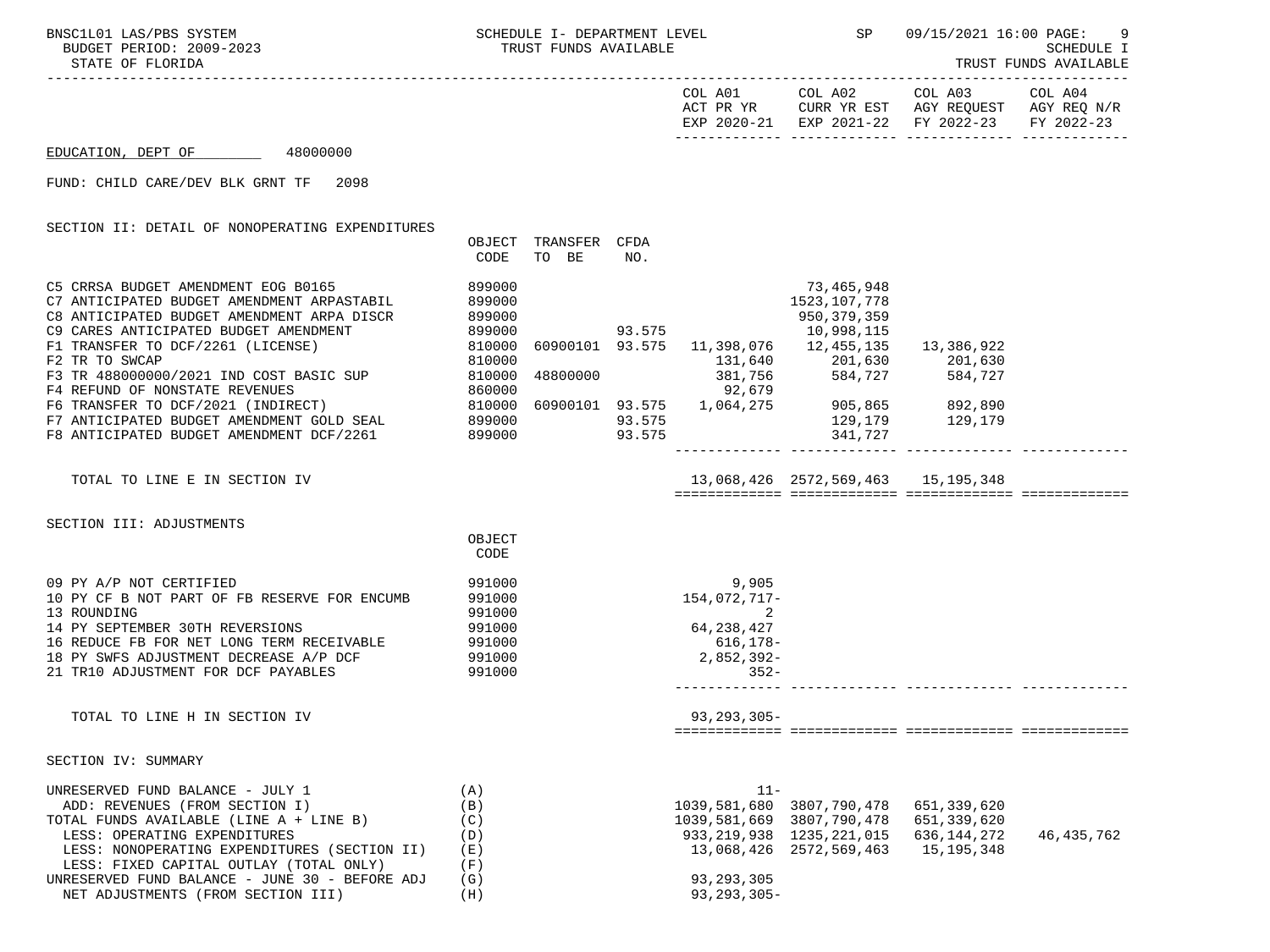| BNSC1L01 LAS/PBS SYSTEM<br>BUDGET PERIOD: 2009-2023<br>STATE OF FLORIDA | SCHEDULE I- DEPARTMENT LEVEL<br>TRUST FUNDS AVAILABLE |                                     | SP                                    | 09/15/2021 16:00 PAGE: 10            | SCHEDULE I<br>TRUST FUNDS AVAILABLE  |
|-------------------------------------------------------------------------|-------------------------------------------------------|-------------------------------------|---------------------------------------|--------------------------------------|--------------------------------------|
|                                                                         |                                                       | COL A01<br>ACT PR YR<br>EXP 2020-21 | COL A02<br>CURR YR EST<br>EXP 2021-22 | COL A03<br>AGY REQUEST<br>FY 2022-23 | COL A04<br>AGY REQ N/R<br>FY 2022-23 |
| 48000000<br>EDUCATION, DEPT OF                                          |                                                       |                                     |                                       |                                      |                                      |
| 2098<br>FUND: CHILD CARE/DEV BLK GRNT TF                                |                                                       |                                     |                                       |                                      |                                      |
| SECTION IV: SUMMARY                                                     |                                                       |                                     |                                       |                                      |                                      |
| ADJUSTED UNRESERVED FUND BALANCE - JUNE 30                              | (I)                                                   |                                     |                                       |                                      |                                      |

TOTAL UNRESERVED FUND BALANCE FROM STATEWIDE CFO FILE:  $11-$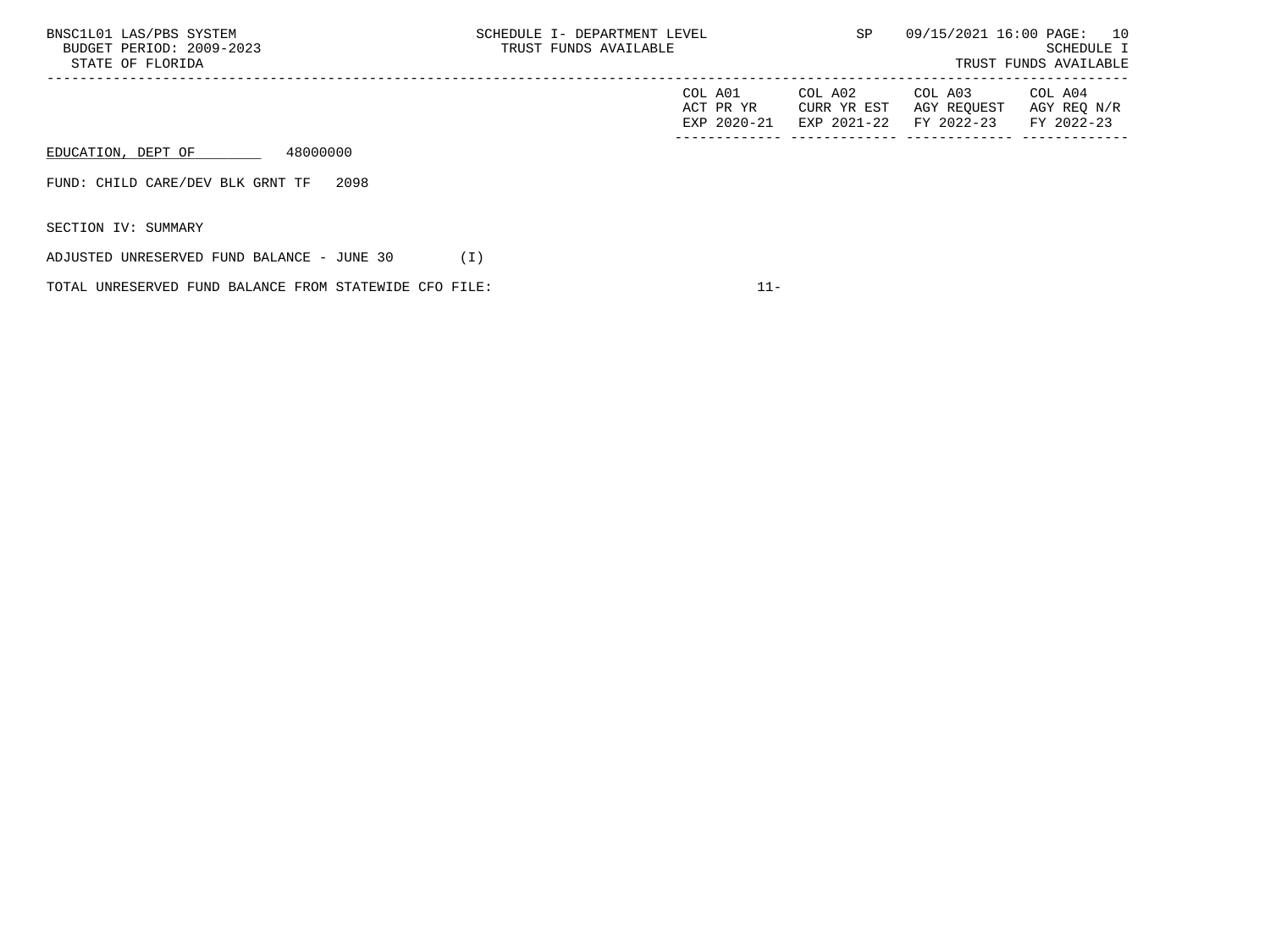| BNSC1L01 LAS/PBS SYSTEM<br>BUDGET PERIOD: 2009-2023<br>STATE OF FLORIDA                                                                                   | SCHEDULE I- DEPARTMENT LEVEL<br>TRUST FUNDS AVAILABLE |                     | SP                                 | 09/15/2021 16:00 PAGE: 11<br><b>SCHEDULE I</b><br>TRUST FUNDS AVAILABLE |                                                                        |
|-----------------------------------------------------------------------------------------------------------------------------------------------------------|-------------------------------------------------------|---------------------|------------------------------------|-------------------------------------------------------------------------|------------------------------------------------------------------------|
|                                                                                                                                                           |                                                       | COL A01 COL A02     | EXP 2020-21 EXP 2021-22 FY 2022-23 | COL A03                                                                 | COL A04<br>ACT PR YR CURR YR EST AGY REQUEST AGY REQ N/R<br>FY 2022-23 |
| EDUCATION, DEPT OF<br>48000000                                                                                                                            |                                                       |                     |                                    |                                                                         |                                                                        |
| FUND: CONSTRUCTION TRUST FUND 2137                                                                                                                        |                                                       |                     |                                    |                                                                         |                                                                        |
| SECTION I: DETAIL OF REVENUES<br>REVENUE CAP SVC<br>CHG <sup>8</sup><br>CODE                                                                              | AUTH MATCHING %<br>CFDA<br>ST I/C LOC I/C NO.         |                     |                                    |                                                                         |                                                                        |
|                                                                                                                                                           |                                                       |                     |                                    |                                                                         |                                                                        |
| TOTAL TO LINE B IN SECTION IV                                                                                                                             |                                                       |                     |                                    |                                                                         |                                                                        |
| SECTION II: DETAIL OF NONOPERATING EXPENDITURES                                                                                                           | OBJECT TRANSFER CFDA<br>TO BE<br>CODE<br>NO.          |                     |                                    |                                                                         |                                                                        |
|                                                                                                                                                           |                                                       |                     |                                    |                                                                         |                                                                        |
| TOTAL TO LINE E IN SECTION IV                                                                                                                             |                                                       |                     |                                    |                                                                         |                                                                        |
| SECTION III: ADJUSTMENTS                                                                                                                                  | OBJECT<br>CODE                                        |                     |                                    |                                                                         |                                                                        |
| 02 FSDB FUND BALANCE<br>03 FSDB CF FCO NOT SHOWN ON LINE F                                                                                                | 991000<br>991000                                      | 61,403<br>$61,393-$ |                                    |                                                                         |                                                                        |
| TOTAL TO LINE H IN SECTION IV                                                                                                                             |                                                       | 10                  |                                    |                                                                         |                                                                        |
| SECTION IV: SUMMARY                                                                                                                                       |                                                       |                     |                                    |                                                                         |                                                                        |
| UNRESERVED FUND BALANCE - JULY 1                                                                                                                          | (A)                                                   |                     | 10                                 | 10                                                                      |                                                                        |
| ADD: REVENUES (FROM SECTION I)<br>TOTAL FUNDS AVAILABLE (LINE A + LINE B)<br>LESS: OPERATING EXPENDITURES<br>LESS: NONOPERATING EXPENDITURES (SECTION II) | (B)<br>(C)<br>(D)<br>(E)                              |                     | 10                                 | 10                                                                      |                                                                        |
| LESS: FIXED CAPITAL OUTLAY (TOTAL ONLY)<br>UNRESERVED FUND BALANCE - JUNE 30 - BEFORE ADJ                                                                 | (F)<br>(G)                                            |                     | 10                                 | 10                                                                      |                                                                        |
| NET ADJUSTMENTS (FROM SECTION III)<br>ADJUSTED UNRESERVED FUND BALANCE - JUNE 30                                                                          | (H)<br>(I)                                            | 10<br>10            | 10                                 | 10                                                                      |                                                                        |

TOTAL UNRESERVED FUND BALANCE FROM STATEWIDE CFO FILE: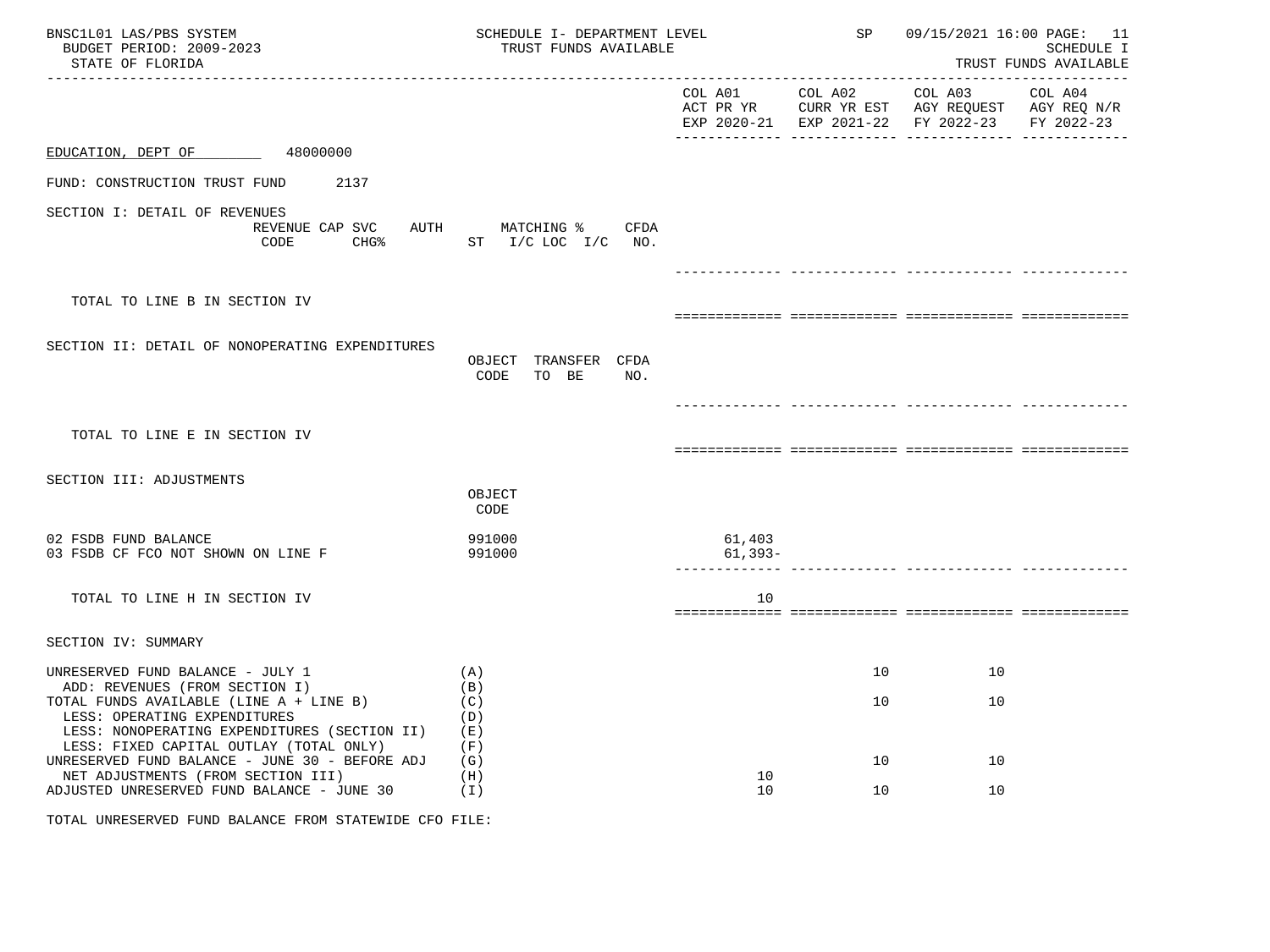| BNSC1L01 LAS/PBS SYSTEM<br>BUDGET PERIOD: 2009-2023<br>STATE OF FLORIDA | SCHEDULE I- DEPARTMENT LEVEL<br>TRUST FUNDS AVAILABLE |                                  |                                     | SP                                    | 09/15/2021 16:00 PAGE:               | 12<br>SCHEDULE I<br>TRUST FUNDS AVAILABLE |
|-------------------------------------------------------------------------|-------------------------------------------------------|----------------------------------|-------------------------------------|---------------------------------------|--------------------------------------|-------------------------------------------|
|                                                                         |                                                       |                                  | COL A01<br>ACT PR YR<br>EXP 2020-21 | COL A02<br>CURR YR EST<br>EXP 2021-22 | COL A03<br>AGY REQUEST<br>FY 2022-23 | COL A04<br>AGY REQ N/R<br>FY 2022-23      |
| 48000000<br>EDUCATION, DEPT OF                                          |                                                       |                                  |                                     |                                       |                                      |                                           |
| FUND: CONSTRUCTION TRUST FUND<br>2137                                   |                                                       |                                  |                                     |                                       |                                      |                                           |
|                                                                         |                                                       |                                  |                                     |                                       |                                      |                                           |
| SCHEDULE IB: DETAIL OF UNRESERVED FUND BALANCE                          | FUNDING SOURCE<br>STATE(S)<br>NONSTATE(N)             | RESTRICTED(R)<br>UNRESTRICTED(U) |                                     |                                       |                                      |                                           |
| 01 RESIDUAL PBLC EDU & CAP OUT (PECO) FUNDS                             | -S                                                    | R                                | 10                                  | 10                                    | 10                                   |                                           |
| ADJUSTED UNRESERVED FUND BALANCE - JUNE 30                              |                                                       |                                  | 10                                  | 10                                    | 10                                   |                                           |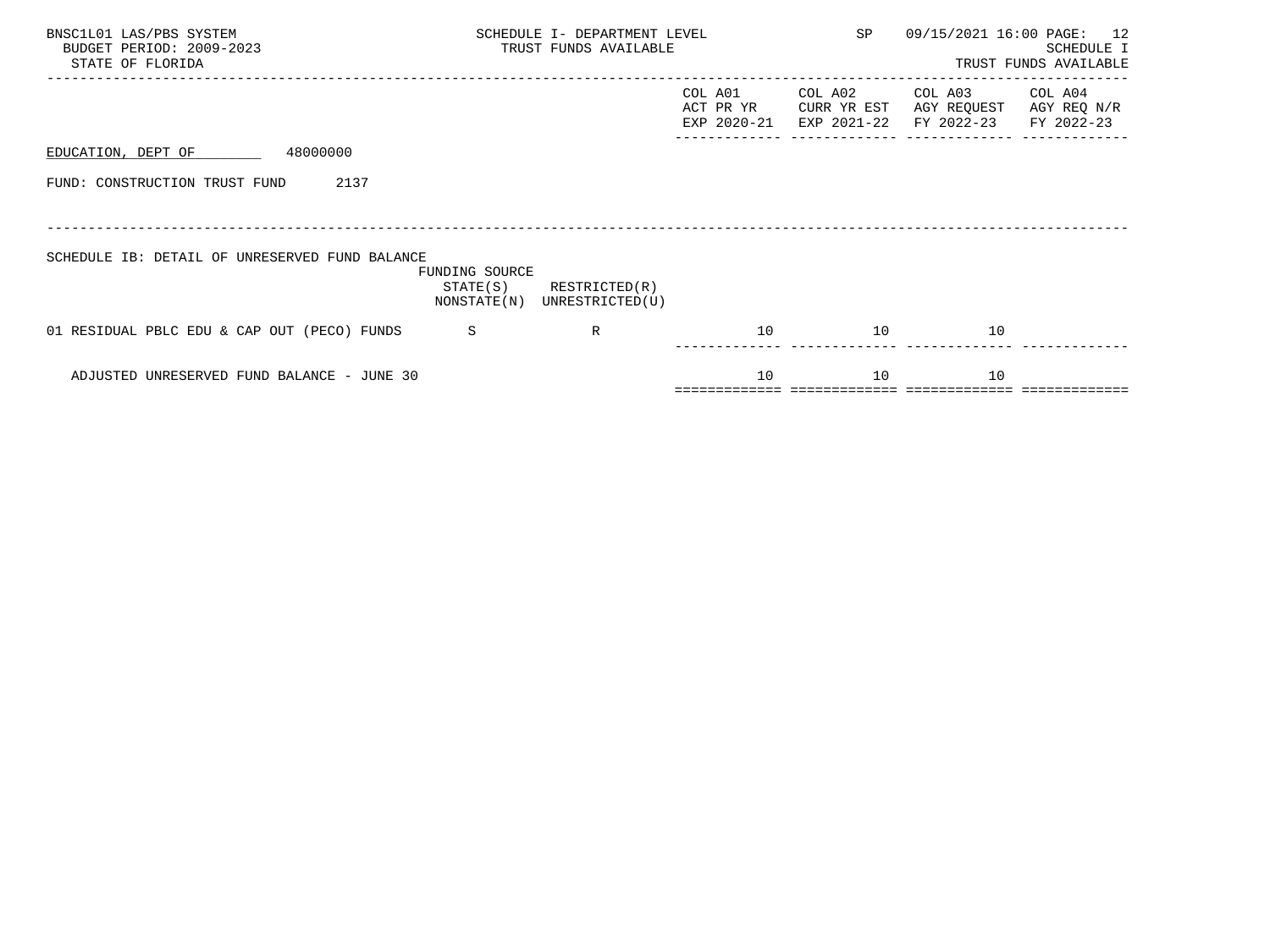| BNSC1L01 LAS/PBS SYSTEM<br>BUDGET PERIOD: 2009-2023<br>STATE OF FLORIDA                                                                                                                                                                                                                                                                                                        |                                         |                                                             | SCHEDULE I- DEPARTMENT LEVEL<br>TRUST FUNDS AVAILABLE |                                 | SP                                                                                                                            |                                                                                                | 09/15/2021 16:00 PAGE: 13<br>SCHEDULE I<br>TRUST FUNDS AVAILABLE |
|--------------------------------------------------------------------------------------------------------------------------------------------------------------------------------------------------------------------------------------------------------------------------------------------------------------------------------------------------------------------------------|-----------------------------------------|-------------------------------------------------------------|-------------------------------------------------------|---------------------------------|-------------------------------------------------------------------------------------------------------------------------------|------------------------------------------------------------------------------------------------|------------------------------------------------------------------|
|                                                                                                                                                                                                                                                                                                                                                                                |                                         |                                                             |                                                       |                                 | COL A01 COL A02                                                                                                               | COL A03<br>ACT PR YR CURR YR EST AGY REQUEST AGY REQ N/R<br>EXP 2020-21 EXP 2021-22 FY 2022-23 | COL A04<br>FY 2022-23                                            |
| EDUCATION, DEPT OF 48000000                                                                                                                                                                                                                                                                                                                                                    |                                         |                                                             |                                                       |                                 |                                                                                                                               |                                                                                                |                                                                  |
| FUND: ED/GEN STUD & OTHR FEES TF                                                                                                                                                                                                                                                                                                                                               | 2164                                    |                                                             |                                                       |                                 |                                                                                                                               |                                                                                                |                                                                  |
| SECTION I: DETAIL OF REVENUES                                                                                                                                                                                                                                                                                                                                                  | REVENUE CAP SVC<br>AUTH<br>CODE<br>CHG% |                                                             | MATCHING %<br>CFDA<br>$ST$ $I/C$ LOC $I/C$<br>NO.     |                                 |                                                                                                                               |                                                                                                |                                                                  |
| 01 TUITION AND FEES                                                                                                                                                                                                                                                                                                                                                            | 000100 YES 0.0 1009.24                  | 0.00                                                        | 0.00                                                  |                                 |                                                                                                                               |                                                                                                |                                                                  |
| 02 MISCELLANEOUS RECEIPTS                                                                                                                                                                                                                                                                                                                                                      |                                         |                                                             |                                                       |                                 |                                                                                                                               |                                                                                                |                                                                  |
| 03 SPONSORED RESEARCH                                                                                                                                                                                                                                                                                                                                                          | 000400 YES 0.0 1009.24                  | 0.00                                                        | 0.00                                                  |                                 | 38, 437, 984 38, 437, 984 38, 437, 984                                                                                        |                                                                                                |                                                                  |
|                                                                                                                                                                                                                                                                                                                                                                                | 000400 YES 0.0 1009.24                  | 0.00                                                        | 0.00                                                  |                                 | 1,000,000 1,000,000 1,000,000                                                                                                 |                                                                                                |                                                                  |
| TOTAL TO LINE B IN SECTION IV                                                                                                                                                                                                                                                                                                                                                  |                                         |                                                             |                                                       |                                 | 1957, 486, 926 1957, 486, 926 1973, 326, 813                                                                                  |                                                                                                |                                                                  |
| SECTION II: DETAIL OF NONOPERATING EXPENDITURES                                                                                                                                                                                                                                                                                                                                |                                         | CODE                                                        | OBJECT TRANSFER CFDA<br>TO BE<br>NO.                  |                                 |                                                                                                                               |                                                                                                |                                                                  |
| TOTAL TO LINE E IN SECTION IV                                                                                                                                                                                                                                                                                                                                                  |                                         |                                                             |                                                       |                                 |                                                                                                                               |                                                                                                |                                                                  |
| SECTION III: ADJUSTMENTS                                                                                                                                                                                                                                                                                                                                                       |                                         | OBJECT<br>CODE                                              |                                                       |                                 |                                                                                                                               |                                                                                                |                                                                  |
| 02 OPERATING EXP NOT RECORDED IN FLAIR                                                                                                                                                                                                                                                                                                                                         |                                         | 991000                                                      |                                                       | 1957,486,926-                   |                                                                                                                               |                                                                                                |                                                                  |
| TOTAL TO LINE H IN SECTION IV                                                                                                                                                                                                                                                                                                                                                  |                                         |                                                             |                                                       | 1957,486,926-                   |                                                                                                                               |                                                                                                |                                                                  |
| SECTION IV: SUMMARY                                                                                                                                                                                                                                                                                                                                                            |                                         |                                                             |                                                       |                                 |                                                                                                                               |                                                                                                |                                                                  |
| UNRESERVED FUND BALANCE - JULY 1<br>ADD: REVENUES (FROM SECTION I)<br>TOTAL FUNDS AVAILABLE (LINE A + LINE B)<br>LESS: OPERATING EXPENDITURES<br>LESS: NONOPERATING EXPENDITURES (SECTION II)<br>LESS: FIXED CAPITAL OUTLAY (TOTAL ONLY)<br>UNRESERVED FUND BALANCE - JUNE 30 - BEFORE ADJ<br>NET ADJUSTMENTS (FROM SECTION III)<br>ADJUSTED UNRESERVED FUND BALANCE - JUNE 30 |                                         | (A)<br>(B)<br>(C)<br>(D)<br>(E)<br>(F)<br>(G)<br>(H)<br>(I) |                                                       | 1957, 486, 926<br>1957,486,926- | 1957, 486, 926 1957, 486, 926 1973, 326, 813<br>1957, 486, 926 1957, 486, 926 1973, 326, 813<br>1957, 486, 926 1973, 326, 813 |                                                                                                |                                                                  |

TOTAL UNRESERVED FUND BALANCE FROM STATEWIDE CFO FILE: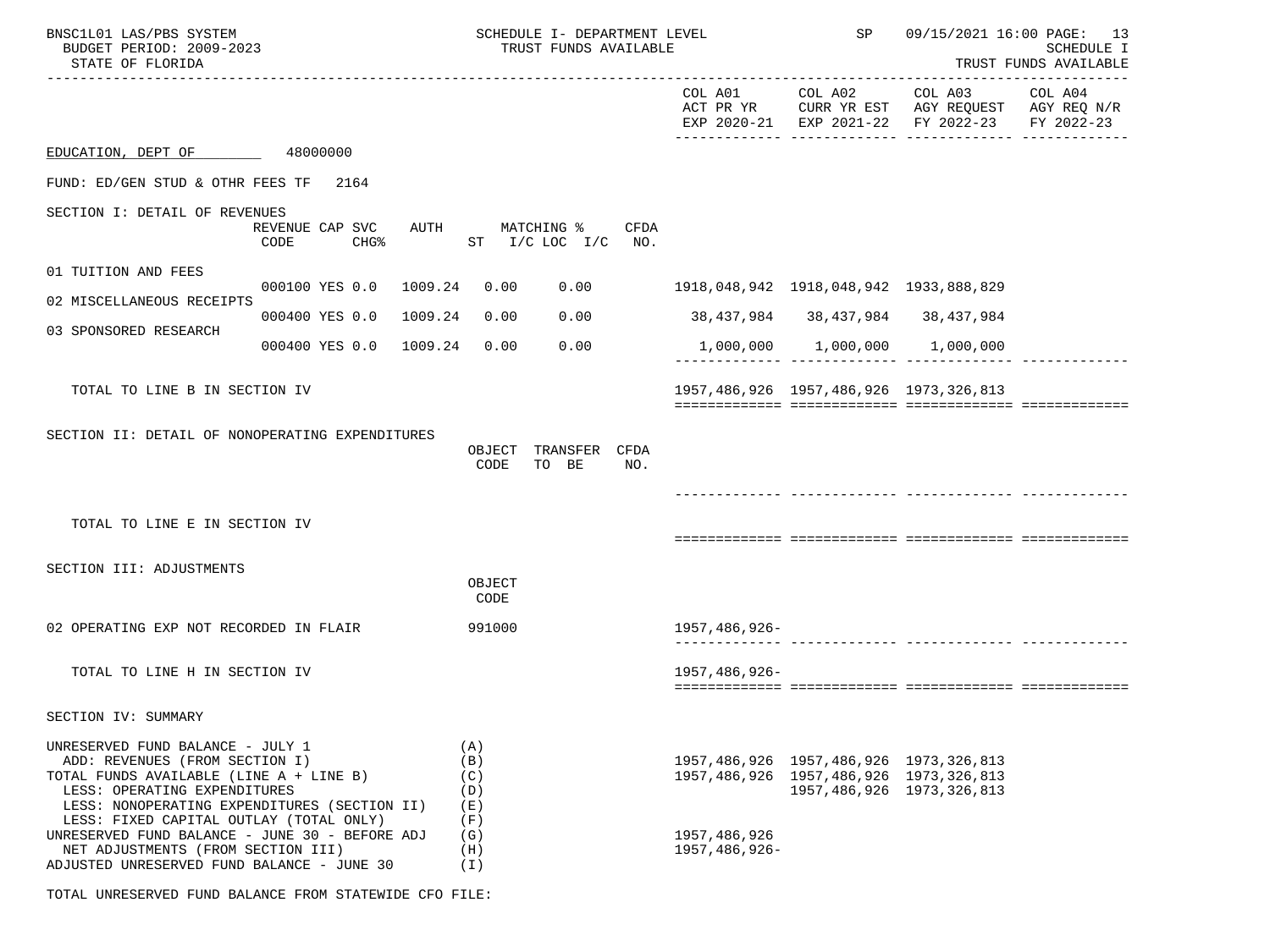| BNSC1L01 LAS/PBS SYSTEM<br>BUDGET PERIOD: 2009-2023<br>STATE OF FLORIDA                                               |                            | SCHEDULE I- DEPARTMENT LEVEL<br>TRUST FUNDS AVAILABLE |      |                               |                           | SP 09/15/2021 16:00 PAGE: 14                                                                                           | <b>SCHEDULE I</b><br>TRUST FUNDS AVAILABLE |
|-----------------------------------------------------------------------------------------------------------------------|----------------------------|-------------------------------------------------------|------|-------------------------------|---------------------------|------------------------------------------------------------------------------------------------------------------------|--------------------------------------------|
| --------------------------                                                                                            |                            |                                                       |      |                               |                           | COL A01 COL A02 COL A03 COL A04<br>ACT PR YR CURR YR EST AGY REQUEST AGY REQ N/R<br>EXP 2020-21 EXP 2021-22 FY 2022-23 | FY 2022-23                                 |
| EDUCATION, DEPT OF 48000000                                                                                           |                            |                                                       |      |                               |                           |                                                                                                                        |                                            |
| FUND: ED CERTIFICATION/SVC TF 2176                                                                                    |                            |                                                       |      |                               |                           |                                                                                                                        |                                            |
| SECTION I: DETAIL OF REVENUES                                                                                         |                            |                                                       |      |                               |                           |                                                                                                                        |                                            |
| REVENUE CAP SVC<br>$CHG\$<br>CODE                                                                                     |                            | AUTH MATCHING %<br>ST I/C LOC I/C NO.                 | CFDA |                               |                           |                                                                                                                        |                                            |
| 01 FEES-EDUCATION PRACTICES COMMISSION<br>000100 YES 8.0 1012.59 0.00                                                 |                            | 0.00                                                  |      | 34,775 34,080 34,080          |                           |                                                                                                                        |                                            |
| 02 INTEREST-EDUCATION PRACTICES COMMISSION<br>000502 NO 8.0<br>17.61                                                  | 0.00                       | 0.00                                                  |      | 106 104 104                   |                           |                                                                                                                        |                                            |
| 03 FINES, FORFEITURES, JUD & PENALTIES ED PRACT<br>001200 NO 8.0 1012.59                                              | 0.00                       | 0.00                                                  |      | $112,625$ $141,037$ $129,162$ |                           |                                                                                                                        |                                            |
| 06 FEES-EDUCATIONAL CERTIFICATION & SERVICES<br>000100 YES 8.0 1012.59                                                | 0.00                       | 0.00                                                  |      | 7,747,801 7,592,845 7,592,845 |                           |                                                                                                                        |                                            |
| 07 FEES-EDUCATOR'S RECOVERY NETWORK<br>000100 YES 8.0 1012.59                                                         | 0.00                       | 0.00                                                  |      |                               | 145,603 142,691 142,691   |                                                                                                                        |                                            |
| 08 INTEREST-EDUCATIONAL CERTIFICATION & SERVICES<br>000502 NO 8.0<br>17.61<br>09 INTEREST-EDUCATOR'S RECOVERY NETWORK | 0.00                       | 0.00                                                  |      | $14,343$ $14,057$ $14,057$    |                           |                                                                                                                        |                                            |
| 000502 NO 8.0 17.61<br>10 TRANSFER FROM FUND 2727/48800000                                                            | 0.00                       | 0.00                                                  |      | $12,587$ $12,335$ $12,335$    |                           |                                                                                                                        |                                            |
| 001500 NO 0.0 1012.59<br>13 FEES-COMPUTER SCIENCE CERTIF & TEACHER BONUS                                              | 0.00                       | 0.00                                                  |      |                               | 718,611 2,520,613         |                                                                                                                        |                                            |
| 000100 YES 8.0 1012.59                                                                                                | 0.00                       | 0.00                                                  |      |                               | 445 445 445               |                                                                                                                        |                                            |
| TOTAL TO LINE B IN SECTION IV                                                                                         |                            |                                                       |      |                               |                           | 8,068,285 8,656,205 10,446,332                                                                                         |                                            |
| SECTION II: DETAIL OF NONOPERATING EXPENDITURES                                                                       | OBJECT<br>CODE             | TRANSFER CFDA<br>TO BE                                | NO.  |                               |                           |                                                                                                                        |                                            |
| 04 ASSESSMENT ON INVESTMENTS<br>05 REFUND STATE REVENUES<br>06 5% STATE TRUST FUND RESERVE                            | 840000<br>860000<br>999000 |                                                       |      |                               |                           | $1,708$ $1,674$ $1,674$<br>16,449 $15,000$ $15,000$<br>400,976                                                         |                                            |
| 13 SERVICE CHARGE TO GR (8%)                                                                                          | 880800                     |                                                       |      | $643,176$ $635,007$ $634,058$ |                           |                                                                                                                        |                                            |
| TOTAL TO LINE E IN SECTION IV                                                                                         |                            |                                                       |      |                               | 661,333 651,681 1,051,708 |                                                                                                                        |                                            |
| SECTION III: ADJUSTMENTS                                                                                              |                            |                                                       |      |                               |                           |                                                                                                                        |                                            |
|                                                                                                                       | OBJECT<br>CODE             |                                                       |      |                               |                           |                                                                                                                        |                                            |
| 07 PY CF B NOT PART OF FB RESERVED FOR ENC<br>09 PY SEPTEMBER CF OPERATING REVERSIONS                                 | 991000<br>991000           |                                                       |      | $348,859-$<br>392,668         |                           |                                                                                                                        |                                            |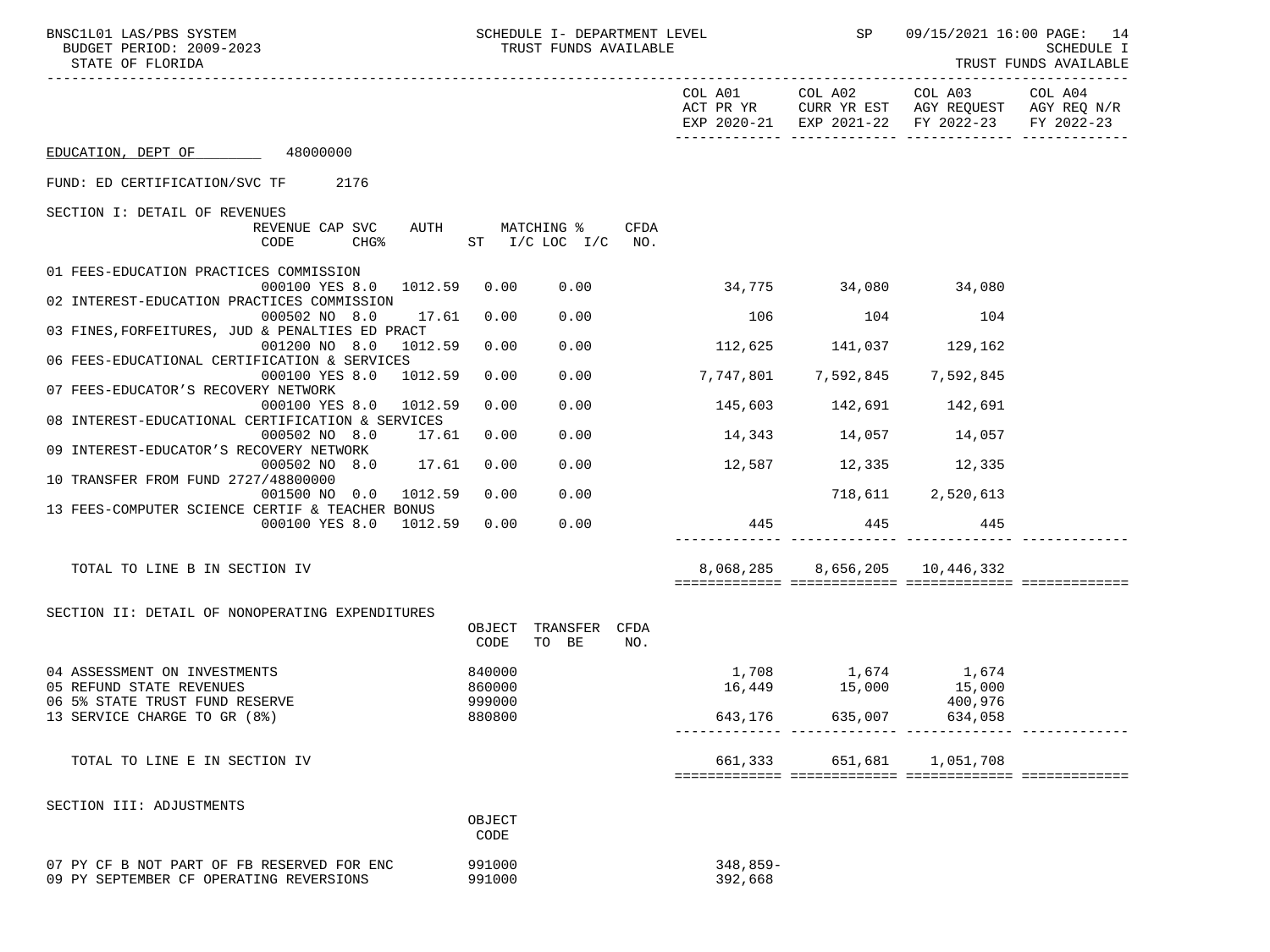| BNSC1L01 LAS/PBS SYSTEM<br>BUDGET PERIOD: 2009-2023<br>STATE OF FLORIDA                                                                                                                                                                                                                                                                                                              |                                                      | SCHEDULE I- DEPARTMENT LEVEL<br>TRUST FUNDS AVAILABLE      |                                              |                                                                                                      | SP<br>09/15/2021 16:00 PAGE: 15<br>SCHEDULE I<br>TRUST FUNDS AVAILABLE                         |  |
|--------------------------------------------------------------------------------------------------------------------------------------------------------------------------------------------------------------------------------------------------------------------------------------------------------------------------------------------------------------------------------------|------------------------------------------------------|------------------------------------------------------------|----------------------------------------------|------------------------------------------------------------------------------------------------------|------------------------------------------------------------------------------------------------|--|
|                                                                                                                                                                                                                                                                                                                                                                                      |                                                      |                                                            |                                              |                                                                                                      | ACT PR YR CURR YR EST AGY REQUEST AGY REQ N/R<br>EXP 2020-21 EXP 2021-22 FY 2022-23 FY 2022-23 |  |
| EDUCATION, DEPT OF 48000000                                                                                                                                                                                                                                                                                                                                                          |                                                      |                                                            |                                              |                                                                                                      |                                                                                                |  |
| FUND: ED CERTIFICATION/SVC TF 2176                                                                                                                                                                                                                                                                                                                                                   |                                                      |                                                            |                                              |                                                                                                      |                                                                                                |  |
| SECTION III: ADJUSTMENTS                                                                                                                                                                                                                                                                                                                                                             |                                                      |                                                            |                                              |                                                                                                      |                                                                                                |  |
|                                                                                                                                                                                                                                                                                                                                                                                      | OBJECT<br>CODE                                       |                                                            |                                              |                                                                                                      |                                                                                                |  |
| 12 ADJMT FOR COMP ABSENCE LIABILITY                                                                                                                                                                                                                                                                                                                                                  | 991000                                               |                                                            | 156,512                                      |                                                                                                      |                                                                                                |  |
| 17 ROUNDING<br>18 PY PAYABLE NOT CF                                                                                                                                                                                                                                                                                                                                                  | 991000<br>991000                                     |                                                            | 2<br>16,072                                  |                                                                                                      |                                                                                                |  |
| TOTAL TO LINE H IN SECTION IV                                                                                                                                                                                                                                                                                                                                                        |                                                      |                                                            | 216,395                                      |                                                                                                      |                                                                                                |  |
|                                                                                                                                                                                                                                                                                                                                                                                      |                                                      |                                                            |                                              |                                                                                                      |                                                                                                |  |
| SECTION IV: SUMMARY                                                                                                                                                                                                                                                                                                                                                                  |                                                      |                                                            |                                              |                                                                                                      |                                                                                                |  |
| UNRESERVED FUND BALANCE - JULY 1<br>ADD: REVENUES (FROM SECTION I)<br>TOTAL FUNDS AVAILABLE (LINE A + LINE B)<br>LESS: OPERATING EXPENDITURES<br>LESS: NONOPERATING EXPENDITURES (SECTION II)<br>LESS: FIXED CAPITAL OUTLAY (TOTAL ONLY)<br>UNRESERVED FUND BALANCE - JUNE 30 - BEFORE ADJ $(G)$<br>NET ADJUSTMENTS (FROM SECTION III)<br>ADJUSTED UNRESERVED FUND BALANCE - JUNE 30 | (A)<br>(B)<br>(C)<br>(D)<br>(E)<br>(F)<br>(H)<br>(1) |                                                            | 661,333<br>1,173,705<br>216,395<br>1,390,100 | 8,068,285 8,656,205<br>10,035,749   10,046,305<br>8,200,711 9,394,624 9,394,624<br>651,681 1,051,708 | 10,446,332<br>10,446,332                                                                       |  |
| TOTAL UNRESERVED FUND BALANCE FROM STATEWIDE CFO FILE:                                                                                                                                                                                                                                                                                                                               |                                                      |                                                            | 1,967,464                                    |                                                                                                      |                                                                                                |  |
| SCHEDULE IB: DETAIL OF UNRESERVED FUND BALANCE                                                                                                                                                                                                                                                                                                                                       | FUNDING SOURCE                                       | $STATE(S)$ RESTRICTED $(R)$<br>NONSTATE(N) UNRESTRICTED(U) |                                              |                                                                                                      |                                                                                                |  |
| 01 EDUCATIONAL CERTIFICATION & SERVICES FEES S                                                                                                                                                                                                                                                                                                                                       |                                                      |                                                            | 1,390,100                                    |                                                                                                      |                                                                                                |  |
| ADJUSTED UNRESERVED FUND BALANCE - JUNE 30                                                                                                                                                                                                                                                                                                                                           |                                                      |                                                            | 1,390,100                                    |                                                                                                      |                                                                                                |  |
|                                                                                                                                                                                                                                                                                                                                                                                      |                                                      |                                                            |                                              |                                                                                                      |                                                                                                |  |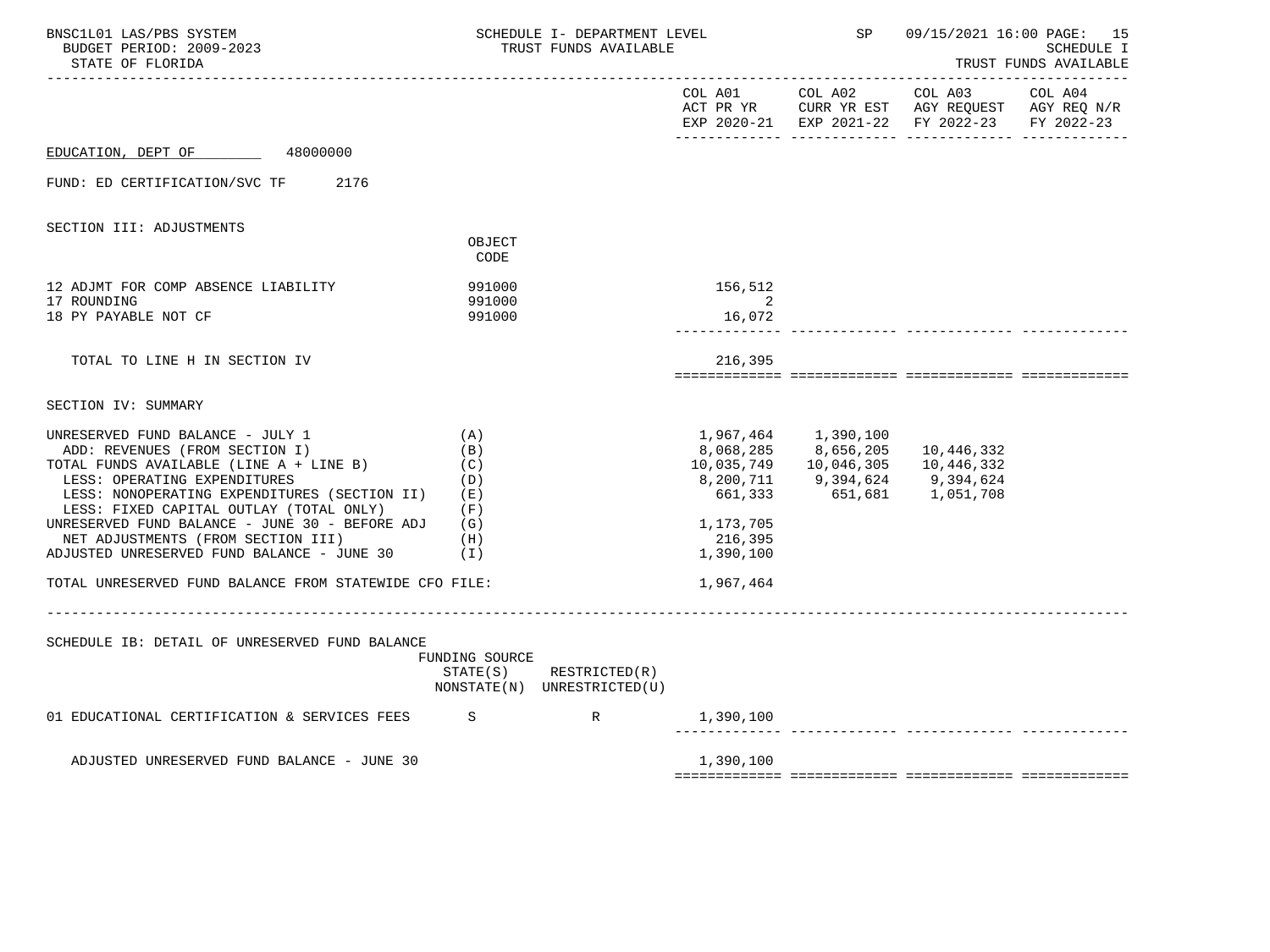| BNSC1L01 LAS/PBS SYSTEM<br>BUDGET PERIOD: 2009-2023<br>STATE OF FLORIDA                                                 |                                             |         | SCHEDULE I- DEPARTMENT LEVEL<br>TRUST FUNDS AVAILABLE |                                  |             | SP                   |                                                                  | 09/15/2021 16:00 PAGE: 16<br>SCHEDULE I<br>TRUST FUNDS AVAILABLE |                                      |
|-------------------------------------------------------------------------------------------------------------------------|---------------------------------------------|---------|-------------------------------------------------------|----------------------------------|-------------|----------------------|------------------------------------------------------------------|------------------------------------------------------------------|--------------------------------------|
|                                                                                                                         |                                             |         |                                                       |                                  |             | COL A01<br>ACT PR YR | COL A02<br>CURR YR EST                                           | COL A03<br>AGY REQUEST<br>EXP 2020-21 EXP 2021-22 FY 2022-23     | COL A04<br>AGY REQ N/R<br>FY 2022-23 |
| EDUCATION, DEPT OF                                                                                                      | 48000000                                    |         |                                                       |                                  |             |                      |                                                                  |                                                                  |                                      |
| FUND: EDUCATIONAL ENHANCEMENT TF                                                                                        | 2178                                        |         |                                                       |                                  |             |                      |                                                                  |                                                                  |                                      |
| SECTION I: DETAIL OF REVENUES                                                                                           | REVENUE CAP SVC<br>CODE<br>CHG <sup>8</sup> | AUTH    |                                                       | MATCHING %<br>ST I/C LOC I/C NO. | <b>CFDA</b> |                      |                                                                  |                                                                  |                                      |
| 01 TR FR LOTTERY - 2510                                                                                                 | 001500 NO 0.0                               | 24.121  | 0.00                                                  |                                  | 0.00        |                      | 2129,000,000 2032,600,000 2034,000,000                           |                                                                  |                                      |
| 02 TR FR DBPR - 2520                                                                                                    | 001632 NO 0.0                               | 551.106 | 0.00                                                  | 0.00                             |             |                      | 159,341,834 212,800,000                                          |                                                                  |                                      |
| 03 INTEREST-INVESTMENTS                                                                                                 | 000502 NO 0.0                               | 17.61   | 0.00                                                  | 0.00                             |             |                      | 4, 372, 154 2, 681, 709 3, 944, 311                              |                                                                  |                                      |
| 04 TR FR DOR (FR GR)                                                                                                    | 001500 NO 0.0                               | 24.121  | 0.00                                                  | 0.00                             |             |                      | 1,464,208 1,193,860 1,193,860                                    |                                                                  |                                      |
| 05 REFUNDS                                                                                                              | 001800 NO 0.0                               | 24.121  | 0.00                                                  | 0.00                             |             | 2,931,316            |                                                                  |                                                                  |                                      |
| 07 RESTITUTION                                                                                                          | 001204 NO 0.0                               | 24.121  | 0.00                                                  | 0.00                             |             | 266                  |                                                                  |                                                                  |                                      |
| 09 12 MONTH OLD WARRANTS (12 MONTH VOID)                                                                                | 003800 NO 0.0                               | 24.121  | 0.00                                                  | 0.00                             |             | 64,542               |                                                                  |                                                                  |                                      |
| 14 PRIOR YEAR WARRANT CANCELLATIONS                                                                                     | 003700 NO 0.0                               | 24.121  | 0.00                                                  | 0.00                             |             | 1,485,269            |                                                                  |                                                                  |                                      |
| 17 TR FROM EOG - HURRICANE MICHAEL                                                                                      | 001510 NO 0.0                               | 252.373 | 0.00                                                  | 0.00                             |             | 97.036 109,320       |                                                                  |                                                                  |                                      |
| 18 TR FROM ATTORNEY GENERAL 2520                                                                                        | 001632 NO 0.0                               | 551.106 | 0.00                                                  | 0.00                             |             |                      |                                                                  | 215,400,000                                                      |                                      |
| 21 TRANSFER FROM DOL ADMINISTRATIVE TF                                                                                  | 001500 NO 0.0                               | 24.121  | 0.00                                                  | 0.00                             |             |                      |                                                                  | 7,500,000 7,500,000                                              |                                      |
|                                                                                                                         |                                             |         |                                                       |                                  |             |                      |                                                                  |                                                                  |                                      |
| TOTAL TO LINE B IN SECTION IV                                                                                           |                                             |         |                                                       |                                  |             |                      | 2298,768,909 2256,775,569 2262,038,171                           |                                                                  |                                      |
| SECTION II: DETAIL OF NONOPERATING EXPENDITURES                                                                         |                                             |         |                                                       |                                  |             |                      |                                                                  |                                                                  |                                      |
|                                                                                                                         |                                             |         | OBJECT<br>CODE                                        | TRANSFER<br>TO BE                | CFDA<br>NO. |                      |                                                                  |                                                                  |                                      |
| 01 TR TO 48150000/2004<br>02 REFUND OF NONSTATE REVENUES                                                                |                                             |         | 810000<br>860000                                      | 48150000                         |             | 174,536,261<br>4,659 | 162, 111, 477 134, 562, 485                                      |                                                                  |                                      |
| 03 ASSESSMENT ON INVESTMENTS<br>04 PAYMENT TO SCH DIST/TECH ENHANCEMENT<br>05 FCO BUDGET ADJ-EXP OCCUR IN 48150000/2004 |                                             |         | 840000<br>810000<br>899000                            |                                  |             | 342,132              | 1,134,458 1,193,860 1,193,860<br>________ ______________ _______ | 281,709 344,311<br>164, 255, 285 - 134, 562, 485 -               |                                      |
| TOTAL TO LINE E IN SECTION IV                                                                                           |                                             |         |                                                       |                                  |             |                      | 176,017,510 668,239- 1,538,171                                   |                                                                  |                                      |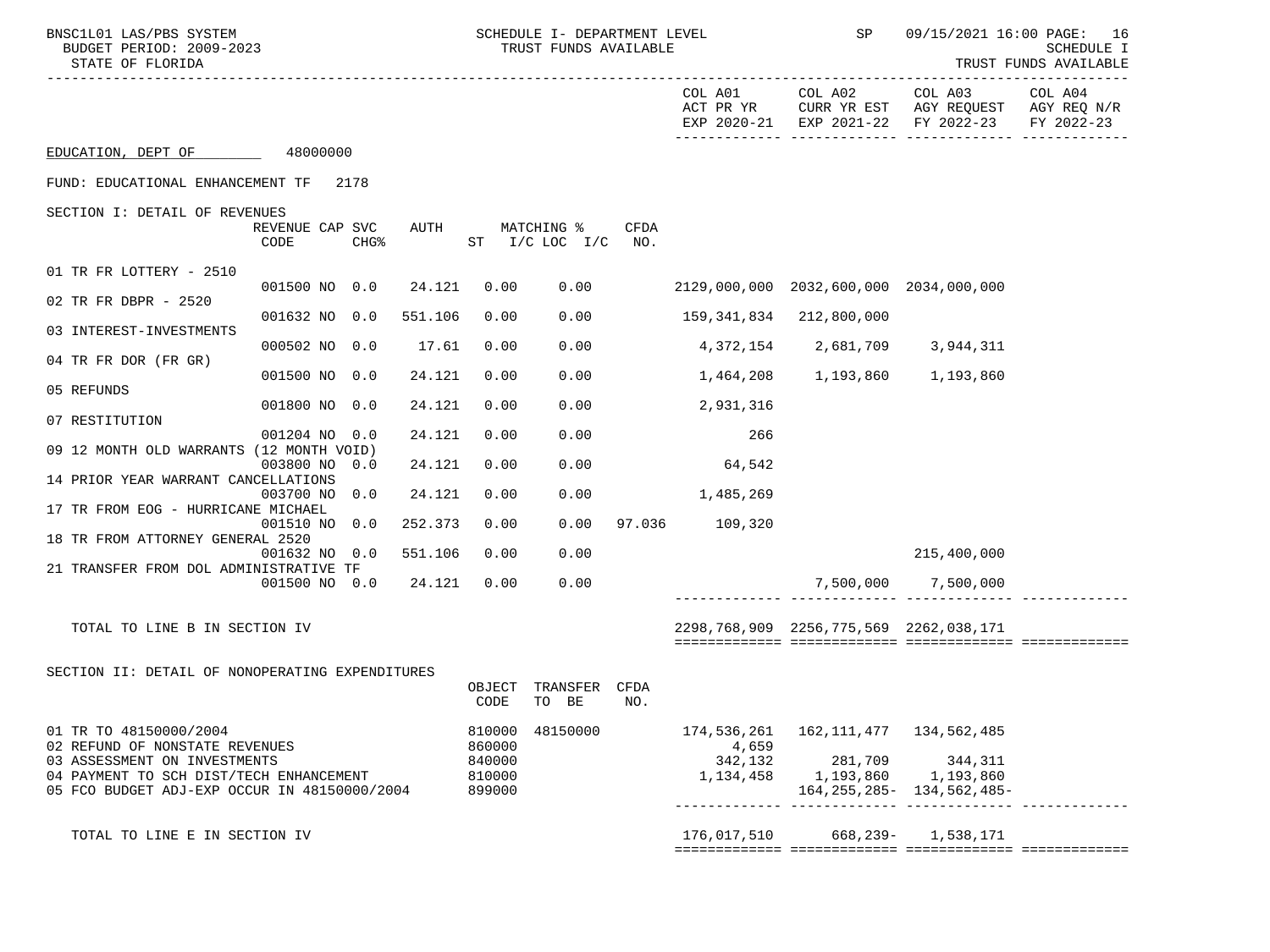| BNSC1L01 LAS/PBS SYSTEM<br>BUDGET PERIOD: 2009-2023<br>STATE OF FLORIDA                                                                                                                                                                                                                                                                                                            |                                                      | SCHEDULE I- DEPARTMENT LEVEL<br>TRUST FUNDS AVAILABLE |                                                                                                                     | SP                                                                                                                   | 09/15/2021 16:00 PAGE: 17<br>SCHEDULE I<br>TRUST FUNDS AVAILABLE                                                          |         |
|------------------------------------------------------------------------------------------------------------------------------------------------------------------------------------------------------------------------------------------------------------------------------------------------------------------------------------------------------------------------------------|------------------------------------------------------|-------------------------------------------------------|---------------------------------------------------------------------------------------------------------------------|----------------------------------------------------------------------------------------------------------------------|---------------------------------------------------------------------------------------------------------------------------|---------|
|                                                                                                                                                                                                                                                                                                                                                                                    |                                                      |                                                       |                                                                                                                     |                                                                                                                      | COL A01 COL A02 COL A03<br>ACT PR YR CURR YR EST AGY REQUEST AGY REQ N/R<br>EXP 2020-21 EXP 2021-22 FY 2022-23 FY 2022-23 | COL A04 |
| EDUCATION, DEPT OF 48000000                                                                                                                                                                                                                                                                                                                                                        |                                                      |                                                       |                                                                                                                     |                                                                                                                      |                                                                                                                           |         |
| FUND: EDUCATIONAL ENHANCEMENT TF 2178                                                                                                                                                                                                                                                                                                                                              |                                                      |                                                       |                                                                                                                     |                                                                                                                      |                                                                                                                           |         |
| SECTION III: ADJUSTMENTS                                                                                                                                                                                                                                                                                                                                                           |                                                      |                                                       |                                                                                                                     |                                                                                                                      |                                                                                                                           |         |
|                                                                                                                                                                                                                                                                                                                                                                                    | OBJECT<br>CODE                                       |                                                       |                                                                                                                     |                                                                                                                      |                                                                                                                           |         |
| 01 PY SEPTEMBER 30TH OPERATING REVERSIONS<br>03 REDUCE FB FOR NET LONG-TERM RECEIVABLE<br>04 POSTCLOSING ADJ - INCREASE A/R-LOTTERY                                                                                                                                                                                                                                                | 991000<br>991000<br>991000                           |                                                       | 6,079,699<br>12,221-<br>97,000,000                                                                                  |                                                                                                                      |                                                                                                                           |         |
| 05 PY CF B NOT RESERVED IN FUND BALANCE<br>08 PY FCO C/F NOT RESERVED ON T/B<br>09 POST CLOSING ADJ - INCREASE A/R DBPR 991000<br>10 POST CLOSING ADJ - INCREASE A/R DOR 991000                                                                                                                                                                                                    |                                                      |                                                       | 4,214-<br>46,440,787-<br>19,420,099<br>12                                                                           |                                                                                                                      |                                                                                                                           |         |
| TOTAL TO LINE H IN SECTION IV                                                                                                                                                                                                                                                                                                                                                      |                                                      |                                                       | 76,042,588                                                                                                          |                                                                                                                      |                                                                                                                           |         |
| SECTION IV: SUMMARY                                                                                                                                                                                                                                                                                                                                                                |                                                      |                                                       |                                                                                                                     |                                                                                                                      |                                                                                                                           |         |
| UNRESERVED FUND BALANCE - JULY 1<br>ADD: REVENUES (FROM SECTION I)<br>TOTAL FUNDS AVAILABLE (LINE A + LINE B)<br>LESS: OPERATING EXPENDITURES<br>LESS: NONOPERATING EXPENDITURES (SECTION II)<br>LESS: FIXED CAPITAL OUTLAY (TOTAL ONLY)<br>UNRESERVED FUND BALANCE - JUNE 30 - BEFORE ADJ<br>NET ADJUSTMENTS (FROM SECTION III)<br>ADJUSTED UNRESERVED FUND BALANCE - JUNE 30 (I) | (A)<br>(B)<br>(C)<br>(D)<br>(E)<br>(F)<br>(G)<br>(H) |                                                       | 2298,768,909 2256,775,569 2262,038,171<br>1923, 555, 433 2245, 188, 451 1956, 520, 911<br>76,042,588<br>603,213,409 | 327,974,855 603,213,409 451,213,481<br>2626,743,764 2859,988,978 2713,251,652<br>527,170,821 451,213,481 620,630,085 | 164, 255, 285 134, 562, 485<br>451,213,481 620,630,085                                                                    |         |
| TOTAL UNRESERVED FUND BALANCE FROM STATEWIDE CFO FILE:                                                                                                                                                                                                                                                                                                                             |                                                      |                                                       | 327,974,855                                                                                                         |                                                                                                                      |                                                                                                                           |         |
|                                                                                                                                                                                                                                                                                                                                                                                    |                                                      |                                                       |                                                                                                                     |                                                                                                                      |                                                                                                                           |         |
| SCHEDULE IB: DETAIL OF UNRESERVED FUND BALANCE                                                                                                                                                                                                                                                                                                                                     | FUNDING SOURCE<br>STATE(S)                           | RESTRICTED(R)<br>NONSTATE(N) UNRESTRICTED(U)          |                                                                                                                     |                                                                                                                      |                                                                                                                           |         |
| 01 LOTTERY RECEIPTS / DOL<br>02 SLOT MACHINES<br>03 INTEREST EARNINGS                                                                                                                                                                                                                                                                                                              | S<br>S<br>S                                          | R<br>R<br>$\mathbb{R}$                                | 1,152,138                                                                                                           | 560, 137, 939 418, 992, 327 576, 310, 891<br>41, 923, 332 31, 359, 337 43, 133, 791<br>861,817                       | 1,185,403                                                                                                                 |         |
| ADJUSTED UNRESERVED FUND BALANCE - JUNE 30                                                                                                                                                                                                                                                                                                                                         |                                                      |                                                       |                                                                                                                     | 603, 213, 409 451, 213, 481 620, 630, 085                                                                            |                                                                                                                           |         |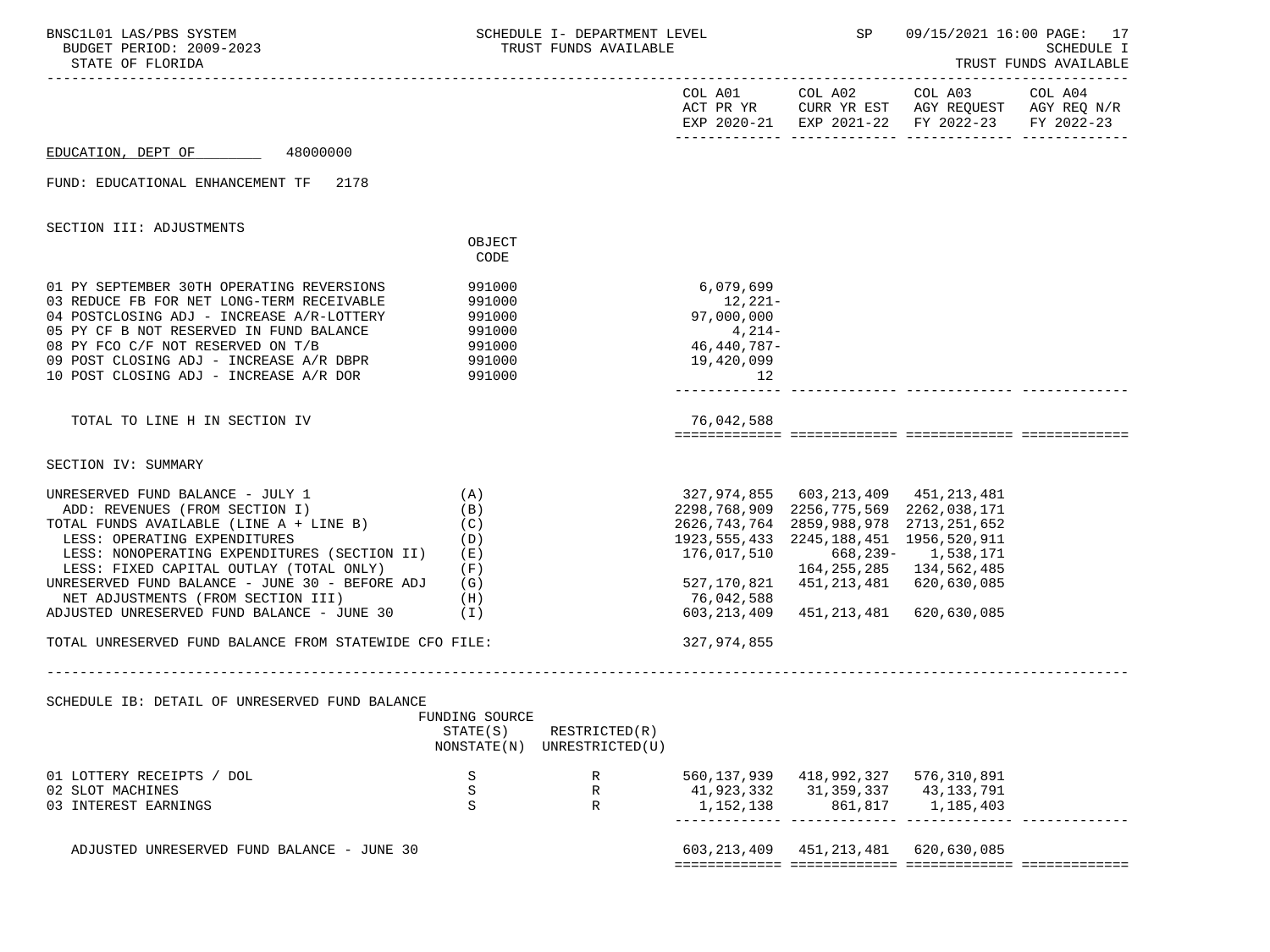| BNSC1L01 LAS/PBS SYSTEM<br>BUDGET PERIOD: 2009-2023<br>STATE OF FLORIDA                                                                                                                                                                                                                                                          | SCHEDULE I- DEPARTMENT LEVEL<br>TRUST FUNDS AVAILABLE |                                    | SP                                                                       | 09/15/2021 16:00 PAGE: 18<br><b>SCHEDULE I</b><br>TRUST FUNDS AVAILABLE                        |                       |
|----------------------------------------------------------------------------------------------------------------------------------------------------------------------------------------------------------------------------------------------------------------------------------------------------------------------------------|-------------------------------------------------------|------------------------------------|--------------------------------------------------------------------------|------------------------------------------------------------------------------------------------|-----------------------|
|                                                                                                                                                                                                                                                                                                                                  |                                                       |                                    | COL A01 COL A02                                                          | COL A03<br>ACT PR YR CURR YR EST AGY REQUEST AGY REQ N/R<br>EXP 2020-21 EXP 2021-22 FY 2022-23 | COL A04<br>FY 2022-23 |
| EDUCATION, DEPT OF 48000000                                                                                                                                                                                                                                                                                                      |                                                       |                                    |                                                                          |                                                                                                |                       |
| FUND: ED MEDIA & TECHNOLOGY TF 2183                                                                                                                                                                                                                                                                                              |                                                       |                                    |                                                                          |                                                                                                |                       |
| SECTION I: DETAIL OF REVENUES<br>REVENUE CAP SVC<br>CODE<br>CHG%                                                                                                                                                                                                                                                                 | AUTH MATCHING % CFDA<br>ST $I/C$ LOC $I/C$ NO.        |                                    |                                                                          |                                                                                                |                       |
| 01 INTEREST-INVESTMENT                                                                                                                                                                                                                                                                                                           | 000502 NO 0.0 17.61 0.00 0.00                         |                                    | 5,168                                                                    | 5,168 5,168<br>.                                                                               |                       |
| TOTAL TO LINE B IN SECTION IV                                                                                                                                                                                                                                                                                                    |                                                       |                                    | 5,168                                                                    | 5,168<br>5,168                                                                                 |                       |
| SECTION II: DETAIL OF NONOPERATING EXPENDITURES                                                                                                                                                                                                                                                                                  | OBJECT TRANSFER CFDA<br>CODE<br>TO BE<br>NO.          |                                    |                                                                          |                                                                                                |                       |
| 01 ASSESSMENT ON INVESTMENTS<br>03 5% STATE TRUST FUND RESERVE                                                                                                                                                                                                                                                                   | 840000<br>999000                                      | 359                                | 359                                                                      | 359<br>240                                                                                     |                       |
| TOTAL TO LINE E IN SECTION IV                                                                                                                                                                                                                                                                                                    |                                                       | 359                                | 359                                                                      | 599                                                                                            |                       |
| SECTION III: ADJUSTMENTS                                                                                                                                                                                                                                                                                                         | OBJECT<br>CODE                                        |                                    |                                                                          |                                                                                                |                       |
| TOTAL TO LINE H IN SECTION IV                                                                                                                                                                                                                                                                                                    |                                                       |                                    |                                                                          |                                                                                                |                       |
| SECTION IV: SUMMARY                                                                                                                                                                                                                                                                                                              |                                                       |                                    |                                                                          |                                                                                                |                       |
| UNRESERVED FUND BALANCE - JULY 1<br>ADD: REVENUES (FROM SECTION I)<br>TOTAL FUNDS AVAILABLE (LINE A + LINE B)<br>LESS: OPERATING EXPENDITURES<br>LESS: NONOPERATING EXPENDITURES (SECTION II)<br>LESS: FIXED CAPITAL OUTLAY (TOTAL ONLY)<br>UNRESERVED FUND BALANCE - JUNE 30 - BEFORE ADJ<br>NET ADJUSTMENTS (FROM SECTION III) | (A)<br>(B)<br>(C)<br>(D)<br>(E)<br>(F)<br>(G)<br>(H)  | 5,168<br>301,404<br>359<br>301,045 | 296,236 301,045 172,428<br>5,168<br>306,213<br>133,426<br>359<br>172,428 | 5,168<br>177,596<br>133,426<br>599<br>43,571                                                   |                       |
| ADJUSTED UNRESERVED FUND BALANCE - JUNE 30                                                                                                                                                                                                                                                                                       | (I)                                                   | 301,045                            | 172,428                                                                  | 43,571                                                                                         |                       |
| TOTAL UNRESERVED FUND BALANCE FROM STATEWIDE CFO FILE:                                                                                                                                                                                                                                                                           |                                                       | 296,235                            |                                                                          |                                                                                                |                       |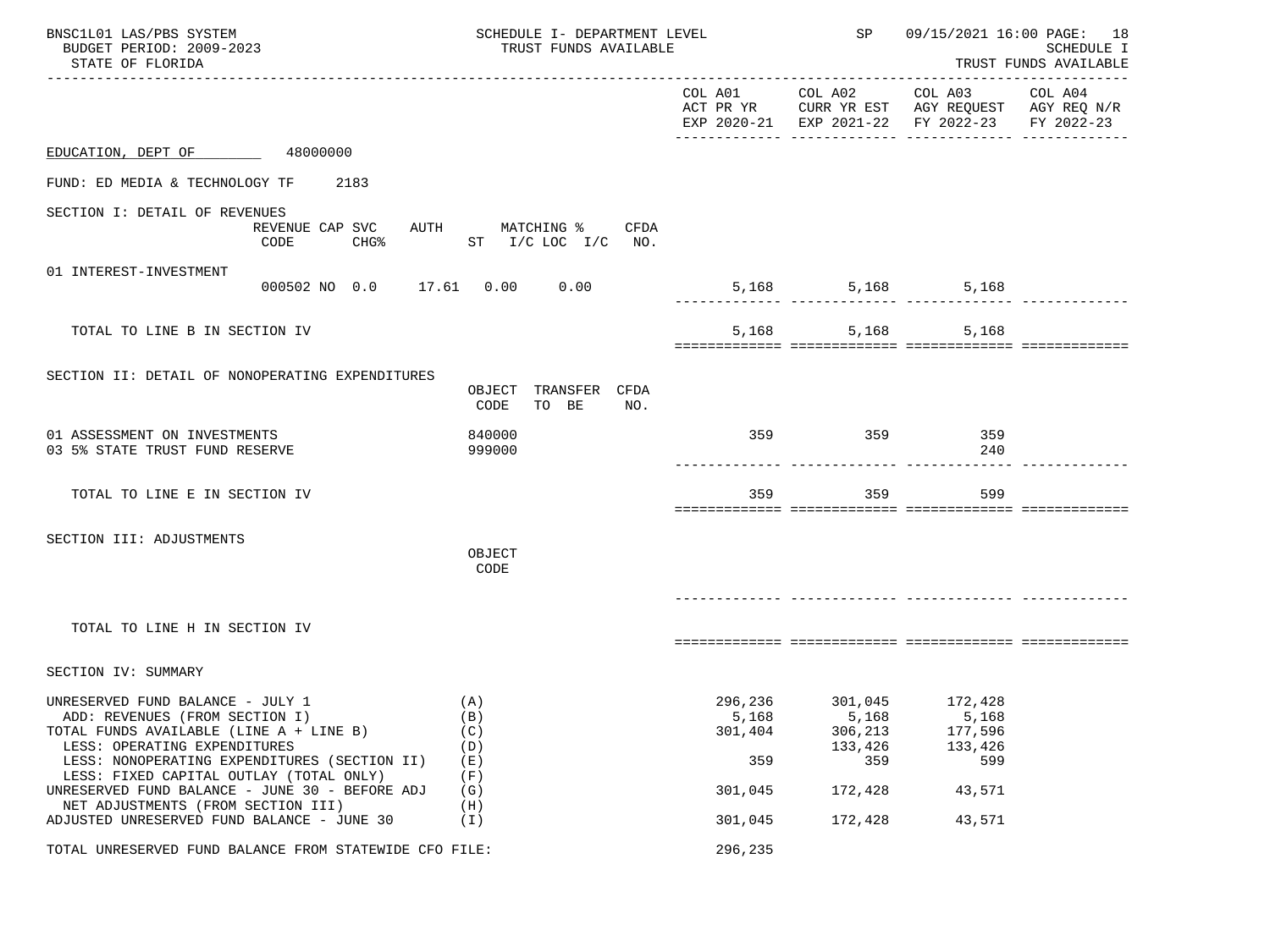| BNSC1L01 LAS/PBS SYSTEM<br>BUDGET PERIOD: 2009-2023<br>STATE OF FLORIDA |                                           | SCHEDULE I- DEPARTMENT LEVEL<br>TRUST FUNDS AVAILABLE | SP                                  | 09/15/2021 16:00 PAGE: 19             | SCHEDULE I<br>TRUST FUNDS AVAILABLE  |                                      |
|-------------------------------------------------------------------------|-------------------------------------------|-------------------------------------------------------|-------------------------------------|---------------------------------------|--------------------------------------|--------------------------------------|
|                                                                         |                                           |                                                       | COL A01<br>ACT PR YR<br>EXP 2020-21 | COL A02<br>CURR YR EST<br>EXP 2021-22 | COL A03<br>AGY REQUEST<br>FY 2022-23 | COL A04<br>AGY REQ N/R<br>FY 2022-23 |
| 48000000<br>EDUCATION, DEPT OF                                          |                                           |                                                       |                                     |                                       |                                      |                                      |
| FUND: ED MEDIA & TECHNOLOGY TF<br>2183                                  |                                           |                                                       |                                     |                                       |                                      |                                      |
|                                                                         |                                           |                                                       |                                     |                                       |                                      |                                      |
| SCHEDULE IB: DETAIL OF UNRESERVED FUND BALANCE                          | FUNDING SOURCE<br>STATE(S)<br>NONSTATE(N) | RESTRICTED(R)<br>UNRESTRICTED(U)                      |                                     |                                       |                                      |                                      |
| 02 ROYALTIES                                                            | S                                         | R                                                     |                                     | 301,045 172,428 43,571                |                                      |                                      |
| ADJUSTED UNRESERVED FUND BALANCE - JUNE 30                              |                                           |                                                       |                                     | 301,045 172,428 43,571                |                                      |                                      |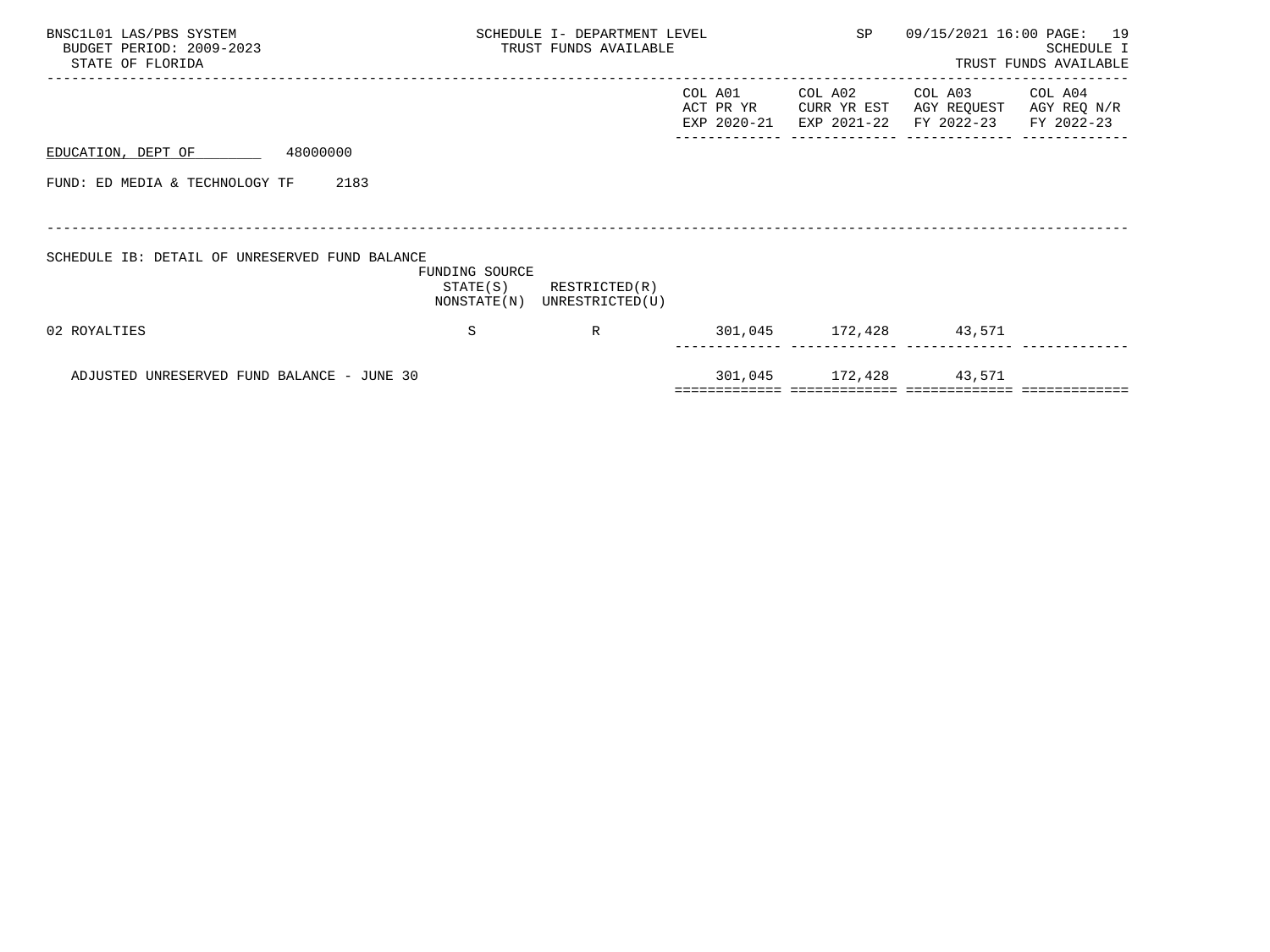| BNSC1L01 LAS/PBS SYSTEM<br>BUDGET PERIOD: 2009-2023<br>STATE OF FLORIDA                                                                                                                                                                  |                                                        |                                        | SCHEDULE I- DEPARTMENT LEVEL<br>TRUST FUNDS AVAILABLE |      |                                                  | SP                                             | 09/15/2021 16:00 PAGE:                                                                         | 20<br><b>SCHEDULE I</b><br>TRUST FUNDS AVAILABLE |
|------------------------------------------------------------------------------------------------------------------------------------------------------------------------------------------------------------------------------------------|--------------------------------------------------------|----------------------------------------|-------------------------------------------------------|------|--------------------------------------------------|------------------------------------------------|------------------------------------------------------------------------------------------------|--------------------------------------------------|
|                                                                                                                                                                                                                                          |                                                        |                                        |                                                       |      | COL A01 COL A02                                  |                                                | COL A03<br>ACT PR YR CURR YR EST AGY REQUEST AGY REQ N/R<br>EXP 2020-21 EXP 2021-22 FY 2022-23 | COL A04<br>FY 2022-23                            |
| EDUCATION, DEPT OF                                                                                                                                                                                                                       | 48000000                                               |                                        |                                                       |      |                                                  |                                                |                                                                                                |                                                  |
| FUND: DIV UNIV FAC CONST ADM TF                                                                                                                                                                                                          | 2222                                                   |                                        |                                                       |      |                                                  |                                                |                                                                                                |                                                  |
| SECTION I: DETAIL OF REVENUES                                                                                                                                                                                                            |                                                        |                                        |                                                       |      |                                                  |                                                |                                                                                                |                                                  |
|                                                                                                                                                                                                                                          | REVENUE CAP SVC<br>CODE<br>CHG%                        | AUTH MATCHING %                        | ST I/C LOC I/C NO.                                    | CFDA |                                                  |                                                |                                                                                                |                                                  |
| 01 TR FR 48150000/2555                                                                                                                                                                                                                   |                                                        |                                        |                                                       |      |                                                  |                                                |                                                                                                |                                                  |
| 02 TR FR 48150000/2612                                                                                                                                                                                                                   | 001500 NO 0.0 1013.65                                  | 0.00                                   | 0.00                                                  |      |                                                  |                                                | 1,067,535 4,392,138 4,392,138                                                                  |                                                  |
|                                                                                                                                                                                                                                          | 001500 NO 0.0 1013.65                                  | 0.00                                   | 0.00                                                  |      |                                                  |                                                | 1,807,465   1,872,559   1,872,559                                                              |                                                  |
| TOTAL TO LINE B IN SECTION IV                                                                                                                                                                                                            |                                                        |                                        |                                                       |      |                                                  | 2,875,000 6,264,697 6,264,697                  |                                                                                                |                                                  |
| SECTION II: DETAIL OF NONOPERATING EXPENDITURES                                                                                                                                                                                          |                                                        | CODE                                   | OBJECT TRANSFER CFDA<br>TO BE                         | NO.  |                                                  |                                                |                                                                                                |                                                  |
| TOTAL TO LINE E IN SECTION IV                                                                                                                                                                                                            |                                                        |                                        |                                                       |      |                                                  |                                                |                                                                                                |                                                  |
|                                                                                                                                                                                                                                          |                                                        |                                        |                                                       |      |                                                  |                                                |                                                                                                |                                                  |
| SECTION III: ADJUSTMENTS                                                                                                                                                                                                                 |                                                        | OBJECT<br>CODE                         |                                                       |      |                                                  |                                                |                                                                                                |                                                  |
| 01 PY CF B NOT PART OF FB RESERVED FOR ENC                                                                                                                                                                                               |                                                        | 991000                                 |                                                       |      | 13,738-                                          |                                                |                                                                                                |                                                  |
| 03 PY SEPTEMBER CF OPERATING REVERSIONS<br>04 PY ACCOUNTS PAYABLE NOT CERTIFIED                                                                                                                                                          |                                                        | 991000<br>991000                       |                                                       |      | 2,592<br>27                                      |                                                |                                                                                                |                                                  |
| TOTAL TO LINE H IN SECTION IV                                                                                                                                                                                                            |                                                        |                                        |                                                       |      | $11, 119-$                                       |                                                |                                                                                                |                                                  |
| SECTION IV: SUMMARY                                                                                                                                                                                                                      |                                                        |                                        |                                                       |      |                                                  |                                                |                                                                                                |                                                  |
| UNRESERVED FUND BALANCE - JULY 1<br>ADD: REVENUES (FROM SECTION I)<br>TOTAL FUNDS AVAILABLE (LINE A + LINE B)<br>LESS: OPERATING EXPENDITURES<br>LESS: NONOPERATING EXPENDITURES (SECTION II)<br>LESS: FIXED CAPITAL OUTLAY (TOTAL ONLY) |                                                        | (A)<br>(B)<br>(C)<br>(D)<br>(E)<br>(F) |                                                       |      | 415,633<br>2,875,000<br>3,290,633<br>3, 147, 995 | 131,519<br>6,264,697<br>6,396,216<br>6,264,697 | 131,519<br>6,264,697<br>6,396,216<br>6,264,697                                                 |                                                  |
| UNRESERVED FUND BALANCE - JUNE 30 - BEFORE ADJ<br>NET ADJUSTMENTS (FROM SECTION III)                                                                                                                                                     |                                                        | (G)<br>(H)                             |                                                       |      | 142,638<br>11,119–                               | 131,519                                        | 131,519                                                                                        |                                                  |
| ADJUSTED UNRESERVED FUND BALANCE - JUNE 30                                                                                                                                                                                               |                                                        | (I)                                    |                                                       |      | 131,519                                          | 131,519                                        | 131,519                                                                                        |                                                  |
|                                                                                                                                                                                                                                          | TOTAL UNRESERVED FUND BALANCE FROM STATEWIDE CFO FILE: |                                        |                                                       |      | 415,633                                          |                                                |                                                                                                |                                                  |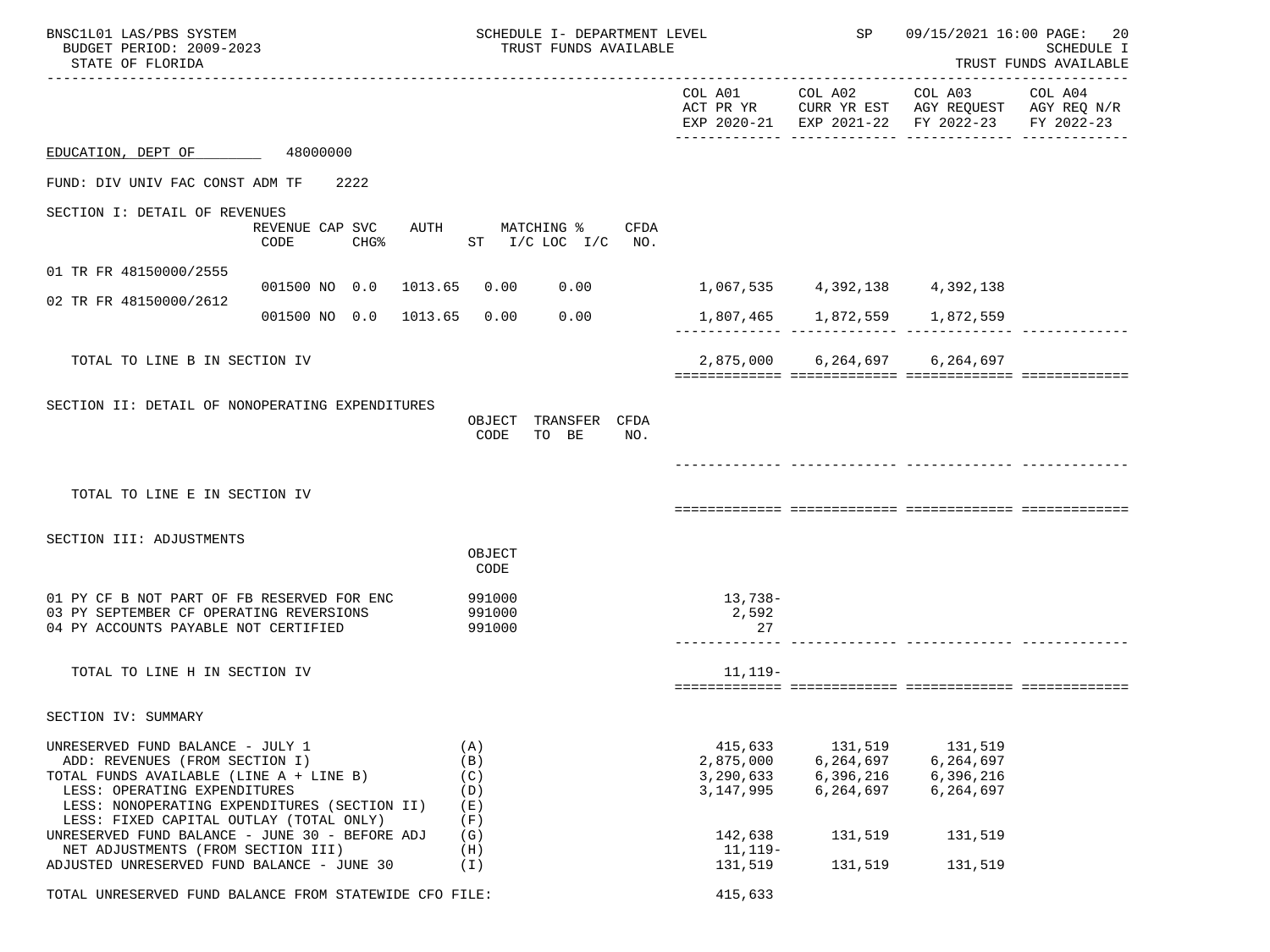| BNSC1L01 LAS/PBS SYSTEM<br>BUDGET PERIOD: 2009-2023<br>STATE OF FLORIDA |                                           | SCHEDULE I- DEPARTMENT LEVEL<br>TRUST FUNDS AVAILABLE |                                     | SP                                    | 09/15/2021 16:00 PAGE:               | 21<br>SCHEDULE I<br>TRUST FUNDS AVAILABLE |
|-------------------------------------------------------------------------|-------------------------------------------|-------------------------------------------------------|-------------------------------------|---------------------------------------|--------------------------------------|-------------------------------------------|
|                                                                         |                                           |                                                       | COL A01<br>ACT PR YR<br>EXP 2020-21 | COL A02<br>CURR YR EST<br>EXP 2021-22 | COL A03<br>AGY REQUEST<br>FY 2022-23 | COL A04<br>AGY REQ N/R<br>FY 2022-23      |
| 48000000<br>EDUCATION, DEPT OF                                          |                                           |                                                       |                                     |                                       |                                      |                                           |
| FUND: DIV UNIV FAC CONST ADM TF<br>2222                                 |                                           |                                                       |                                     |                                       |                                      |                                           |
|                                                                         |                                           |                                                       |                                     |                                       |                                      |                                           |
| SCHEDULE IB: DETAIL OF UNRESERVED FUND BALANCE                          | FUNDING SOURCE<br>STATE(S)<br>NONSTATE(N) | RESTRICTED(R)<br>UNRESTRICTED(U)                      |                                     |                                       |                                      |                                           |
| 01 TR FR 48150000/2555                                                  | S                                         | R                                                     |                                     | 131,519 131,519 131,519               |                                      |                                           |
| ADJUSTED UNRESERVED FUND BALANCE - JUNE 30                              |                                           |                                                       |                                     | 131,519 131,519 131,519               |                                      |                                           |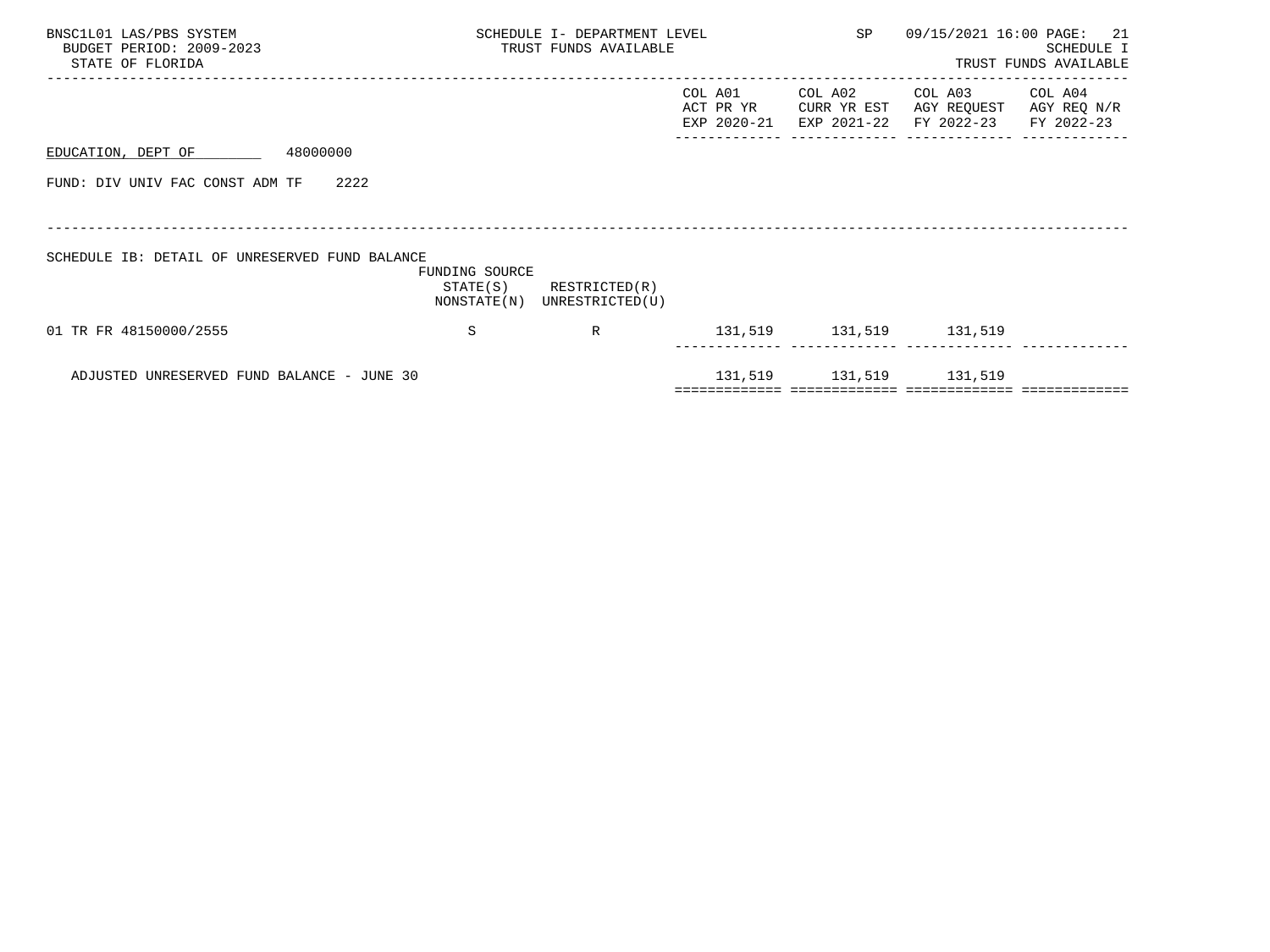| BNSC1L01 LAS/PBS SYSTEM<br>BUDGET PERIOD: 2009-2023<br>STATE OF FLORIDA   | SCHEDULE I- DEPARTMENT LEVEL<br>TRUST FUNDS AVAILABLE        |                      |                         | SP 09/15/2021 16:00 PAGE: 22                  | SCHEDULE I<br>TRUST FUNDS AVAILABLE |
|---------------------------------------------------------------------------|--------------------------------------------------------------|----------------------|-------------------------|-----------------------------------------------|-------------------------------------|
|                                                                           |                                                              |                      |                         | EXP 2020-21 EXP 2021-22 FY 2022-23 FY 2022-23 |                                     |
| EDUCATION, DEPT OF 48000000                                               |                                                              |                      |                         |                                               |                                     |
| FUND: ST ST FIN ASSIST TF 2240                                            |                                                              |                      |                         |                                               |                                     |
| SECTION I: DETAIL OF REVENUES                                             |                                                              |                      |                         |                                               |                                     |
| REVENUE CAP SVC<br>CODE<br>CHG <sup>8</sup>                               | AUTH MATCHING %<br>CFDA<br>ST I/C LOC I/C<br>NO <sub>z</sub> |                      |                         |                                               |                                     |
| 01 FAMU FOR MARY MCLEOD GRANT<br>1009.73<br>001100 NO 0.0                 | 0.00<br>0.00                                                 |                      | 34,500 34,500           | 34,500                                        |                                     |
| 02 BETHUNE FOR MARY MCLEOD GRANT                                          |                                                              |                      |                         |                                               |                                     |
| 001100 NO 0.0<br>1009.73<br>03 EDWARD WATERS FOR MARY MCLEOD GRANT        | 0.00<br>0.00                                                 | 90,000               | 90,000                  | 90,000                                        |                                     |
| 001100 NO 0.0<br>1009.73<br>04 FLORIDA MEMORIAL FOR MARY MCLEOD GRANT     | 0.00<br>0.00                                                 |                      | 16,500 16,500           | 16,500                                        |                                     |
| 001100 NO 0.0<br>1009.73                                                  | 0.00<br>0.00                                                 | 19,500               | 19,500                  | 19,500                                        |                                     |
| 05 JOSE MARTI CHALLENGE GRANT PROGRAM<br>001100 NO 0.0<br>1009.72         | 0.00<br>0.00                                                 | 50,000               | 50,000                  | 50,000                                        |                                     |
| 09 INT-MARY MCLEOD SCHOLARSHIPS                                           |                                                              |                      |                         |                                               |                                     |
| 000502 NO 0.0<br>1009.73<br>10 INT-JOSE MARTI-PRIVATE                     | 0.00<br>0.00                                                 | 647                  | 264                     | 264                                           |                                     |
| 000502 NO 0.0<br>1009.72                                                  | 0.00<br>0.00                                                 | 691                  | 85                      | 80                                            |                                     |
| 11 INT-JOSE MARTI-STATE<br>000502 NO 0.0<br>1009.72                       | 0.00<br>0.00                                                 |                      |                         | 2,844 1,471 1,251                             |                                     |
| 19 INT-FL STUD ASST GRT PUBLIC FULL&PART TIME<br>000502 NO 0.0<br>1010.73 | 0.00<br>0.00                                                 | $\mathbf{1}$         | $\mathbf{1}$            | 1                                             |                                     |
|                                                                           |                                                              |                      |                         |                                               |                                     |
| TOTAL TO LINE B IN SECTION IV                                             |                                                              |                      | 214,683 212,321 212,096 |                                               |                                     |
|                                                                           |                                                              |                      |                         |                                               |                                     |
| SECTION II: DETAIL OF NONOPERATING EXPENDITURES                           | OBJECT<br>TRANSFER CFDA<br>TO BE<br>CODE<br>NO.              |                      |                         |                                               |                                     |
| 01 ASSESSMENT ON INVESTMENTS                                              | 840000                                                       | 276                  | 220                     | 193                                           |                                     |
| 02 REFUND NON-STATE REVENUES                                              | 860000                                                       | 609<br>------------- | 232                     | 232                                           |                                     |
| TOTAL TO LINE E IN SECTION IV                                             |                                                              | 885                  | 452                     | 425                                           |                                     |
|                                                                           |                                                              |                      |                         |                                               |                                     |
| SECTION III: ADJUSTMENTS                                                  | OBJECT                                                       |                      |                         |                                               |                                     |
|                                                                           | CODE                                                         |                      |                         |                                               |                                     |
| 04 ROUNDING                                                               | 991000                                                       | 1                    |                         |                                               |                                     |
| TOTAL TO LINE H IN SECTION IV                                             |                                                              | 1                    |                         |                                               |                                     |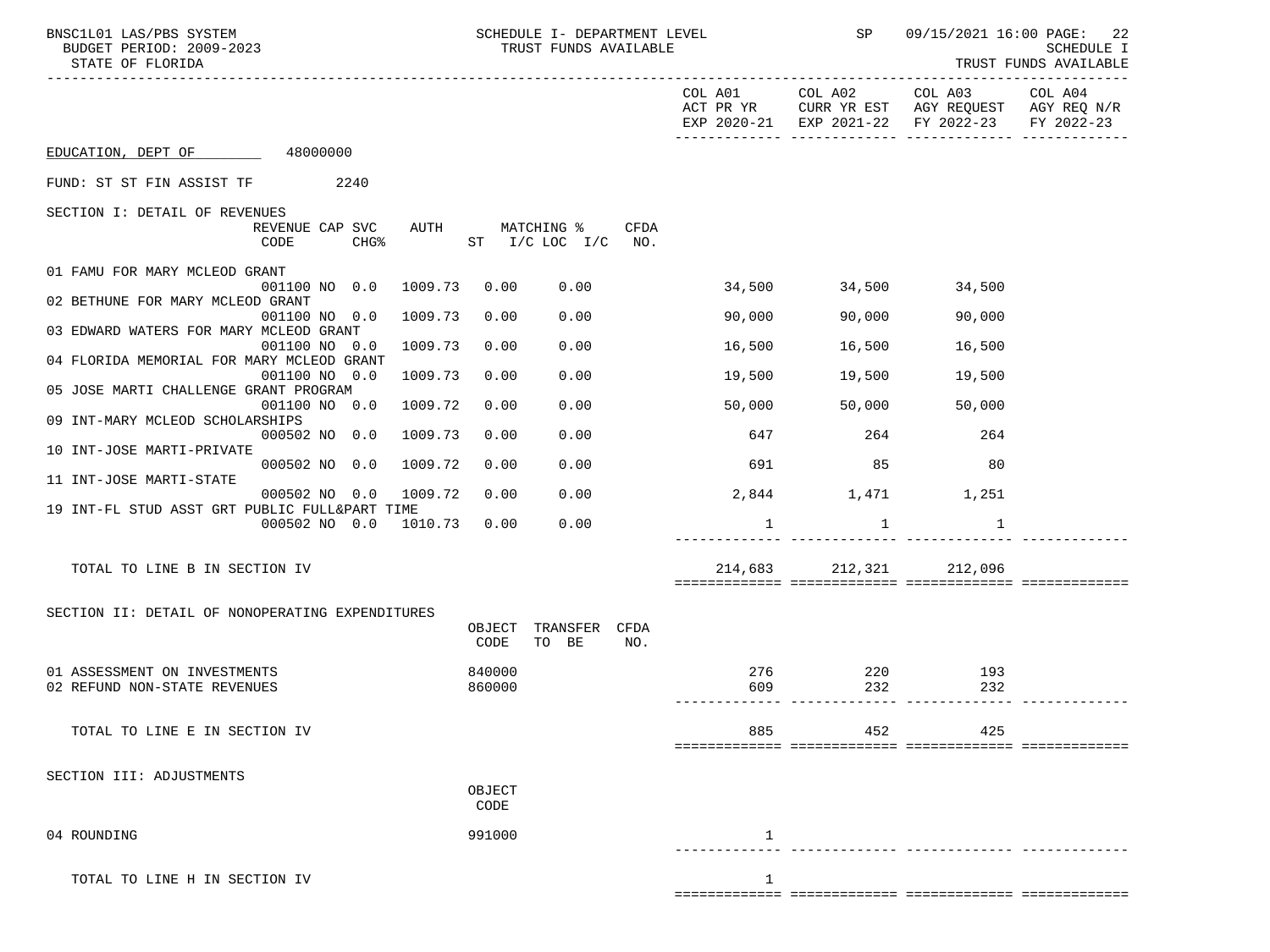| BNSC1L01 LAS/PBS SYSTEM<br>BUDGET PERIOD: 2009-2023<br>STATE OF FLORIDA                                                                                                                                                                                                                                                                                                                                                                                              |                          | SCHEDULE I- DEPARTMENT LEVEL<br>TRUST FUNDS AVAILABLE      |                            |                                                                                                                                                                 | SP 09/15/2021 16:00 PAGE: 23<br>TRUST FUNDS AVAILABLE                                                                  | <b>SCHEDULE I</b> |
|----------------------------------------------------------------------------------------------------------------------------------------------------------------------------------------------------------------------------------------------------------------------------------------------------------------------------------------------------------------------------------------------------------------------------------------------------------------------|--------------------------|------------------------------------------------------------|----------------------------|-----------------------------------------------------------------------------------------------------------------------------------------------------------------|------------------------------------------------------------------------------------------------------------------------|-------------------|
|                                                                                                                                                                                                                                                                                                                                                                                                                                                                      |                          |                                                            |                            |                                                                                                                                                                 | COL A01 COL A02 COL A03 COL A04<br>ACT PR YR CURR YR EST AGY REQUEST AGY REQ N/R<br>EXP 2020-21 EXP 2021-22 FY 2022-23 | FY 2022-23        |
| EDUCATION, DEPT OF 48000000                                                                                                                                                                                                                                                                                                                                                                                                                                          |                          |                                                            |                            |                                                                                                                                                                 |                                                                                                                        |                   |
| FUND: ST ST FIN ASSIST TF 2240                                                                                                                                                                                                                                                                                                                                                                                                                                       |                          |                                                            |                            |                                                                                                                                                                 |                                                                                                                        |                   |
| SECTION IV: SUMMARY                                                                                                                                                                                                                                                                                                                                                                                                                                                  |                          |                                                            |                            |                                                                                                                                                                 |                                                                                                                        |                   |
| UNRESERVED FUND BALANCE - JULY 1<br>ADD: REVENUES (FROM SECTION I)<br>TOTAL FUNDS AVAILABLE (LINE $A + LINE B$ ) (C)<br>LESS: OPERATING EXPENDITURES<br>LESS: NONOPERATING EXPENDITURES (SECTION II) (E)<br>LESS: FIXED CAPITAL OUTLAY (TOTAL ONLY)<br>UNRESERVED FUND BALANCE - JUNE 30 - BEFORE ADJ $(G)$<br>NET ADJUSTMENTS (FROM SECTION III)<br>(H)<br>ADJUSTED UNRESERVED FUND BALANCE - JUNE 30 (I)<br>TOTAL UNRESERVED FUND BALANCE FROM STATEWIDE CFO FILE: | (A)<br>(B)<br>(D)<br>(F) |                                                            | 885<br>$\sim$ 1<br>179,603 | 179,603 159,902 137,271<br>214,683 212,321<br>394, 286 372, 223<br>233,500 234,500 234,500<br>885 452 425<br>159,901 137,271 114,442<br>159,902 137,271 114,442 | 212,096<br>349,367                                                                                                     |                   |
| SCHEDULE IB: DETAIL OF UNRESERVED FUND BALANCE                                                                                                                                                                                                                                                                                                                                                                                                                       | FUNDING SOURCE           | $STATE(S)$ RESTRICTED $(R)$<br>NONSTATE(N) UNRESTRICTED(U) |                            |                                                                                                                                                                 |                                                                                                                        |                   |
| 01 SCHOLARSHIPS/LOAN PAYMENTS<br>02 INTEREST                                                                                                                                                                                                                                                                                                                                                                                                                         | $\mathbf S$<br>S         | $R$ R                                                      |                            | 155,719 135,450 112,846<br>$4,183$ $1,821$ $1,596$                                                                                                              |                                                                                                                        |                   |
| ADJUSTED UNRESERVED FUND BALANCE - JUNE 30                                                                                                                                                                                                                                                                                                                                                                                                                           |                          |                                                            |                            | 159,902 137,271 114,442                                                                                                                                         |                                                                                                                        |                   |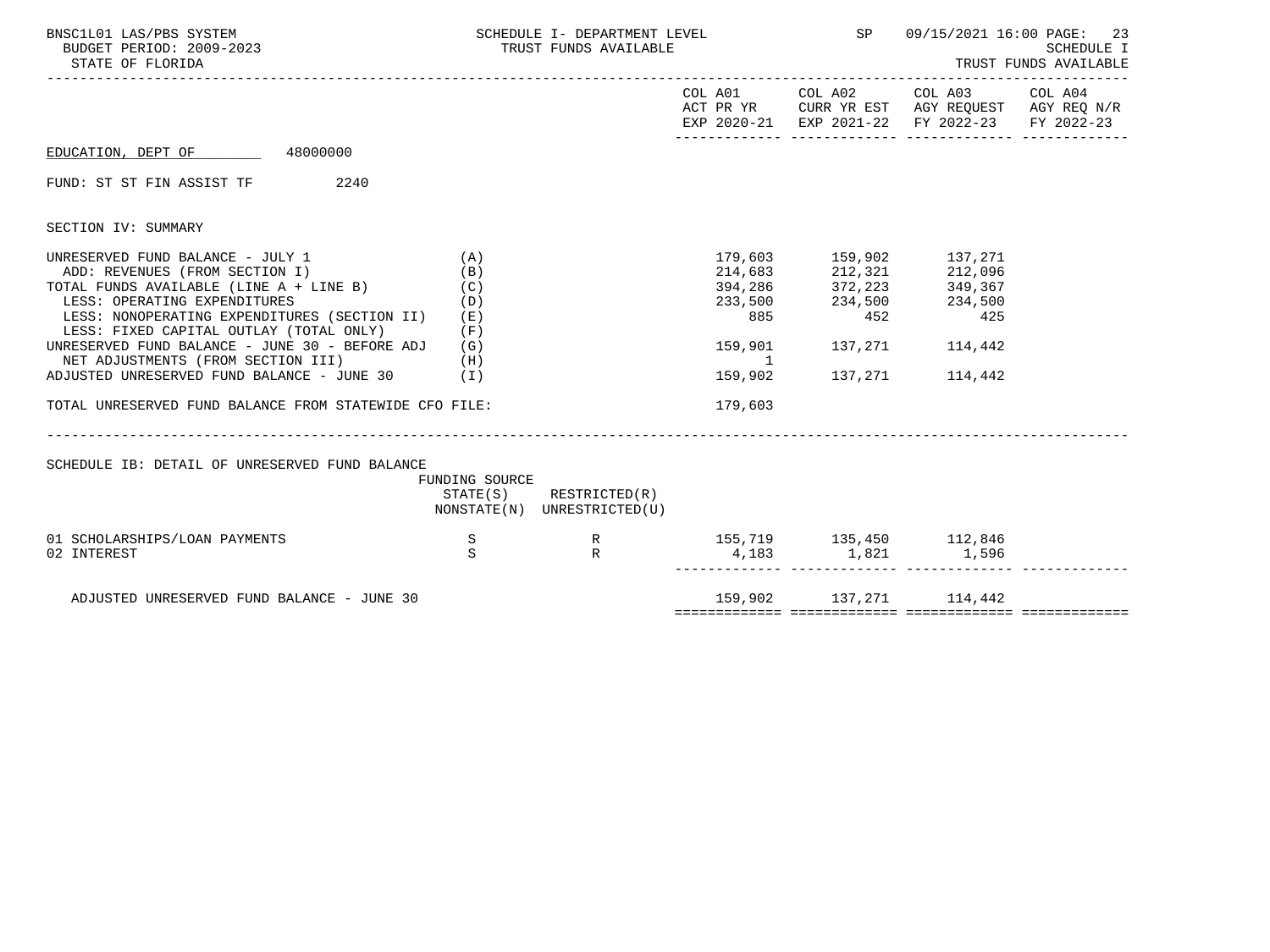BNSC1L01 LAS/PBS SYSTEM SOHEDULE I- DEPARTMENT LEVEL SP 09/15/2021 16:00 PAGE: 24<br>BUDGET PERIOD: 2009-2023 TRUST FUNDS AVAILABLE

STATE OF FLORIDA TRUST FUNDS AVAILABLE

|                                                 |                 |      |                            |                    |            |               |           | EXP 2020-21 EXP 2021-22 FY 2022-23 FY 2022-23                                         |            |  |
|-------------------------------------------------|-----------------|------|----------------------------|--------------------|------------|---------------|-----------|---------------------------------------------------------------------------------------|------------|--|
| EDUCATION, DEPT OF 48000000                     |                 |      |                            |                    |            |               |           |                                                                                       |            |  |
| FUND: FEDERAL GRANTS TRUST FUND 2261            |                 |      |                            |                    |            |               |           |                                                                                       |            |  |
| SECTION I: DETAIL OF REVENUES                   |                 |      |                            |                    |            |               |           |                                                                                       |            |  |
|                                                 | REVENUE CAP SVC |      | AUTH                       |                    | MATCHING % | CFDA          |           |                                                                                       |            |  |
| CODE                                            |                 | CHG% |                            | ST I/C LOC I/C NO. |            |               |           |                                                                                       |            |  |
|                                                 |                 |      |                            |                    |            |               |           |                                                                                       |            |  |
| H1 TR FR CHILDREN&FAM/2639                      |                 |      |                            |                    |            |               |           |                                                                                       |            |  |
| H5 ANTICIPATED REV - HEAD START                 |                 |      | 001510 NO 0.0 1002.82 0.00 |                    |            |               |           | 0.00 93.667 484,370 484,370 484,370                                                   |            |  |
|                                                 | 000700 NO 0.0   |      | 1002.82                    | 0.00               |            |               |           | $0.00$ 93.600 99,676 225,000 225,000                                                  |            |  |
| H6 ANTICIPATED REV - PRESCHOOL DEVELOPMENT      |                 |      |                            |                    |            |               |           |                                                                                       |            |  |
|                                                 |                 |      | 000700 NO 0.0 1002.82      | 0.00               | 0.00       | 93.434        |           |                                                                                       | 15,000,000 |  |
| H7 PRESCHOOL DEVELOPMENT GRANT                  |                 |      |                            |                    |            |               |           |                                                                                       |            |  |
|                                                 |                 |      | 000700 NO 0.0 1002.82      | 0.00               | 0.00       | 93.434        |           | 8,841,174 22,822,439                                                                  |            |  |
| H9 HEAD START/2261                              |                 |      |                            |                    |            |               |           |                                                                                       |            |  |
|                                                 | 000700 NO 0.0   |      | 1002.82                    | 0.00               | 0.00       | 93.600        | 110,946   |                                                                                       |            |  |
| 01 NATIONAL FARMWORKER JOBS PROGRAM             |                 |      |                            |                    |            |               |           |                                                                                       |            |  |
|                                                 | 000700 NO 0.0   |      | 215.32                     | 0.00               |            | $0.00$ 17.264 |           | 2,970,145 3,118,652 3,274,584                                                         |            |  |
| 01 FSDB-SCHOOL FOOD SER. TRANS. FROM DACS, 2315 |                 |      |                            |                    |            |               |           |                                                                                       |            |  |
| 01 APPRENTICESHIP USA STATE EXPANSION GRANTS    | 001510 NO 0.0   |      | 215.32                     | 0.00               | 0.00       |               |           | 10.555 269,317 250,000 250,000                                                        |            |  |
|                                                 | 001510 NO 0.0   |      | 215.32                     | 0.00               | 0.00       |               |           | 17.285 105,000 108,150 111,395                                                        |            |  |
| 02 ANTIC REV- ELEM & SEC SCHOOL EMER RELIEF     |                 |      |                            |                    |            |               |           |                                                                                       |            |  |
|                                                 | 000700 NO 0.0   |      | 215.32                     | 0.00               | 0.00       | 84.425        |           | 144,873,940                                                                           |            |  |
| 02 ELEM & SEC SCHOOL EMERGENCY RELIEF FUND      |                 |      |                            |                    |            |               |           |                                                                                       |            |  |
|                                                 | 000700 NO 0.0   |      | 215.32                     | 0.00               |            |               |           | $0.00$ $84.425$ $944,619,143$ $1583,904,960$                                          |            |  |
| 03 ANTIC REV- G/A ELEM & SEC SCHOOL EMER RELIEF |                 |      |                            |                    |            |               |           |                                                                                       |            |  |
|                                                 | 000700 NO 0.0   |      | 215.32                     | 0.00               |            | $0.00$ 84.425 |           | 4,136,059                                                                             |            |  |
| 03 ANTIC GOVERNORS EMERGENCY EDUCATION RELIEF   |                 |      |                            |                    |            |               |           |                                                                                       |            |  |
|                                                 | 000700 NO 0.0   |      | 215.32                     | 0.00               | 0.00       | 84.425        |           | 15,000,000                                                                            |            |  |
| 04 ANTIC REV - CORONAVIRUS RES & RELIEF SUPP    |                 |      |                            |                    |            |               |           |                                                                                       |            |  |
|                                                 |                 |      | 000700 NO 0.0 215.32       | 0.00               | 0.00       |               | 84.425    | 106,000,000                                                                           |            |  |
| 05 APPRENTICESHIP STATE EXPANSION               |                 |      | 215.32                     | 0.00               |            | 0.00 17.285   |           | 115,000                                                                               |            |  |
| 05 GOVERNORS EMERGENCY EDUCATION RELIEF FUND    | 000700 NO 0.0   |      |                            |                    |            |               |           |                                                                                       | 115,000    |  |
|                                                 | 000700 NO 0.0   |      | 215.32                     | 0.00               | 0.00       |               |           | 84.425 20,000,000                                                                     |            |  |
| 05 TITLE I-GTS/LOC EDU AGY                      |                 |      |                            |                    |            |               |           |                                                                                       |            |  |
|                                                 | 000700 NO 0.0   |      | 215.32                     | 0.00               |            |               |           | $0.00$ 84.010 919,328,181 1011,261,000 603,320,787                                    |            |  |
| 06 MIGRANT EDUCATION STATE GRANT PROGRAM        |                 |      |                            |                    |            |               |           |                                                                                       |            |  |
|                                                 |                 |      |                            |                    |            |               |           | 000700 NO 0.0   215.32   0.00    0.00   84.011   20,944,911   23,039,403   23,469,797 |            |  |
| 06 FSDB-TITLE I, PART A BASIC                   |                 |      |                            |                    |            |               |           |                                                                                       |            |  |
|                                                 | 001510 NO 0.0   |      | 215.32                     | 0.00               | 0.00       | 84.010        | 96,667    | 142,342                                                                               | 142,342    |  |
| 07 FSDB-IDEA, PART B                            |                 |      |                            |                    |            |               |           |                                                                                       |            |  |
|                                                 | 001510 NO 0.0   |      | 215.32                     | 0.00               | 0.00       | 84.027        | 1,070,601 | 1,144,560                                                                             | 1,144,560  |  |
| 07 TITLE I NEGLECTED & DELINQUENT CHILDREN      |                 |      |                            |                    |            |               |           |                                                                                       |            |  |
|                                                 | 000700 NO 0.0   |      | 215.32                     | 0.00               | 0.00       | 84.013        | 1,264,583 | 1,527,812                                                                             | 1,667,646  |  |
| 08 COMPREHENSIVE HEALTH SERVICES                | 001800 NO 0.0   |      | 215.32                     | 0.00               | 0.00       | 93.938        | 13,205    | 13,601                                                                                | 13,601     |  |
|                                                 |                 |      |                            |                    |            |               |           |                                                                                       |            |  |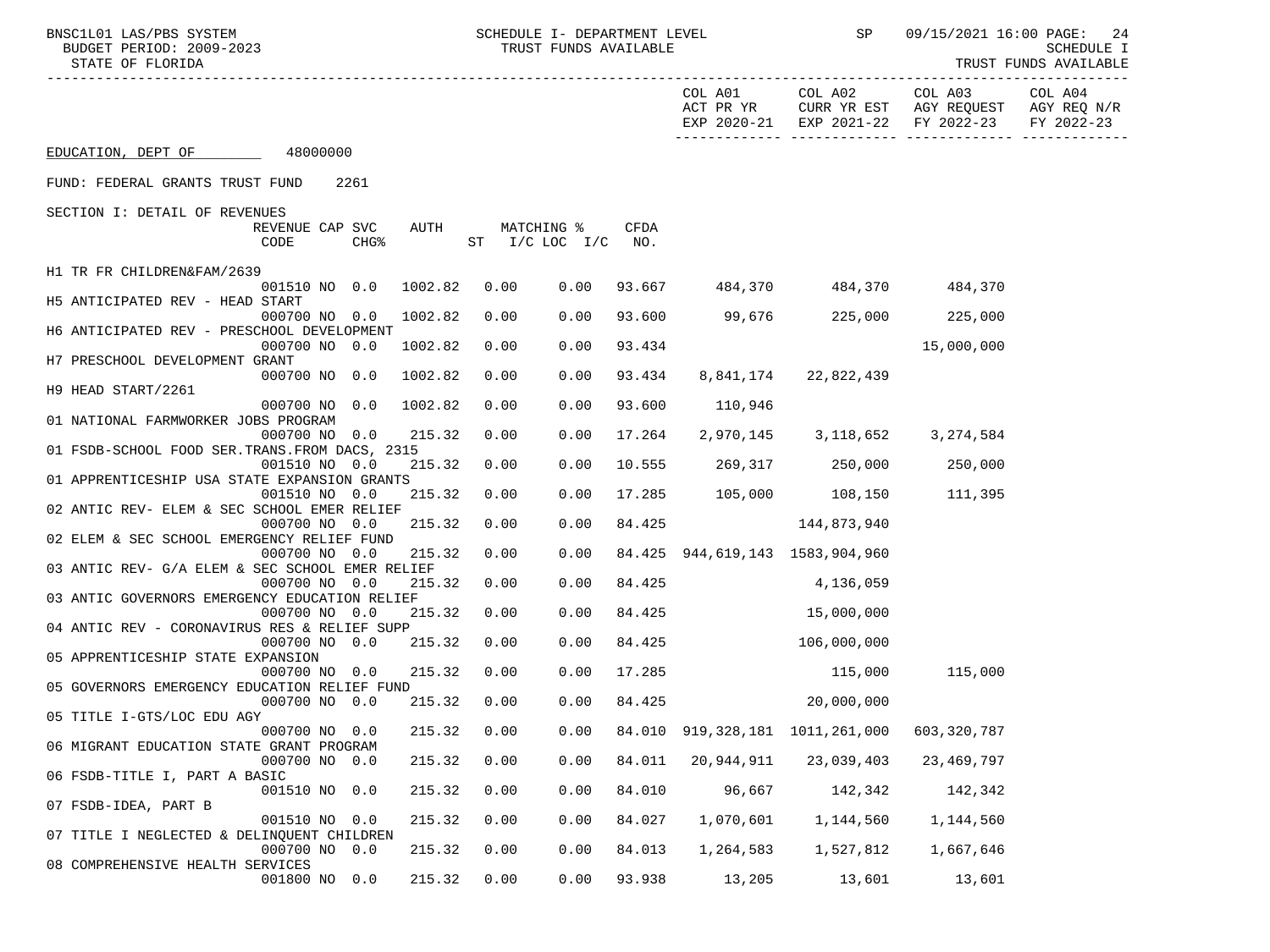TRUST FUNDS AVAILABLE

|                                                 |                           |                          |             |                                  |        |            | COL A01 COL A02 COL A03<br>ACT PR YR CURR YR EST AGY REQUEST AGY REQ N/R<br>EXP 2020-21 EXP 2021-22 FY 2022-23 |                | COL A04<br>FY 2022-23 |
|-------------------------------------------------|---------------------------|--------------------------|-------------|----------------------------------|--------|------------|----------------------------------------------------------------------------------------------------------------|----------------|-----------------------|
| EDUCATION, DEPT OF 48000000                     |                           |                          |             |                                  |        |            |                                                                                                                |                |                       |
| FUND: FEDERAL GRANTS TRUST FUND 2261            |                           |                          |             |                                  |        |            |                                                                                                                |                |                       |
| SECTION I: DETAIL OF REVENUES                   |                           |                          |             |                                  |        |            |                                                                                                                |                |                       |
|                                                 | REVENUE CAP SVC<br>CODE   | AUTH<br>CHG <sup>8</sup> |             | MATCHING %<br>ST I/C LOC I/C NO. | CFDA   |            |                                                                                                                |                |                       |
| 08 FSDB-CARL PERKINS                            |                           |                          |             |                                  |        |            |                                                                                                                |                |                       |
| 08 JOBS AND BENEFITS-TR FR DEO 2195             | 001510 NO 0.0             |                          | 215.32 0.00 | 0.00                             | 84.048 |            | 103,897 150,000 150,000                                                                                        |                |                       |
|                                                 | 001500 NO 0.0             | 215.32                   | 0.00        | 0.00                             |        |            | 17.207 238,583 487,000 487,000                                                                                 |                |                       |
| 09 FSDB-IDEA PART B, PRESCHOOL                  |                           |                          |             |                                  |        |            |                                                                                                                |                |                       |
|                                                 | 001510 NO 0.0             | 215.32                   | 0.00        | 0.00                             | 84.173 |            | 6,534 7,873 7,873                                                                                              |                |                       |
| 09 TWENTY-FIRST CENTURY COMMUNITY LEARNING CTRS |                           |                          |             |                                  |        |            |                                                                                                                |                |                       |
| 10 REFUNDS - ADULT EDUCATION                    | 000700 NO 0.0             | 215.32                   | 0.00        | 0.00                             | 84.287 |            | 63, 628, 748 71, 991, 623 72, 091, 371                                                                         |                |                       |
|                                                 | 001800 NO 0.0             | 215.32                   | 0.00        | 0.00                             | 84.002 | 97         |                                                                                                                |                |                       |
| 10 JOHN R JUSTICE GRANT PROGRAM                 |                           |                          |             |                                  |        |            |                                                                                                                |                |                       |
|                                                 | 000700 NO 0.0             | 1009.92                  | 0.00        | 0.00                             |        |            | 16.816 75,155 100,000 100,000                                                                                  |                |                       |
| 11 APPRENTICESHIP STATE EXPANSION               |                           |                          |             |                                  |        |            |                                                                                                                |                |                       |
| 12 COMPREHENSIVE LITERACY STATE DEVELOPMENT PGM | 001800 NO 0.0             | 215.32                   | 0.00        | 0.00                             |        |            | 17.285 202,893 304,340                                                                                         | 304,340        |                       |
|                                                 | 000700 NO 0.0             | 215.32                   | 0.00        | 0.00                             |        |            | 84.371 36,400 37,492 38,617                                                                                    |                |                       |
| 12 FSDB-TITLE II PART A                         |                           |                          |             |                                  |        |            |                                                                                                                |                |                       |
|                                                 | 001510 NO 0.0             | 215.32                   | 0.00        | 0.00                             |        |            | 84.367 25,060 27,819                                                                                           | 27,819         |                       |
| 13 FSDB-TITLE IV                                |                           |                          |             |                                  |        |            |                                                                                                                |                |                       |
| 14 FSDB-GEER FUNDS SANITATION & CLEANING        | 001510 NO 0.0             | 215.32                   | 0.00        | 0.00                             |        |            | 84.424  4,955  10,430  10,430                                                                                  |                |                       |
|                                                 | 001510 NO 0.0             | 215.32                   | 0.00        | 0.00                             | 84.425 | 38,447     |                                                                                                                |                |                       |
| 15 FSDB-ANTIC GRANT REVENUE ESSER II            |                           |                          |             |                                  |        |            |                                                                                                                |                |                       |
|                                                 | 001510 NO 0.0             | 215.32                   | 0.00        | 0.00                             | 84.425 |            | 296,393                                                                                                        | 145,233        |                       |
| 16 FSDB-ANTIC GRANT REVENUE ARP ESSER           |                           | 215.32                   | 0.00        | 0.00                             | 84.425 |            |                                                                                                                | 321,770        |                       |
| 17 FSDB-UNIVERSAL NEWBORN SCREENING             | 001510 NO 0.0             |                          |             |                                  |        |            |                                                                                                                |                |                       |
|                                                 | 001510 NO 0.0             | 215.32                   | 0.00        |                                  |        |            | $0.00$ 93.251 101,750 129,505 145,000                                                                          |                |                       |
| 18 FSDB-FROM GR SCHOOL FOOD SVC TRANS FROM DACS |                           |                          |             |                                  |        |            |                                                                                                                |                |                       |
|                                                 | 001500 NO 0.0             | 215.32                   | 0.00        | 0.00                             |        |            | 5,329                                                                                                          | 5,329<br>5,329 |                       |
| 18 ANTICIPATED REVENUE-CAREER & TECHNICAL       | 000700 NO 0.0             | 215.32                   | 0.00        |                                  |        |            | 0.00 84.048 20,786,513 19,815,839 16,917,950                                                                   |                |                       |
| 20 ANTICIPATED REVENUE-ADULT EDUCATION          |                           |                          |             |                                  |        |            |                                                                                                                |                |                       |
|                                                 | 000700 NO 0.0 215.32 0.00 |                          |             |                                  |        |            | $0.00$ 84.002 9,503,819 7,979,010 10,773,157                                                                   |                |                       |
| 20 CONSOLIDATED ADMINISTRATIVE FUND             |                           |                          |             |                                  |        |            |                                                                                                                |                |                       |
|                                                 | 000700 NO                 | 215.32<br>0.0            | 0.00        | 0.00                             | 84.010 | 12,309,064 | 23,671,675                                                                                                     | 12,432,155     |                       |
| 21 ANTICIPATED REVENUE - CONSOLIDATED ADMIN     | 000700 NO                 | 215.32<br>0.0            | 0.00        | 0.00                             | 84.010 | 1,128,777  | 2,201,115                                                                                                      | 1,140,064      |                       |
| 22 ADULT EDUCATION                              |                           |                          |             |                                  |        |            |                                                                                                                |                |                       |
|                                                 | 000700 NO 0.0             | 215.32                   | 0.00        | 0.00                             | 84.002 | 34,870,330 | 32,613,847                                                                                                     | 31, 383, 297   |                       |
| 23 CAREER & TECH EDUCATION                      |                           |                          |             |                                  |        |            |                                                                                                                |                |                       |
|                                                 | 000700 NO 0.0             | 215.32                   | 0.00        | 0.00                             | 84.048 | 64,224,464 | 60,195,261                                                                                                     | 64, 224, 464   |                       |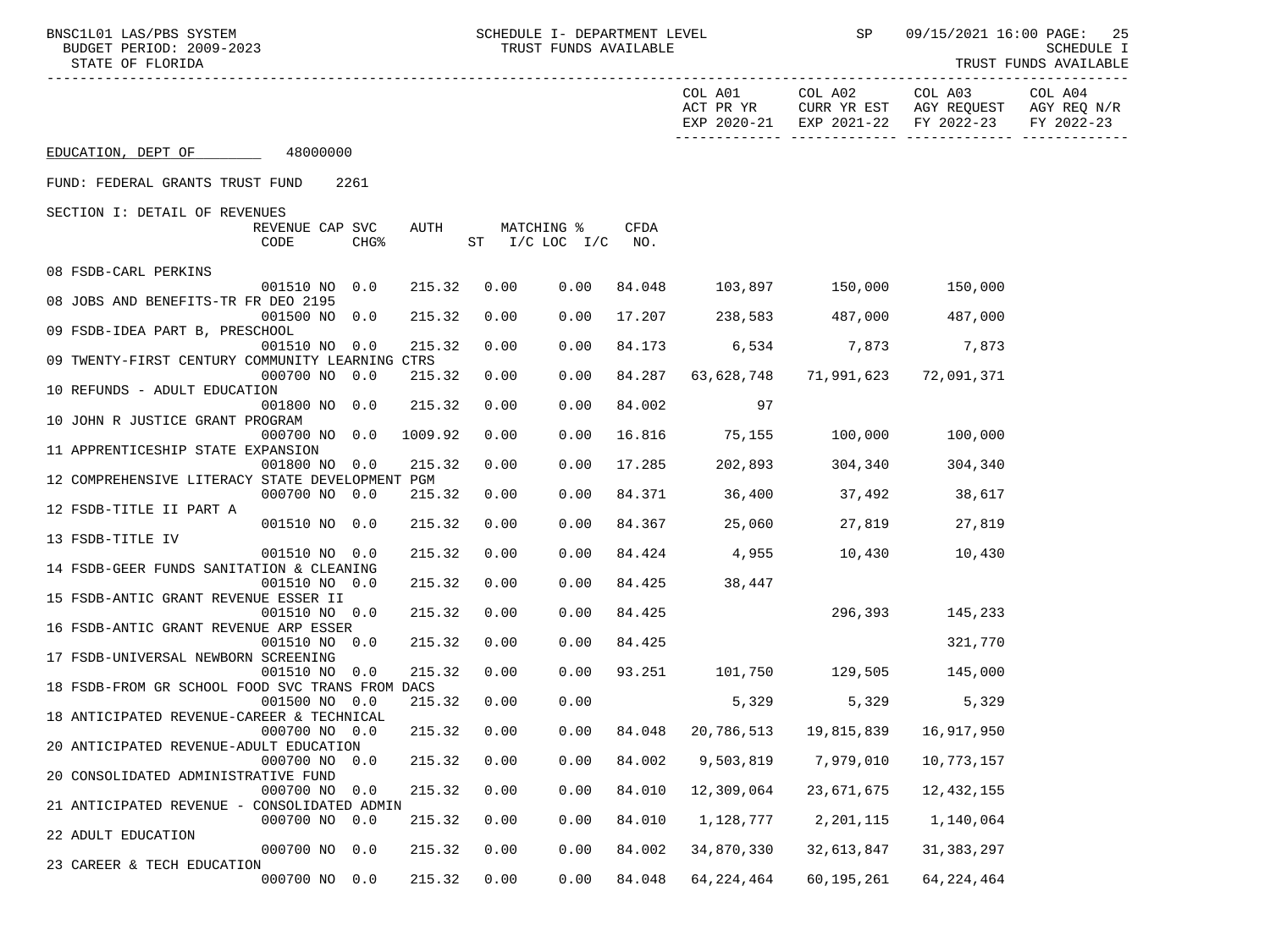51 TROOPS TO TEACHERS GRANT PROGRAM

53 ADVANCING POSTSECONDARY CTE DATA QUALITY INIT

52 SPEC EDUC-ST PERS DEV

| BNSC1L01 LAS/PBS SYSTEM                          |                         |                  |        |      | SCHEDULE I- DEPARTMENT LEVEL |             |                      | <b>SP</b>                       | 09/15/2021 16:00 PAGE:                        | 26                                               |
|--------------------------------------------------|-------------------------|------------------|--------|------|------------------------------|-------------|----------------------|---------------------------------|-----------------------------------------------|--------------------------------------------------|
| BUDGET PERIOD: 2009-2023<br>STATE OF FLORIDA     |                         |                  |        |      | TRUST FUNDS AVAILABLE        |             |                      |                                 |                                               | SCHEDULE I<br>TRUST FUNDS AVAILABLE              |
|                                                  |                         |                  |        |      |                              |             | COL A01<br>ACT PR YR | COL A02<br>CURR YR EST          | COL A03<br>EXP 2020-21 EXP 2021-22 FY 2022-23 | COL A04<br>AGY REQUEST AGY REQ N/R<br>FY 2022-23 |
| EDUCATION, DEPT OF                               | 48000000                |                  |        |      |                              |             |                      |                                 |                                               |                                                  |
| FUND: FEDERAL GRANTS TRUST FUND                  |                         | 2261             |        |      |                              |             |                      |                                 |                                               |                                                  |
| SECTION I: DETAIL OF REVENUES                    |                         |                  |        |      |                              |             |                      |                                 |                                               |                                                  |
|                                                  | REVENUE CAP SVC<br>CODE | CHG <sup>8</sup> | AUTH   |      | MATCHING %<br>ST I/C LOC I/C | CFDA<br>NO. |                      |                                 |                                               |                                                  |
| 24 NATIONAL FARMWORKER JOBS PROGRAM              | 000700 NO 0.0           |                  | 215.32 | 0.00 | 0.00                         | 17.264      |                      | 646,886 679,231 485,165         |                                               |                                                  |
| 26 STUDENT SUPPORT AND ACADEMIC GRANTS           |                         |                  |        |      |                              |             |                      |                                 |                                               |                                                  |
| 26 ADULT EDUCATION                               | 000700 NO 0.0           |                  | 215.32 | 0.00 | 0.00                         | 84.424      | 58,046,492           | 63,948,816                      | 62,777,281                                    |                                                  |
| 27 SPEC EDUC-GTS TO STS                          | 000700 NO 0.0           |                  | 215.32 | 0.00 | 0.00                         | 84.002      | 1,322,222            | 1,427,999                       | 1,442,279                                     |                                                  |
| 28 ANTIC REV- SPECIAL EDUCATION GRANTS TO STATES | 000700 NO 0.0           |                  | 215.32 | 0.00 | 0.00                         |             | 84.027 737,115,995   | 811,827,594                     | 773,971,795                                   |                                                  |
| 29 ANTIC REV - GRANTS FOR STATE ASSESSMENT       | 000700 NO 0.0           |                  | 215.32 | 0.00 | 0.00                         | 84.027      | 8,591,862            | 9,451,049                       | 8,609,997                                     |                                                  |
|                                                  | 000700 NO 0.0           |                  | 215.32 | 0.00 | 0.00                         | 84.369      | 14,750,316           | 26,316,712                      | 15, 152, 154                                  |                                                  |
| 32 SPECIAL EDUCATION-GRANTS TO STATES            | 000700 NO 0.0           |                  | 215.32 | 0.00 | 0.00                         | 84.027      | 16,837,472           | 17,956,238                      | 16,596,237                                    |                                                  |
| 40 MIGRANT EDUC-COORD PRG                        | 000700 NO 0.0           |                  | 215.32 | 0.00 | 0.00                         | 84.144      | 28,344               | 29,762                          | 30,654                                        |                                                  |
| 42 SPEC EDUC-PRESCHOOL GTS                       | 000700 NO 0.0           |                  | 215.32 | 0.00 | 0.00                         | 84.173      | 18,515,043           | 21,440,795                      | 21,584,875                                    |                                                  |
| 43 AID TO RESTART SCHOOL OPERATIONS              | 000700 NO 0.0           |                  | 215.32 | 0.00 | 0.00                         | 84.938      | 27, 167, 402         | 18,104,098                      |                                               |                                                  |
| 44 HURRICANE EDUCATION RECOVERY                  |                         |                  |        |      |                              |             |                      |                                 |                                               |                                                  |
| 45 APPRENTICESHIP USA STATE EXPANSION GRANTS     | 000700 NO 0.0           |                  | 215.32 | 0.00 | 0.00                         | 84.938      | 3,156,075            | 789,019                         |                                               |                                                  |
| 46 EDUCATION FOR HOMELESS CHILDREN & YOUTH       | 001500 NO 0.0           |                  | 215.32 | 0.00 | 0.00                         | 17.285      | 92,101               | 94,864                          | 97,710                                        |                                                  |
| 47 ADOLESCENT HLTH THROUGH SCH-BSD HIV/STD PREV  | 000700 NO 0.0           |                  | 215.32 | 0.00 | 0.00                         | 84.196      | 5,732,410            | 6,904,382                       | 7,081,514                                     |                                                  |
| 48 CHARTER SCHOOLS                               | 000700 NO 0.0           |                  | 215.32 | 0.00 | 0.00                         | 93.079      | 17,937,635           | 21,731,399                      | 22,323,341                                    |                                                  |
|                                                  | 000700 NO 0.0           |                  | 215.32 | 0.00 | 0.00                         | 84.282      | 30,658,743           | 35,724,618                      | 35,297,079                                    |                                                  |
| 49 ANTIC REV - E & S SCHOOL EMER RELIEF FUND     | 000700 NO 0.0           |                  | 215.32 | 0.00 | 0.00                         |             |                      | 84.425 753,302,579 1511,483,062 | 490,897,310                                   |                                                  |
| 49 CAREER & TECH EDUCATION                       | 000700 NO 0.0           |                  | 215.32 | 0.00 | 0.00                         | 84.048      | 4,827,261            | 28,734,020                      | 4,972,079                                     |                                                  |
| 50 TEMP EMERGENCY IMPACT AID FOR DISPLACED STUDE | 000700 NO 0.0           |                  | 215.32 | 0.00 | 0.00                         | 84.938      | 84,514               | 88,739                          |                                               |                                                  |

000700 NO 0.0 215.32 0.00 0.00 12.620 296,837 326,520 336,316

000700 NO 0.0 215.32 0.00 0.00 84.323 1,976,867 2,036,173 2,597,258

000700 NO 0.0 215.32 0.00 0.00 84.305 45,000 35,000 25,000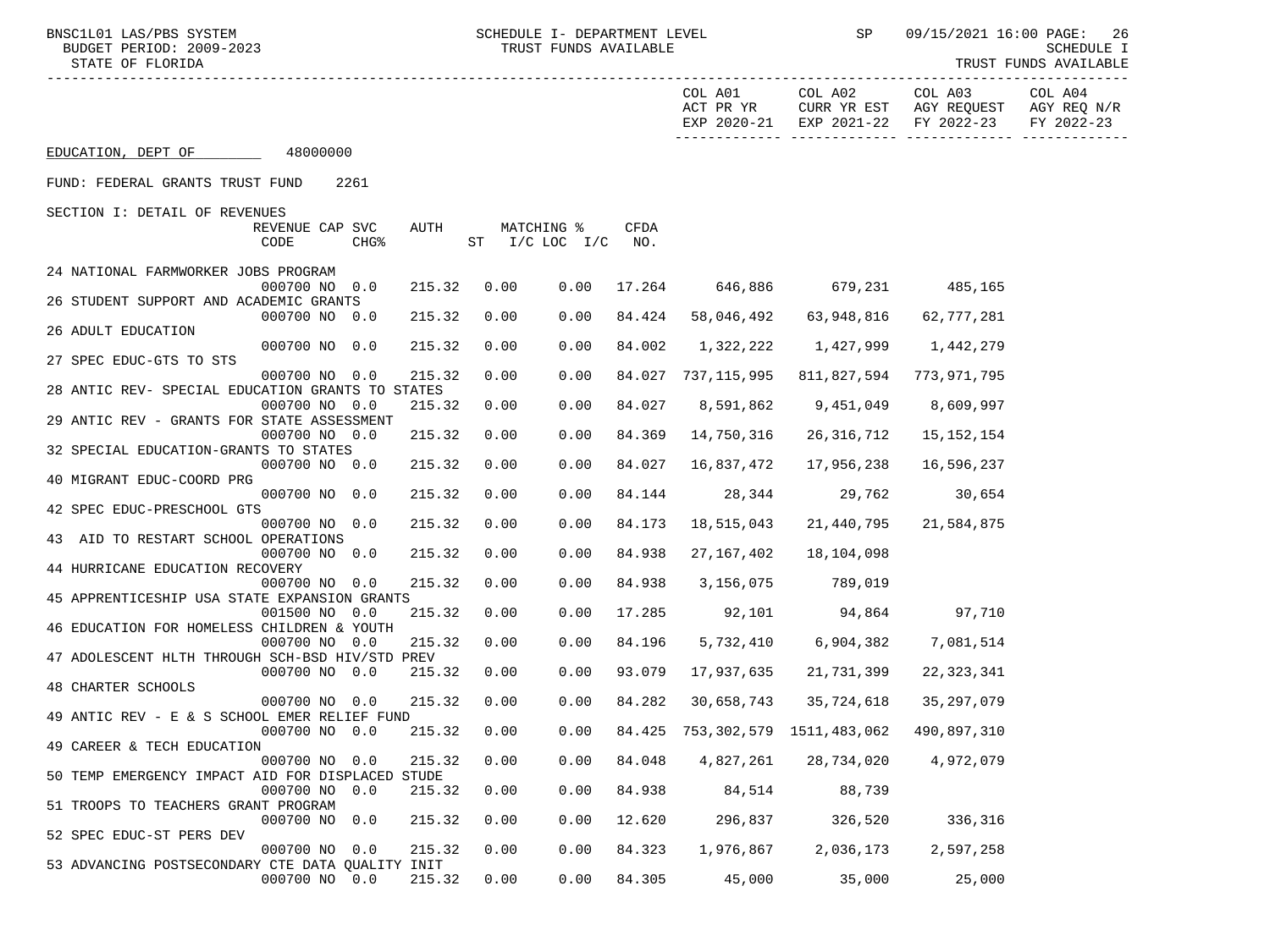BNSC1L01 LAS/PBS SYSTEM SOHEDULE I- DEPARTMENT LEVEL SP 09/15/2021 16:00 PAGE: 27<br>BUDGET PERIOD: 2009-2023 TRUST FUNDS AVAILABLE

-----------------------------------------------------------------------------------------------------------------------------------

TRUST FUNDS AVAILABLE

|                                                                                        |                 |                  |                  |                      |                 | COL A01<br>ACT PR YR<br>EXP 2020-21 | COL A02<br>CURR YR EST<br>EXP 2021-22      | COL A03<br>AGY REQUEST<br>FY 2022-23 | COL A04<br>AGY REQ N/R<br>FY 2022-23 |
|----------------------------------------------------------------------------------------|-----------------|------------------|------------------|----------------------|-----------------|-------------------------------------|--------------------------------------------|--------------------------------------|--------------------------------------|
| EDUCATION, DEPT OF 48000000                                                            |                 |                  |                  |                      |                 |                                     |                                            |                                      |                                      |
| FUND: FEDERAL GRANTS TRUST FUND                                                        |                 | 2261             |                  |                      |                 |                                     |                                            |                                      |                                      |
| SECTION I: DETAIL OF REVENUES                                                          |                 |                  |                  |                      |                 |                                     |                                            |                                      |                                      |
|                                                                                        | REVENUE CAP SVC | AUTH             |                  | MATCHING %           | CFDA            |                                     |                                            |                                      |                                      |
|                                                                                        | CODE            | CHG <sup>8</sup> |                  | ST $I/C$ LOC $I/C$   | NO <sub>z</sub> |                                     |                                            |                                      |                                      |
| 55 RURAL EDUCATION                                                                     |                 |                  |                  |                      |                 |                                     |                                            |                                      |                                      |
|                                                                                        | 000700 NO 0.0   | 215.32           | 0.00             | 0.00                 | 84.358          |                                     |                                            |                                      |                                      |
| 57 ENGLISH LANG ACQ GTS                                                                |                 |                  |                  |                      |                 |                                     |                                            |                                      |                                      |
|                                                                                        | 000700 NO 0.0   | 215.32           | 0.00             | 0.00                 | 84.365          | 41,087,657                          | 44,320,286                                 | 42,589,895                           |                                      |
| 58 DOE-ANTIC GRANT REVENUE-SPEC EDU-GTS TO S                                           |                 |                  |                  |                      |                 |                                     |                                            |                                      |                                      |
|                                                                                        | 000700 NO 0.0   | 215.32           | 0.00             | 0.00                 | 84.027          |                                     | 329,142 279,771 394,970                    |                                      |                                      |
| 59 DOE-SPEC EDU-GTS TO STS                                                             | 000700 NO 0.0   | 215.32           | 0.00             | 0.00                 | 84.027          | 2,190,895                           | 2,053,583                                  | 1,938,384                            |                                      |
| 59 SCHOOL IMPROVEMENT GTS                                                              |                 |                  |                  |                      |                 |                                     |                                            |                                      |                                      |
|                                                                                        | 000700 NO 0.0   | 215.32           | 0.00             | 0.00                 | 84.377          | 7,868,193                           | 8,706,809 8,347,366                        |                                      |                                      |
| 60 ASSISTANCE FOR HOMELESS CHILDREN AND YOUTH                                          |                 |                  |                  |                      |                 |                                     |                                            |                                      |                                      |
|                                                                                        | 000700 NO 0.0   | 215.32           | 0.00             | 0.00                 | 84.938          | 1,053,798                           |                                            |                                      |                                      |
| 68 CHARTER SCHOOLS                                                                     |                 |                  |                  |                      |                 |                                     |                                            |                                      |                                      |
| 79 GRANTS FOR STATE ASSESSMENTS AND RLTD ACT                                           | 000700 NO       | 215.32<br>0.0    | 0.00             | 0.00                 |                 |                                     | 84.282 356,316 381,258 385,071             |                                      |                                      |
|                                                                                        | 000700 NO       | 0.0<br>215.32    | 0.00             | 0.00                 | 84.369          |                                     | 4,846,764 15,091,929 4,943,699             |                                      |                                      |
| 80 TITLE II PART A TEACHER & PRINC TRAINING                                            |                 |                  |                  |                      |                 |                                     |                                            |                                      |                                      |
|                                                                                        | 000700 NO 0.0   | 215.32           | 0.00             | 0.00                 |                 |                                     | 84.367 110,945,338 117,492,605 110,987,383 |                                      |                                      |
| 84 NAEP DATA REPORTING GT PRG                                                          |                 |                  |                  |                      |                 |                                     |                                            |                                      |                                      |
|                                                                                        | 000700 NO 0.0   | 215.32           | 0.00             | 0.00                 |                 |                                     | 84.999 127,208 133,568 136,240             |                                      |                                      |
| 89 SPECIAL EDUCATION - GRANTS TO STATES REFUNDS                                        | 001800 NO 0.0   | 215.32           | 0.00             | 0.00                 |                 |                                     | 84.027 2,298 2,413 2,534                   |                                      |                                      |
| 90 SPEC EDUC GRTS TO STATES 12 MO WARRANT CANCEL                                       |                 |                  |                  |                      |                 |                                     |                                            |                                      |                                      |
|                                                                                        | 003800 NO 0.0   | 215.32           | 0.00             | 0.00                 |                 |                                     | 84.027 9,225 9,686 10,171                  |                                      |                                      |
| 96 SCHOOL CLIMATE TRANSFORMATION GRANT                                                 |                 |                  |                  |                      |                 |                                     |                                            |                                      |                                      |
|                                                                                        | 000700 NO 0.0   | 215.32           | 0.00             | 0.00                 |                 |                                     | 84.184 311,254 326,816                     | 336,621                              |                                      |
| 99 ANTICIPATED AMERICAN RESCUE PLAN - ARP-ESSER                                        |                 |                  |                  |                      |                 |                                     |                                            |                                      |                                      |
|                                                                                        | 000700 NO 0.0   | 215.32           | 0.00             | 0.00                 | 84.425          |                                     | 7179,964,077                               |                                      |                                      |
|                                                                                        |                 |                  |                  |                      |                 |                                     |                                            |                                      |                                      |
| TOTAL TO LINE B IN SECTION IV                                                          |                 |                  |                  |                      |                 |                                     | 3980,078,458 13108,509,789 2496,773,140    |                                      |                                      |
|                                                                                        |                 |                  |                  |                      |                 |                                     |                                            |                                      |                                      |
|                                                                                        |                 |                  |                  |                      |                 |                                     |                                            |                                      |                                      |
| SECTION II: DETAIL OF NONOPERATING EXPENDITURES                                        |                 |                  |                  |                      |                 |                                     |                                            |                                      |                                      |
|                                                                                        |                 |                  | OBJECT<br>CODE   | TRANSFER<br>TO BE    | CFDA<br>NO.     |                                     |                                            |                                      |                                      |
|                                                                                        |                 |                  |                  |                      |                 |                                     |                                            |                                      |                                      |
| W1 UNFUNDED BUDGET                                                                     |                 |                  | 899000           |                      |                 |                                     | $789,430-$                                 | $789,430-$                           |                                      |
| W7 PRESCHOOL DEVELOPMENT GRANT EOG 0005                                                |                 |                  | 899000           |                      | 93.434          |                                     | 7,822,439                                  |                                      |                                      |
| W8 TRANSFER TO DCF CHILD CARE LICENSING                                                |                 |                  | 811000           |                      |                 | 873,125                             | 773,800                                    | 773,800                              |                                      |
| 01 FSDB-TR TO 48250400/FUND 2021 INDIR. COST<br>02 TR TO 48800000/2021 - INDIRECT COST |                 |                  | 810000<br>810000 | 48250400<br>48800000 |                 | 104,324<br>2,041,585                | 135,662<br>3,159,339                       | 142,778<br>2,062,619                 |                                      |
|                                                                                        |                 |                  |                  |                      |                 |                                     |                                            |                                      |                                      |
|                                                                                        |                 |                  |                  |                      |                 |                                     |                                            |                                      |                                      |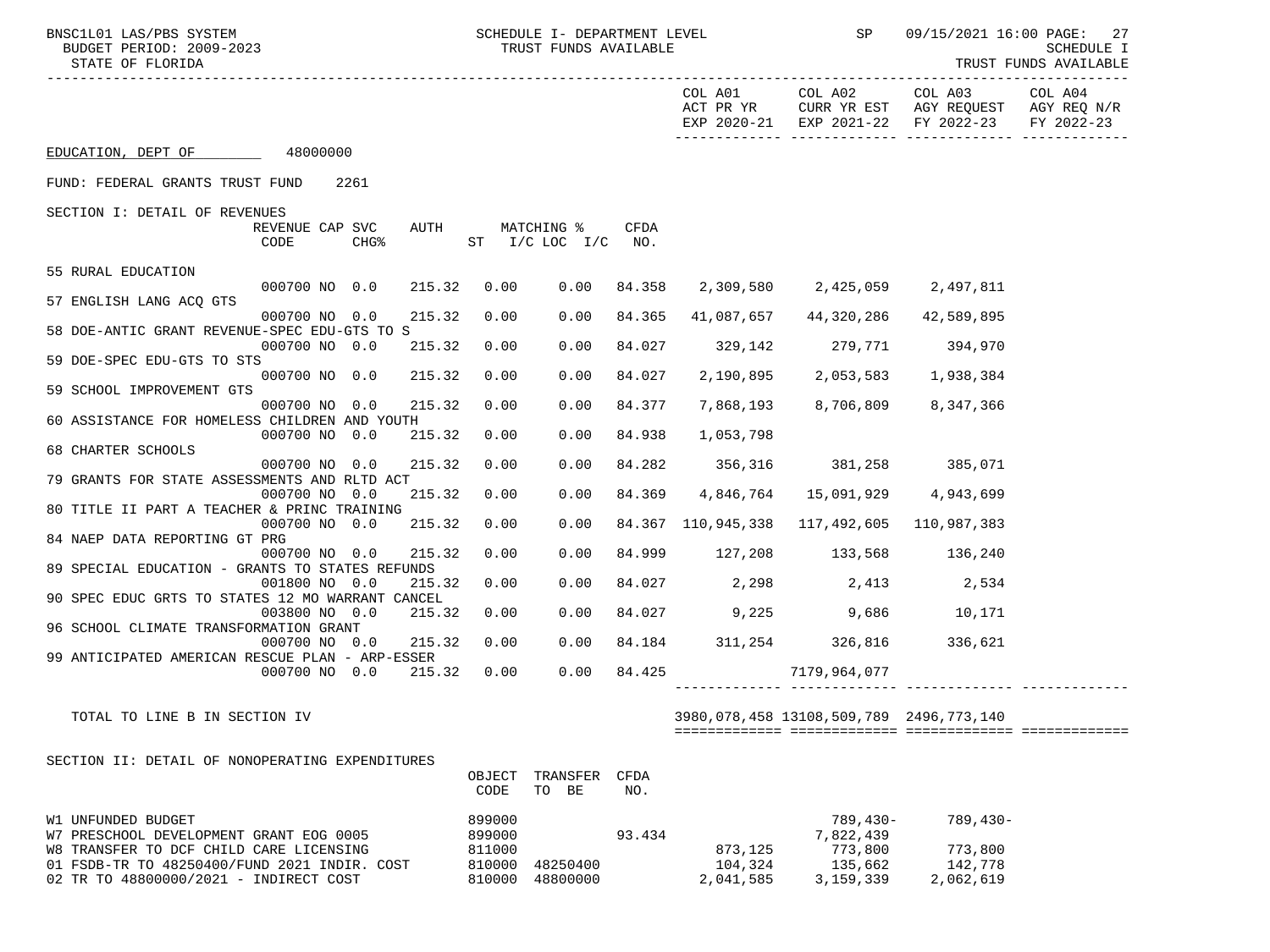05 ROUNDING

BNSC1L01 LAS/PBS SYSTEM SCHEDULE I- DEPARTMENT LEVEL SP 09/15/2021 16:00 PAGE: 28<br>BUDGET PERIOD: 2009-2023 TRUST FUNDS AVAILABLE

STATE OF FLORIDA TRUST FUNDS AVAILABLE

| COL A01     | COL A02     | COL A03                | COL A04     |
|-------------|-------------|------------------------|-------------|
| ACT PR YR   | CURR YR EST | AGY REQUEST            | AGY REQ N/R |
| EXP 2020-21 |             | EXP 2021-22 FY 2022-23 | FY 2022-23  |
|             |             |                        |             |

## EDUCATION, DEPT OF 48000000

FUND: FEDERAL GRANTS TRUST FUND 2261

SECTION II: DETAIL OF NONOPERATING EXPENDITURES

|                                                                                                                                                                                                                                        | OBJECT<br>CODE   | TRANSFER<br>TO BE | CFDA<br>NO. |                 |                                                          |         |  |
|----------------------------------------------------------------------------------------------------------------------------------------------------------------------------------------------------------------------------------------|------------------|-------------------|-------------|-----------------|----------------------------------------------------------|---------|--|
| 03 TR TO GR - SWCAP                                                                                                                                                                                                                    | 810000           |                   |             |                 | 564,406 900,846 619,636                                  |         |  |
| 05 TR TO 4825050000/2021 - INDIRECT COST                                                                                                                                                                                               | 810000           | 48250500          |             | 149,031         | 353,962                                                  | 353,962 |  |
| 12 PAYMENTS TO US TREASURY                                                                                                                                                                                                             | 860000           |                   |             | 3,686,407       |                                                          |         |  |
| 13 BACK OF BILL REAPPROPRIATION-SECTION 49                                                                                                                                                                                             | 899000           |                   | 84.425      |                 | 40,798,940                                               |         |  |
| 14 BACK OF BILL REAPPROPRIATION-SECTION 47                                                                                                                                                                                             | 899000           |                   | 84.425      |                 | 46,104,268                                               |         |  |
| 15 BACK OF BILL REAPPROPRIATION-SECTION 48                                                                                                                                                                                             | 899000           |                   | 84.425      |                 | 221,188,900                                              |         |  |
| 16 BACK OF BILL REAPPROPRIATION-SECTION 46                                                                                                                                                                                             | 899000           |                   | 84.425      |                 | $10,572$<br>$13,126$<br>$13,126$<br>$13,126$<br>$13,126$ |         |  |
| 16 FSDB-TR TO GR SWCAP GEN REV FUND 1000                                                                                                                                                                                               | 810000           | 48250400          |             |                 |                                                          | 14,133  |  |
| 17 FSDB-UNFUNDED BUDGET                                                                                                                                                                                                                | 899000           |                   |             |                 | 12, 431, 263-                                            |         |  |
| 17 BACK OF BILL REAPPROPRIATION-SECTION 45                                                                                                                                                                                             | 899000           | 84.425            |             |                 | 6822,520,978                                             |         |  |
| 18 BUDGET AMENDMENT B0127                                                                                                                                                                                                              | 899000           |                   | 84.425      |                 | 194,468,553                                              |         |  |
|                                                                                                                                                                                                                                        |                  |                   | 84.425      |                 | 429,460,763                                              |         |  |
|                                                                                                                                                                                                                                        |                  | 64300100 93.251   |             | 56,89<br>56,892 |                                                          |         |  |
|                                                                                                                                                                                                                                        |                  |                   | 84.425      |                 | 312, 443, 583                                            |         |  |
|                                                                                                                                                                                                                                        |                  |                   |             | 74,922          |                                                          |         |  |
| 19 BUDGET AMENDMENT B0128<br>19 FSDB-TR TO DOH/FUND 2261 - REFUND 810000 64300100<br>20 BACK OF BILL REAPPROPRIATION-SECTION 41 899000<br>24 DOE-TR TO FUND 2021 INDIR. COST 810000 48800000<br>25 DOE - TR TO GR SWCAP GEN REV FUND 1 |                  |                   |             | 19,211          |                                                          |         |  |
|                                                                                                                                                                                                                                        |                  |                   |             |                 |                                                          |         |  |
| TOTAL TO LINE E IN SECTION IV                                                                                                                                                                                                          |                  |                   |             |                 | 7,580,475 8282,649,926 3,177,498                         |         |  |
|                                                                                                                                                                                                                                        |                  |                   |             |                 |                                                          |         |  |
| SECTION III: ADJUSTMENTS                                                                                                                                                                                                               |                  |                   |             |                 |                                                          |         |  |
|                                                                                                                                                                                                                                        | OBJECT<br>CODE   |                   |             |                 |                                                          |         |  |
|                                                                                                                                                                                                                                        |                  |                   |             |                 |                                                          |         |  |
| 01 FSDB-UNRESERVED FUND BALANCE-JULY 1                                                                                                                                                                                                 | 991000           |                   |             | 203,300         |                                                          |         |  |
| 01 PY ACCOUNTS PAYABLE NOT CF                                                                                                                                                                                                          | 991000           |                   |             | 118,613         |                                                          |         |  |
| 02 PY CF B NOT PART OF FB RES FOR ENCUMBRANC                                                                                                                                                                                           | 991000           |                   |             | 25,628,389-     |                                                          |         |  |
| 02 FSDB-CURRENT YEAR PAYABLES NOT CERTIFIED                                                                                                                                                                                            | 991000           |                   |             | 67,425          |                                                          |         |  |
| 02 POST CLOSING ADJUSTMENT - INCREASE A/R<br>03 ROUNDING                                                                                                                                                                               | 991000<br>991000 |                   |             | 143,564         |                                                          |         |  |
|                                                                                                                                                                                                                                        |                  |                   |             | 1               |                                                          |         |  |
| 03 FSDB-ADJUST FOR CONTINUING APPROPRIATION<br>03 ROUNDING                                                                                                                                                                             | 991000<br>991000 |                   |             | 6               | 12,431,263-                                              |         |  |
| 03 PY CF B NOT PART OF FB RES FOR ENC                                                                                                                                                                                                  | 991000           |                   |             | 17,565,898-     |                                                          |         |  |
| 04 PY SEPTEMBER OPERATING REVERSIONS ADJ                                                                                                                                                                                               | 991000           |                   |             | 16,766,932      |                                                          |         |  |
| 04 FSDB-ROUNDING                                                                                                                                                                                                                       | 991000           |                   |             |                 |                                                          | $1 -$   |  |
| 05 ROUNDING                                                                                                                                                                                                                            | 991000           |                   |             | 2               |                                                          |         |  |
|                                                                                                                                                                                                                                        |                  |                   |             |                 |                                                          |         |  |

05 ROUNDING 2<br>05 ROUNDING 2<br>05 ROUNDING 2

05 PY SEPTEMBER OPERATING REVERSIONS ADJ 991000 991000 8,521,316 05 PY SEPTEMBER OPERATING REVERSIONS ADJ<br>06. NJ 30 PY 30 PH 2,805,655 06 PY CF B NOT PART OF FB RES FOR ENC 991000 11,811,450-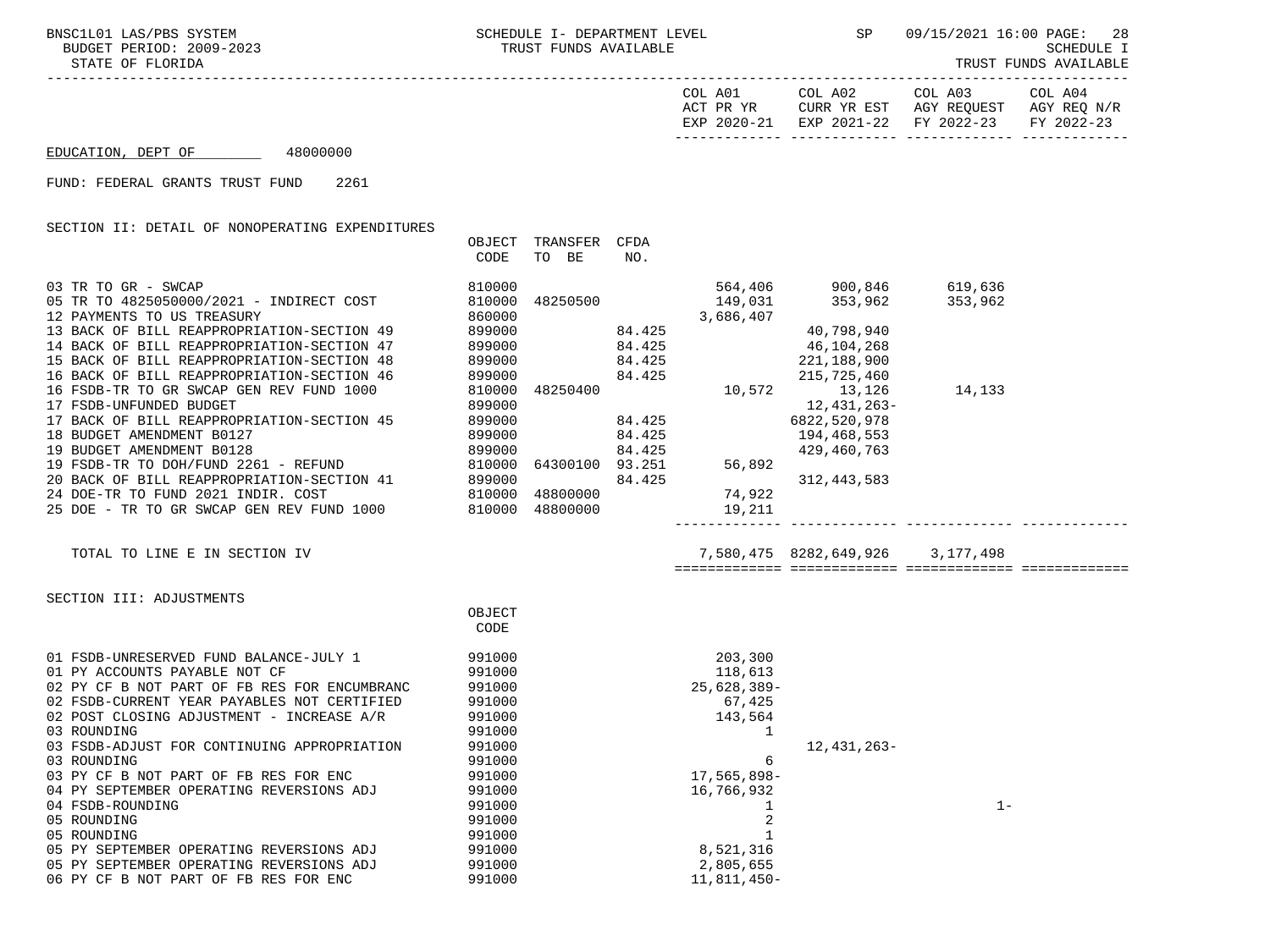| BNSC1L01 LAS/PBS SYSTEM<br>BUDGET PERIOD: 2009-2023<br>STATE OF FLORIDA                                                                                                                                                                                                                                                                                                        |                                                                       | SCHEDULE I- DEPARTMENT LEVEL<br>TRUST FUNDS AVAILABLE |                                                                           | SP 09/15/2021 16:00 PAGE: 29                                                                                                                                                                                                                                                                     |         | SCHEDULE I<br>TRUST FUNDS AVAILABLE |
|--------------------------------------------------------------------------------------------------------------------------------------------------------------------------------------------------------------------------------------------------------------------------------------------------------------------------------------------------------------------------------|-----------------------------------------------------------------------|-------------------------------------------------------|---------------------------------------------------------------------------|--------------------------------------------------------------------------------------------------------------------------------------------------------------------------------------------------------------------------------------------------------------------------------------------------|---------|-------------------------------------|
|                                                                                                                                                                                                                                                                                                                                                                                |                                                                       |                                                       |                                                                           | COL A01 COL A02 COL A03 COL A04<br>ACT PR YR CURR YR EST AGY REQUEST AGY REQ N/R<br>EXP 2020-21 EXP 2021-22 FY 2022-23                                                                                                                                                                           |         | FY 2022-23                          |
| EDUCATION, DEPT OF 48000000                                                                                                                                                                                                                                                                                                                                                    |                                                                       |                                                       |                                                                           |                                                                                                                                                                                                                                                                                                  |         |                                     |
| FUND: FEDERAL GRANTS TRUST FUND 2261                                                                                                                                                                                                                                                                                                                                           |                                                                       |                                                       |                                                                           |                                                                                                                                                                                                                                                                                                  |         |                                     |
| SECTION III: ADJUSTMENTS                                                                                                                                                                                                                                                                                                                                                       | OBJECT                                                                |                                                       |                                                                           |                                                                                                                                                                                                                                                                                                  |         |                                     |
|                                                                                                                                                                                                                                                                                                                                                                                | CODE                                                                  |                                                       |                                                                           |                                                                                                                                                                                                                                                                                                  |         |                                     |
| 06 ROUNDING<br>07 PY CF B NOT PART OF FB RESERVED FOR ENC<br>08 PY SEPTEMBER OPERATING REVERSIONS<br>11 PY ACCOUNTS PAYABLE NOT CF<br>11 DOE-PY SEPTEMBER OPERATING REVERSIONS ADJ<br>12 DOE-PY CF B NOT PART OF FB RES FOR ENC 991000<br>12 PY ACCOUNTS PAYABLE NOT CF ADJUSTMENT                                                                                             | 991000<br>991000<br>991000<br>991000<br>991000<br>991000              |                                                       | 757,225,985-<br>709,106,190<br>530,060<br>152,753<br>$374, 459-$<br>1,292 |                                                                                                                                                                                                                                                                                                  |         |                                     |
| TOTAL TO LINE H IN SECTION IV                                                                                                                                                                                                                                                                                                                                                  |                                                                       |                                                       |                                                                           | 74, 189, 068 - 12, 431, 263 - 1 -                                                                                                                                                                                                                                                                |         |                                     |
| SECTION IV: SUMMARY                                                                                                                                                                                                                                                                                                                                                            |                                                                       |                                                       |                                                                           |                                                                                                                                                                                                                                                                                                  |         |                                     |
| UNRESERVED FUND BALANCE - JULY 1<br>ADD: REVENUES (FROM SECTION I)<br>TOTAL FUNDS AVAILABLE (LINE A + LINE B)<br>LESS: OPERATING EXPENDITURES<br>LESS: NONOPERATING EXPENDITURES (SECTION II)<br>LESS: FIXED CAPITAL OUTLAY (TOTAL ONLY)<br>UNRESERVED FUND BALANCE - JUNE 30 - BEFORE ADJ<br>NET ADJUSTMENTS (FROM SECTION III)<br>ADJUSTED UNRESERVED FUND BALANCE - JUNE 30 | (A)<br>(B)<br>(C)<br>(D)<br>(E)<br>(F)<br>(G)<br>(H)<br>$(\lrcorner)$ |                                                       |                                                                           | 27,811 261,121 190,781<br>3980,078,458 13108,509,789 2496,773,140<br>3980,106,269 13108,770,910 2496,963,921<br>3898,075,605 4813,498,940 2493,603,937<br>7,580,475 8282,649,926 3,177,498<br>74,450,189  12,622,044  182,486<br>74, 189, 068 - 12, 431, 263 - 1<br>261, 121 - 190, 781 182, 485 |         | 280,309,560                         |
| TOTAL UNRESERVED FUND BALANCE FROM STATEWIDE CFO FILE:                                                                                                                                                                                                                                                                                                                         |                                                                       |                                                       | 27,811                                                                    |                                                                                                                                                                                                                                                                                                  |         |                                     |
| SCHEDULE IB: DETAIL OF UNRESERVED FUND BALANCE                                                                                                                                                                                                                                                                                                                                 | FUNDING SOURCE<br>STATE(S)<br>NONSTATE(N)                             | RESTRICTED(R)<br>UNRESTRICTED(U)                      |                                                                           |                                                                                                                                                                                                                                                                                                  |         |                                     |
| 01 FSDB-SCHOOL FOOD SERVICE<br>03 FSDB-TITLE I, PART A BASIC<br>04 FSDB-IDEA, PART B<br>05 FSDB-CARL PERKINS<br>06 FSDB-IDEA PART B, PRESCHOOL<br>07 FSDB-TITLE II, PART A<br>08 FSDB-TITLE IV<br>09 FSDB-NEWBORN HEARING SCREENING                                                                                                                                            | N<br>N<br>N<br>N<br>N<br>N<br>N<br>N                                  | R<br>$\mathbb{R}$<br>R<br>R<br>R<br>R<br>R<br>R       | 199,077<br>146<br>30,424<br>3,237<br>49<br>10,828<br>1,865<br>15,495      | 190,781                                                                                                                                                                                                                                                                                          | 182,485 |                                     |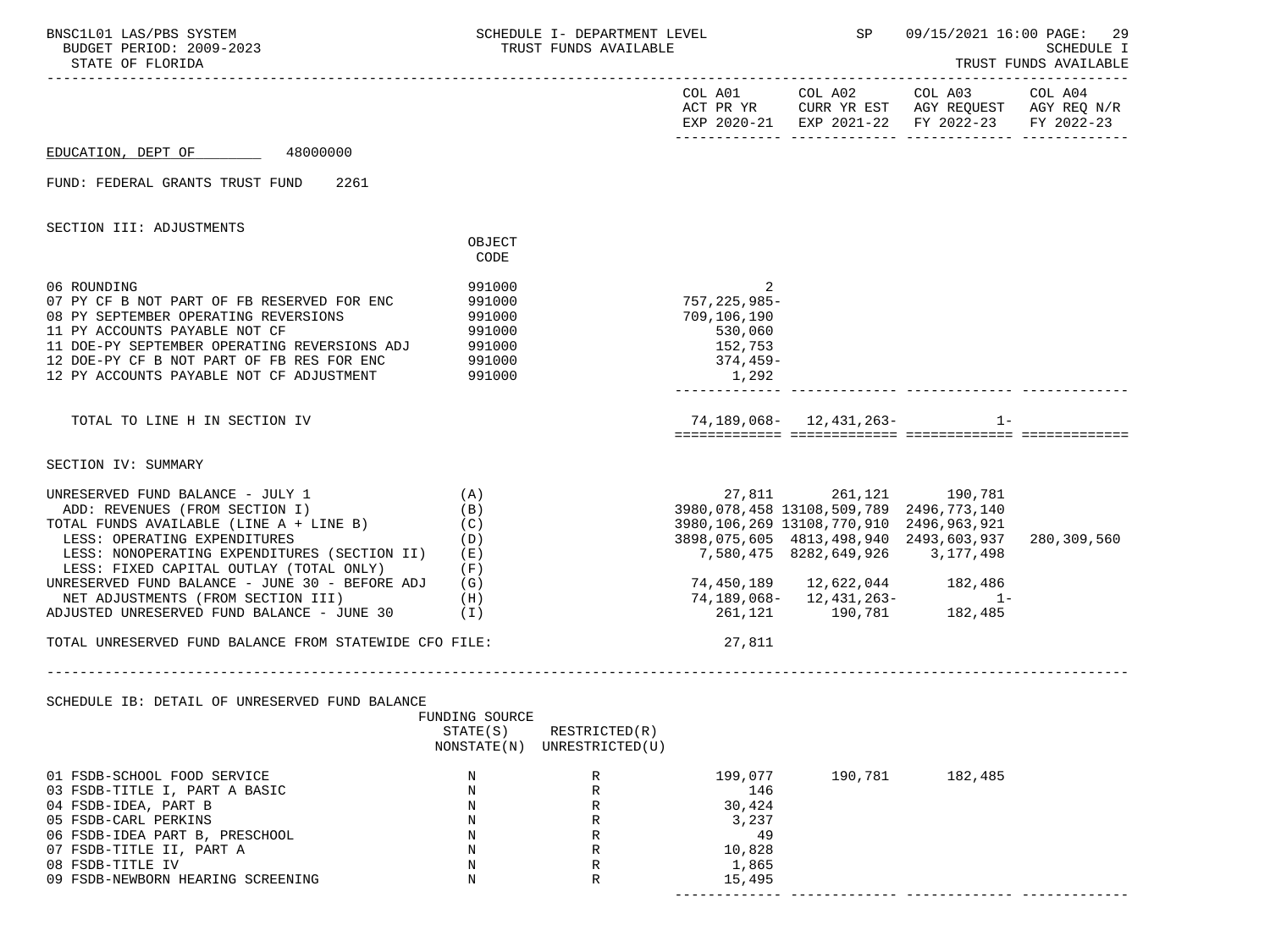| AGY REO N/R<br>CURR YR EST AGY REQUEST<br>ACT PR YR<br>EXP 2021-22 FY 2022-23<br>EXP 2020-21<br>FY 2022-23 | COL A02<br>COL A03<br>COL A01<br>COL A04 |  |
|------------------------------------------------------------------------------------------------------------|------------------------------------------|--|
|------------------------------------------------------------------------------------------------------------|------------------------------------------|--|

EDUCATION, DEPT OF 48000000

FUND: FEDERAL GRANTS TRUST FUND 2261

SCHEDULE IB: DETAIL OF UNRESERVED FUND BALANCE

 FUNDING SOURCE STATE(S) RESTRICTED(R) NONSTATE(N) UNRESTRICTED(U)

ADJUSTED UNRESERVED FUND BALANCE - JUNE 30 261,121 190,781 182,485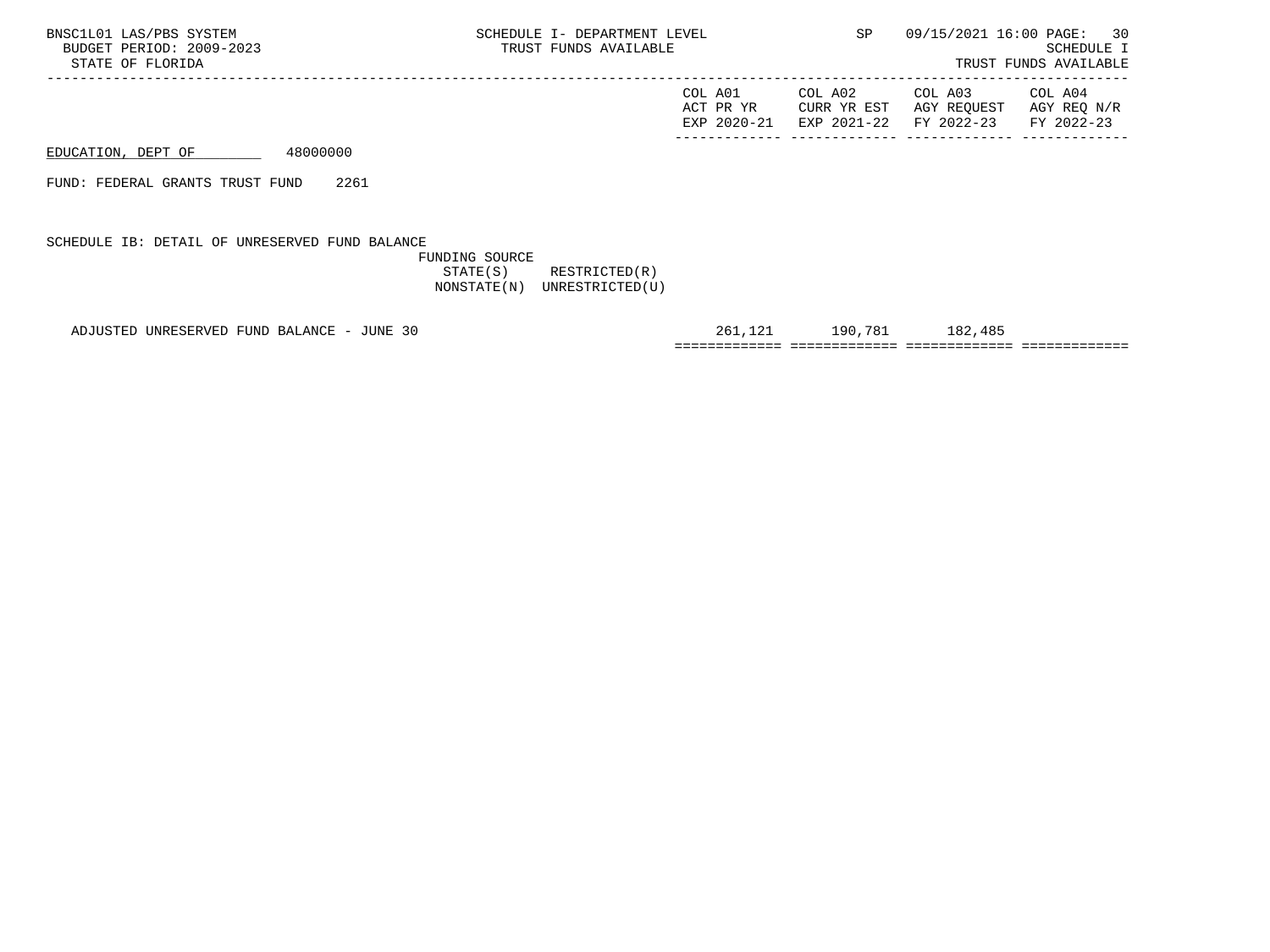BNSC1L01 LAS/PBS SYSTEM SCHEDULE I- DEPARTMENT LEVEL SP 09/15/2021 16:00 PAGE: 31<br>BUDGET PERIOD: 2009-2023 TRUST FUNDS AVAILABLE

| BUDGET PERIOD: 2009-2023<br>STATE OF FLORIDA |                         |                  |         | SCHEDULE I<br>TRUST FUNDS AVAILABLE |      |                                |                      |                                                                                         |                                      |                                      |
|----------------------------------------------|-------------------------|------------------|---------|-------------------------------------|------|--------------------------------|----------------------|-----------------------------------------------------------------------------------------|--------------------------------------|--------------------------------------|
|                                              |                         |                  |         |                                     |      |                                | COL A01<br>ACT PR YR | COL A02<br>CURR YR EST<br>EXP 2020-21 EXP 2021-22                                       | COL A03<br>AGY REQUEST<br>FY 2022-23 | COL A04<br>AGY REQ N/R<br>FY 2022-23 |
| EDUCATION, DEPT OF 48000000                  |                         |                  |         |                                     |      |                                |                      |                                                                                         |                                      |                                      |
| FUND: FEDERAL REHABILITATION TF              |                         | 2270             |         |                                     |      |                                |                      |                                                                                         |                                      |                                      |
| SECTION I: DETAIL OF REVENUES                |                         |                  |         |                                     |      |                                |                      |                                                                                         |                                      |                                      |
|                                              | REVENUE CAP SVC<br>CODE | CHG <sup>8</sup> | AUTH    | MATCHING %<br>$ST$ $I/C$ LOC $I/C$  |      | <b>CFDA</b><br>NO <sub>z</sub> |                      |                                                                                         |                                      |                                      |
| 01 SUPPORT EMPLOYMENT                        | 000700 NO 0.0           |                  | 413.28  | 0.00                                | 0.00 | 84.187                         |                      | 1, 121, 505 1, 121, 505 1, 121, 505                                                     |                                      |                                      |
| 02 INTEREST-INV SOC S REIM                   |                         |                  |         |                                     |      |                                |                      |                                                                                         |                                      |                                      |
| 02 REHAB SERV BASIC SUPP                     | 000504 NO 0.0           |                  | 413.445 | 0.00                                | 0.00 | 84.126                         | 17,098               | 17,098                                                                                  | 17,098                               |                                      |
|                                              | 000700 NO 0.0           |                  |         | 413.011 27.06 I                     | 0.00 | 84.126                         | 20,498,397           | 35,177,824                                                                              | 35,177,824                           |                                      |
| 03 REHAB SERV CH2 O/BLD                      | 000700 NO 0.0           |                  |         | 413.011 10.00 I                     | 0.00 | 84.177                         | 2,192,017            | 2,308,436                                                                               | 2,308,436                            |                                      |
| 03 REHAB SVCS-BASIC SUP                      |                         |                  | 413.28  | 0.00                                |      |                                | 84.126 111,040,571   |                                                                                         | 153,873,482                          |                                      |
| 04 INDEPENDENT LIVING                        | 000700 NO 0.0           |                  |         |                                     | 0.00 |                                |                      | 153,873,482                                                                             |                                      |                                      |
| 05 REFUNDS-REHAB SVCS                        | 000700 NO 0.0           |                  | 413.28  | 0.00                                | 0.00 | 93.369                         |                      | 1, 146, 223 1, 159, 019 1, 159, 019                                                     |                                      |                                      |
|                                              | 001500 NO 0.0           |                  | 413.445 | 0.00                                | 0.00 | 84.126                         |                      | 315,940 315,940 315,940                                                                 |                                      |                                      |
| 08 FEES-CHARGES-COMMISSION-SALES             | 000400 YES 0.0          |                  | 413.28  | 0.00                                | 0.00 | 84.126                         |                      | 7,451 7,451 7,451                                                                       |                                      |                                      |
| 08 PRE-EMPLOYMENT TRANSITION SERVICES        |                         |                  |         |                                     |      |                                |                      |                                                                                         |                                      |                                      |
| 09 FINANCIAL RELIEF & RESTORATION PAYMENTS   | 000700 NO 0.0           |                  |         | 413.011 10.00 I                     | 0.00 | 84.126                         | 4,123,220            |                                                                                         |                                      |                                      |
|                                              | 000700 NO 0.0           |                  |         | 413.011 10.00 I                     | 0.00 | 84.426                         | 1,382,435            |                                                                                         |                                      |                                      |
| 09 SUBROGATIONS                              |                         |                  |         |                                     |      |                                |                      |                                                                                         |                                      |                                      |
| 12 PRE-EMPLOYMENT TRANSITION SVCS            | 001200 NO 0.0           |                  | 413.445 | 0.00                                | 0.00 | 84.126                         | 36,748               | 36,748 36,748                                                                           |                                      |                                      |
|                                              | 000700 NO 0.0           |                  | 413.28  | 0.00                                | 0.00 | 84.126                         | 26,065,271           | 26,700,000                                                                              | 26,700,000                           |                                      |
| 12 ANTIC REV REHAB SERV BASIC SUPP           | 000700 NO 0.0           |                  | 413.011 | 0.00                                | 0.00 | 84.126                         | 3,382,747            |                                                                                         |                                      |                                      |
| 13 TENANT BROKER COMMISSIONS                 |                         |                  |         |                                     |      |                                |                      |                                                                                         |                                      |                                      |
| 15 ANTIC REV-REHAB SERVICE                   | 004001 NO 0.0           |                  | 255.25  | 0.00                                | 0.00 | 84.126                         |                      | 6,231 6,231                                                                             | 6,231                                |                                      |
|                                              | 000700 NO 0.0           |                  | 413.28  | 0.00                                | 0.00 |                                | 84.126 33,823,562    |                                                                                         |                                      |                                      |
| 20 REFUNDS-VR SS REIM                        |                         |                  |         |                                     |      |                                |                      | $0.01800$ NO $0.0$ $413.20$ $0.00$ $0.00$ $84.126$ $14,118,179$ $8,000,000$ $8,000,000$ |                                      |                                      |
| 20 INNOVATION EXPANSION                      | 000700 NO 0.0           |                  |         | 413.011 27.06 I                     |      | 84.126                         |                      |                                                                                         |                                      |                                      |
| 23 REFUNDS - REHAB SV B SU                   |                         |                  |         |                                     | 0.00 |                                | 105,722              |                                                                                         |                                      |                                      |
|                                              | 001800 NO               | 0.0              | 413.011 | 21.30 I                             | 0.00 | 84.126                         | 125,075              | 125,075                                                                                 | 125,075                              |                                      |
| 24 FAAST                                     | 000700 NO 0.0           |                  | 413.28  | 0.00                                | 0.00 | 93.464                         | 647,083              | 831,592                                                                                 | 831,592                              |                                      |
| 25 REHAB TECHNOLOGY                          |                         |                  |         |                                     |      |                                |                      |                                                                                         |                                      |                                      |
| 25 SSA REIMBURSEMENT                         | 000700 NO 0.0           |                  | 413.28  | 0.00                                | 0.00 | 84.126                         | 1,195,158            | 1,195,158                                                                               | 1,195,158                            |                                      |

001800 NO 0.0 413.011 10.00 I 0.00 84.126 1,653,369 1,653,369 1,653,369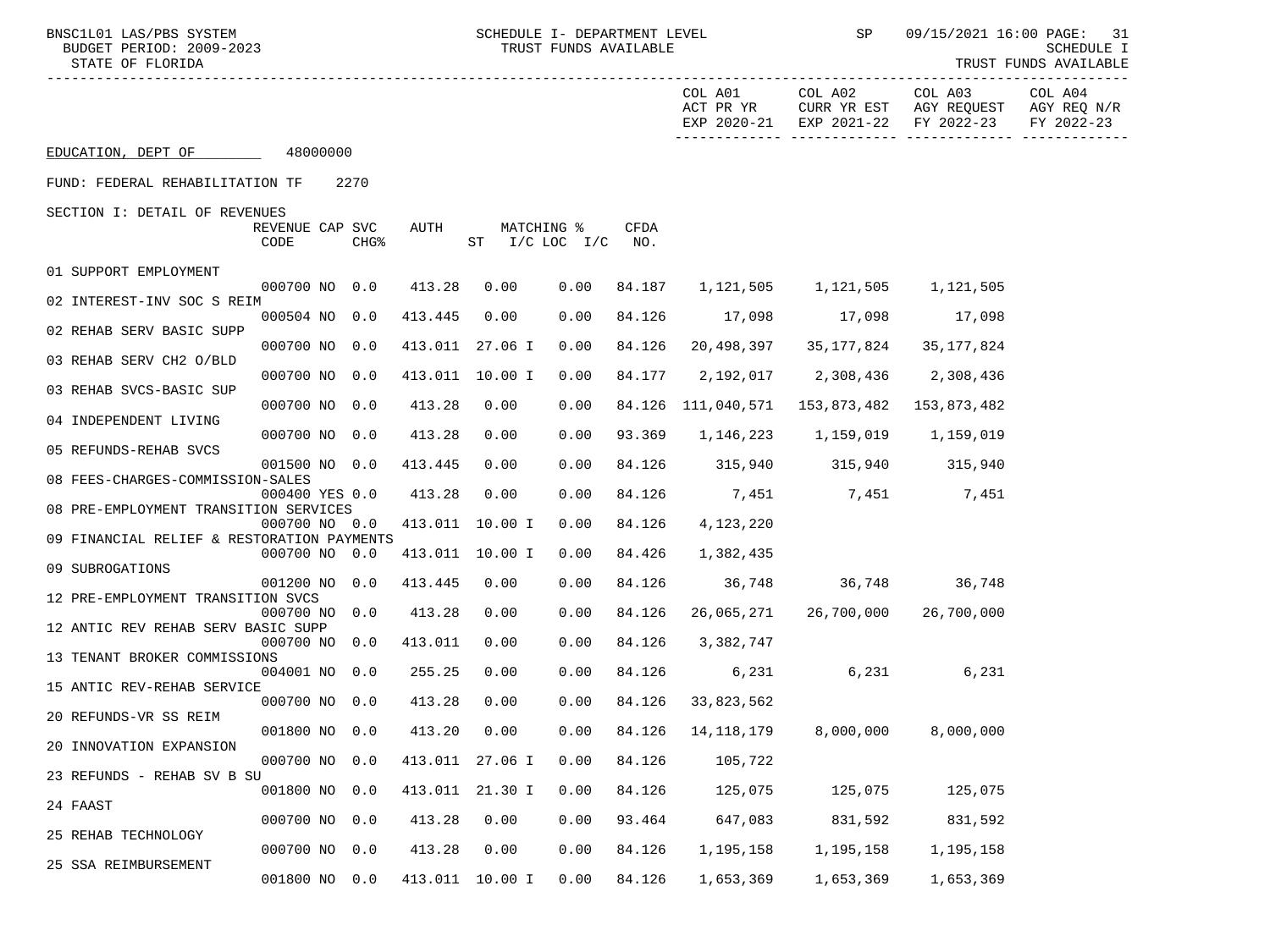| BNSC1L01 LAS/PBS SYSTEM<br>STATE OF FLORIDA                                                                                                                                                                                                    | BUDGET PERIOD: 2009-2023 |                  |         |                                                          | SCHEDULE I- DEPARTMENT LEVEL<br>TRUST FUNDS AVAILABLE |                                                |                                                              |                                              | SP 09/15/2021 16:00 PAGE: 32<br>SCHEDULE I<br>TRUST FUNDS AVAILABLE                                    |            |
|------------------------------------------------------------------------------------------------------------------------------------------------------------------------------------------------------------------------------------------------|--------------------------|------------------|---------|----------------------------------------------------------|-------------------------------------------------------|------------------------------------------------|--------------------------------------------------------------|----------------------------------------------|--------------------------------------------------------------------------------------------------------|------------|
|                                                                                                                                                                                                                                                |                          |                  |         |                                                          |                                                       |                                                | COL A01 COL A02                                              |                                              | COL A03 COL A04<br>ACT PR YR CURR YR EST AGY REQUEST AGY REQ N/R<br>EXP 2020-21 EXP 2021-22 FY 2022-23 | FY 2022-23 |
| EDUCATION, DEPT OF 48000000                                                                                                                                                                                                                    |                          |                  |         |                                                          |                                                       |                                                |                                                              |                                              |                                                                                                        |            |
| FUND: FEDERAL REHABILITATION TF 2270                                                                                                                                                                                                           |                          |                  |         |                                                          |                                                       |                                                |                                                              |                                              |                                                                                                        |            |
| SECTION I: DETAIL OF REVENUES                                                                                                                                                                                                                  | REVENUE CAP SVC<br>CODE  | CHG <sup>8</sup> | AUTH    |                                                          | MATCHING %<br>ST I/C LOC I/C NO.                      | CFDA                                           |                                                              |                                              |                                                                                                        |            |
| 26 INNOVATION AND EXPANSIO                                                                                                                                                                                                                     |                          |                  |         |                                                          |                                                       |                                                |                                                              |                                              |                                                                                                        |            |
| 28 PY WARRANT CAL SUP EMP                                                                                                                                                                                                                      | 000700 NO 0.0            |                  | 413.28  | 0.00                                                     |                                                       |                                                | $0.00$ 84.126 498,163 498,163 498,163                        |                                              |                                                                                                        |            |
| 29 12 MTH WARRANT CAN SE                                                                                                                                                                                                                       | 003700 NO 0.0            |                  | 215.32  | 0.00                                                     | 0.00                                                  |                                                | 84.187 7,807 7,807 7,807                                     |                                              |                                                                                                        |            |
| 29 REHAB FOUNDATION NW FL                                                                                                                                                                                                                      | 003800 NO 0.0            |                  | 215.32  | 0.00                                                     | 0.00                                                  |                                                | 84.187 2,041 2,041 2,041                                     |                                              |                                                                                                        |            |
| 33 SCHOOL DISTRICTS - WBLE                                                                                                                                                                                                                     | 000700 NO 0.0            |                  | 413.28  | 0.00                                                     | 0.00                                                  |                                                | 84.126 38,069 38,069                                         |                                              | 38,069                                                                                                 |            |
|                                                                                                                                                                                                                                                | 000700 NO 0.0            |                  | 413.28  | 0.00                                                     | 0.00                                                  | 84.126                                         | 279,557                                                      |                                              |                                                                                                        |            |
| 35 KEY WEST NAVY                                                                                                                                                                                                                               | 000400 YES 0.0           |                  | 413.011 | 0.00                                                     | 0.00                                                  |                                                |                                                              | 609,486 609,486 609,486                      |                                                                                                        |            |
| 40 TENANT BROKER COMM                                                                                                                                                                                                                          | 004001 NO 0.0            |                  | 255.25  | 0.00                                                     |                                                       |                                                | 0.00 84.126 82,114 97,655 97,655                             |                                              |                                                                                                        |            |
| 42 AUCTION PROCEEDS FROM DMS-7260030000/2510                                                                                                                                                                                                   | 001500 NO 0.0 413.011    |                  |         | 0.00                                                     | 0.00                                                  |                                                | 32,730 32,730 32,730                                         |                                              |                                                                                                        |            |
| 44 PANAMA CITY NAS                                                                                                                                                                                                                             |                          |                  |         |                                                          |                                                       |                                                |                                                              |                                              |                                                                                                        |            |
| 45 PY WARR CANC-REHAB SVCS                                                                                                                                                                                                                     | 000400 YES 0.0 413.011   |                  |         | 0.00                                                     | 0.00                                                  |                                                | $1,584,667$ $1,584,667$ $1,584,667$                          |                                              |                                                                                                        |            |
| 46 12 MTH WARR CANC-REHAB                                                                                                                                                                                                                      | 003700 NO 0.0 215.32     |                  |         | 0.00                                                     |                                                       |                                                | $0.00$ 84.126 24,797 24,797 24,797                           |                                              |                                                                                                        |            |
|                                                                                                                                                                                                                                                | 003800 NO 0.0            |                  | 215.32  | 0.00                                                     |                                                       |                                                | $0.00$ 84.126 105,700 105,700 105,700                        |                                              |                                                                                                        |            |
| TOTAL TO LINE B IN SECTION IV                                                                                                                                                                                                                  |                          |                  |         |                                                          |                                                       |                                                |                                                              | 226, 269, 133 235, 530, 043 235, 530, 043    |                                                                                                        |            |
| SECTION II: DETAIL OF NONOPERATING EXPENDITURES                                                                                                                                                                                                |                          |                  |         |                                                          |                                                       |                                                |                                                              |                                              |                                                                                                        |            |
|                                                                                                                                                                                                                                                |                          |                  |         | OBJECT<br>CODE                                           | TRANSFER CFDA<br>TO BE                                | NO.                                            |                                                              |                                              |                                                                                                        |            |
| 01 TR TO 2021-INDIRECT COST-BASIC SUPPORT<br>02 TR TO 2021-INDIRECT COST-BASIC SUPPORT<br>05 TR TO G/R-SWCAP-BASIC SUPPORT<br>10 REFUND NON STATE REVENUES<br>11 ASSESSMENT ON INVESTMENTS-REV UNRESTRICTE<br>22 TR TO G/R-SWCAP-BASIC SUPPORT |                          |                  |         | 810000<br>810000<br>810000<br>860000<br>840000<br>810000 | 48800000<br>48180000                                  | 84.126<br>84.126<br>84.126<br>84.126<br>84.126 | 947,880<br>410,474<br>367,123<br>4,367<br>1,175<br>1,489,857 | 1,127,916<br>435,913<br>422,656<br>1,697,900 | 1,126,328<br>437,501<br>422,656<br>1,697,900                                                           |            |
| 31 TR TO 48160000/2021 IND COST BASIC SUPP<br>31 PAYMENT TO US TREASURY                                                                                                                                                                        |                          |                  |         | 810000<br>860000                                         | 48160000                                              | 84.126<br>84.126                               | 81,985<br>105,403                                            | 241,678                                      | 241,678                                                                                                |            |
| 32 TR TO 48800000/2021-IND COST-BASIC SUP                                                                                                                                                                                                      |                          |                  |         | 810000                                                   | 48800000                                              | 84.126                                         | 5,430,485                                                    | 6,040,553                                    | 6,040,553                                                                                              |            |

------------- ------------- ------------- -------------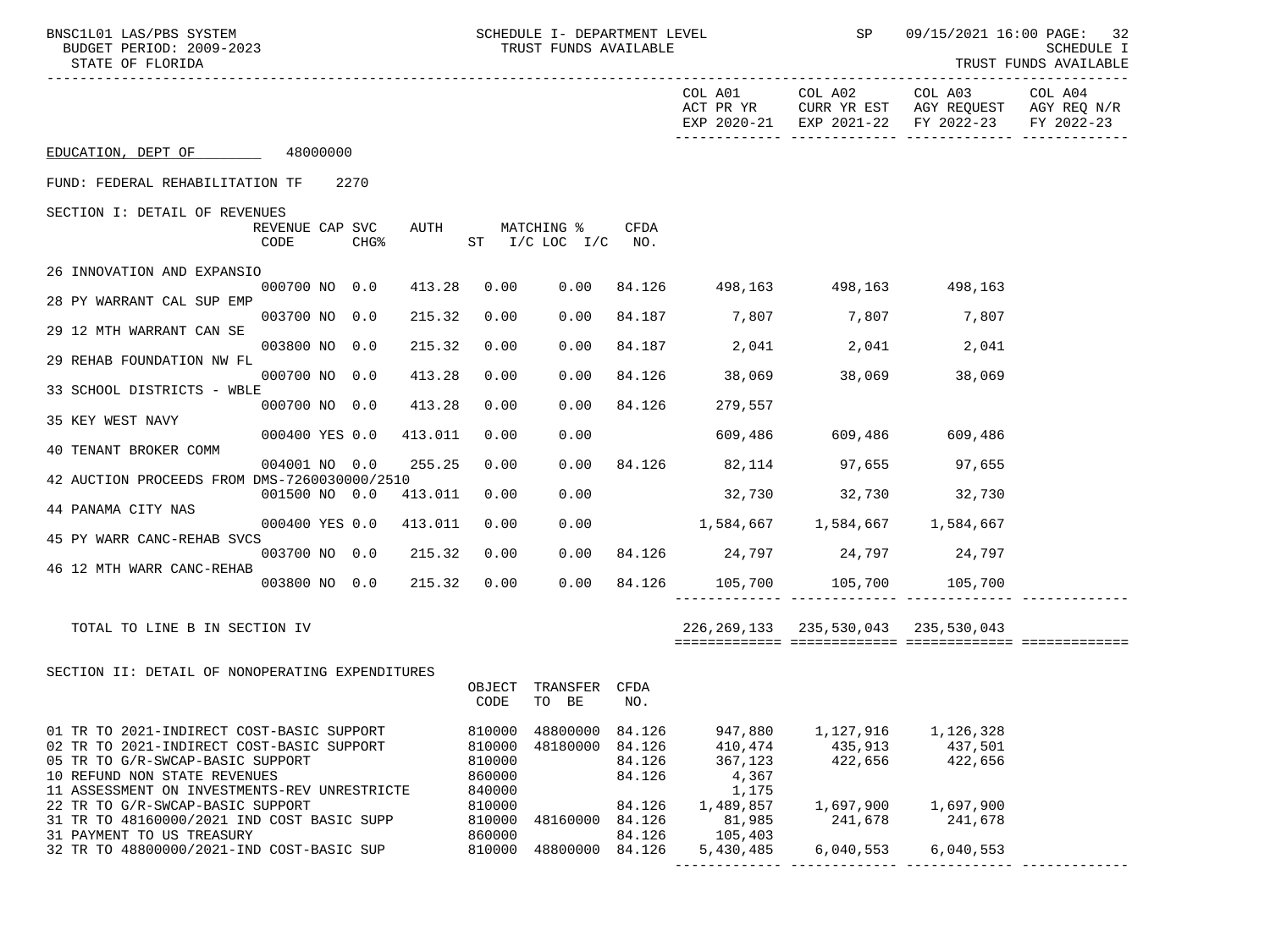| BNSC1L01 LAS/PBS SYSTEM<br>BUDGET PERIOD: 2009-2023<br>STATE OF FLORIDA                                                                                                                                                                                                                                                                                                        | SCHEDULE I- DEPARTMENT LEVEL<br>TRUST FUNDS AVAILABLE                                  |                               |     | <b>SP</b>                                                                                           | 09/15/2021 16:00 PAGE: 33<br>SCHEDULE I<br>TRUST FUNDS AVAILABLE                                             |                                                                                                                   |  |
|--------------------------------------------------------------------------------------------------------------------------------------------------------------------------------------------------------------------------------------------------------------------------------------------------------------------------------------------------------------------------------|----------------------------------------------------------------------------------------|-------------------------------|-----|-----------------------------------------------------------------------------------------------------|--------------------------------------------------------------------------------------------------------------|-------------------------------------------------------------------------------------------------------------------|--|
|                                                                                                                                                                                                                                                                                                                                                                                |                                                                                        |                               |     |                                                                                                     | COL A01 COL A02                                                                                              | COL A03 COL A04<br>ACT PR YR CURR YR EST AGY REQUEST AGY REQ N/R<br>EXP 2020-21 EXP 2021-22 FY 2022-23 FY 2022-23 |  |
| EDUCATION, DEPT OF<br>48000000                                                                                                                                                                                                                                                                                                                                                 |                                                                                        |                               |     |                                                                                                     |                                                                                                              |                                                                                                                   |  |
| FUND: FEDERAL REHABILITATION TF<br>2270                                                                                                                                                                                                                                                                                                                                        |                                                                                        |                               |     |                                                                                                     |                                                                                                              |                                                                                                                   |  |
| SECTION II: DETAIL OF NONOPERATING EXPENDITURES                                                                                                                                                                                                                                                                                                                                | CODE                                                                                   | OBJECT TRANSFER CFDA<br>TO BE | NO. |                                                                                                     |                                                                                                              |                                                                                                                   |  |
| TOTAL TO LINE E IN SECTION IV                                                                                                                                                                                                                                                                                                                                                  |                                                                                        |                               |     |                                                                                                     | 8,838,749 9,966,616 9,966,616                                                                                |                                                                                                                   |  |
| SECTION III: ADJUSTMENTS                                                                                                                                                                                                                                                                                                                                                       | OBJECT<br>CODE                                                                         |                               |     |                                                                                                     |                                                                                                              |                                                                                                                   |  |
| 01 PY SEPTEMBER CF OPERATING REVERSIONS<br>03 PY PAYABLE NOT CF<br>04 PY CF "B" NOT PART OF FB RESERVED FOR ENC<br>05 PY YR SEPTEMBER OPERATING REVERSIONS ADJ<br>07 PY CF B NOT PART OF FB RESERVE FOR ENC<br>11 ROUNDING<br>16 POST CLOSING ADJUSTMENT INCREASE PAYABLES<br>16 POST CLOSING ADJ-INCREASE A/P<br>17 PR YR PAYABLE NOT CERTIFED FORWARD                        | 991000<br>991000<br>991000<br>991000<br>991000<br>991000<br>991000<br>991000<br>991000 |                               |     | 1,366,013<br>4,795<br>21,352,151-<br>11,699,077<br>2,001,255-<br>$2 -$<br>946–<br>$2,943-$<br>3,677 |                                                                                                              |                                                                                                                   |  |
| TOTAL TO LINE H IN SECTION IV                                                                                                                                                                                                                                                                                                                                                  |                                                                                        |                               |     | 10,283,735-                                                                                         |                                                                                                              |                                                                                                                   |  |
| SECTION IV: SUMMARY                                                                                                                                                                                                                                                                                                                                                            |                                                                                        |                               |     |                                                                                                     |                                                                                                              |                                                                                                                   |  |
| UNRESERVED FUND BALANCE - JULY 1<br>ADD: REVENUES (FROM SECTION I)<br>TOTAL FUNDS AVAILABLE (LINE A + LINE B)<br>LESS: OPERATING EXPENDITURES<br>LESS: NONOPERATING EXPENDITURES (SECTION II)<br>LESS: FIXED CAPITAL OUTLAY (TOTAL ONLY)<br>UNRESERVED FUND BALANCE - JUNE 30 - BEFORE ADJ<br>NET ADJUSTMENTS (FROM SECTION III)<br>ADJUSTED UNRESERVED FUND BALANCE - JUNE 30 | (A)<br>(B)<br>(C)<br>(D)<br>(E)<br>(F)<br>(G)<br>(H)<br>(T)                            |                               |     | 1,389,242<br>226,269,133<br>8,838,749<br>10,283,735<br>10,283,735-                                  | 235,530,043<br>227,658,375 235,530,043 235,530,043<br>208, 535, 891 225, 563, 427 225, 563, 427<br>9,966,616 | 235,530,043<br>9,966,616                                                                                          |  |
| TOTAL UNRESERVED FUND BALANCE FROM STATEWIDE CFO FILE:                                                                                                                                                                                                                                                                                                                         |                                                                                        |                               |     | 1,389,242                                                                                           |                                                                                                              |                                                                                                                   |  |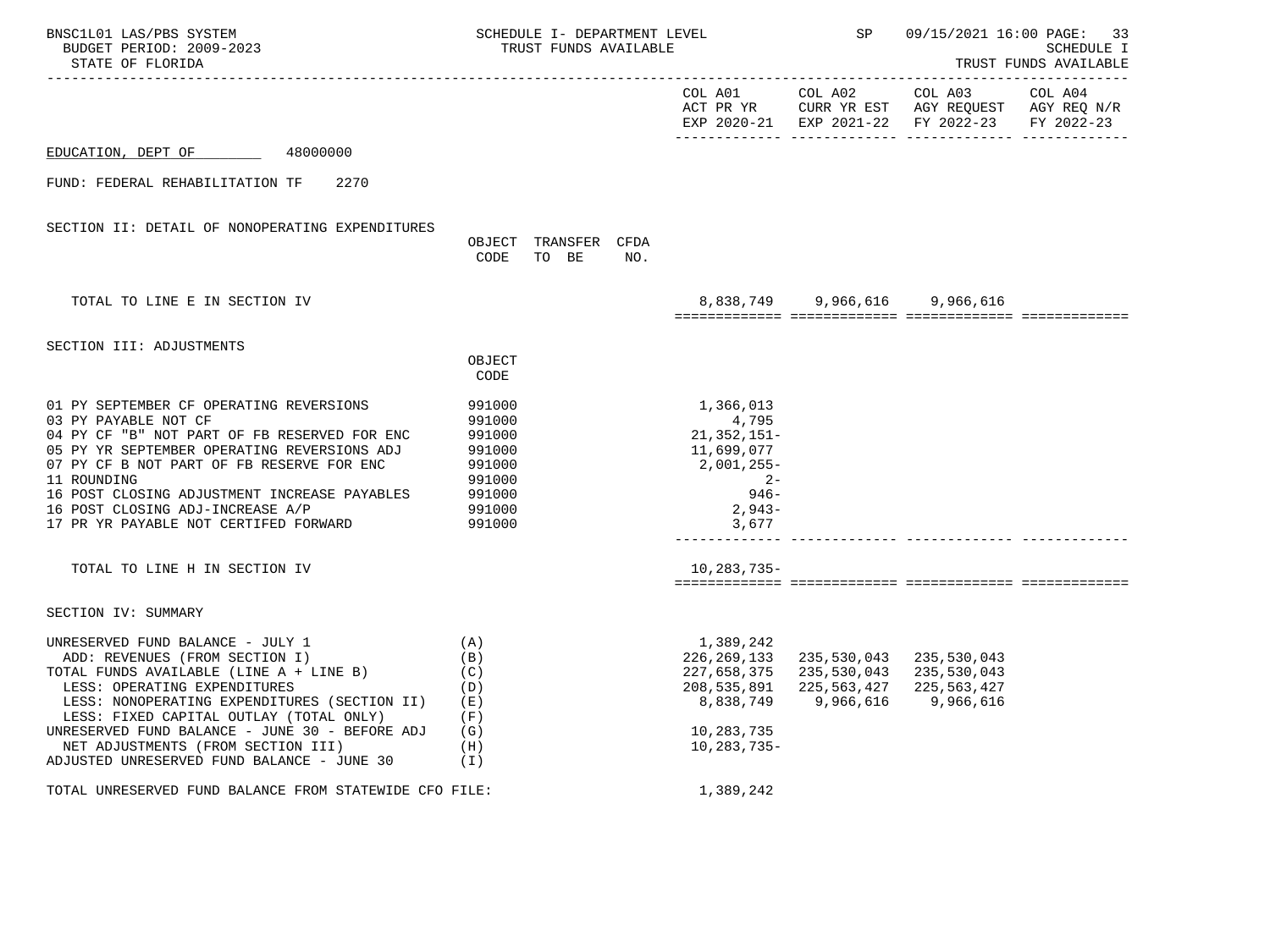| BNSC1L01 LAS/PBS SYSTEM<br>STATE OF FLORIDA                        | BUDGET PERIOD: 2009-2023 |        |         |                | SCHEDULE I- DEPARTMENT LEVEL<br>TRUST FUNDS AVAILABLE |             |                                     | <b>SP</b>                     | 09/15/2021 16:00 PAGE:<br>-34<br>SCHEDULE I<br>TRUST FUNDS AVAILABLE                           |                       |
|--------------------------------------------------------------------|--------------------------|--------|---------|----------------|-------------------------------------------------------|-------------|-------------------------------------|-------------------------------|------------------------------------------------------------------------------------------------|-----------------------|
|                                                                    |                          |        |         |                |                                                       |             | COL A01                             | COL A02                       | COL A03<br>ACT PR YR CURR YR EST AGY REQUEST AGY REQ N/R<br>EXP 2020-21 EXP 2021-22 FY 2022-23 | COL A04<br>FY 2022-23 |
| EDUCATION, DEPT OF 48000000                                        |                          |        |         |                |                                                       |             |                                     |                               |                                                                                                |                       |
| FUND: GRANTS AND DONATIONS TF 2339                                 |                          |        |         |                |                                                       |             |                                     |                               |                                                                                                |                       |
| SECTION I: DETAIL OF REVENUES                                      | REVENUE CAP SVC<br>CODE  | $CHG\$ | AUTH    |                | MATCHING %<br>ST I/C LOC I/C                          | CFDA<br>NO. |                                     |                               |                                                                                                |                       |
| 01 FINES-WHITE CANE LAW                                            |                          |        |         |                |                                                       |             |                                     |                               |                                                                                                |                       |
| 01 SALE OF TEMPORARY HANDICAP PARKING PERMITS                      | 001200 NO 0.0 318.321    |        |         | 0.00           | 0.00                                                  |             | 3                                   |                               |                                                                                                |                       |
| 02 CIVIL PENALTIES                                                 | 001600 NO 0.0 320.0848   |        |         | 0.00           | 0.00                                                  |             | 213,668 218,805 227,229             |                               |                                                                                                |                       |
| 02 MISC RCPT BAS BUS MATCH                                         | 001200 NO 0.0            |        | 318.21  | 0.00           | 0.00                                                  |             | $1,023,238$ $1,200,000$ $1,200,000$ |                               |                                                                                                |                       |
| 02 FSDB-GRANTS/DONATIONS                                           | 000400 YES 0.0           |        | 318.21  | 0.00           | 0.00                                                  |             | 330,000                             | 595,000 595,000               |                                                                                                |                       |
|                                                                    | 001100 NO 0.0            |        | 1002.36 | 0.00           | 0.00                                                  |             | 1,707,635 1,937,740 1,952,476       |                               |                                                                                                |                       |
| 02 ANTI-TOBACCO PROGRAM                                            | 001200 NO 0.0            |        | 569.11  | 0.00           | 0.00                                                  |             |                                     | 49,245 49,245 49,245          |                                                                                                |                       |
| 03 TR FR DBPR-TOB PER 2022                                         | 001600 NO 0.0            |        | 561.025 | 0.00           | 0.00                                                  |             | $138,471$ 200,000 200,000           |                               |                                                                                                |                       |
| 03 INTEREST                                                        | 000500 NO 0.0            |        | 215.32  | 0.00           | 0.00                                                  |             |                                     | 9,061 9,061 9,061             |                                                                                                |                       |
| 04 ANTICIPATED - CIVIL PENALTIES                                   |                          |        |         |                |                                                       |             |                                     |                               |                                                                                                |                       |
| 04 INTEREST                                                        | 001200 NO 0.0            |        | 215.32  | 0.00           | 0.00                                                  |             | 3,027                               |                               |                                                                                                |                       |
| 05 REFUNDS                                                         | 000502 NO 0.0            |        | 17.61   | 0.00           | 0.00                                                  |             | 2,758                               |                               | 3,401<br>3,401                                                                                 |                       |
| 06 ANTICIPATED MISC RCPT BAS BUS MATCH                             | 001800 NO 0.0            |        | 1011.51 | 0.00           | 0.00                                                  |             | 522                                 |                               |                                                                                                |                       |
|                                                                    | 000400 YES 0.0           |        | 413.011 | 0.00           | 0.00                                                  |             | 6,051                               | 269                           | 269                                                                                            |                       |
| 07 REHAB COUNCIL GIFT/DONA                                         | 001100 NO 0.0            |        | 413.011 | 0.00           | 0.00                                                  |             |                                     |                               | 407,582 407,582                                                                                |                       |
| 10 REFUNDS                                                         | 001800 NO 0.0            |        | 561.025 | 0.00           | 0.00                                                  |             | 13,617                              |                               |                                                                                                |                       |
| TOTAL TO LINE B IN SECTION IV                                      |                          |        |         |                |                                                       |             |                                     | 3,497,296 4,621,103 4,644,263 |                                                                                                |                       |
|                                                                    |                          |        |         |                |                                                       |             |                                     |                               |                                                                                                |                       |
| SECTION II: DETAIL OF NONOPERATING EXPENDITURES                    |                          |        |         | OBJECT<br>CODE | TRANSFER CFDA<br>TO BE                                | NO.         |                                     |                               |                                                                                                |                       |
| 01 UNFUNDED BUDGET<br>01 FSDB-TR TO 48250400/FUND 2021 ADMIN. COST |                          |        |         | 899000         | 810000 48250400                                       |             | 14,627                              | $97,911-$<br>19,959           | $98,433-$<br>19,860                                                                            |                       |

 02 UNFUNDED BUDGET 899000 3,539,321- 3,747,021- 03 ASSESSMENT ON INVESTMENTS 840000 197 247 247

03 ASSESSMENT ON INVESTMENTS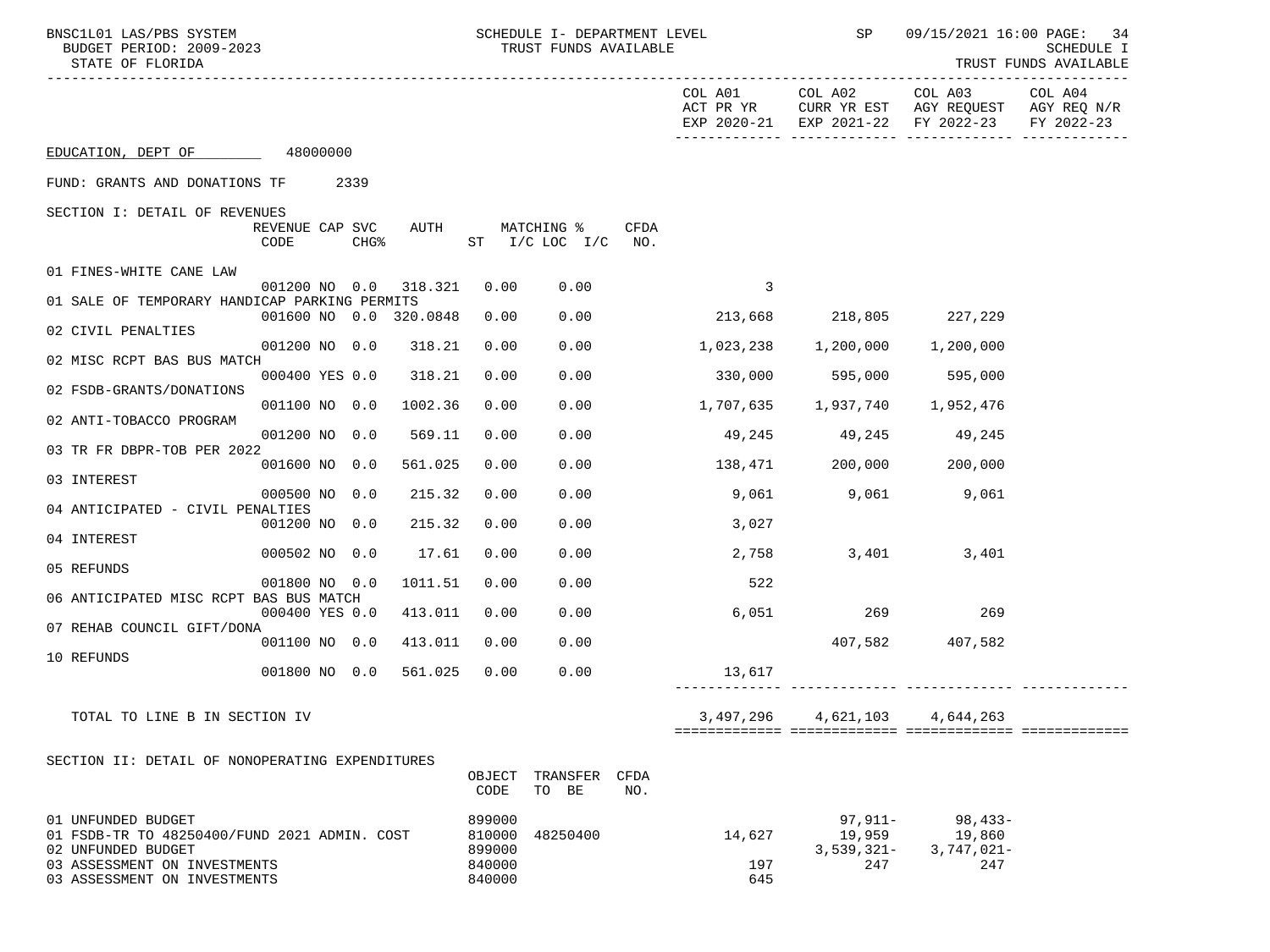| BNSC1L01 LAS/PBS SYSTEM<br>BUDGET PERIOD: 2009-2023<br>STATE OF FLORIDA                                                                                                                                                                                                                                       |                                                                              | SCHEDULE I- DEPARTMENT LEVEL<br>TRUST FUNDS AVAILABLE |     |                                                                             | SP                                                | 09/15/2021 16:00 PAGE: 35<br><b>SCHEDULE I</b><br>TRUST FUNDS AVAILABLE                                           |  |  |
|---------------------------------------------------------------------------------------------------------------------------------------------------------------------------------------------------------------------------------------------------------------------------------------------------------------|------------------------------------------------------------------------------|-------------------------------------------------------|-----|-----------------------------------------------------------------------------|---------------------------------------------------|-------------------------------------------------------------------------------------------------------------------|--|--|
|                                                                                                                                                                                                                                                                                                               |                                                                              |                                                       |     |                                                                             | COL A01 COL A02                                   | COL A03 COL A04<br>ACT PR YR CURR YR EST AGY REQUEST AGY REQ N/R<br>EXP 2020-21 EXP 2021-22 FY 2022-23 FY 2022-23 |  |  |
| 48000000<br>EDUCATION, DEPT OF                                                                                                                                                                                                                                                                                |                                                                              |                                                       |     |                                                                             |                                                   |                                                                                                                   |  |  |
| FUND: GRANTS AND DONATIONS TF<br>2339                                                                                                                                                                                                                                                                         |                                                                              |                                                       |     |                                                                             |                                                   |                                                                                                                   |  |  |
| SECTION II: DETAIL OF NONOPERATING EXPENDITURES                                                                                                                                                                                                                                                               | OBJECT<br>CODE                                                               | TRANSFER CFDA<br>TO BE                                | NO. |                                                                             |                                                   |                                                                                                                   |  |  |
| 04 UNFUNDED BUDGET-POSSIBLE BUDG AMENDMENT<br>04 FSDB-UNFUNDED BUDGET                                                                                                                                                                                                                                         | 899000<br>899000                                                             |                                                       |     |                                                                             |                                                   | $60,058 63,710-$<br>9,561,104- $371,667-$                                                                         |  |  |
| TOTAL TO LINE E IN SECTION IV                                                                                                                                                                                                                                                                                 |                                                                              |                                                       |     |                                                                             |                                                   | 15,469   13,238,188-   4,260,724-                                                                                 |  |  |
| SECTION III: ADJUSTMENTS                                                                                                                                                                                                                                                                                      | OBJECT<br>CODE                                                               |                                                       |     |                                                                             |                                                   |                                                                                                                   |  |  |
| 01 FSDB-UNRESERVED FUND BALANCE-JULY 1<br>02 PY CF "B" NOT RESERVED IN FUND BALANCE<br>02 PY CF "B" NOT RESERVED IN FB<br>03 ROUNDING<br>04 PY SEPTEMBER 30TH OPERATING REVERSIONS<br>04 FSDB-CURRENT YEAR PAYABLES NOT CERTIFIED<br>06 PR YT SWFS ADJUSTMENT<br>07 FSDB-ADJUST. FOR CONTINUING APPROPRIATION | 991000<br>991000<br>991000<br>991000<br>991000<br>991000<br>991000<br>991000 |                                                       |     | 947,870<br>276,999-<br>47,611-<br>$\sim$ 1<br>1,132<br>34,536<br>$313,258-$ | 9,211,333-                                        |                                                                                                                   |  |  |
| TOTAL TO LINE H IN SECTION IV                                                                                                                                                                                                                                                                                 |                                                                              |                                                       |     |                                                                             | 345,671 9,211,333-                                |                                                                                                                   |  |  |
| SECTION IV: SUMMARY                                                                                                                                                                                                                                                                                           |                                                                              |                                                       |     |                                                                             |                                                   |                                                                                                                   |  |  |
| UNRESERVED FUND BALANCE - JULY 1<br>ADD: REVENUES (FROM SECTION I)<br>TOTAL FUNDS AVAILABLE (LINE A + LINE B)<br>LESS: OPERATING EXPENDITURES<br>LESS: NONOPERATING EXPENDITURES (SECTION II)<br>LESS: FIXED CAPITAL OUTLAY (TOTAL ONLY)                                                                      | (A)<br>(B)<br>(C)<br>(D)<br>(E)<br>(F)                                       |                                                       |     | 4,642,499<br>3, 274, 575<br>15,469                                          | 6,319,229 5,763,304<br>9,227,043<br>13, 238, 188- | 9,227,043<br>$4,260,724-$                                                                                         |  |  |
| UNRESERVED FUND BALANCE - JUNE 30 - BEFORE ADJ<br>NET ADJUSTMENTS (FROM SECTION III)<br>ADJUSTED UNRESERVED FUND BALANCE - JUNE 30                                                                                                                                                                            | (G)<br>(H)<br>(I)                                                            |                                                       |     | 1,352,455<br>345,671<br>1,698,126                                           | 10,330,374<br>9,211,333-<br>1,119,041             | 796,985<br>796,985                                                                                                |  |  |
| TOTAL UNRESERVED FUND BALANCE FROM STATEWIDE CFO FILE:                                                                                                                                                                                                                                                        |                                                                              |                                                       |     | 1,145,202                                                                   |                                                   |                                                                                                                   |  |  |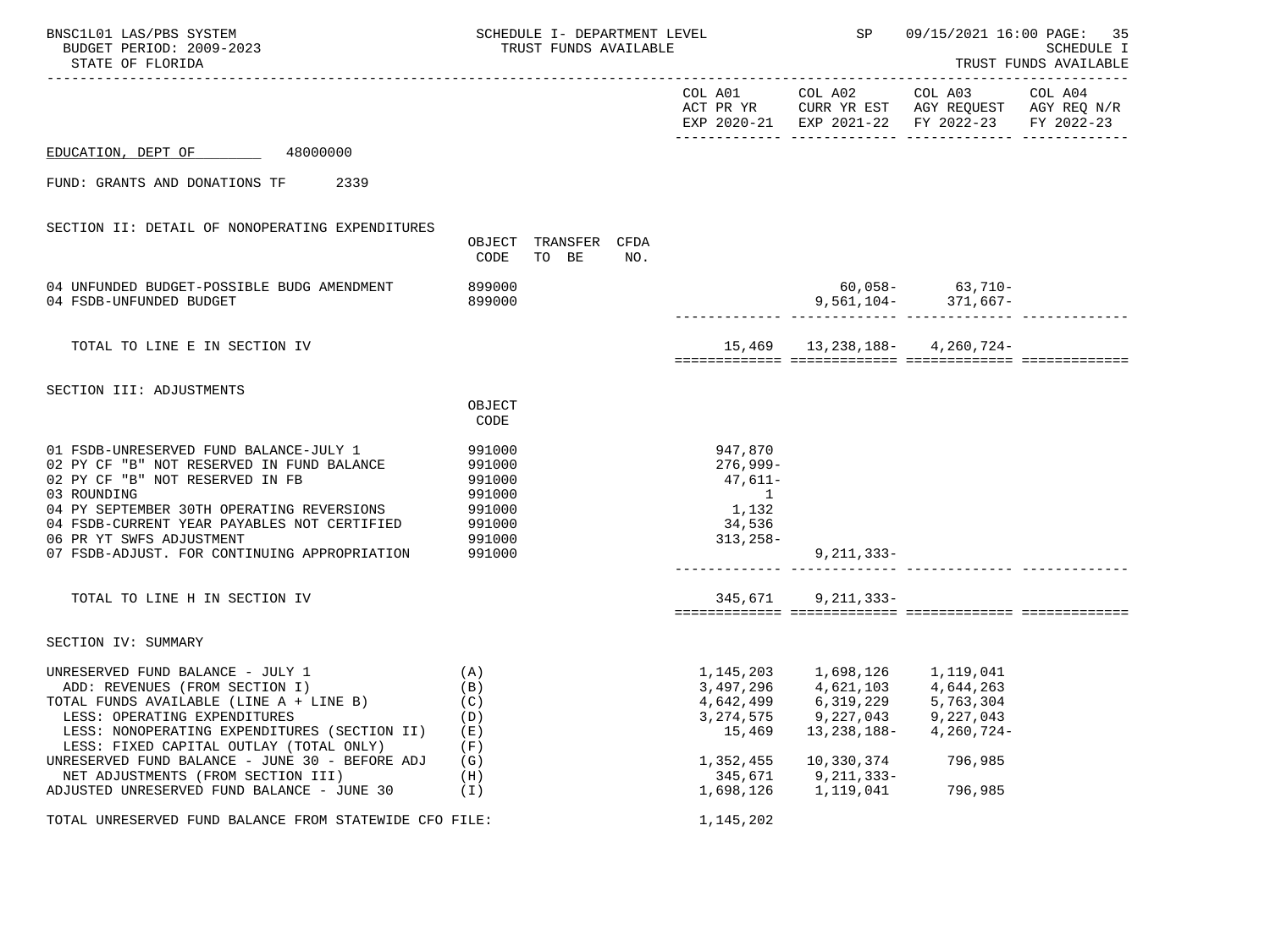| BNSC1L01 LAS/PBS SYSTEM<br>BUDGET PERIOD: 2009-2023<br>STATE OF FLORIDA                                                                                                                                                                                                                                                                                                                                                                                                                                      |                                                                                                               | SCHEDULE I- DEPARTMENT LEVEL SP<br>TRUST FUNDS AVAILABLE                                        |                                                                                                               |                                                                                          | TRUST FUNDS AVAILABLE                                                                                                  | 09/15/2021 16:00 PAGE: 36<br><b>SCHEDULE I</b> |
|--------------------------------------------------------------------------------------------------------------------------------------------------------------------------------------------------------------------------------------------------------------------------------------------------------------------------------------------------------------------------------------------------------------------------------------------------------------------------------------------------------------|---------------------------------------------------------------------------------------------------------------|-------------------------------------------------------------------------------------------------|---------------------------------------------------------------------------------------------------------------|------------------------------------------------------------------------------------------|------------------------------------------------------------------------------------------------------------------------|------------------------------------------------|
|                                                                                                                                                                                                                                                                                                                                                                                                                                                                                                              |                                                                                                               |                                                                                                 |                                                                                                               |                                                                                          | COL A01 COL A02 COL A03 COL A04<br>ACT PR YR CURR YR EST AGY REQUEST AGY REQ N/R<br>EXP 2020-21 EXP 2021-22 FY 2022-23 | FY 2022-23                                     |
| EDUCATION, DEPT OF 48000000                                                                                                                                                                                                                                                                                                                                                                                                                                                                                  |                                                                                                               |                                                                                                 |                                                                                                               |                                                                                          |                                                                                                                        |                                                |
| FUND: GRANTS AND DONATIONS TF 2339                                                                                                                                                                                                                                                                                                                                                                                                                                                                           |                                                                                                               |                                                                                                 |                                                                                                               |                                                                                          |                                                                                                                        |                                                |
| SCHEDULE IB: DETAIL OF UNRESERVED FUND BALANCE                                                                                                                                                                                                                                                                                                                                                                                                                                                               | FUNDING SOURCE                                                                                                | $STATE(S)$ RESTRICTED $(R)$<br>NONSTATE(N) UNRESTRICTED(U)                                      |                                                                                                               |                                                                                          |                                                                                                                        |                                                |
| G1 CARRYFORWARD TF WITHOUT BUDGET AUTHORITY<br>01 SALE OF TEMPORARY DISABLED PARKING PERMIT<br>01 ANTI-TOBACCO PROGRAM<br>01 FSDB-SCHOOL MATCHED MEDICAID<br>02 FSDB-DIRECT SERVICE MEDICAID<br>02 REFUNDS<br>02 TR FR DBPR 2022 TOB PER<br>03 FSDB-HCC INSURANCE REIMBURSEMENT<br>04 FSDB-BLIND SERVICES<br>04 FSDB-BIIND SERVICES<br>05 FSDB-ELECTRONIC SCHOOLS REIMBURSEMENT<br>07 FSDB-NEFEC STAFF DEVELOPMENT PROJECT N<br>07 FSDB-NEFEC STAFF DEVELOPMENT PROJECT N<br>08 FSDB-INTERNAL FUNDS PROJECTS | $\rm S$<br>S<br>$\,$ N<br>$\mathbf N$<br>$\rm S$<br>$\, \mathbb{S}$<br>${\bf N}$<br>$\mathbb N$<br>$_{\rm N}$ | R<br>R<br>R<br>R<br>R<br>R<br>R<br>R<br>R<br>R<br>R<br>R<br>R<br>R<br>R<br>R<br>R<br>$R \sim 1$ | 12,076<br>51,431<br>$379,621$ $308,005$ 230,145<br>259,576<br>522<br>156,269<br>979<br>18,098<br>846<br>4,668 | 103,055 103,055 103,055<br>217,354<br>126,404 113,316 102,066<br>584,581 377,311 185,115 | 176,604                                                                                                                |                                                |
| ADJUSTED UNRESERVED FUND BALANCE - JUNE 30                                                                                                                                                                                                                                                                                                                                                                                                                                                                   |                                                                                                               |                                                                                                 |                                                                                                               | 1,698,126   1,119,041   796,985                                                          |                                                                                                                        |                                                |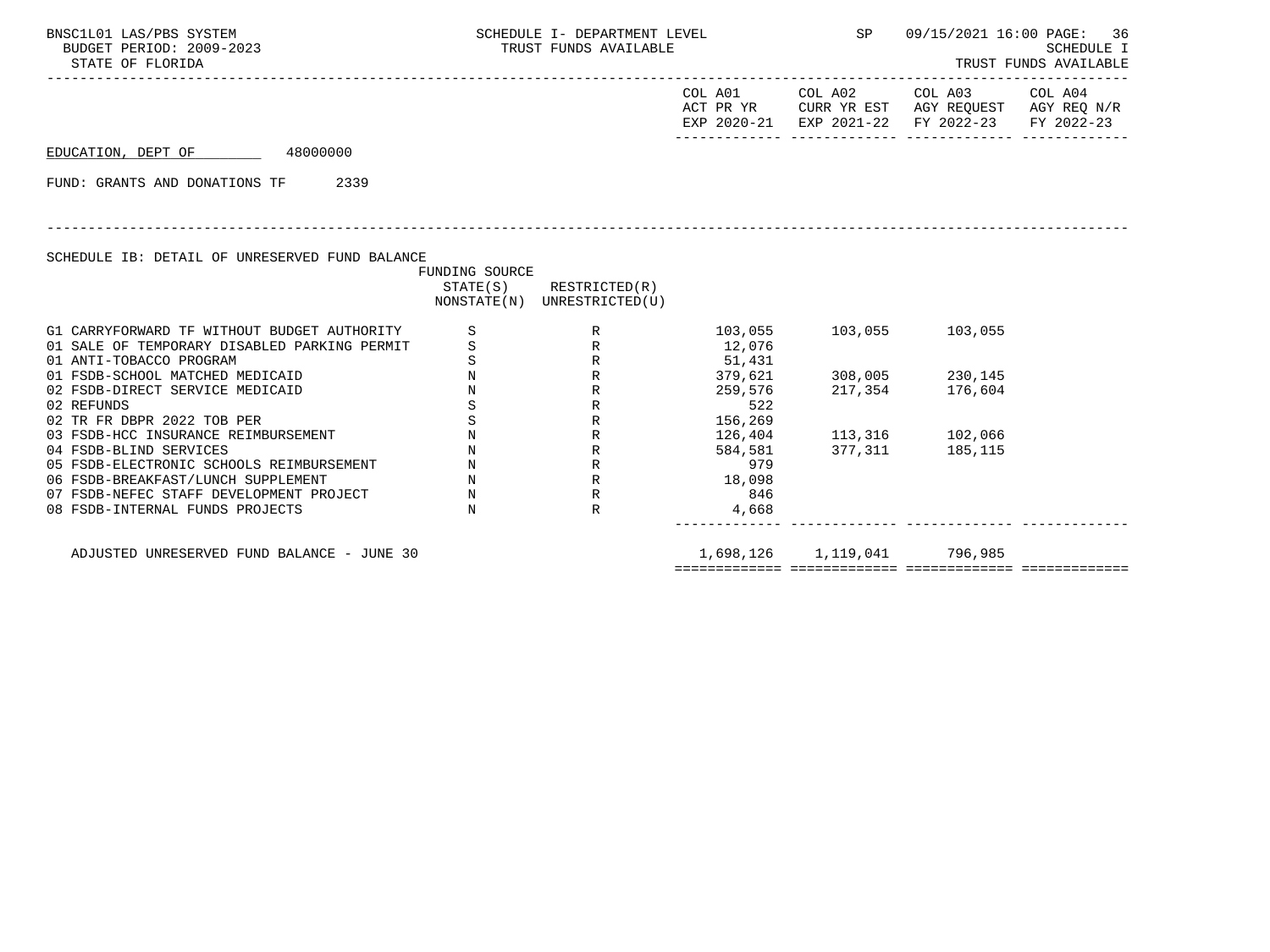| BNSC1L01 LAS/PBS SYSTEM<br>BUDGET PERIOD: 2009-2023<br>STATE OF FLORIDA                    |                         |                        |                            | SCHEDULE I- DEPARTMENT LEVEL<br>TRUST FUNDS AVAILABLE |      |                               | <b>SP</b>                     |                                                                                                        | 09/15/2021 16:00 PAGE: 37<br><b>SCHEDULE I</b><br>TRUST FUNDS AVAILABLE |
|--------------------------------------------------------------------------------------------|-------------------------|------------------------|----------------------------|-------------------------------------------------------|------|-------------------------------|-------------------------------|--------------------------------------------------------------------------------------------------------|-------------------------------------------------------------------------|
|                                                                                            |                         |                        |                            |                                                       |      |                               | COL A01 COL A02               | COL A03 COL A04<br>ACT PR YR CURR YR EST AGY REQUEST AGY REQ N/R<br>EXP 2020-21 EXP 2021-22 FY 2022-23 | FY 2022-23                                                              |
| EDUCATION, DEPT OF 48000000                                                                |                         |                        |                            |                                                       |      |                               |                               |                                                                                                        |                                                                         |
| FUND: INSTITUTE ASSESSMENT TF 2380                                                         |                         |                        |                            |                                                       |      |                               |                               |                                                                                                        |                                                                         |
| SECTION I: DETAIL OF REVENUES                                                              | REVENUE CAP SVC<br>CODE | $CHG\$                 |                            | AUTH MATCHING %<br>ST I/C LOC I/C NO.                 | CFDA |                               |                               |                                                                                                        |                                                                         |
| 01 FEES-INST ASSESSMENT                                                                    |                         |                        |                            |                                                       |      |                               |                               |                                                                                                        |                                                                         |
| 02 LICENSES-INST ASSESSMEN                                                                 |                         | 000100 YES 0.0 1005.35 | 0.00                       | 0.00                                                  |      |                               | 38,500 38,500 38,500          |                                                                                                        |                                                                         |
| 03 INTEREST-INST ASSESSMEN                                                                 |                         | 000200 YES 0.0 1005.35 | 0.00                       | 0.00                                                  |      | 3,307,738 3,307,738 3,307,738 |                               |                                                                                                        |                                                                         |
| 04 FEES-STUDENT PROTECTION                                                                 |                         | 000502 NO 0.0 17.61    | 0.00                       | 0.00                                                  |      |                               | 52,591 52,591 52,591          |                                                                                                        |                                                                         |
| 07 LICENSES-SARA                                                                           | 000100 YES 0.0          | 1005.37                | 0.00                       | 0.00                                                  |      |                               | 198,139 198,139 198,139       |                                                                                                        |                                                                         |
| 08 FEES-COURSE NO NONPUBL                                                                  | 000200 YES 0.0          | 1000.35                | 0.00                       | 0.00                                                  |      |                               | 351,600 351,600 351,600       |                                                                                                        |                                                                         |
| 09 INT-STUDENT PROTECTION                                                                  | 000100 YES 0.0          | 1005.35                | 0.00                       | 0.00                                                  |      | 4,820 4,820 4,820             |                               |                                                                                                        |                                                                         |
| 10 INTEREST-COURSE NO NONP                                                                 | 000502 NO 0.0           | 17.61                  | 0.00                       | 0.00                                                  |      | 54,409 54,409 54,409          |                               |                                                                                                        |                                                                         |
| 11 INTEREST-SARA                                                                           | 000502 NO 0.0           | 17.61                  | 0.00                       | 0.00                                                  |      | $\overline{\mathbf{3}}$       | $\overline{\phantom{a}}$ 3    | 3                                                                                                      |                                                                         |
|                                                                                            | 000502 NO 0.0           | 17.61                  | 0.00                       | 0.00                                                  |      |                               | 5,737                         | 5,737<br>5,737                                                                                         |                                                                         |
| TOTAL TO LINE B IN SECTION IV                                                              |                         |                        |                            |                                                       |      |                               | 4,013,537 4,013,537 4,013,537 |                                                                                                        |                                                                         |
| SECTION II: DETAIL OF NONOPERATING EXPENDITURES                                            |                         |                        | OBJECT<br>CODE             | TRANSFER CFDA<br>TO BE                                | NO.  |                               |                               |                                                                                                        |                                                                         |
| 01 REFUND STATE REVENUES<br>02 ASSESSMENT ON INVESTMENTS<br>03 5% STATE TRUST FUND RESERVE |                         |                        | 860000<br>840000<br>999000 |                                                       |      | 40,777                        | 7,847 7,847 7,847             | 200,285                                                                                                |                                                                         |
| TOTAL TO LINE E IN SECTION IV                                                              |                         |                        |                            |                                                       |      | 48,624                        | 7,847                         | 208,132                                                                                                |                                                                         |
| SECTION III: ADJUSTMENTS                                                                   |                         |                        |                            |                                                       |      |                               |                               |                                                                                                        |                                                                         |
|                                                                                            |                         |                        | OBJECT<br>CODE             |                                                       |      |                               |                               |                                                                                                        |                                                                         |
| 01 PY CF B NOT PART OF FB RESERVED FOR ENCUM<br>03 PY SEPTEMBER CF OPERATING REVERSIONS    |                         |                        | 991000<br>991000           |                                                       |      | $47,726-$<br>38,318           |                               |                                                                                                        |                                                                         |

04 ADJMT FOR COMPENSATED ABSENCES LIABILITY 991000 84,069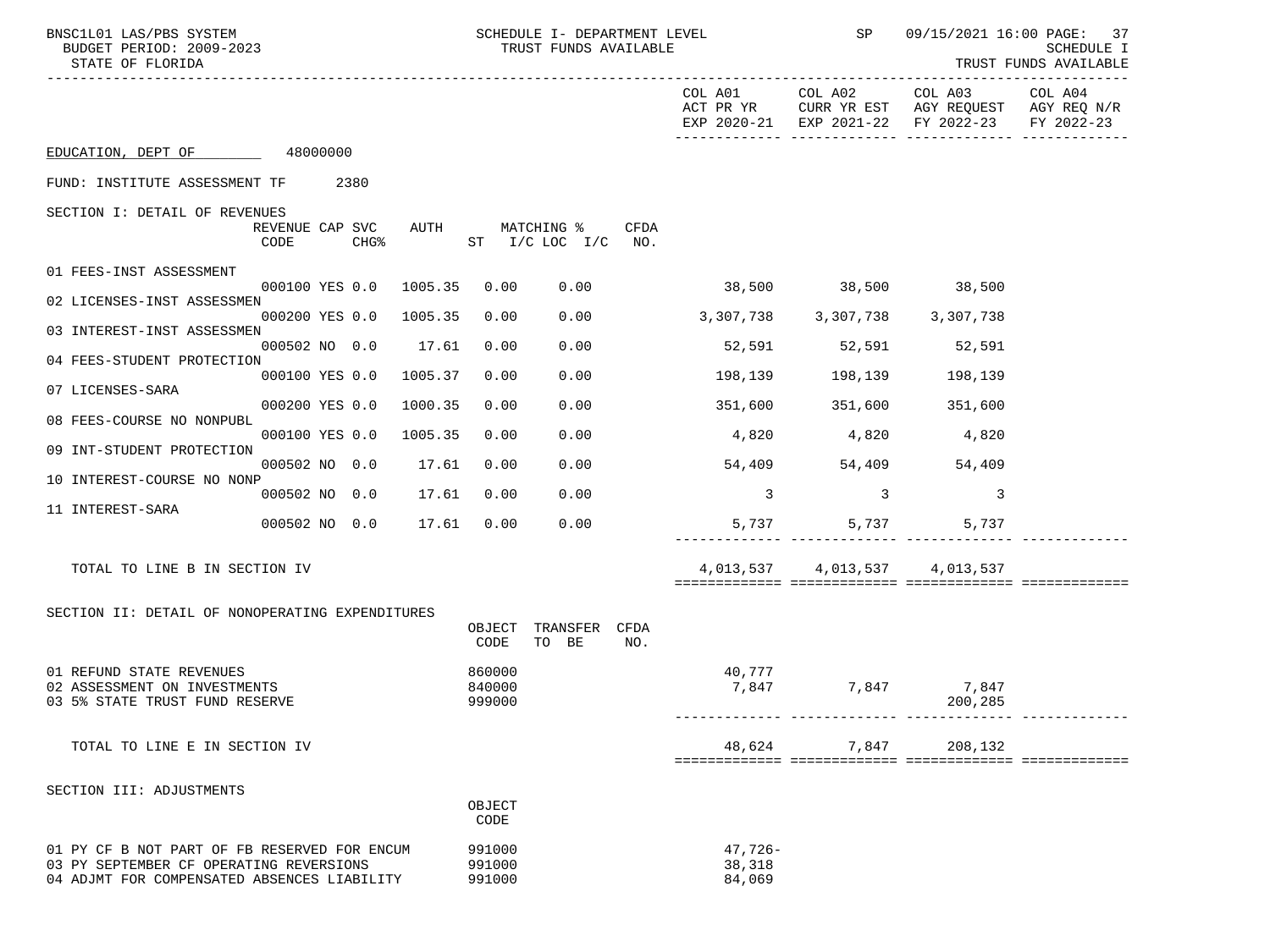| BNSC1L01 LAS/PBS SYSTEM<br>BUDGET PERIOD: 2009-2023<br>STATE OF FLORIDA |                  | SCHEDULE I- DEPARTMENT LEVEL<br>TRUST FUNDS AVAILABLE      |                 | <b>SP</b>                                                                | 09/15/2021 16:00 PAGE: 38<br><b>SCHEDULE I</b><br>TRUST FUNDS AVAILABLE                                                                |  |  |
|-------------------------------------------------------------------------|------------------|------------------------------------------------------------|-----------------|--------------------------------------------------------------------------|----------------------------------------------------------------------------------------------------------------------------------------|--|--|
|                                                                         |                  |                                                            | COL A01 COL A02 |                                                                          | COL A03 COL A04<br>ACT PR YR $\,$ CURR YR EST $\,$ AGY REQUEST $\,$ AGY REQ $\rm N/R$<br>EXP 2020-21 EXP 2021-22 FY 2022-23 FY 2022-23 |  |  |
| EDUCATION, DEPT OF 48000000                                             |                  |                                                            |                 |                                                                          |                                                                                                                                        |  |  |
| FUND: INSTITUTE ASSESSMENT TF<br>2380                                   |                  |                                                            |                 |                                                                          |                                                                                                                                        |  |  |
| SECTION III: ADJUSTMENTS                                                |                  |                                                            |                 |                                                                          |                                                                                                                                        |  |  |
|                                                                         | OBJECT<br>CODE   |                                                            |                 |                                                                          |                                                                                                                                        |  |  |
| 06 RESERVE/STUDENT PROT. FUND-S.1005.37, F.S.                           | 991000           |                                                            | 3,262,496-      |                                                                          |                                                                                                                                        |  |  |
| 08 ROUNDING<br>09 PRIOR YEAR ACCOUNTS PAYABLE NOT CERTIFIED             | 991000<br>991000 |                                                            | $4-$<br>18      |                                                                          |                                                                                                                                        |  |  |
| TOTAL TO LINE H IN SECTION IV                                           |                  |                                                            | 3,187,821-      |                                                                          |                                                                                                                                        |  |  |
| SECTION IV: SUMMARY                                                     |                  |                                                            |                 |                                                                          |                                                                                                                                        |  |  |
| UNRESERVED FUND BALANCE - JULY 1                                        | (A)              |                                                            |                 | 6,200,047 3,487,363 3,055,730                                            |                                                                                                                                        |  |  |
| ADD: REVENUES (FROM SECTION I)                                          | (B)              |                                                            |                 | 4,013,537 4,013,537 4,013,537                                            |                                                                                                                                        |  |  |
| TOTAL FUNDS AVAILABLE (LINE A + LINE B)                                 | (C)              |                                                            |                 |                                                                          |                                                                                                                                        |  |  |
| LESS: OPERATING EXPENDITURES                                            | (D)              |                                                            |                 | 10, 213, 584<br>3, 489, 776<br>4, 437, 323<br>4, 437, 323<br>4, 437, 323 |                                                                                                                                        |  |  |
| LESS: NONOPERATING EXPENDITURES (SECTION II) (E)                        |                  |                                                            | 48,624          | 7,847                                                                    | 208,132                                                                                                                                |  |  |
| LESS: FIXED CAPITAL OUTLAY (TOTAL ONLY)                                 | (F)              |                                                            |                 |                                                                          |                                                                                                                                        |  |  |
| UNRESERVED FUND BALANCE - JUNE 30 - BEFORE ADJ $(G)$                    |                  |                                                            |                 | 6,675,184 3,055,730 2,423,812                                            |                                                                                                                                        |  |  |
| NET ADJUSTMENTS (FROM SECTION III)                                      | (H)              |                                                            | 3,187,821-      |                                                                          |                                                                                                                                        |  |  |
| ADJUSTED UNRESERVED FUND BALANCE - JUNE 30                              | (1)              |                                                            |                 | 3,487,363 3,055,730                                                      | 2,423,812                                                                                                                              |  |  |
| TOTAL UNRESERVED FUND BALANCE FROM STATEWIDE CFO FILE:                  |                  |                                                            | 6,200,047       |                                                                          |                                                                                                                                        |  |  |
|                                                                         |                  |                                                            |                 |                                                                          |                                                                                                                                        |  |  |
| SCHEDULE IB: DETAIL OF UNRESERVED FUND BALANCE                          | FUNDING SOURCE   |                                                            |                 |                                                                          |                                                                                                                                        |  |  |
|                                                                         |                  | $STATE(S)$ RESTRICTED $(R)$<br>NONSTATE(N) UNRESTRICTED(U) |                 |                                                                          |                                                                                                                                        |  |  |
| 01 FEES/LICENSES<br>02 INTEREST INVESTMENT                              | S<br>S           | $\begin{array}{c} \mathbf{R} \\ \mathbf{R} \end{array}$    |                 |                                                                          | 3,389,403 2,969,894 2,355,727<br>97,960 85,836 68,085                                                                                  |  |  |
|                                                                         |                  |                                                            |                 |                                                                          |                                                                                                                                        |  |  |
| ADJUSTED UNRESERVED FUND BALANCE - JUNE 30                              |                  |                                                            |                 | 3,487,363 3,055,730 2,423,812                                            |                                                                                                                                        |  |  |
|                                                                         |                  |                                                            |                 |                                                                          |                                                                                                                                        |  |  |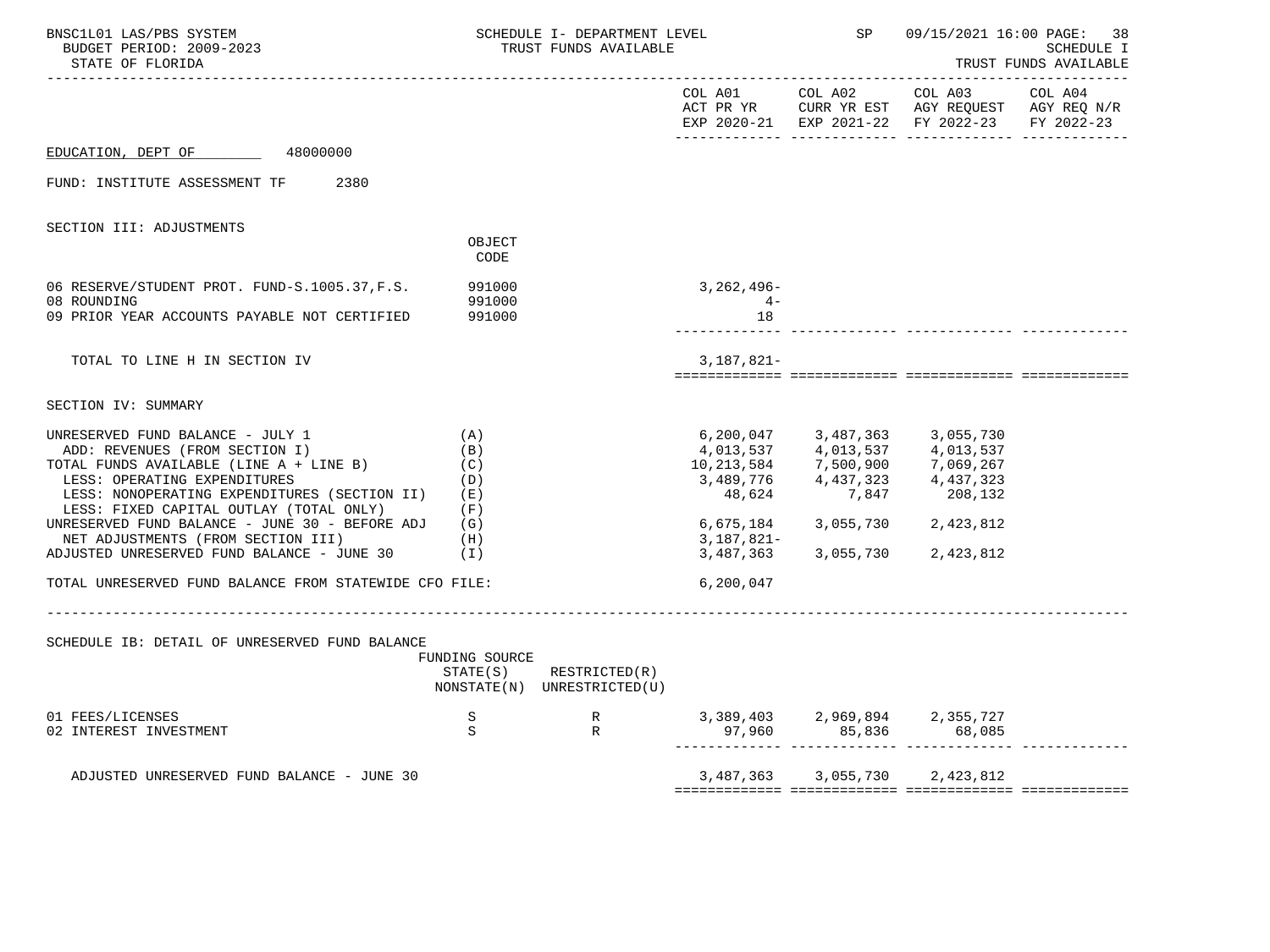| BNSC1L01 LAS/PBS SYSTEM<br>BUDGET PERIOD: 2009-2023<br>STATE OF FLORIDA                                                                                                                                                 | SCHEDULE I- DEPARTMENT LEVEL<br>TRUST FUNDS AVAILABLE        | <b>SP</b>                                                                                         |                                                                                                                | 09/15/2021 16:00 PAGE:<br>39<br>SCHEDULE I<br>TRUST FUNDS AVAILABLE |  |
|-------------------------------------------------------------------------------------------------------------------------------------------------------------------------------------------------------------------------|--------------------------------------------------------------|---------------------------------------------------------------------------------------------------|----------------------------------------------------------------------------------------------------------------|---------------------------------------------------------------------|--|
|                                                                                                                                                                                                                         |                                                              |                                                                                                   | COL A01 COL A02 COL A03<br>ACT PR YR CURR YR EST AGY REQUEST AGY REQ N/R<br>EXP 2020-21 EXP 2021-22 FY 2022-23 | COL A04<br>FY 2022-23                                               |  |
| EDUCATION, DEPT OF 48000000                                                                                                                                                                                             |                                                              |                                                                                                   |                                                                                                                |                                                                     |  |
| FUND: STUDENT LOAN OPERATING TF 2397                                                                                                                                                                                    |                                                              |                                                                                                   |                                                                                                                |                                                                     |  |
| SECTION I: DETAIL OF REVENUES<br>REVENUE CAP SVC<br>CODE<br>CHG%                                                                                                                                                        | AUTH MATCHING %<br>CFDA<br>$ST$ $I/C$ $LOC$ $I/C$ $NO$ .     |                                                                                                   |                                                                                                                |                                                                     |  |
| 02 INTEREST<br>000504 NO 0.0 17.61                                                                                                                                                                                      |                                                              | 0.00 84.032 146,364 539,466 582,534                                                               |                                                                                                                |                                                                     |  |
| 04 REPAYMENT OF LOANS                                                                                                                                                                                                   | 0.00                                                         |                                                                                                   |                                                                                                                |                                                                     |  |
| 002300 NO 0.0<br>1009.86<br>05 TRUING UP INTEREST/2718                                                                                                                                                                  | 0.00<br>0.00<br>84.032                                       | 8,147,618   39,540,532                                                                            | 19,424,160                                                                                                     |                                                                     |  |
| 001500 NO 0.0<br>1009.86<br>07 ACCT MAINTENANCE FEES                                                                                                                                                                    | 0.00<br>0.00                                                 | 84.032 8,580 77,066 77,837                                                                        |                                                                                                                |                                                                     |  |
| 000100 YES 0.0<br>1009.86<br>08 DEFAULT AVERSION REBATE                                                                                                                                                                 | 0.00<br>0.00                                                 | 84.032 841,607 759,547 684,374                                                                    |                                                                                                                |                                                                     |  |
| 001800 NO 0.0 1009.86                                                                                                                                                                                                   | 0.00<br>0.00<br>84.032                                       | 201,019                                                                                           |                                                                                                                |                                                                     |  |
| TOTAL TO LINE B IN SECTION IV                                                                                                                                                                                           |                                                              |                                                                                                   | 9,345,188 40,916,611 20,768,905                                                                                |                                                                     |  |
| SECTION II: DETAIL OF NONOPERATING EXPENDITURES                                                                                                                                                                         |                                                              |                                                                                                   |                                                                                                                |                                                                     |  |
|                                                                                                                                                                                                                         | OBJECT TRANSFER CFDA<br>TO BE<br>CODE<br>NO.                 |                                                                                                   |                                                                                                                |                                                                     |  |
| 01 TR TO 48800000/2021 - INDIRECT COST<br>02 TR TO GR - SWCAP<br>03 ASSESSMENT ON INVESTMENTS<br>04 REFUND STATE REVENUES                                                                                               | 810000<br>810000<br>840000<br>$84.032$<br>$84.032$<br>860000 | 48800000 84.032 546,056 579,709 579,709<br>$84.032$ $140,014$ $148,643$ $148,643$<br>9,828<br>526 | 27,934 30,164<br>327<br>296                                                                                    |                                                                     |  |
| TOTAL TO LINE E IN SECTION IV                                                                                                                                                                                           |                                                              | 696,424 756,582                                                                                   | 758,843                                                                                                        |                                                                     |  |
| SECTION III: ADJUSTMENTS                                                                                                                                                                                                | OBJECT<br>CODE                                               |                                                                                                   |                                                                                                                |                                                                     |  |
| 03 RESERVE FOR DEFAULT PREVENTION (91980)<br>05 PY YR SEPTEMBER OPERATING REVERSIONS<br>07 PR YR PAYABLES NOT CERTIFIED<br>08 PR YR CF B NOT RESERVED IN FB<br>12 ROUNDING<br>13 RECLASS GL FROM REVENUE TO EXPENDITURE | 991000<br>991000<br>991000<br>991000<br>991000<br>991000     | 1,989,138-<br>296,569<br>209,192<br>$306,888-$<br>2<br>$201,019-$                                 |                                                                                                                |                                                                     |  |
| TOTAL TO LINE H IN SECTION IV                                                                                                                                                                                           |                                                              | 1,991,282-                                                                                        |                                                                                                                |                                                                     |  |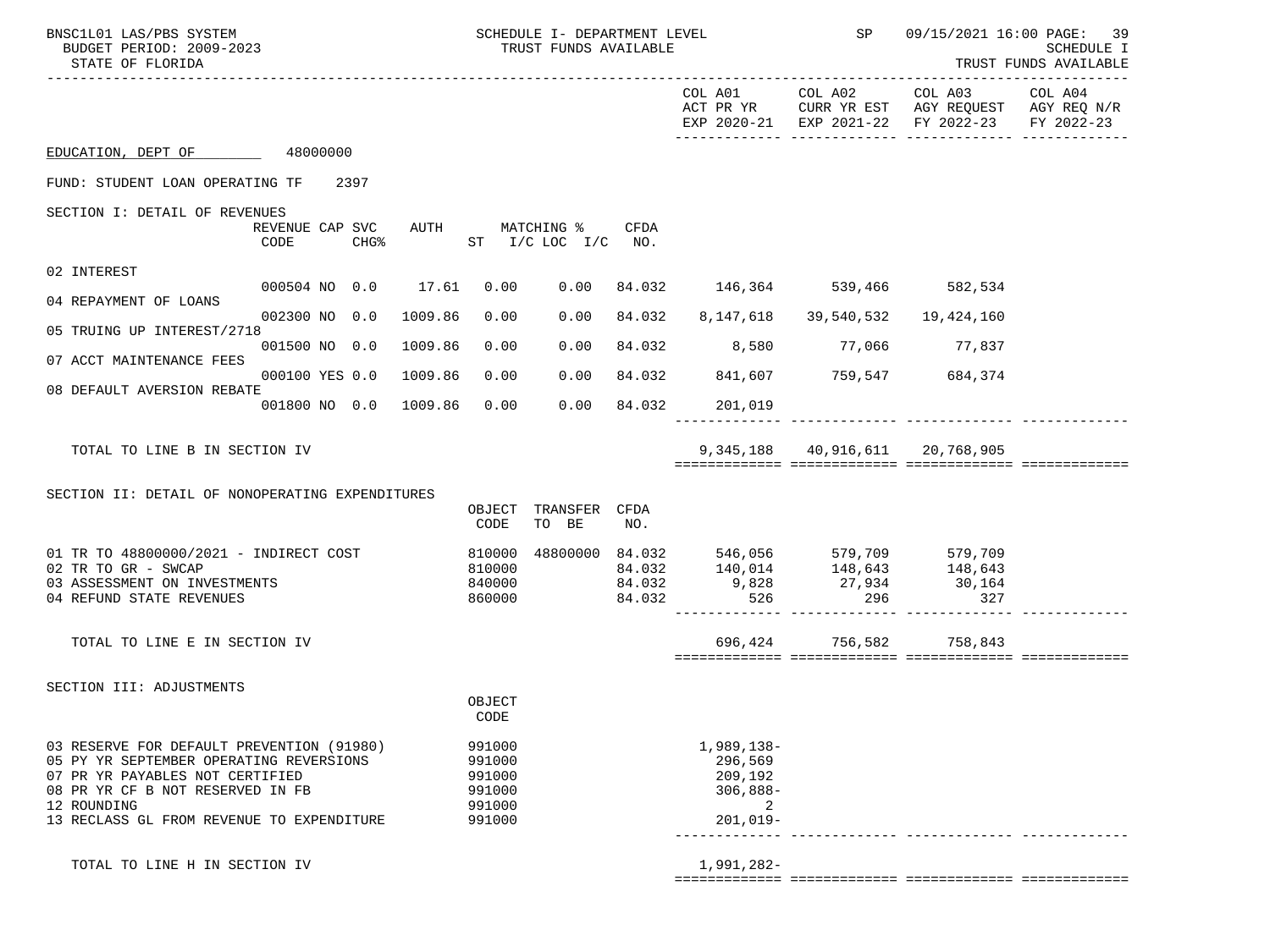| BNSC1L01 LAS/PBS SYSTEM<br>BUDGET PERIOD: 2009-2023<br>STATE OF FLORIDA                                                                                                                                                                                                                                                                                                                                                                                                                                            |                                 | SCHEDULE I- DEPARTMENT LEVEL THE SP<br>TRUST FUNDS AVAILABLE |                                                                                                                 |                                                                                                        |                                                                                                                                                        | 09/15/2021 16:00 PAGE: 40<br>SCHEDULE I<br>TRUST FUNDS AVAILABLE |
|--------------------------------------------------------------------------------------------------------------------------------------------------------------------------------------------------------------------------------------------------------------------------------------------------------------------------------------------------------------------------------------------------------------------------------------------------------------------------------------------------------------------|---------------------------------|--------------------------------------------------------------|-----------------------------------------------------------------------------------------------------------------|--------------------------------------------------------------------------------------------------------|--------------------------------------------------------------------------------------------------------------------------------------------------------|------------------------------------------------------------------|
|                                                                                                                                                                                                                                                                                                                                                                                                                                                                                                                    |                                 |                                                              |                                                                                                                 |                                                                                                        | COL A01 COL A02 COL A03 COL A04<br>ACT PR YR $\,$ CURR YR EST $\,$ AGY REQUEST $\,$ AGY REQ $\rm N/R$<br>EXP 2020-21 EXP 2021-22 FY 2022-23 FY 2022-23 |                                                                  |
| EDUCATION, DEPT OF 48000000                                                                                                                                                                                                                                                                                                                                                                                                                                                                                        |                                 |                                                              |                                                                                                                 |                                                                                                        |                                                                                                                                                        |                                                                  |
| FUND: STUDENT LOAN OPERATING TF 2397                                                                                                                                                                                                                                                                                                                                                                                                                                                                               |                                 |                                                              |                                                                                                                 |                                                                                                        |                                                                                                                                                        |                                                                  |
| SECTION IV: SUMMARY                                                                                                                                                                                                                                                                                                                                                                                                                                                                                                |                                 |                                                              |                                                                                                                 |                                                                                                        |                                                                                                                                                        |                                                                  |
| UNRESERVED FUND BALANCE - JULY 1<br>ADD: REVENUES (FROM SECTION I)<br>TOTAL FUNDS AVAILABLE (LINE $A + LINE B$ ) (C)<br>LESS: OPERATING EXPENDITURES<br>LESS: NONOPERATING EXPENDITURES (SECTION II)<br>LESS: FIXED CAPITAL OUTLAY (TOTAL ONLY)<br>UNRESERVED FUND BALANCE - JUNE 30 - BEFORE ADJ $(G)$<br>NET ADJUSTMENTS (FROM SECTION III)<br>(H)<br>ADJUSTED UNRESERVED FUND BALANCE - JUNE 30 (I)<br>TOTAL UNRESERVED FUND BALANCE FROM STATEWIDE CFO FILE:<br>SCHEDULE IB: DETAIL OF UNRESERVED FUND BALANCE | (A)<br>(B)<br>(D)<br>(E)<br>(F) |                                                              | 19,679,525 50,468,837<br>7,439,593 24,475,617 24,475,617<br>11,543,508<br>1,991,282-<br>9,552,226<br>10,334,337 | 10,334,337 9,552,226 25,236,638<br>9,345,188 40,916,611<br>696,424 756,582<br>25,236,638<br>25,236,638 | 20,768,905<br>46,005,543<br>758,843<br>20,771,083<br>20,771,083                                                                                        |                                                                  |
|                                                                                                                                                                                                                                                                                                                                                                                                                                                                                                                    | FUNDING SOURCE                  | $STATE(S)$ RESTRICTED $(R)$<br>NONSTATE(N) UNRESTRICTED(U)   |                                                                                                                 |                                                                                                        |                                                                                                                                                        |                                                                  |
| 01 REPAYMENT OF LOANS<br>$\mathbb N$<br>02 INTEREST ON INVESTMENTS<br>03 DEFAULT AVERSION FEES<br>04 ACCOUNT MAINTENANCE FEES                                                                                                                                                                                                                                                                                                                                                                                      | $\mathbb N$<br>$\mathbb N$      | $R$<br>$R$                                                   | 209,599 553,753 455,768                                                                                         |                                                                                                        | $841,607$ $759,547$ $684,374$                                                                                                                          |                                                                  |
| ADJUSTED UNRESERVED FUND BALANCE - JUNE 30                                                                                                                                                                                                                                                                                                                                                                                                                                                                         |                                 |                                                              |                                                                                                                 |                                                                                                        | 9,552,226 25,236,638 20,771,083                                                                                                                        |                                                                  |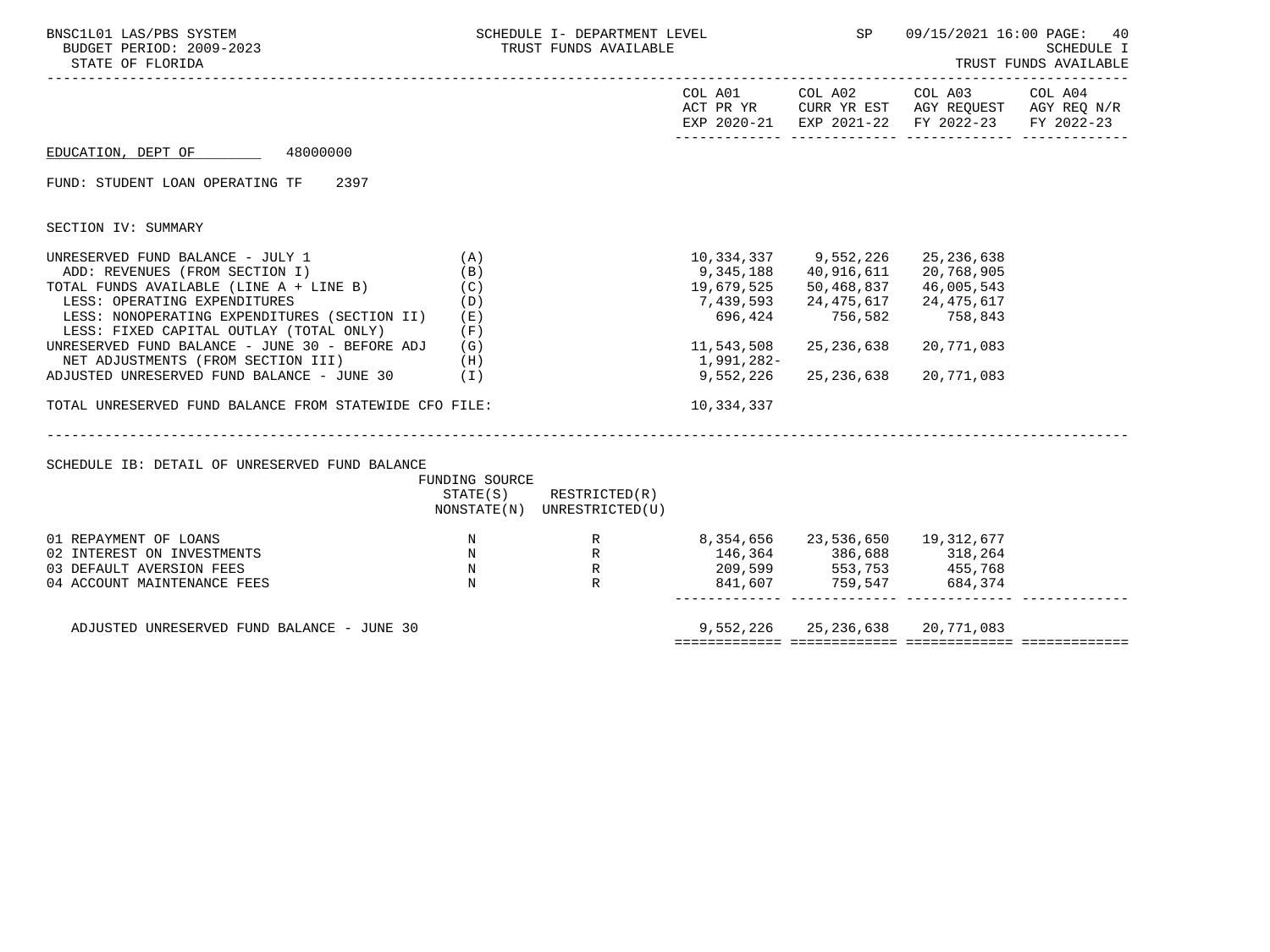| BNSC1L01 LAS/PBS SYSTEM<br>BUDGET PERIOD: 2009-2023<br>STATE OF FLORIDA                                                                                                                                                                  |                                   |         |                                        | SCHEDULE I- DEPARTMENT LEVEL<br>TRUST FUNDS AVAILABLE |        |                                                        | SP                                                      |                                                                                                                | 09/15/2021 16:00 PAGE: 41<br><b>SCHEDULE I</b><br>TRUST FUNDS AVAILABLE |
|------------------------------------------------------------------------------------------------------------------------------------------------------------------------------------------------------------------------------------------|-----------------------------------|---------|----------------------------------------|-------------------------------------------------------|--------|--------------------------------------------------------|---------------------------------------------------------|----------------------------------------------------------------------------------------------------------------|-------------------------------------------------------------------------|
|                                                                                                                                                                                                                                          |                                   |         |                                        |                                                       |        |                                                        |                                                         | COL A01 COL A02 COL A03<br>ACT PR YR CURR YR EST AGY REQUEST AGY REQ N/R<br>EXP 2020-21 EXP 2021-22 FY 2022-23 | COL A04<br>FY 2022-23                                                   |
| EDUCATION, DEPT OF                                                                                                                                                                                                                       | 48000000                          |         |                                        |                                                       |        |                                                        |                                                         |                                                                                                                |                                                                         |
| FUND: WELFARE TRANSITION TF                                                                                                                                                                                                              | 2401                              |         |                                        |                                                       |        |                                                        |                                                         |                                                                                                                |                                                                         |
| SECTION I: DETAIL OF REVENUES                                                                                                                                                                                                            | REVENUE CAP SVC<br>CODE<br>$CHG\$ | AUTH    |                                        | MATCHING %<br>ST I/C LOC I/C NO.                      | CFDA   |                                                        |                                                         |                                                                                                                |                                                                         |
| H2 TANF TRANSFER DCF/2401                                                                                                                                                                                                                | 001510 NO 0.0 1002.83 0.00        |         |                                        |                                                       |        | $0.00$ 93.558 98,277,591 98,277,590 98,277,590         |                                                         |                                                                                                                |                                                                         |
| H7 RESTITUTION                                                                                                                                                                                                                           | 001204 NO 0.0                     | 1002.83 | 0.00                                   | 0.00                                                  |        | 93.558 2,000                                           |                                                         |                                                                                                                |                                                                         |
| H8 REFUNDS                                                                                                                                                                                                                               | 001800 NO 0.0 1002.83             |         | 0.00                                   | 0.00                                                  | 93.558 | 288,542                                                |                                                         |                                                                                                                |                                                                         |
| TOTAL TO LINE B IN SECTION IV                                                                                                                                                                                                            |                                   |         |                                        |                                                       |        |                                                        |                                                         | 98,568,133 98,277,590 98,277,590                                                                               |                                                                         |
| SECTION II: DETAIL OF NONOPERATING EXPENDITURES                                                                                                                                                                                          |                                   |         | OBJECT<br>CODE                         | TRANSFER CFDA<br>TO BE                                | NO.    |                                                        |                                                         |                                                                                                                |                                                                         |
| TOTAL TO LINE E IN SECTION IV                                                                                                                                                                                                            |                                   |         |                                        |                                                       |        |                                                        |                                                         |                                                                                                                |                                                                         |
| SECTION III: ADJUSTMENTS                                                                                                                                                                                                                 |                                   |         | OBJECT<br>CODE                         |                                                       |        |                                                        |                                                         |                                                                                                                |                                                                         |
| D1 PY CERTIFIED B NOT RESERVED IN FB<br>E1 PY SEPT 30 OPERATING REVERSIONS                                                                                                                                                               |                                   |         | 991000<br>991000                       |                                                       |        | $8,304,899-$<br>248,140                                |                                                         |                                                                                                                |                                                                         |
| TOTAL TO LINE H IN SECTION IV                                                                                                                                                                                                            |                                   |         |                                        |                                                       |        | $8.056.759 -$                                          |                                                         |                                                                                                                |                                                                         |
| SECTION IV: SUMMARY                                                                                                                                                                                                                      |                                   |         |                                        |                                                       |        |                                                        |                                                         |                                                                                                                |                                                                         |
| UNRESERVED FUND BALANCE - JULY 1<br>ADD: REVENUES (FROM SECTION I)<br>TOTAL FUNDS AVAILABLE (LINE A + LINE B)<br>LESS: OPERATING EXPENDITURES<br>LESS: NONOPERATING EXPENDITURES (SECTION II)<br>LESS: FIXED CAPITAL OUTLAY (TOTAL ONLY) |                                   |         | (A)<br>(B)<br>(C)<br>(D)<br>(E)<br>(F) |                                                       |        | 9,172,349<br>98,568,133<br>107,740,482<br>98, 277, 590 | 1,406,133<br>98, 277, 590<br>99,683,723<br>98, 277, 590 | 1,406,133<br>98, 277, 590<br>99,683,723<br>98, 277, 590                                                        | 2,500,000                                                               |
| UNRESERVED FUND BALANCE - JUNE 30 - BEFORE ADJ<br>NET ADJUSTMENTS (FROM SECTION III)                                                                                                                                                     |                                   |         | (G)<br>(H)                             |                                                       |        | 9,462,892<br>$8,056,759-$                              | 1,406,133                                               | 1,406,133                                                                                                      |                                                                         |
| ADJUSTED UNRESERVED FUND BALANCE - JUNE 30                                                                                                                                                                                               |                                   |         | (I)                                    |                                                       |        | 1,406,133                                              | 1,406,133                                               | 1,406,133                                                                                                      |                                                                         |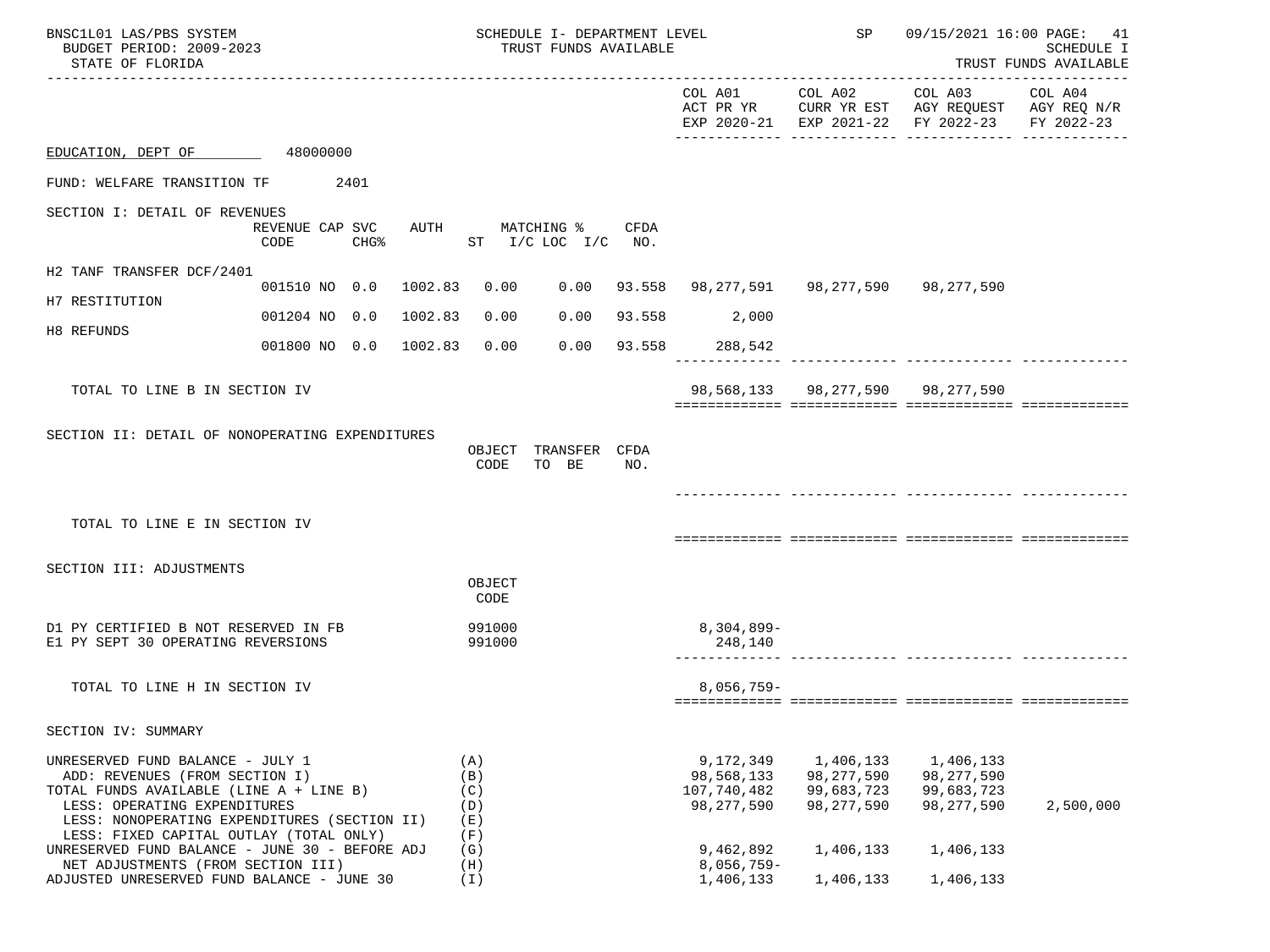| BNSC1L01 LAS/PBS SYSTEM<br>BUDGET PERIOD: 2009-2023<br>STATE OF FLORIDA |                | SCHEDULE I- DEPARTMENT LEVEL<br>TRUST FUNDS AVAILABLE      |           |                               | SP 09/15/2021 16:00 PAGE: 42                                                                                              | SCHEDULE I<br>TRUST FUNDS AVAILABLE |
|-------------------------------------------------------------------------|----------------|------------------------------------------------------------|-----------|-------------------------------|---------------------------------------------------------------------------------------------------------------------------|-------------------------------------|
|                                                                         |                |                                                            | COL A01   |                               | COL A02 COL A03 COL A04<br>ACT PR YR CURR YR EST AGY REQUEST AGY REQ N/R<br>EXP 2020-21 EXP 2021-22 FY 2022-23 FY 2022-23 |                                     |
| EDUCATION, DEPT OF 48000000                                             |                |                                                            |           |                               |                                                                                                                           |                                     |
| 2401<br>FUND: WELFARE TRANSITION TF                                     |                |                                                            |           |                               |                                                                                                                           |                                     |
| SECTION IV: SUMMARY                                                     |                |                                                            |           |                               |                                                                                                                           |                                     |
| TOTAL UNRESERVED FUND BALANCE FROM STATEWIDE CFO FILE:                  |                |                                                            | 9,172,349 |                               |                                                                                                                           |                                     |
| SCHEDULE IB: DETAIL OF UNRESERVED FUND BALANCE                          | FUNDING SOURCE | $STATE(S)$ RESTRICTED $(R)$<br>NONSTATE(N) UNRESTRICTED(U) |           |                               |                                                                                                                           |                                     |
| A1 TANF TRANSFER DCF/2401                                               | $\mathbb N$    | $R \sim 1$                                                 |           | 1,406,133 1,406,133 1,406,133 |                                                                                                                           |                                     |
| ADJUSTED UNRESERVED FUND BALANCE - JUNE 30                              |                |                                                            |           | 1,406,133 1,406,133 1,406,133 |                                                                                                                           |                                     |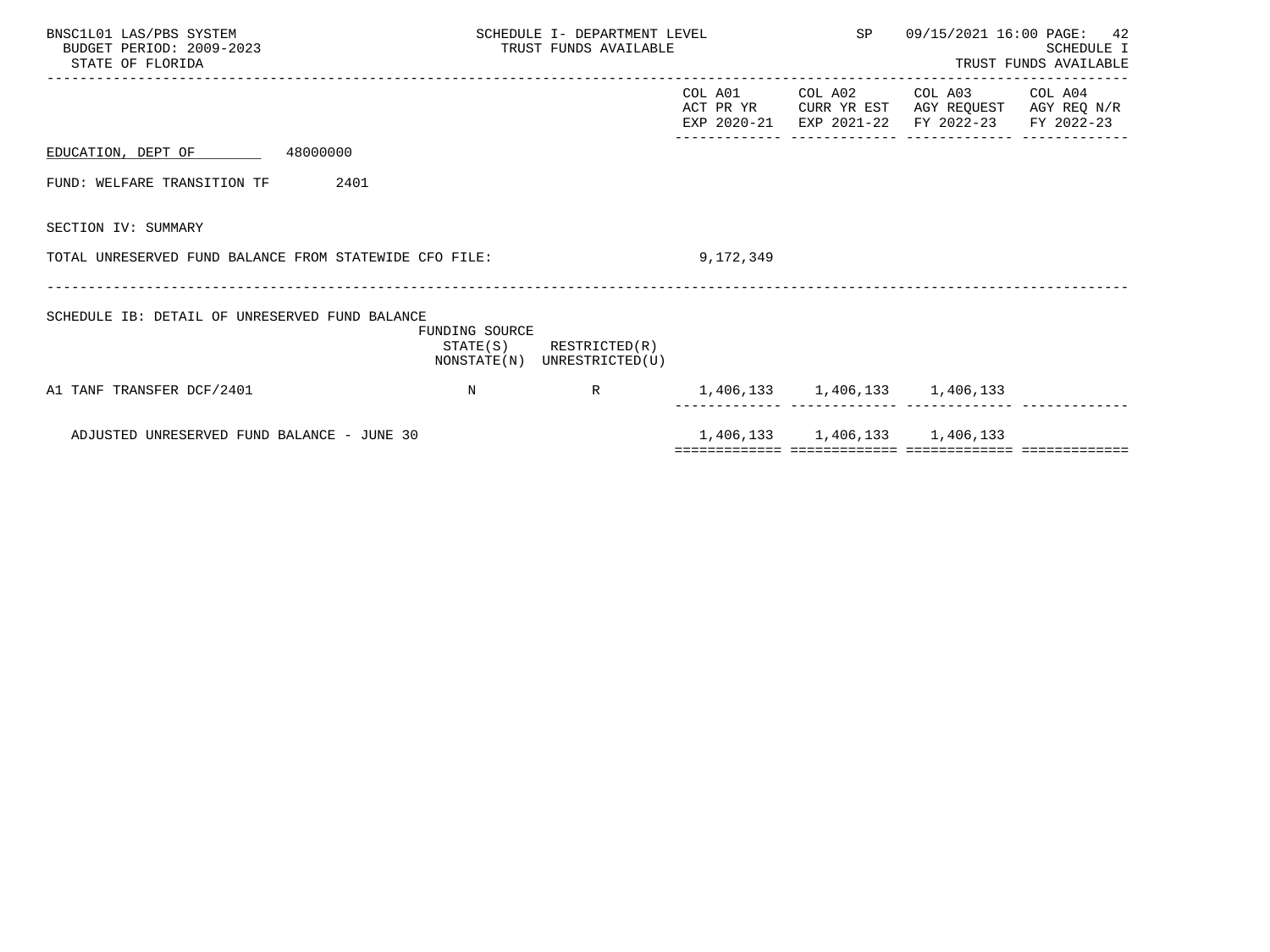| BNSC1L01 LAS/PBS SYSTEM<br>BUDGET PERIOD: 2009-2023<br>STATE OF FLORIDA                                                                                                                                                                                                                    |                                                        | SCHEDULE I- DEPARTMENT LEVEL<br>TRUST FUNDS AVAILABLE |                        |     |                                                                      | SP <sub>3</sub>                                                    | 09/15/2021 16:00 PAGE: 43<br>SCHEDULE I<br>TRUST FUNDS AVAILABLE                                                                  |  |
|--------------------------------------------------------------------------------------------------------------------------------------------------------------------------------------------------------------------------------------------------------------------------------------------|--------------------------------------------------------|-------------------------------------------------------|------------------------|-----|----------------------------------------------------------------------|--------------------------------------------------------------------|-----------------------------------------------------------------------------------------------------------------------------------|--|
|                                                                                                                                                                                                                                                                                            |                                                        |                                                       |                        |     |                                                                      |                                                                    | COL A01 COL A02 COL A03 COL A04<br>ACT PR YR CURR YR EST AGY REQUEST AGY REQ N/R<br>EXP 2020-21 EXP 2021-22 FY 2022-23 FY 2022-23 |  |
| EDUCATION, DEPT OF 48000000                                                                                                                                                                                                                                                                |                                                        |                                                       |                        |     |                                                                      |                                                                    |                                                                                                                                   |  |
| FUND: NURS STDNT LOAN FORGIVE TF 2505                                                                                                                                                                                                                                                      |                                                        |                                                       |                        |     |                                                                      |                                                                    |                                                                                                                                   |  |
| SECTION I: DETAIL OF REVENUES                                                                                                                                                                                                                                                              | REVENUE CAP SVC<br>CODE<br>CHG <sup>8</sup>            | AUTH MATCHING % CFDA<br>ST $I/C$ LOC $I/C$ NO.        |                        |     |                                                                      |                                                                    |                                                                                                                                   |  |
| 03 INTEREST                                                                                                                                                                                                                                                                                | 000502 NO 0.0 17.61 0.00 0.00 14,949 8,734 6,648       |                                                       |                        |     |                                                                      |                                                                    |                                                                                                                                   |  |
| 04 LICENSES                                                                                                                                                                                                                                                                                | 000200 YES 0.0 1009.66 0.00 0.00                       |                                                       |                        |     |                                                                      | 1,415,740 960,952 1,322,208                                        |                                                                                                                                   |  |
| TOTAL TO LINE B IN SECTION IV                                                                                                                                                                                                                                                              |                                                        |                                                       |                        |     |                                                                      | 1,430,689 969,686 1,328,856                                        |                                                                                                                                   |  |
| SECTION II: DETAIL OF NONOPERATING EXPENDITURES                                                                                                                                                                                                                                            |                                                        | OBJECT<br>CODE                                        | TRANSFER CFDA<br>TO BE | NO. |                                                                      |                                                                    |                                                                                                                                   |  |
| 02 REFUND STATE REVENUE<br>03 ASSESSMENT ON INVESTMENTS                                                                                                                                                                                                                                    |                                                        | 860000<br>840000                                      |                        |     |                                                                      | $1,034$ $1,049$                                                    | 2,000 2,000<br>798                                                                                                                |  |
| TOTAL TO LINE E IN SECTION IV                                                                                                                                                                                                                                                              |                                                        |                                                       |                        |     |                                                                      | 1,034                                                              | 3,049<br>2,798                                                                                                                    |  |
| SECTION III: ADJUSTMENTS                                                                                                                                                                                                                                                                   |                                                        | OBJECT<br>CODE                                        |                        |     |                                                                      |                                                                    |                                                                                                                                   |  |
| TOTAL TO LINE H IN SECTION IV                                                                                                                                                                                                                                                              |                                                        |                                                       |                        |     |                                                                      |                                                                    |                                                                                                                                   |  |
| SECTION IV: SUMMARY                                                                                                                                                                                                                                                                        |                                                        |                                                       |                        |     |                                                                      |                                                                    |                                                                                                                                   |  |
| UNRESERVED FUND BALANCE - JULY 1<br>ADD: REVENUES (FROM SECTION I)<br>TOTAL FUNDS AVAILABLE (LINE A + LINE B)<br>LESS: OPERATING EXPENDITURES<br>LESS: NONOPERATING EXPENDITURES (SECTION II)<br>LESS: FIXED CAPITAL OUTLAY (TOTAL ONLY)<br>UNRESERVED FUND BALANCE - JUNE 30 - BEFORE ADJ |                                                        | (A)<br>(B)<br>(C)<br>(D)<br>(E)<br>(F)<br>(G)         |                        |     | 914,500<br>1,430,689<br>2,345,189<br>1,291,499<br>1,034<br>1,052,656 | 1,052,656<br>969,686<br>2,022,342<br>1,394,980<br>3,049<br>624,313 | 624,313<br>1,328,856<br>1,953,169<br>1,394,980<br>2,798<br>555,391                                                                |  |
| NET ADJUSTMENTS (FROM SECTION III)<br>ADJUSTED UNRESERVED FUND BALANCE - JUNE 30                                                                                                                                                                                                           |                                                        | (H)<br>(I)                                            |                        |     | 1,052,656                                                            | 624,313                                                            | 555,391                                                                                                                           |  |
|                                                                                                                                                                                                                                                                                            | TOTAL UNRESERVED FUND BALANCE FROM STATEWIDE CFO FILE: |                                                       |                        |     | 914,500                                                              |                                                                    |                                                                                                                                   |  |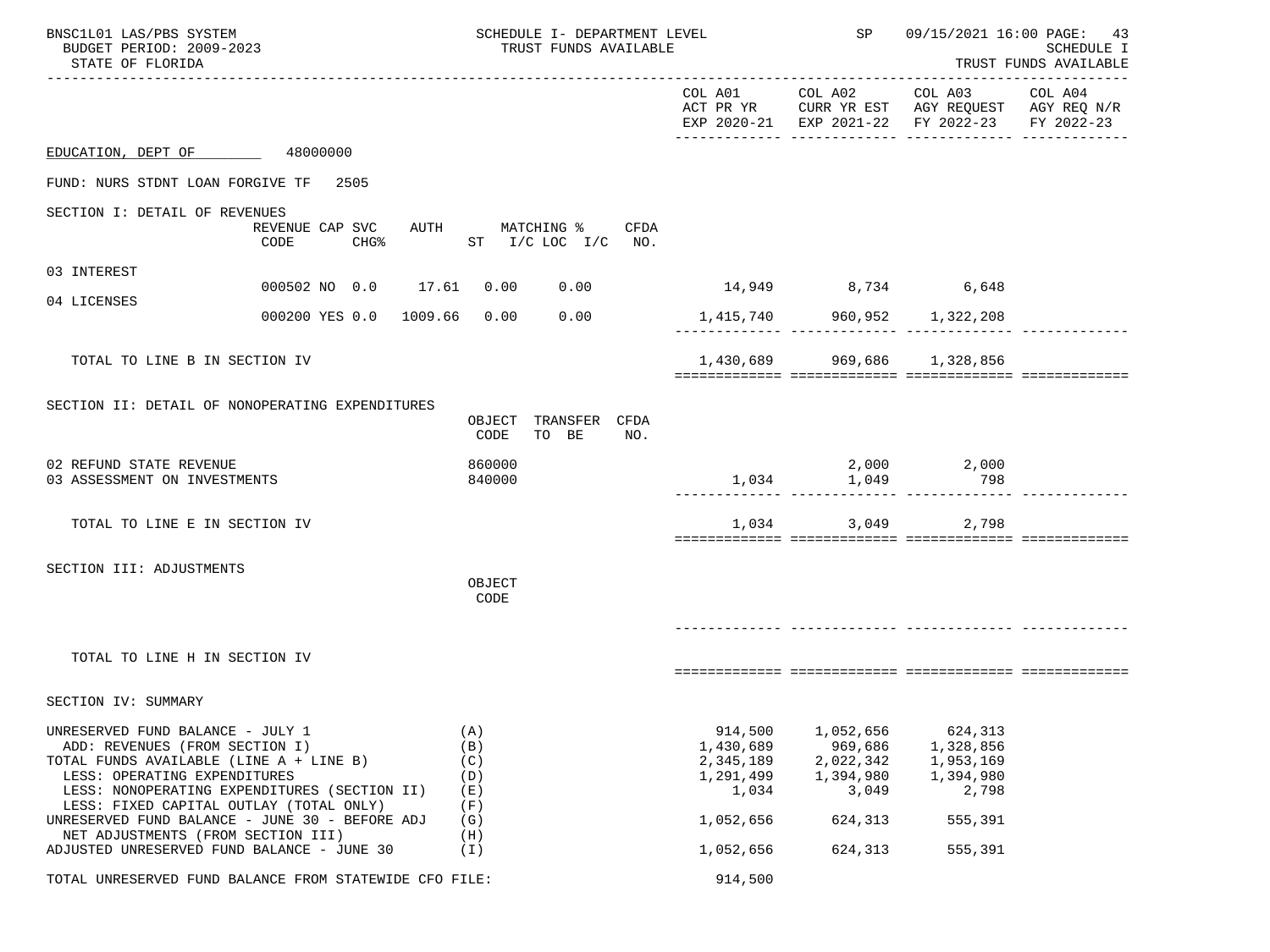| BNSC1L01 LAS/PBS SYSTEM<br>BUDGET PERIOD: 2009-2023<br>STATE OF FLORIDA | SCHEDULE I- DEPARTMENT LEVEL<br>TRUST FUNDS AVAILABLE |                                                            |                      | SP                        |                                                              | 09/15/2021 16:00 PAGE: 44<br>SCHEDULE I<br>TRUST FUNDS AVAILABLE |
|-------------------------------------------------------------------------|-------------------------------------------------------|------------------------------------------------------------|----------------------|---------------------------|--------------------------------------------------------------|------------------------------------------------------------------|
|                                                                         |                                                       |                                                            | COL A01<br>ACT PR YR | COL A02<br>CURR YR EST    | COL A03<br>AGY REQUEST<br>EXP 2020-21 EXP 2021-22 FY 2022-23 | COL A04<br>AGY REQ N/R<br>FY 2022-23                             |
| 48000000<br>EDUCATION, DEPT OF                                          |                                                       |                                                            |                      |                           |                                                              |                                                                  |
| FUND: NURS STDNT LOAN FORGIVE TF 2505                                   |                                                       |                                                            |                      |                           |                                                              |                                                                  |
|                                                                         |                                                       |                                                            |                      |                           |                                                              |                                                                  |
| SCHEDULE IB: DETAIL OF UNRESERVED FUND BALANCE                          | FUNDING SOURCE                                        | $STATE(S)$ RESTRICTED $(R)$<br>NONSTATE(N) UNRESTRICTED(U) |                      |                           |                                                              |                                                                  |
| 03 INTEREST                                                             | S                                                     | R                                                          | 14,949 8,734 6,648   |                           |                                                              |                                                                  |
| 04 LICENSES                                                             | S                                                     | $\mathbb{R}$                                               |                      | 1,037,707 615,579 548,743 |                                                              |                                                                  |
| ADJUSTED UNRESERVED FUND BALANCE - JUNE 30                              |                                                       |                                                            |                      | 1,052,656 624,313 555,391 |                                                              |                                                                  |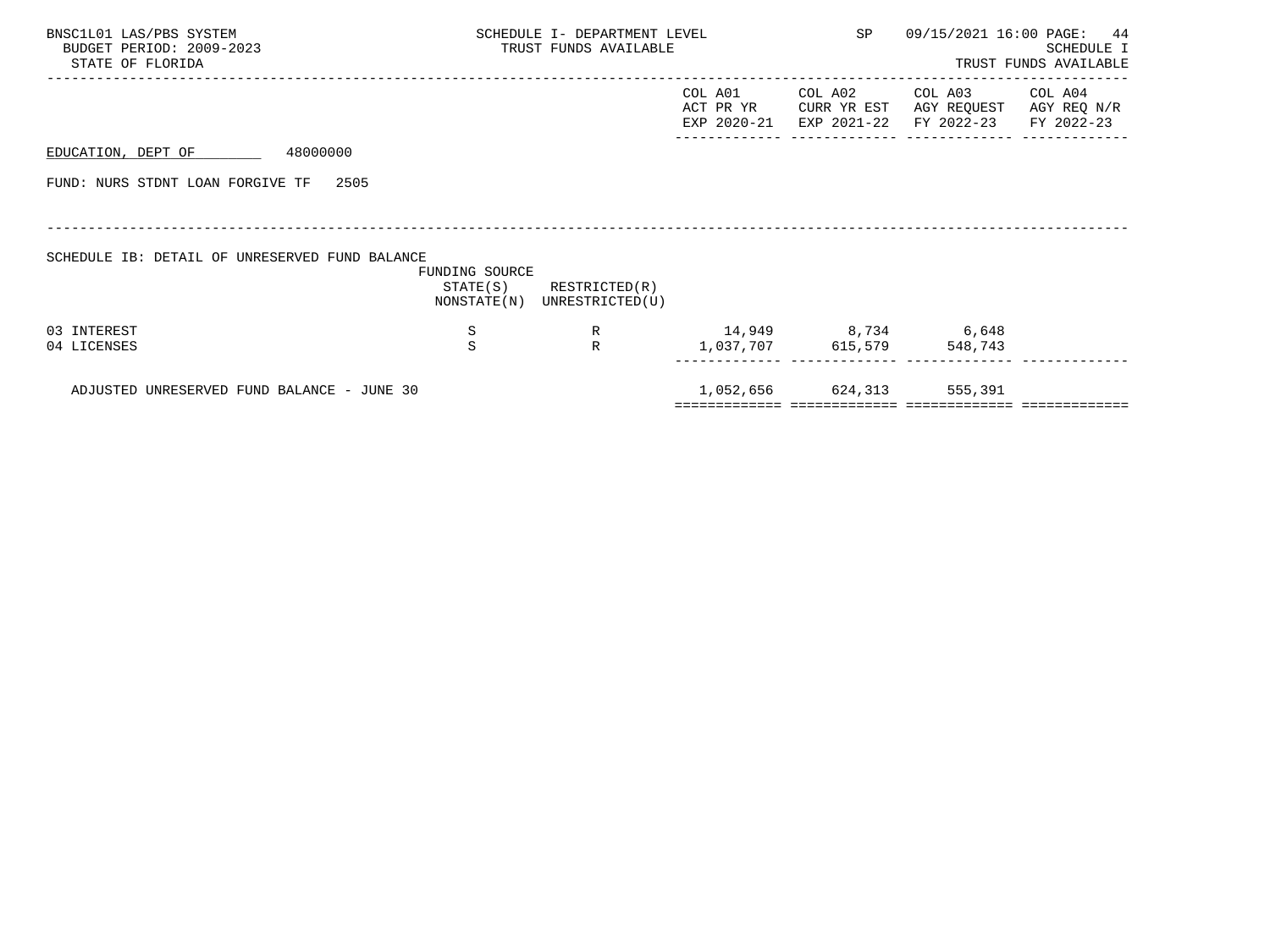| BNSC1L01 LAS/PBS SYSTEM<br>BUDGET PERIOD: 2009-2023<br>STATE OF FLORIDA                    | SCHEDULE I- DEPARTMENT LEVEL<br>TRUST FUNDS AVAILABLE       |                               | SP             | 09/15/2021 16:00 PAGE:<br>45<br>SCHEDULE I<br>TRUST FUNDS AVAILABLE                                                               |  |
|--------------------------------------------------------------------------------------------|-------------------------------------------------------------|-------------------------------|----------------|-----------------------------------------------------------------------------------------------------------------------------------|--|
|                                                                                            |                                                             |                               |                | COL A01 COL A02 COL A03 COL A04<br>ACT PR YR CURR YR EST AGY REQUEST AGY REQ N/R<br>EXP 2020-21 EXP 2021-22 FY 2022-23 FY 2022-23 |  |
| EDUCATION, DEPT OF 48000000                                                                |                                                             |                               |                |                                                                                                                                   |  |
| FUND: OPERATING TRUST FUND<br>2510                                                         |                                                             |                               |                |                                                                                                                                   |  |
| SECTION I: DETAIL OF REVENUES                                                              |                                                             |                               |                |                                                                                                                                   |  |
| REVENUE CAP SVC<br>CODE                                                                    | AUTH MATCHING % CFDA<br>CHG <sup>*</sup> ST I/C LOC I/C NO. |                               |                |                                                                                                                                   |  |
| 02 FEES-GED TESTING<br>000100 YES 0.0 1001.281 0.00                                        | 0.00                                                        | 135,588 200,000 200,000       |                |                                                                                                                                   |  |
| 03 INTEREST-INVESTMENT - GED                                                               |                                                             |                               |                |                                                                                                                                   |  |
| 000502 NO 0.0 17.61<br>04 MISC REC. ARM PK-20 ED RPTG & ACCESSIBILITY                      | 0.00<br>0.00                                                |                               |                | 14,867 21,930 21,930                                                                                                              |  |
| 000400 YES 0.0<br>215.32                                                                   | 0.00<br>0.00                                                | $6,642$ 6,000                 |                | 6,000                                                                                                                             |  |
| 05 INTEREST-INVESTMENT - ARM PK-20_ED RPTG&ACCES<br>000502 NO 0.0 17.61                    | 0.00<br>0.00                                                | 42                            | 38             | 38                                                                                                                                |  |
| 06 PUBLISHER INSTRUCTIONAL MATERIALS<br>000100 YES 0.0 1001.281                            | 0.00<br>0.00                                                | 119,000 132,000 130,000       |                |                                                                                                                                   |  |
| 07 INTEREST-INVESTMENT - INST MAT<br>000502 NO 0.0 17.61 0.00                              | 0.00                                                        |                               | 639 709 700    | 698                                                                                                                               |  |
|                                                                                            |                                                             |                               |                |                                                                                                                                   |  |
| TOTAL TO LINE B IN SECTION IV                                                              |                                                             |                               |                | 276,778 360,677 358,666                                                                                                           |  |
|                                                                                            |                                                             |                               |                |                                                                                                                                   |  |
| SECTION II: DETAIL OF NONOPERATING EXPENDITURES                                            | TRANSFER CFDA<br>OBJECT                                     |                               |                |                                                                                                                                   |  |
|                                                                                            | CODE<br>TO BE<br>NO.                                        |                               |                |                                                                                                                                   |  |
| 01 REFUND STATE REVENUES                                                                   | 860000                                                      | 24,550                        |                |                                                                                                                                   |  |
| 02 ASSESSMENT ON INVESTMENTS - GED                                                         | 840000                                                      |                               |                | 1,011 1,492 1,492                                                                                                                 |  |
| 03 ASSESSMENT ON INVESTMENTS - INST MAT 840000<br>04 ASSESSMENT ON INVESTMENTS - ARM PK-20 | 840000                                                      | 50<br>$\overline{\mathbf{3}}$ | $\frac{56}{3}$ | 55<br>$\sim$ 3                                                                                                                    |  |
| 05 5% STATE TRUST FUND RESERVE                                                             | 999000                                                      |                               |                | 17,956                                                                                                                            |  |
| 06 UNFUNDED BUDGET                                                                         | 899000                                                      |                               |                | $670, 412 -$                                                                                                                      |  |
| TOTAL TO LINE E IN SECTION IV                                                              |                                                             |                               |                | 25,614 1,551 650,906-                                                                                                             |  |
|                                                                                            |                                                             |                               |                |                                                                                                                                   |  |
| SECTION III: ADJUSTMENTS                                                                   |                                                             |                               |                |                                                                                                                                   |  |
|                                                                                            | OBJECT<br>CODE                                              |                               |                |                                                                                                                                   |  |
| 01 ROUNDING                                                                                | 991000                                                      | 1                             |                |                                                                                                                                   |  |
| 02 PY SEPTEMBER OPERATING REVERSIONS                                                       | 991000                                                      | 2,525                         |                |                                                                                                                                   |  |
| 03 PY CF B NOT PART OF CF<br>05 PY PAYABLE NOT CERTIFIED                                   | 991000<br>991000                                            | $3,221-$<br>31                |                |                                                                                                                                   |  |
|                                                                                            |                                                             |                               |                |                                                                                                                                   |  |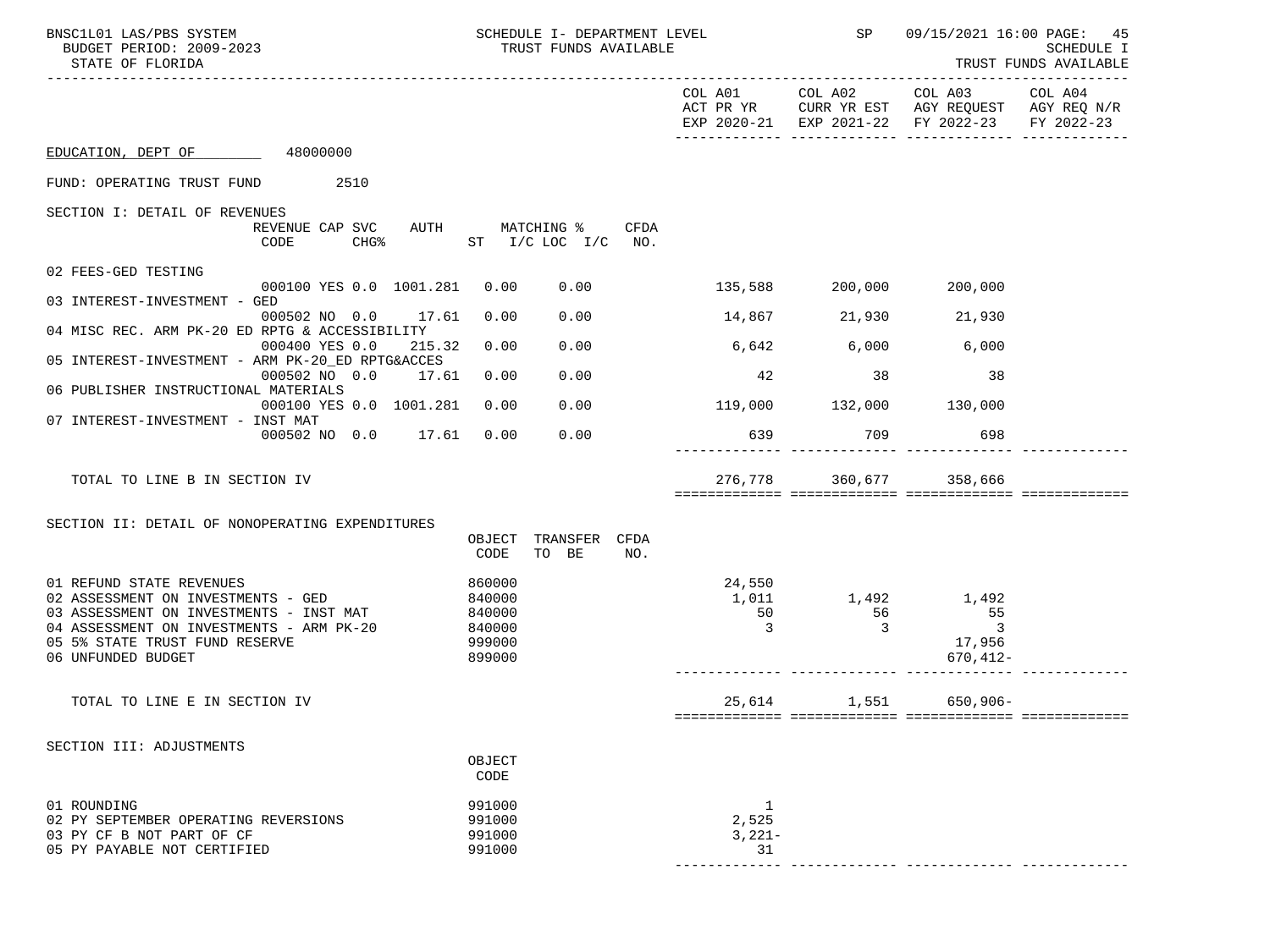| BNSC1L01 LAS/PBS SYSTEM<br>BUDGET PERIOD: 2009-2023<br>STATE OF FLORIDA                                                 |                            | SCHEDULE I- DEPARTMENT LEVEL<br>TRUST FUNDS AVAILABLE                                                                                     |                   | SP                                                                                                                                                                              | 09/15/2021 16:00 PAGE: 46                                                                                      | SCHEDULE I<br>TRUST FUNDS AVAILABLE |
|-------------------------------------------------------------------------------------------------------------------------|----------------------------|-------------------------------------------------------------------------------------------------------------------------------------------|-------------------|---------------------------------------------------------------------------------------------------------------------------------------------------------------------------------|----------------------------------------------------------------------------------------------------------------|-------------------------------------|
|                                                                                                                         |                            |                                                                                                                                           |                   |                                                                                                                                                                                 | COL A01 COL A02 COL A03<br>ACT PR YR CURR YR EST AGY REQUEST AGY REQ N/R<br>EXP 2020-21 EXP 2021-22 FY 2022-23 | COL A04<br>FY 2022-23               |
| EDUCATION, DEPT OF 48000000                                                                                             |                            |                                                                                                                                           |                   |                                                                                                                                                                                 |                                                                                                                |                                     |
| 2510<br>FUND: OPERATING TRUST FUND                                                                                      |                            |                                                                                                                                           |                   |                                                                                                                                                                                 |                                                                                                                |                                     |
| SECTION III: ADJUSTMENTS                                                                                                | OBJECT<br>CODE             |                                                                                                                                           |                   |                                                                                                                                                                                 |                                                                                                                |                                     |
| TOTAL TO LINE H IN SECTION IV                                                                                           |                            |                                                                                                                                           | 664-              |                                                                                                                                                                                 |                                                                                                                |                                     |
| SECTION IV: SUMMARY                                                                                                     |                            |                                                                                                                                           |                   |                                                                                                                                                                                 |                                                                                                                |                                     |
| UNRESERVED FUND BALANCE - JULY 1<br>ADD: REVENUES (FROM SECTION I)<br>TOTAL FUNDS AVAILABLE (LINE A + LINE B)           | (A)<br>(B)<br>(C)          |                                                                                                                                           |                   | $\begin{array}{llll} 979\,, 846 & \phantom{000} & 821\,, 322 & \phantom{000} & 85\,, 438 \\ 276\,, 778 & \phantom{0000} & 360\,, 677 & \phantom{0000} & 358\,, 666 \end{array}$ | 276,778 360,677 358,666<br>1,256,624 1,181,999 444,104<br>409,024 1,095,010 1,095,010                          |                                     |
| LESS: OPERATING EXPENDITURES<br>LESS: NONOPERATING EXPENDITURES (SECTION II)<br>LESS: FIXED CAPITAL OUTLAY (TOTAL ONLY) | (D)<br>( E )<br>(F)        |                                                                                                                                           |                   |                                                                                                                                                                                 | 25,614 1,551 650,906-                                                                                          |                                     |
| UNRESERVED FUND BALANCE - JUNE 30 - BEFORE ADJ<br>NET ADJUSTMENTS (FROM SECTION III)<br>(H)                             | (G)                        |                                                                                                                                           | 664-              | 821,986 85,438                                                                                                                                                                  |                                                                                                                |                                     |
| ADJUSTED UNRESERVED FUND BALANCE - JUNE 30                                                                              | (1)                        |                                                                                                                                           | 821,322           | 85,438                                                                                                                                                                          |                                                                                                                |                                     |
| TOTAL UNRESERVED FUND BALANCE FROM STATEWIDE CFO FILE:                                                                  |                            |                                                                                                                                           | 979,846           |                                                                                                                                                                                 |                                                                                                                |                                     |
| SCHEDULE IB: DETAIL OF UNRESERVED FUND BALANCE                                                                          |                            |                                                                                                                                           |                   |                                                                                                                                                                                 |                                                                                                                |                                     |
|                                                                                                                         | FUNDING SOURCE<br>STATE(S) | RESTRICTED(R)<br>NONSTATE(N) UNRESTRICTED(U)                                                                                              |                   |                                                                                                                                                                                 |                                                                                                                |                                     |
| 01 FEES - GED TESTING<br>02 INTEREST - INVESTMENT                                                                       | $\,$ S                     | $\begin{array}{ccc} \texttt{S} & \texttt{R} \\ \texttt{S} & \texttt{R} \\ \texttt{S} & \texttt{R} \\ \texttt{S} & \texttt{R} \end{array}$ | 46,138            | 402,349 47,377<br>5,371<br>31,269                                                                                                                                               |                                                                                                                |                                     |
| S<br>03 PUBLISHER INSTRUCTIONAL MATERIALS<br>$\mathbf S$<br>04 MISC. RECEIPTS (DATA COLLECTION)                         |                            |                                                                                                                                           | 353,125<br>19,710 | 1,421                                                                                                                                                                           |                                                                                                                |                                     |
| ADJUSTED UNRESERVED FUND BALANCE - JUNE 30                                                                              |                            |                                                                                                                                           |                   | 821, 322 85, 438                                                                                                                                                                |                                                                                                                |                                     |
|                                                                                                                         |                            |                                                                                                                                           |                   |                                                                                                                                                                                 |                                                                                                                |                                     |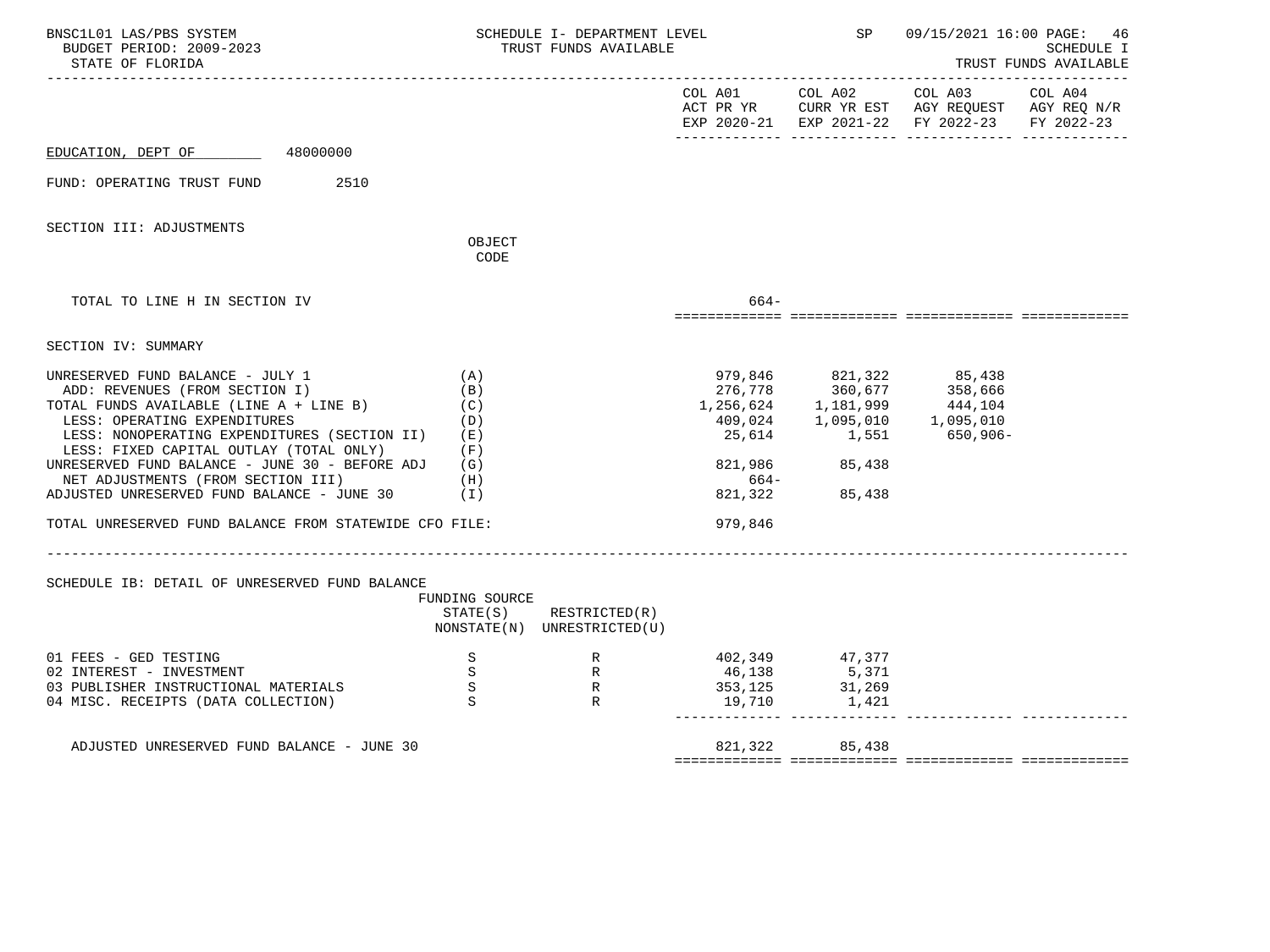| BNSC1L01 LAS/PBS SYSTEM<br>BUDGET PERIOD: 2009-2023<br>STATE OF FLORIDA                                                                                                                                                                                                                                                                                                        |                                                             | SCHEDULE I- DEPARTMENT LEVEL<br>TRUST FUNDS AVAILABLE         |                                               |                                                                                                | SP<br>09/15/2021 16:00 PAGE: 47<br><b>SCHEDULE I</b><br>TRUST FUNDS AVAILABLE |  |
|--------------------------------------------------------------------------------------------------------------------------------------------------------------------------------------------------------------------------------------------------------------------------------------------------------------------------------------------------------------------------------|-------------------------------------------------------------|---------------------------------------------------------------|-----------------------------------------------|------------------------------------------------------------------------------------------------|-------------------------------------------------------------------------------|--|
|                                                                                                                                                                                                                                                                                                                                                                                |                                                             |                                                               | COL A01 COL A02 COL A03                       | ACT PR YR CURR YR EST AGY REQUEST AGY REQ N/R<br>EXP 2020-21 EXP 2021-22 FY 2022-23 FY 2022-23 | COL A04                                                                       |  |
| EDUCATION, DEPT OF 48000000                                                                                                                                                                                                                                                                                                                                                    |                                                             |                                                               |                                               |                                                                                                |                                                                               |  |
| FUND: OPERATIONS AND MAINT TF 2516                                                                                                                                                                                                                                                                                                                                             |                                                             |                                                               |                                               |                                                                                                |                                                                               |  |
| SECTION I: DETAIL OF REVENUES<br>REVENUE CAP SVC<br>CODE<br>CHG%                                                                                                                                                                                                                                                                                                               | AUTH MATCHING % CFDA<br>ST I/C LOC I/C NO.                  |                                                               |                                               |                                                                                                |                                                                               |  |
| 05 INTEREST<br>000502 NO 0.0 215.32 0.00 0.00                                                                                                                                                                                                                                                                                                                                  |                                                             |                                                               | 298 298 298 298                               |                                                                                                |                                                                               |  |
| TOTAL TO LINE B IN SECTION IV                                                                                                                                                                                                                                                                                                                                                  |                                                             | 298                                                           | 298                                           | 298                                                                                            |                                                                               |  |
| SECTION II: DETAIL OF NONOPERATING EXPENDITURES                                                                                                                                                                                                                                                                                                                                | OBJECT TRANSFER CFDA<br>CODE<br>TO BE<br>NO.                |                                                               |                                               |                                                                                                |                                                                               |  |
| 02 UNFUNDED BUDGET<br>03 ASSESSMENT ON INVESTMENTS                                                                                                                                                                                                                                                                                                                             | 899000<br>840000                                            | 21                                                            |                                               | $2,714-20,052-$<br>21<br>21                                                                    |                                                                               |  |
| TOTAL TO LINE E IN SECTION IV                                                                                                                                                                                                                                                                                                                                                  |                                                             | 21                                                            |                                               | $2,693-20,031-$                                                                                |                                                                               |  |
| SECTION III: ADJUSTMENTS                                                                                                                                                                                                                                                                                                                                                       | OBJECT<br>CODE                                              |                                                               |                                               |                                                                                                |                                                                               |  |
| 02 ROUNDING                                                                                                                                                                                                                                                                                                                                                                    | 991000                                                      | 1                                                             |                                               |                                                                                                |                                                                               |  |
| TOTAL TO LINE H IN SECTION IV                                                                                                                                                                                                                                                                                                                                                  |                                                             | 1                                                             |                                               |                                                                                                |                                                                               |  |
| SECTION IV: SUMMARY                                                                                                                                                                                                                                                                                                                                                            |                                                             |                                                               |                                               |                                                                                                |                                                                               |  |
| UNRESERVED FUND BALANCE - JULY 1<br>ADD: REVENUES (FROM SECTION I)<br>TOTAL FUNDS AVAILABLE (LINE A + LINE B)<br>LESS: OPERATING EXPENDITURES<br>LESS: NONOPERATING EXPENDITURES (SECTION II)<br>LESS: FIXED CAPITAL OUTLAY (TOTAL ONLY)<br>UNRESERVED FUND BALANCE - JUNE 30 - BEFORE ADJ<br>NET ADJUSTMENTS (FROM SECTION III)<br>ADJUSTED UNRESERVED FUND BALANCE - JUNE 30 | (A)<br>(B)<br>(C)<br>(D)<br>(E)<br>(F)<br>(G)<br>(H)<br>(I) | 17,240<br>298<br>17,538<br>180<br>21<br>17,337<br>1<br>17,338 | 17,338<br>298<br>17,636<br>20,329<br>$2,693-$ | 298<br>298<br>20,329<br>$20,031-$                                                              |                                                                               |  |
| TOTAL UNRESERVED FUND BALANCE FROM STATEWIDE CFO FILE:                                                                                                                                                                                                                                                                                                                         |                                                             | 17,240                                                        |                                               |                                                                                                |                                                                               |  |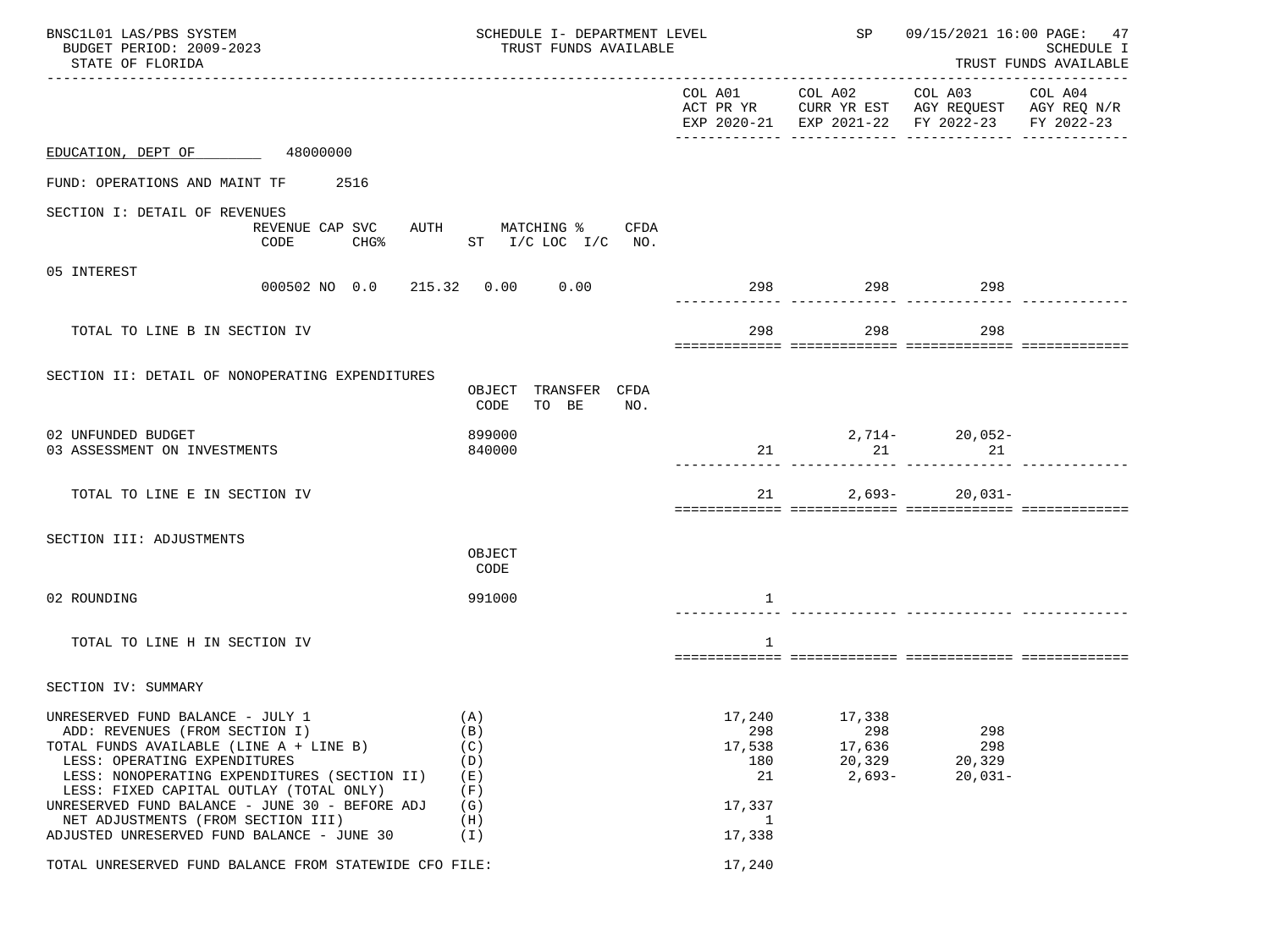| BNSC1L01 LAS/PBS SYSTEM<br>BUDGET PERIOD: 2009-2023<br>STATE OF FLORIDA | SCHEDULE I- DEPARTMENT LEVEL<br>TRUST FUNDS AVAILABLE | SP                                                         |                                     | 09/15/2021 16:00 PAGE: 48<br>SCHEDULE I<br>TRUST FUNDS AVAILABLE |                                                             |                        |
|-------------------------------------------------------------------------|-------------------------------------------------------|------------------------------------------------------------|-------------------------------------|------------------------------------------------------------------|-------------------------------------------------------------|------------------------|
|                                                                         |                                                       |                                                            | COL A01<br>ACT PR YR<br>EXP 2020-21 | COL A02<br>CURR YR EST                                           | COL A03<br>AGY REQUEST<br>EXP 2021-22 FY 2022-23 FY 2022-23 | COL A04<br>AGY REQ N/R |
| EDUCATION, DEPT OF                                                      | 48000000                                              |                                                            |                                     |                                                                  |                                                             |                        |
| FUND: OPERATIONS AND MAINT TF                                           | 2516                                                  |                                                            |                                     |                                                                  |                                                             |                        |
|                                                                         |                                                       |                                                            |                                     |                                                                  |                                                             |                        |
| SCHEDULE IB: DETAIL OF UNRESERVED FUND BALANCE                          | FUNDING SOURCE                                        | $STATE(S)$ RESTRICTED $(R)$<br>NONSTATE(N) UNRESTRICTED(U) |                                     |                                                                  |                                                             |                        |
| 01 CHARITY RACING/DBPR2520                                              | S                                                     | U                                                          | 17,338                              |                                                                  |                                                             |                        |
| ADJUSTED UNRESERVED FUND BALANCE - JUNE 30                              |                                                       |                                                            | 17,338                              |                                                                  |                                                             |                        |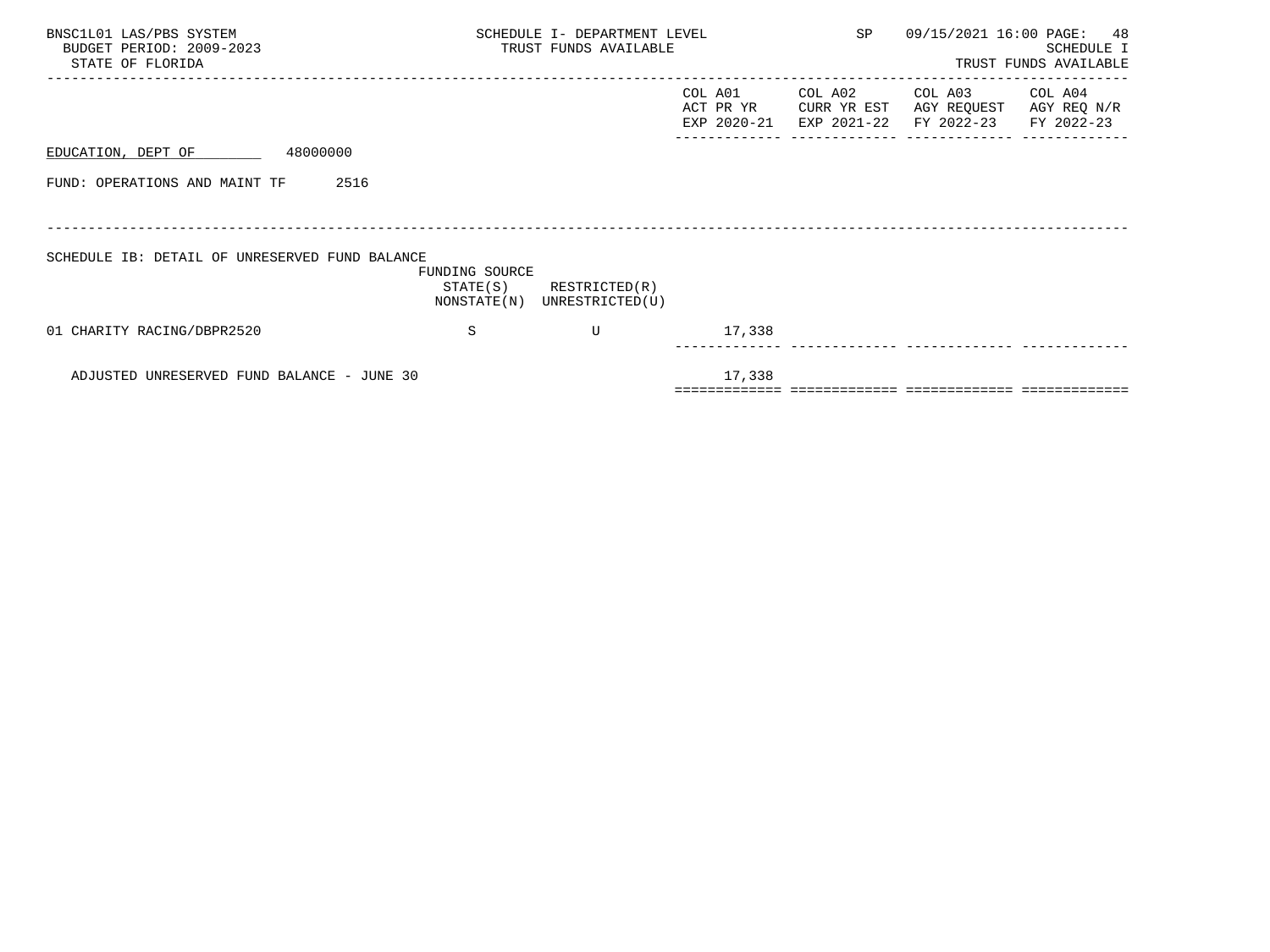| BNSC1L01 LAS/PBS SYSTEM<br>BUDGET PERIOD: 2009-2023<br>STATE OF FLORIDA                                                                                                                                                                  |                             | SCHEDULE I- DEPARTMENT LEVEL<br>TRUST FUNDS AVAILABLE                       |                                     | SP                                               | 09/15/2021 16:00 PAGE: 49<br>SCHEDULE I<br>TRUST FUNDS AVAILABLE                                                                  |  |  |
|------------------------------------------------------------------------------------------------------------------------------------------------------------------------------------------------------------------------------------------|-----------------------------|-----------------------------------------------------------------------------|-------------------------------------|--------------------------------------------------|-----------------------------------------------------------------------------------------------------------------------------------|--|--|
|                                                                                                                                                                                                                                          |                             |                                                                             |                                     |                                                  | COL A01 COL A02 COL A03 COL A04<br>ACT PR YR CURR YR EST AGY REQUEST AGY REQ N/R<br>EXP 2020-21 EXP 2021-22 FY 2022-23 FY 2022-23 |  |  |
| EDUCATION, DEPT OF 48000000                                                                                                                                                                                                              |                             |                                                                             |                                     |                                                  |                                                                                                                                   |  |  |
| FUND: PHOSPHATE RESEARCH TF 2530                                                                                                                                                                                                         |                             |                                                                             |                                     |                                                  |                                                                                                                                   |  |  |
| SECTION I: DETAIL OF REVENUES                                                                                                                                                                                                            | CODE                        | REVENUE CAP SVC AUTH MATCHING % CFDA<br>CHG <sup>*</sup> ST I/C LOC I/C NO. |                                     |                                                  |                                                                                                                                   |  |  |
| 01 SEVERENCE TAX                                                                                                                                                                                                                         |                             | 001609 NO 0.0 1004.346 0.00 0.00 1,470,758 1,500,000 1,500,000              |                                     |                                                  |                                                                                                                                   |  |  |
| 03 INTEREST                                                                                                                                                                                                                              | 000502 NO 0.0 1004.346 0.00 | 0.00                                                                        |                                     | 120,522 125,000 150,000                          |                                                                                                                                   |  |  |
|                                                                                                                                                                                                                                          |                             |                                                                             |                                     |                                                  |                                                                                                                                   |  |  |
| TOTAL TO LINE B IN SECTION IV                                                                                                                                                                                                            |                             |                                                                             |                                     | 1,591,280 1,625,000 1,650,000                    |                                                                                                                                   |  |  |
| SECTION II: DETAIL OF NONOPERATING EXPENDITURES                                                                                                                                                                                          |                             | OBJECT TRANSFER CFDA<br>CODE<br>TO BE<br>NO.                                |                                     |                                                  |                                                                                                                                   |  |  |
| 08 UNFUNDED BUDGET                                                                                                                                                                                                                       |                             | 899000                                                                      |                                     |                                                  | 1,334,896-                                                                                                                        |  |  |
| TOTAL TO LINE E IN SECTION IV                                                                                                                                                                                                            |                             |                                                                             |                                     |                                                  | 1,334,896-                                                                                                                        |  |  |
| SECTION III: ADJUSTMENTS                                                                                                                                                                                                                 |                             | OBJECT<br>CODE                                                              |                                     |                                                  |                                                                                                                                   |  |  |
| 02 OPERATING EXP NOT RECORDED IN FLAIR<br>03 UNRESERVED FB NOT RECORDED BY CFO                                                                                                                                                           | 991000                      | 991000                                                                      | 1,713,399-<br>5,985,949             | ._______ _______________ _______                 |                                                                                                                                   |  |  |
| TOTAL TO LINE H IN SECTION IV                                                                                                                                                                                                            |                             |                                                                             | 4,272,550                           |                                                  |                                                                                                                                   |  |  |
| SECTION IV: SUMMARY                                                                                                                                                                                                                      |                             |                                                                             |                                     |                                                  |                                                                                                                                   |  |  |
| UNRESERVED FUND BALANCE - JULY 1<br>ADD: REVENUES (FROM SECTION I)<br>TOTAL FUNDS AVAILABLE (LINE A + LINE B)<br>LESS: OPERATING EXPENDITURES<br>LESS: NONOPERATING EXPENDITURES (SECTION II)<br>LESS: FIXED CAPITAL OUTLAY (TOTAL ONLY) |                             | (A)<br>(B)<br>(C)<br>(D)<br>(E)<br>(F)                                      | 1,591,280<br>1,591,280              | 5,863,830<br>1,625,000<br>7,488,830<br>5,236,863 | 2,251,967<br>1,650,000<br>3,901,967<br>5,236,863<br>1,334,896-                                                                    |  |  |
| UNRESERVED FUND BALANCE - JUNE 30 - BEFORE ADJ<br>NET ADJUSTMENTS (FROM SECTION III)<br>ADJUSTED UNRESERVED FUND BALANCE - JUNE 30                                                                                                       |                             | (G)<br>(H)<br>(I)                                                           | 1,591,280<br>4,272,550<br>5,863,830 | 2,251,967<br>2,251,967                           |                                                                                                                                   |  |  |

TOTAL UNRESERVED FUND BALANCE FROM STATEWIDE CFO FILE: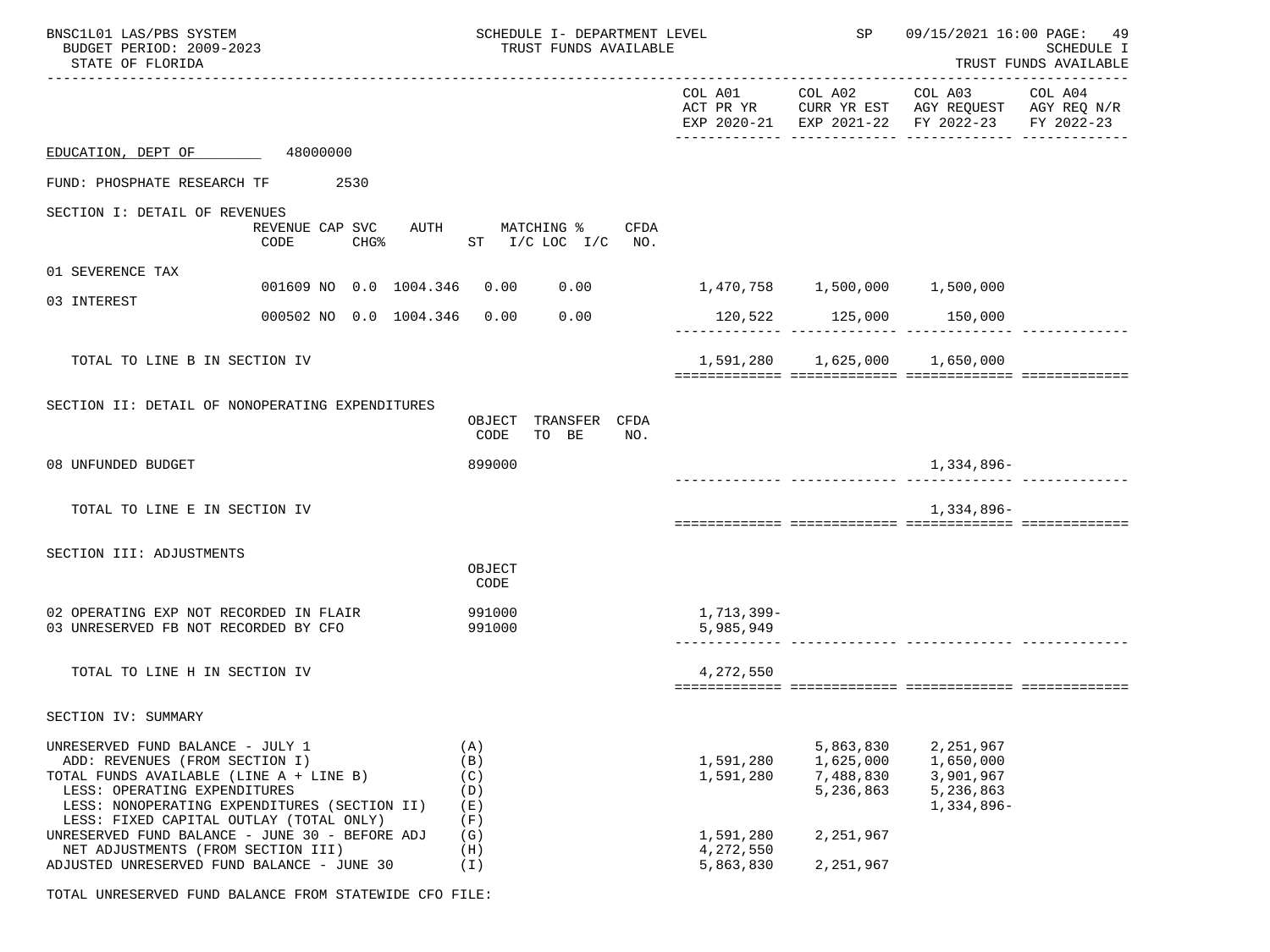| BNSC1L01 LAS/PBS SYSTEM<br>BUDGET PERIOD: 2009-2023<br>STATE OF FLORIDA |                                           | SCHEDULE I- DEPARTMENT LEVEL<br>TRUST FUNDS AVAILABLE |                                     | SP                                    |                                      | 09/15/2021 16:00 PAGE: 50<br>SCHEDULE I<br>TRUST FUNDS AVAILABLE |
|-------------------------------------------------------------------------|-------------------------------------------|-------------------------------------------------------|-------------------------------------|---------------------------------------|--------------------------------------|------------------------------------------------------------------|
|                                                                         |                                           |                                                       | COL A01<br>ACT PR YR<br>EXP 2020-21 | COL A02<br>CURR YR EST<br>EXP 2021-22 | COL A03<br>AGY REQUEST<br>FY 2022-23 | COL A04<br>AGY REQ N/R<br>FY 2022-23                             |
| 48000000<br>EDUCATION, DEPT OF                                          |                                           |                                                       |                                     |                                       |                                      |                                                                  |
| FUND: PHOSPHATE RESEARCH TF<br>2530                                     |                                           |                                                       |                                     |                                       |                                      |                                                                  |
|                                                                         |                                           |                                                       |                                     |                                       |                                      |                                                                  |
| SCHEDULE IB: DETAIL OF UNRESERVED FUND BALANCE                          | FUNDING SOURCE<br>STATE(S)<br>NONSTATE(N) | RESTRICTED(R)<br>UNRESTRICTED(U)                      |                                     |                                       |                                      |                                                                  |
| 01 SEVERANCE TAX FROM PHOSPHATE MINING                                  | -S                                        | R                                                     |                                     | 5,863,830 2,251,967                   |                                      |                                                                  |
| ADJUSTED UNRESERVED FUND BALANCE - JUNE 30                              |                                           |                                                       |                                     | 5,863,830 2,251,967                   |                                      |                                                                  |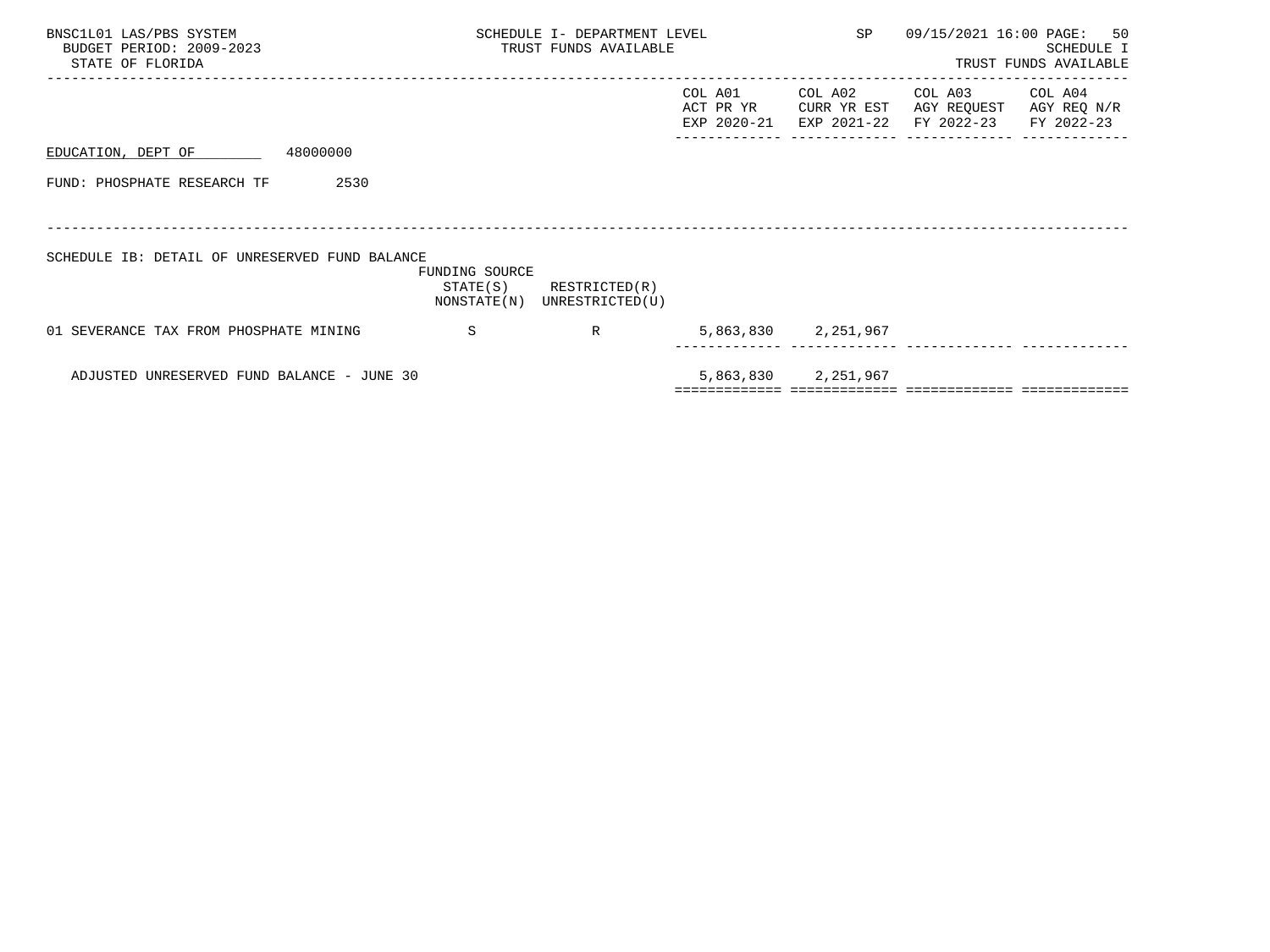| BNSC1L01 LAS/PBS SYSTEM<br>BUDGET PERIOD: 2009-2023<br>STATE OF FLORIDA    |                                  | SCHEDULE I- DEPARTMENT LEVEL<br>TRUST FUNDS AVAILABLE |             |                          | <b>SP</b>                                 | 09/15/2021 16:00 PAGE: 51<br>SCHEDULE I<br>TRUST FUNDS AVAILABLE<br>---------- |                       |
|----------------------------------------------------------------------------|----------------------------------|-------------------------------------------------------|-------------|--------------------------|-------------------------------------------|--------------------------------------------------------------------------------|-----------------------|
|                                                                            |                                  |                                                       |             | COL A01<br>ACT PR YR     | COL A02<br>EXP 2020-21 EXP 2021-22        | COL A03<br>CURR YR EST AGY REQUEST AGY REQ N/R<br>FY 2022-23                   | COL A04<br>FY 2022-23 |
| EDUCATION, DEPT OF 48000000                                                |                                  |                                                       |             |                          |                                           |                                                                                |                       |
| FUND: STATE SCHOOL TF<br>2543                                              |                                  |                                                       |             |                          |                                           |                                                                                |                       |
| SECTION I: DETAIL OF REVENUES                                              |                                  |                                                       |             |                          |                                           |                                                                                |                       |
| REVENUE CAP SVC<br>AUTH<br>CODE<br>CHG <sup>8</sup>                        | MATCHING %<br>ST I/C LOC I/C NO. |                                                       | CFDA        |                          |                                           |                                                                                |                       |
| 02 ROYALTIES                                                               |                                  |                                                       |             |                          |                                           |                                                                                |                       |
| 000115 NO 0.0<br>1010.71<br>03 INTEREST-INVESTMENT                         | 0.00                             | 0.00                                                  |             | 521,293                  |                                           |                                                                                |                       |
| 000502 NO 0.0<br>17.61                                                     | 0.00                             | 0.00                                                  |             | 2,440,846                | 857,952 1,179,684                         |                                                                                |                       |
| 04 UNCLAIMED PROP DFS/2007<br>003600 NO 0.0<br>1010.71                     | 0.00                             | 0.00                                                  |             | 328,549,787              | 192,100,000 174,800,000                   |                                                                                |                       |
| 06 FEES                                                                    |                                  |                                                       |             |                          |                                           |                                                                                |                       |
| 000100 YES 0.0<br>1010.71<br>07 FINES FORFEITURES JUDGEMENTS AND PENALTIES | 0.00                             | 0.00                                                  |             | 1,200                    |                                           |                                                                                |                       |
| 001200 NO 0.0<br>1010.71                                                   | 0.00                             | 0.00                                                  |             | 191                      |                                           |                                                                                |                       |
| 08 FINES FORFEITURES JDGMENTS & PEN HSMV 2625<br>001200 NO 0.0<br>1010.71  | 0.00                             | 0.00                                                  |             | 370,097                  |                                           |                                                                                |                       |
| 11 FINES FORFEITURES JDGMENTS & PEN DBPR 2520                              |                                  |                                                       |             |                          |                                           |                                                                                |                       |
| 001200 NO 0.0<br>1010.71<br>12 LAND SALES OR LEASES                        | 0.00                             | 0.00                                                  |             | 595,351                  | 219,821 219,821                           |                                                                                |                       |
| 1010.71<br>002100 NO 0.0                                                   | 0.00                             | 0.00                                                  |             | 14,765,000               |                                           |                                                                                |                       |
| 16 MISC. RECEIPT<br>001500 NO 0.0<br>1010.71                               | 0.00                             | 0.00                                                  |             |                          |                                           | 1,500,000 1,500,000                                                            |                       |
| 17 REFUND FROM DFS FOR UNCLAIMED PROPERY<br>003600 NO 0.0<br>1010.71       | 0.00                             | 0.00                                                  |             | 36,886                   |                                           |                                                                                |                       |
|                                                                            |                                  |                                                       |             |                          |                                           |                                                                                |                       |
| TOTAL TO LINE B IN SECTION IV                                              |                                  |                                                       |             |                          | 347, 280, 651 194, 677, 773 177, 699, 505 |                                                                                |                       |
|                                                                            |                                  |                                                       |             |                          |                                           |                                                                                |                       |
| SECTION II: DETAIL OF NONOPERATING EXPENDITURES                            | OBJECT<br>CODE                   | TRANSFER<br>TO BE                                     | CFDA<br>NO. |                          |                                           |                                                                                |                       |
| 01 ASSESSMENT ON INVESTMENTS                                               | 840000                           |                                                       |             |                          | 176,815 57,952 79,684                     |                                                                                |                       |
| TOTAL TO LINE E IN SECTION IV                                              |                                  |                                                       |             | 176,815                  | 57,952                                    | 79,684                                                                         |                       |
|                                                                            |                                  |                                                       |             |                          |                                           |                                                                                |                       |
| SECTION III: ADJUSTMENTS                                                   | OBJECT<br>CODE                   |                                                       |             |                          |                                           |                                                                                |                       |
| 06 PY ACCOUNTS RECEIVABLE REVERSAL<br>07 ADVANCE FROM OTHER FUNDS          | 991000<br>991000                 |                                                       |             | $19,110-$<br>986,683,658 |                                           |                                                                                |                       |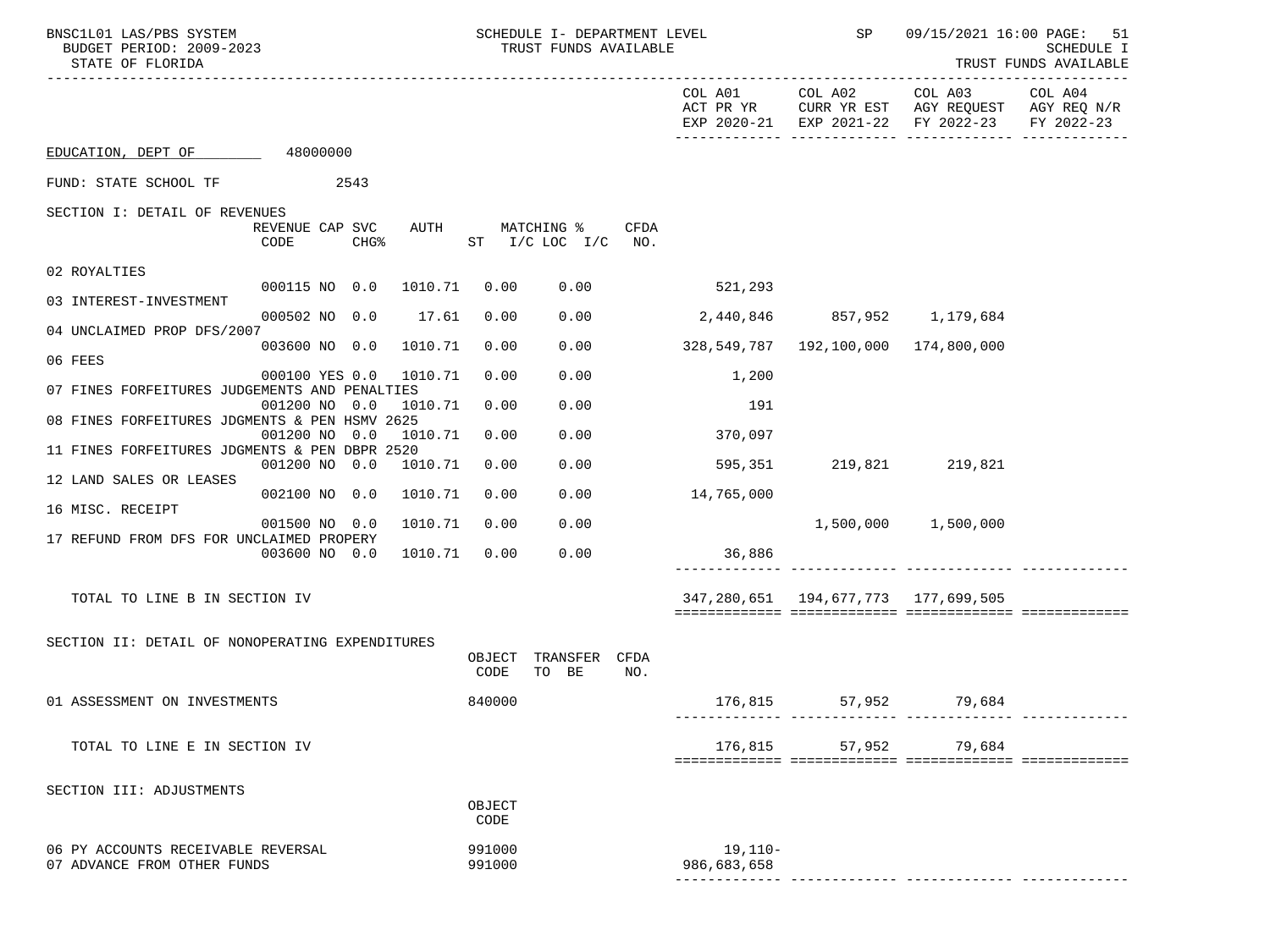| BNSC1L01 LAS/PBS SYSTEM<br>BUDGET PERIOD: 2009-2023<br>STATE OF FLORIDA                                                                                                                                                                                                                                                                                                                        |                                        | SCHEDULE I- DEPARTMENT LEVEL<br>TRUST FUNDS AVAILABLE                          |                               | <b>SP</b>                                                                                                                                                                                                                                                                       | 09/15/2021 16:00 PAGE: 52<br>SCHEDULE I<br>TRUST FUNDS AVAILABLE                    |            |  |
|------------------------------------------------------------------------------------------------------------------------------------------------------------------------------------------------------------------------------------------------------------------------------------------------------------------------------------------------------------------------------------------------|----------------------------------------|--------------------------------------------------------------------------------|-------------------------------|---------------------------------------------------------------------------------------------------------------------------------------------------------------------------------------------------------------------------------------------------------------------------------|-------------------------------------------------------------------------------------|------------|--|
|                                                                                                                                                                                                                                                                                                                                                                                                |                                        |                                                                                |                               |                                                                                                                                                                                                                                                                                 | ACT PR YR CURR YR EST AGY REQUEST AGY REQ N/R<br>EXP 2020-21 EXP 2021-22 FY 2022-23 | FY 2022-23 |  |
| EDUCATION, DEPT OF 48000000                                                                                                                                                                                                                                                                                                                                                                    |                                        |                                                                                |                               |                                                                                                                                                                                                                                                                                 |                                                                                     |            |  |
| 2543<br>FUND: STATE SCHOOL TF                                                                                                                                                                                                                                                                                                                                                                  |                                        |                                                                                |                               |                                                                                                                                                                                                                                                                                 |                                                                                     |            |  |
| SECTION III: ADJUSTMENTS                                                                                                                                                                                                                                                                                                                                                                       | OBJECT<br>CODE                         |                                                                                |                               |                                                                                                                                                                                                                                                                                 |                                                                                     |            |  |
| TOTAL TO LINE H IN SECTION IV                                                                                                                                                                                                                                                                                                                                                                  |                                        |                                                                                | 986,664,548                   |                                                                                                                                                                                                                                                                                 |                                                                                     |            |  |
| SECTION IV: SUMMARY                                                                                                                                                                                                                                                                                                                                                                            |                                        |                                                                                |                               |                                                                                                                                                                                                                                                                                 |                                                                                     |            |  |
| UNRESERVED FUND BALANCE - JULY 1<br>ADD: REVENUES (FROM SECTION I)<br>TOTAL FUNDS AVAILABLE (LINE A + LINE B) (C)<br>LESS: OPERATING EXPENDITURES<br>LESS: NONOPERATING EXPENDITURES (SECTION II)<br>LESS: FIXED CAPITAL OUTLAY (TOTAL ONLY)<br>UNRESERVED FUND BALANCE - JUNE 30 - BEFORE ADJ $(G)$<br>NET ADJUSTMENTS (FROM SECTION III)<br>ADJUSTED UNRESERVED FUND BALANCE - JUNE $30$ (I) | (A)<br>(B)<br>(D)<br>(E)<br>(F)<br>(H) |                                                                                | 176,815<br>986,664,548        | 858, 576, 890 - 201, 059, 693 165, 244, 514<br>347, 280, 651 194, 677, 773 177, 699, 505<br>511, 296, 239 - 395, 737, 466 342, 944, 019<br>274, 131, 801 230, 435, 000 168, 200, 000<br>57,952<br>785,604,855- 165,244,514 174,664,335<br>201,059,693  165,244,514  174,664,335 | 79,684                                                                              |            |  |
| TOTAL UNRESERVED FUND BALANCE FROM STATEWIDE CFO FILE:                                                                                                                                                                                                                                                                                                                                         | __________________                     |                                                                                | 858, 576, 890-                |                                                                                                                                                                                                                                                                                 |                                                                                     |            |  |
| SCHEDULE IB: DETAIL OF UNRESERVED FUND BALANCE                                                                                                                                                                                                                                                                                                                                                 | FUNDING SOURCE<br>STATE(S)             | RESTRICTED(R)<br>NONSTATE(N) UNRESTRICTED(U)                                   |                               |                                                                                                                                                                                                                                                                                 |                                                                                     |            |  |
| 01 TRANSFER FROM DFS (UNCLAIMED PROPERTY)<br>02 FINES, FORFEITURES (ESCHEATED PROPERTY)<br>03 INTEREST                                                                                                                                                                                                                                                                                         |                                        | S<br>S<br>R<br>R<br>296,691 313,604<br>S<br>R<br>1,480,026 1,216,386 1,285,726 | 1,480,026 1,216,386 1,285,726 |                                                                                                                                                                                                                                                                                 |                                                                                     |            |  |
| ADJUSTED UNRESERVED FUND BALANCE - JUNE 30                                                                                                                                                                                                                                                                                                                                                     |                                        |                                                                                |                               |                                                                                                                                                                                                                                                                                 | 201, 059, 693 165, 244, 514 174, 664, 335                                           |            |  |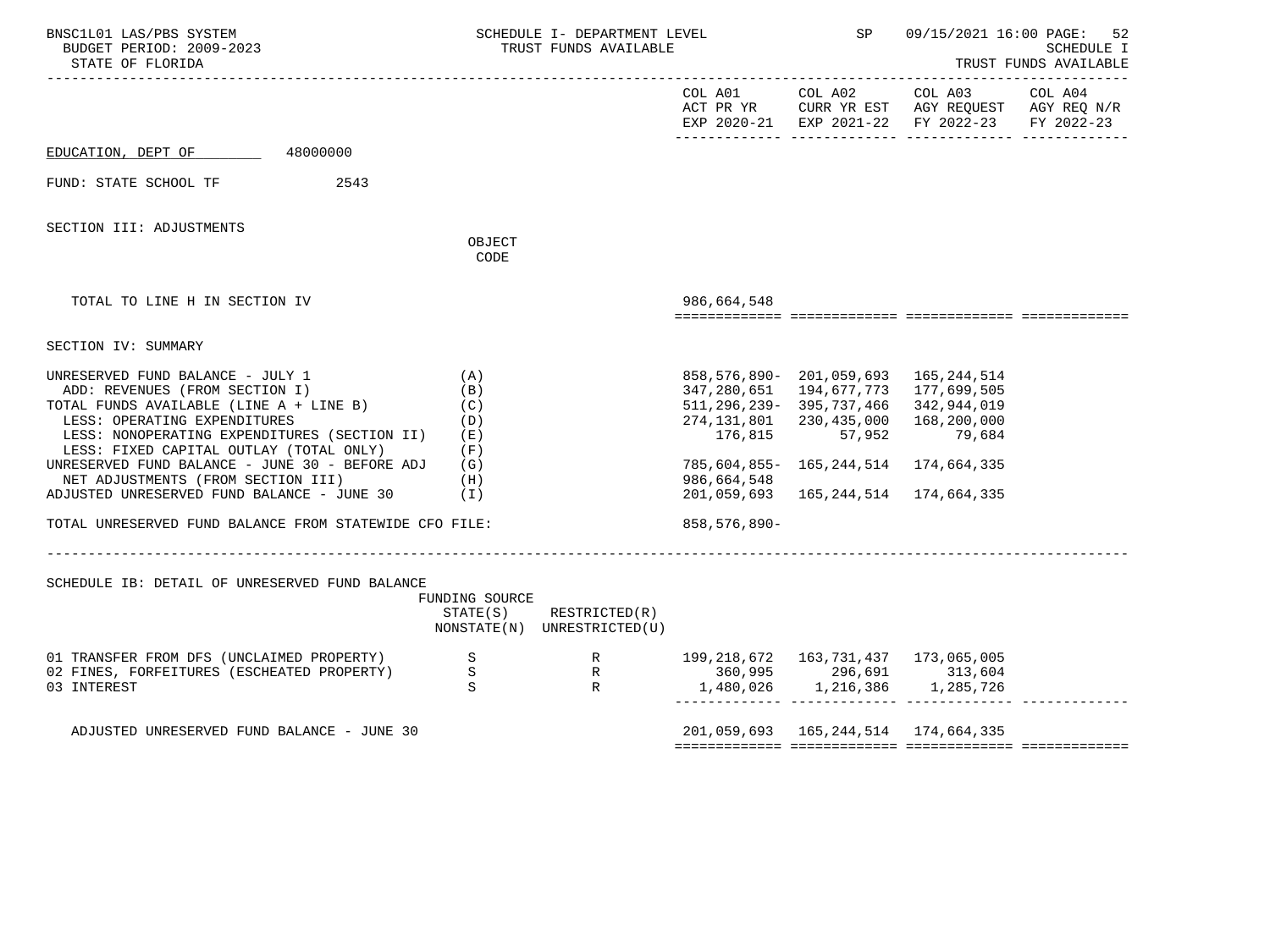| BNSC1L01 LAS/PBS SYSTEM<br>BUDGET PERIOD: 2009-2023<br>STATE OF FLORIDA                                                                                              |                         |      |             | SCHEDULE I- DEPARTMENT LEVEL<br>TRUST FUNDS AVAILABLE |                                      |             | SP                                                            | 09/15/2021 16:00 PAGE: 53<br>SCHEDULE I<br>TRUST FUNDS AVAILABLE                    |                                                                                      |                       |
|----------------------------------------------------------------------------------------------------------------------------------------------------------------------|-------------------------|------|-------------|-------------------------------------------------------|--------------------------------------|-------------|---------------------------------------------------------------|-------------------------------------------------------------------------------------|--------------------------------------------------------------------------------------|-----------------------|
|                                                                                                                                                                      |                         |      |             |                                                       |                                      |             | COL A01<br>ACT PR YR                                          | COL A02                                                                             | COL A03<br>CURR YR EST AGY REQUEST AGY REQ N/R<br>EXP 2020-21 EXP 2021-22 FY 2022-23 | COL A04<br>FY 2022-23 |
| EDUCATION, DEPT OF                                                                                                                                                   | 48000000                |      |             |                                                       |                                      |             |                                                               |                                                                                     |                                                                                      |                       |
| FUND: PUBLIC ED CO&DS TRUST FUND 2555                                                                                                                                |                         |      |             |                                                       |                                      |             |                                                               |                                                                                     |                                                                                      |                       |
| SECTION I: DETAIL OF REVENUES                                                                                                                                        | REVENUE CAP SVC<br>CODE | CHG% | <b>AUTH</b> |                                                       | MATCHING %<br>ST $I/C$ LOC $I/C$ NO. | CFDA        |                                                               |                                                                                     |                                                                                      |                       |
| 01 UTILITY FEES                                                                                                                                                      |                         |      |             |                                                       |                                      |             |                                                               |                                                                                     |                                                                                      |                       |
| 02 INTEREST                                                                                                                                                          | 000300 YES 0.0 1013.65  |      |             | 0.00                                                  |                                      | 0.00        |                                                               | 639,100,688 805,490,643                                                             | 813, 475, 498                                                                        |                       |
| 03 ELECTRIC POWER TAX DOR/1000                                                                                                                                       | 000502 NO 0.0           |      | 1013.65     | 0.00                                                  | 0.00                                 |             | 9,846,927                                                     | 10,094,226                                                                          | 10,206,174                                                                           |                       |
| 04 COMMUNCTN SRV DOR/2465                                                                                                                                            | 001600 NO 0.0           |      | 1013.65     | 0.00                                                  | 0.00                                 |             | 138,921,024                                                   |                                                                                     |                                                                                      |                       |
| 05 REFUNDS                                                                                                                                                           | 001607 NO 0.0           |      | 1013.65     | 0.00                                                  | 0.00                                 |             | 329,826,046                                                   |                                                                                     | 330,180,000 334,790,000                                                              |                       |
| 25 TRANSFER FROM DOE TO FSDB                                                                                                                                         | 001800 NO 0.0           |      | 1013.65     | 0.00                                                  | 0.00                                 |             | 5,385,160                                                     | 1,500,000 1,500,000                                                                 |                                                                                      |                       |
| 28 TRANSFER FOR DOR                                                                                                                                                  | 001500 NO 0.0           |      | 1013.65     | 0.00                                                  | 0.00                                 |             | 6,464,189                                                     |                                                                                     |                                                                                      |                       |
|                                                                                                                                                                      | 001500 NO 0.0 1013.65   |      |             | 0.00                                                  | 0.00                                 |             | 12                                                            |                                                                                     |                                                                                      |                       |
| TOTAL TO LINE B IN SECTION IV                                                                                                                                        |                         |      |             |                                                       |                                      |             |                                                               | 1129,544,046 1147,264,869 1159,971,672                                              |                                                                                      |                       |
| SECTION II: DETAIL OF NONOPERATING EXPENDITURES                                                                                                                      |                         |      |             |                                                       |                                      |             |                                                               |                                                                                     |                                                                                      |                       |
|                                                                                                                                                                      |                         |      |             | OBJECT<br>CODE                                        | TRANSFER<br>TO BE                    | CFDA<br>NO. |                                                               |                                                                                     |                                                                                      |                       |
| 01 REFUND STATE REVENUES<br>02 ASSESSMENT ON INVESTMENTS<br>03 TRANSFER TO FUND 2222 (181257)<br>05 PAYMENTS TO SBA ARBITRAGE<br>08 TRANSFER TO 555002-FSDB FROM DOE |                         |      |             | 860076<br>840000<br>810000<br>899000<br>810000        |                                      |             | 6,464,189                                                     | 212,337 500,000 500,000<br>708,477 726,270 734,324<br>1,067,535 4,392,138 4,392,138 | 5,000,000 5,000,000                                                                  |                       |
| TOTAL TO LINE E IN SECTION IV                                                                                                                                        |                         |      |             |                                                       |                                      |             | 8,452,538                                                     | 10,618,408                                                                          | 10,626,462                                                                           |                       |
| SECTION III: ADJUSTMENTS                                                                                                                                             |                         |      |             | OBJECT<br>CODE                                        |                                      |             |                                                               |                                                                                     |                                                                                      |                       |
| 01 PY CF FCO NOT RESRV ON T/B<br>02 REVERSION OF PY CF FCO 6/30/21<br>04 REVERSIONS PY FCO APPRO - FEB<br>08 FSDB - PRIOR YEAR PAYABLES<br>10 ROUNDING               |                         |      |             | 991000<br>991000<br>991000<br>991000<br>991000        |                                      |             | $240, 332, 057 -$<br>1,199,878<br>225,327<br>200,899<br>$1 -$ |                                                                                     | $1 -$                                                                                |                       |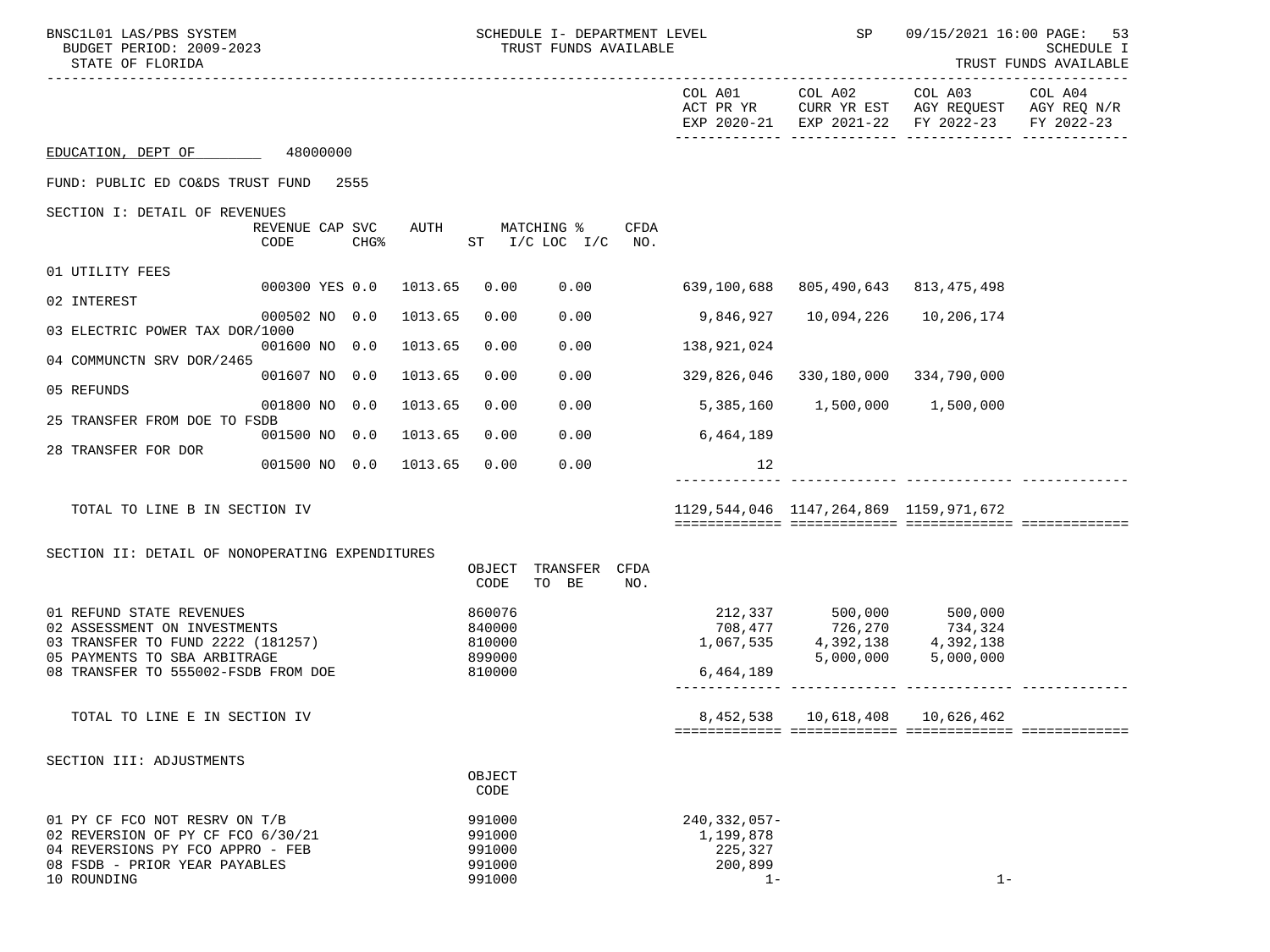| BNSC1L01 LAS/PBS SYSTEM<br>SCHEDULE I- DEPARTMENT LEVEL<br>BUDGET PERIOD: 2009-2023<br>TRUST FUNDS AVAILABLE<br>STATE OF FLORIDA                                                                                                                                                                                                                                                                           |                          |                                                            |                                                                                  | <b>SP</b> SP                                        | 09/15/2021 16:00 PAGE: 54                                                                                                                              | SCHEDULE I<br>TRUST FUNDS AVAILABLE |
|------------------------------------------------------------------------------------------------------------------------------------------------------------------------------------------------------------------------------------------------------------------------------------------------------------------------------------------------------------------------------------------------------------|--------------------------|------------------------------------------------------------|----------------------------------------------------------------------------------|-----------------------------------------------------|--------------------------------------------------------------------------------------------------------------------------------------------------------|-------------------------------------|
|                                                                                                                                                                                                                                                                                                                                                                                                            |                          |                                                            |                                                                                  |                                                     | COL A01 COL A02 COL A03 COL A04<br>ACT PR YR $\,$ CURR YR EST $\,$ AGY REQUEST $\,$ AGY REQ $\rm N/R$<br>EXP 2020-21 EXP 2021-22 FY 2022-23 FY 2022-23 |                                     |
| EDUCATION, DEPT OF 48000000                                                                                                                                                                                                                                                                                                                                                                                |                          |                                                            |                                                                                  |                                                     |                                                                                                                                                        |                                     |
| FUND: PUBLIC ED CO&DS TRUST FUND 2555                                                                                                                                                                                                                                                                                                                                                                      |                          |                                                            |                                                                                  |                                                     |                                                                                                                                                        |                                     |
| SECTION III: ADJUSTMENTS                                                                                                                                                                                                                                                                                                                                                                                   |                          |                                                            |                                                                                  |                                                     |                                                                                                                                                        |                                     |
|                                                                                                                                                                                                                                                                                                                                                                                                            | OBJECT<br>CODE           |                                                            |                                                                                  |                                                     |                                                                                                                                                        |                                     |
| 11 FSDB BEGINNING FUND BALANCE<br>13 POST CLOSING ADJ-INCREASE AP                                                                                                                                                                                                                                                                                                                                          | 991000<br>991000         |                                                            | 449,201<br>$12-$                                                                 |                                                     |                                                                                                                                                        |                                     |
| 14 POST CLOSING ADJ-INCREASE A/R                                                                                                                                                                                                                                                                                                                                                                           | 991000                   |                                                            | 2,360,484                                                                        |                                                     |                                                                                                                                                        |                                     |
| TOTAL TO LINE H IN SECTION IV                                                                                                                                                                                                                                                                                                                                                                              |                          |                                                            | $235.896.281 -$                                                                  |                                                     | $1 -$                                                                                                                                                  |                                     |
| SECTION IV: SUMMARY                                                                                                                                                                                                                                                                                                                                                                                        |                          |                                                            |                                                                                  |                                                     |                                                                                                                                                        |                                     |
| (A)<br>UNRESERVED FUND BALANCE - JULY 1<br>ADD: REVENUES (FROM SECTION I)<br>TOTAL FUNDS AVAILABLE (LINE A + LINE B)<br>LESS: OPERATING EXPENDITURES<br>LESS: NONOPERATING EXPENDITURES (SECTION II) (E)<br>LESS: FIXED CAPITAL OUTLAY (TOTAL ONLY)<br>UNRESERVED FUND BALANCE - JUNE 30 - BEFORE ADJ $(G)$<br>(H)<br>NET ADJUSTMENTS (FROM SECTION III)<br>ADJUSTED UNRESERVED FUND BALANCE - JUNE 30 (I) | (B)<br>(C)<br>(D)<br>(F) |                                                            | 1129,544,046 1147,264,869 1159,971,672<br>1508,608,093 1251,275,189 1316,299,095 | 235,896,281-<br>104,010,320 156,327,423 120,058,921 | 8,452,538  10,618,408  10,626,462<br>1160, 248, 954 1084, 329, 358 1185, 613, 711<br>339,906,601 156,327,423 120,058,922<br>$1 -$                      | 386,500,000                         |
| TOTAL UNRESERVED FUND BALANCE FROM STATEWIDE CFO FILE:                                                                                                                                                                                                                                                                                                                                                     |                          |                                                            | 379,064,047                                                                      |                                                     |                                                                                                                                                        |                                     |
| SCHEDULE IB: DETAIL OF UNRESERVED FUND BALANCE                                                                                                                                                                                                                                                                                                                                                             | FUNDING SOURCE           | $STATE(S)$ RESTRICTED $(R)$<br>NONSTATE(N) UNRESTRICTED(U) |                                                                                  |                                                     |                                                                                                                                                        |                                     |
| 01 UTILITY FEES                                                                                                                                                                                                                                                                                                                                                                                            |                          | $S$ R                                                      |                                                                                  |                                                     | 104,010,320  156,327,423  120,058,921                                                                                                                  |                                     |
| ADJUSTED UNRESERVED FUND BALANCE - JUNE 30                                                                                                                                                                                                                                                                                                                                                                 |                          |                                                            |                                                                                  |                                                     | 104,010,320 156,327,423 120,058,921                                                                                                                    |                                     |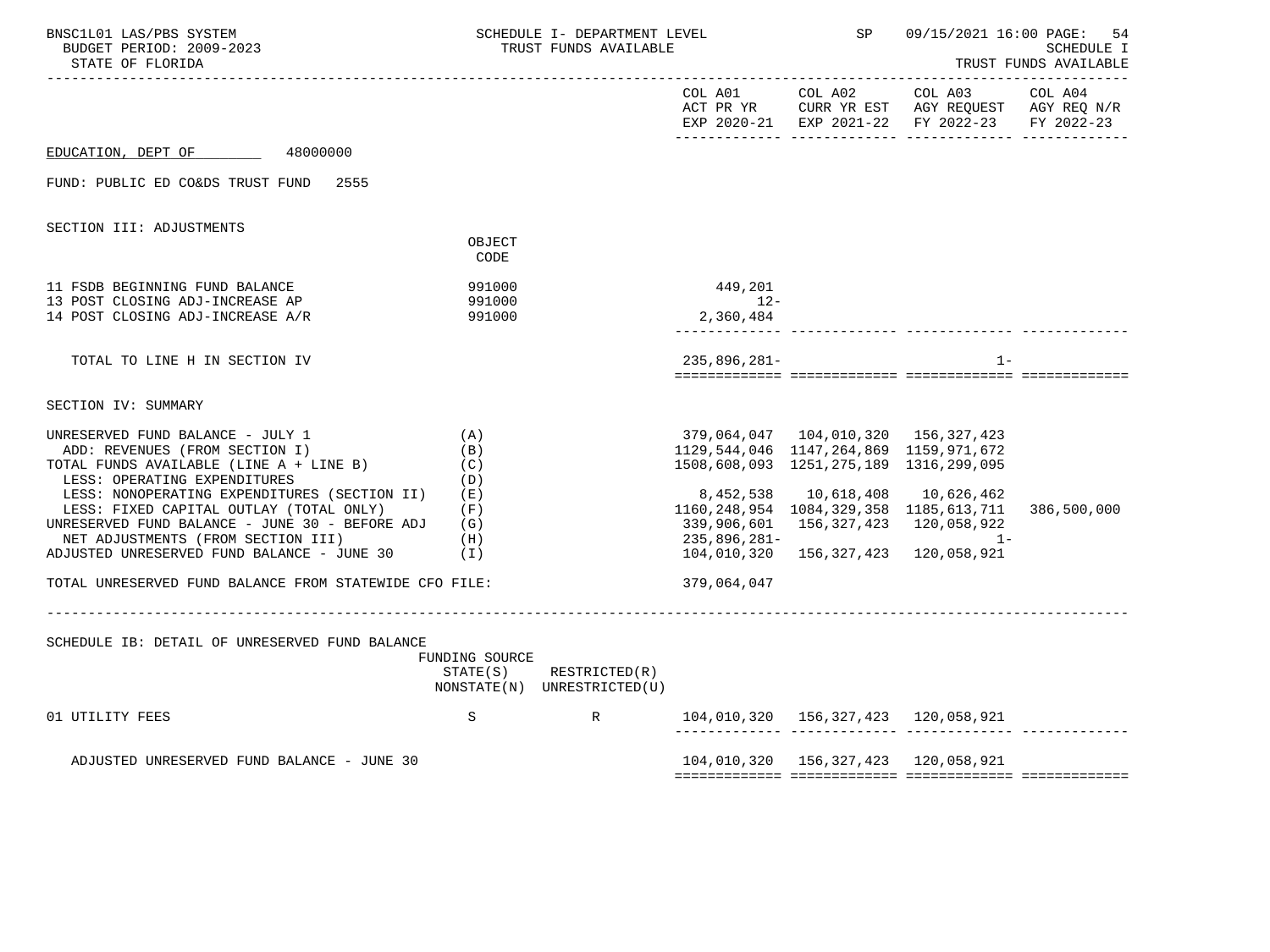| BNSC1L01 LAS/PBS SYSTEM<br>BUDGET PERIOD: 2009-2023<br>STATE OF FLORIDA                                                                                                                                                       |                                 | SCHEDULE I- DEPARTMENT LEVEL<br>TRUST FUNDS AVAILABLE |      |                                                             | SP                                      | 09/15/2021 16:00 PAGE: 55                                                                                   | SCHEDULE I<br>TRUST FUNDS AVAILABLE |
|-------------------------------------------------------------------------------------------------------------------------------------------------------------------------------------------------------------------------------|---------------------------------|-------------------------------------------------------|------|-------------------------------------------------------------|-----------------------------------------|-------------------------------------------------------------------------------------------------------------|-------------------------------------|
|                                                                                                                                                                                                                               |                                 |                                                       |      |                                                             | COL A01 COL A02                         | COL A03<br>ACT PR YR CURR YR EST AGY REQUEST AGY REQ $N/R$<br>EXP 2020-21 EXP 2021-22 FY 2022-23 FY 2022-23 | COL A04                             |
| EDUCATION, DEPT OF 48000000                                                                                                                                                                                                   |                                 |                                                       |      |                                                             |                                         |                                                                                                             |                                     |
| FUND: SCH/DIS & CC/DIS CO&DS TF                                                                                                                                                                                               | 2612                            |                                                       |      |                                                             |                                         |                                                                                                             |                                     |
| SECTION I: DETAIL OF REVENUES                                                                                                                                                                                                 | REVENUE CAP SVC<br>CODE<br>CHG% | AUTH MATCHING %<br>ST $I/C$ LOC $I/C$ NO.             | CFDA |                                                             |                                         |                                                                                                             |                                     |
| 01 INTEREST                                                                                                                                                                                                                   |                                 |                                                       |      |                                                             |                                         |                                                                                                             |                                     |
| 03 TRANSFER FR DHSMV/2488                                                                                                                                                                                                     | 000502 NO 0.0 17.61 0.00        | 0.00                                                  |      |                                                             | 1,906,091   1,737,630   1,874,980       |                                                                                                             |                                     |
|                                                                                                                                                                                                                               | 001500 NO 0.0 ART XII 0.00      |                                                       | 0.00 |                                                             | 126,908,604   115,692,357   124,837,223 |                                                                                                             |                                     |
| TOTAL TO LINE B IN SECTION IV                                                                                                                                                                                                 |                                 |                                                       |      |                                                             | 128,814,695 117,429,987 126,712,203     |                                                                                                             |                                     |
| SECTION II: DETAIL OF NONOPERATING EXPENDITURES                                                                                                                                                                               |                                 | OBJECT TRANSFER CFDA<br>CODE<br>TO BE                 | NO.  |                                                             |                                         |                                                                                                             |                                     |
| 01 ASSESSMENT ON INVESTMENTS<br>03 TRANSFER TO 4880000/2222<br>06 UNFUNDED BUDGET                                                                                                                                             |                                 | 840000<br>810000<br>48800000<br>899000                |      | 1,807,465   1,872,559   1,872,559                           | 133,328 121,545 131,152                 | $3,837,720 - 1,964,923 -$                                                                                   |                                     |
| TOTAL TO LINE E IN SECTION IV                                                                                                                                                                                                 |                                 |                                                       |      |                                                             | 1,940,793 1,843,616- 38,788             |                                                                                                             |                                     |
| SECTION III: ADJUSTMENTS                                                                                                                                                                                                      |                                 | OBJECT<br>CODE                                        |      |                                                             |                                         |                                                                                                             |                                     |
| 03 ROUNDING<br>04 POST CLOSING SWFS ADJUSTMENT                                                                                                                                                                                |                                 | 991000<br>991000                                      |      | 1<br>1,234                                                  |                                         |                                                                                                             |                                     |
| TOTAL TO LINE H IN SECTION IV                                                                                                                                                                                                 |                                 |                                                       |      | 1,235                                                       |                                         |                                                                                                             |                                     |
| SECTION IV: SUMMARY                                                                                                                                                                                                           |                                 |                                                       |      |                                                             |                                         |                                                                                                             |                                     |
| UNRESERVED FUND BALANCE - JULY 1<br>ADD: REVENUES (FROM SECTION I)<br>TOTAL FUNDS AVAILABLE (LINE A + LINE B)<br>LESS: OPERATING EXPENDITURES                                                                                 |                                 | (A)<br>(B)<br>(C)<br>(D)                              |      | 3,163,110<br>128,814,695<br>131,977,805                     | 9,239,431<br>117,429,987<br>126,669,418 | 126,712,203<br>126,712,203                                                                                  |                                     |
| LESS: NONOPERATING EXPENDITURES (SECTION II)<br>LESS: FIXED CAPITAL OUTLAY (TOTAL ONLY)<br>UNRESERVED FUND BALANCE - JUNE 30 - BEFORE ADJ<br>NET ADJUSTMENTS (FROM SECTION III)<br>ADJUSTED UNRESERVED FUND BALANCE - JUNE 30 |                                 | (E)<br>(F)<br>(G)<br>(H)<br>(I)                       |      | 1,940,793<br>120,798,816<br>9,238,196<br>1,235<br>9,239,431 | 1,843,616-<br>128,513,034               | 38,788<br>126,673,415                                                                                       |                                     |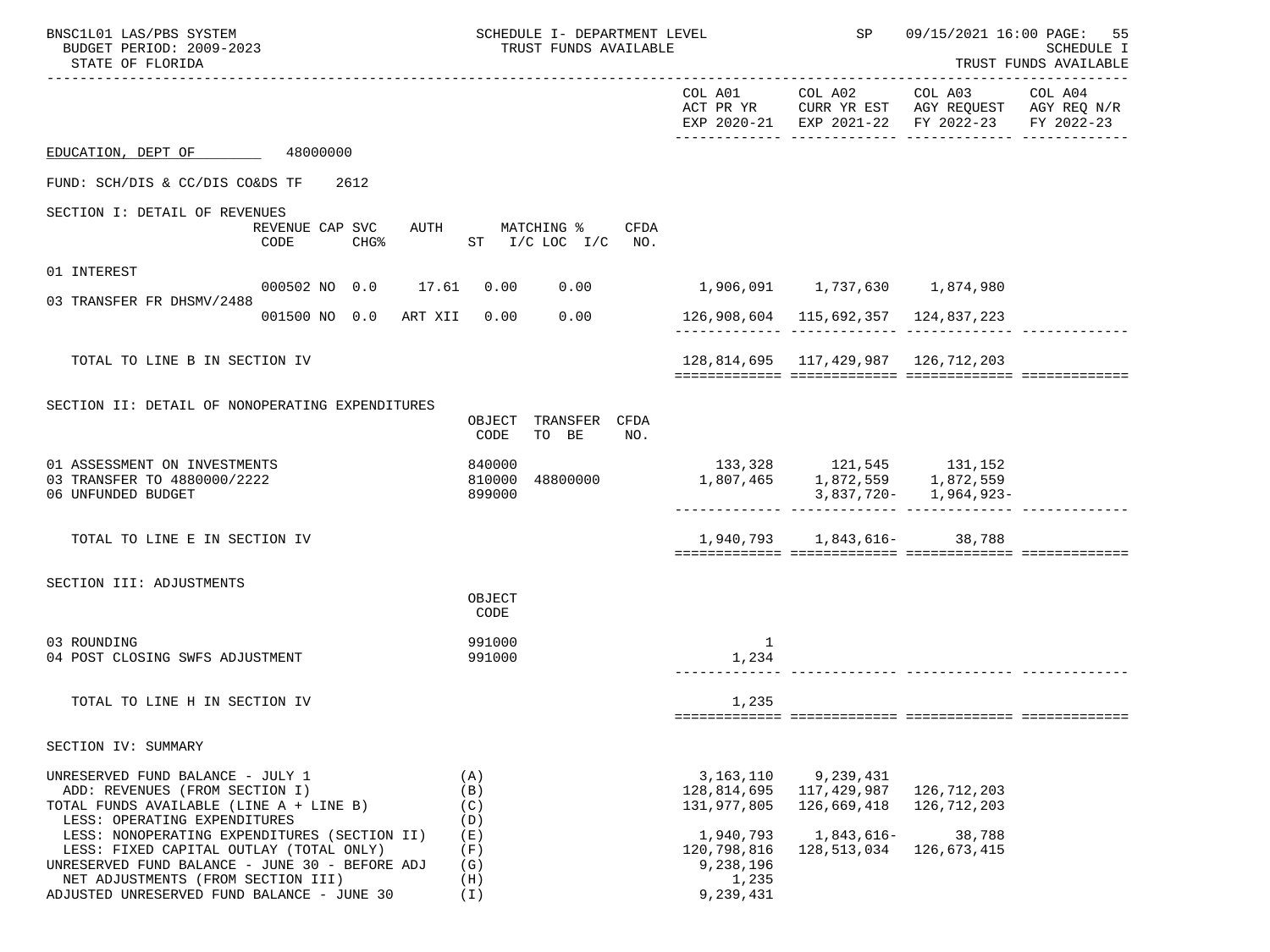| BNSC1L01 LAS/PBS SYSTEM<br>BUDGET PERIOD: 2009-2023<br>STATE OF FLORIDA |                | TRUST FUNDS AVAILABLE                                      | SP<br>SCHEDULE I- DEPARTMENT LEVEL |                                            | 09/15/2021 16:00 PAGE: 56<br><b>SCHEDULE I</b><br>TRUST FUNDS AVAILABLE |                       |  |
|-------------------------------------------------------------------------|----------------|------------------------------------------------------------|------------------------------------|--------------------------------------------|-------------------------------------------------------------------------|-----------------------|--|
|                                                                         |                |                                                            |                                    | COL A01 COL A02<br>EXP 2020-21 EXP 2021-22 | COL A03<br>ACT PR YR CURR YR EST AGY REQUEST AGY REQ N/R<br>FY 2022-23  | COL A04<br>FY 2022-23 |  |
| EDUCATION, DEPT OF 48000000                                             |                |                                                            |                                    |                                            |                                                                         |                       |  |
| 2612<br>FUND: SCH/DIS & CC/DIS CO&DS TF                                 |                |                                                            |                                    |                                            |                                                                         |                       |  |
| SECTION IV: SUMMARY                                                     |                |                                                            |                                    |                                            |                                                                         |                       |  |
| TOTAL UNRESERVED FUND BALANCE FROM STATEWIDE CFO FILE:                  |                |                                                            | 3,163,110                          |                                            |                                                                         |                       |  |
| SCHEDULE IB: DETAIL OF UNRESERVED FUND BALANCE                          | FUNDING SOURCE | $STATE(S)$ RESTRICTED $(R)$<br>NONSTATE(N) UNRESTRICTED(U) |                                    |                                            |                                                                         |                       |  |
| 02 MOTOR VEHICLE LICENSE TAG REVENUE                                    | S              | R                                                          | 9,239,431                          |                                            |                                                                         |                       |  |
| ADJUSTED UNRESERVED FUND BALANCE - JUNE 30                              |                |                                                            | 9,239,431                          |                                            |                                                                         |                       |  |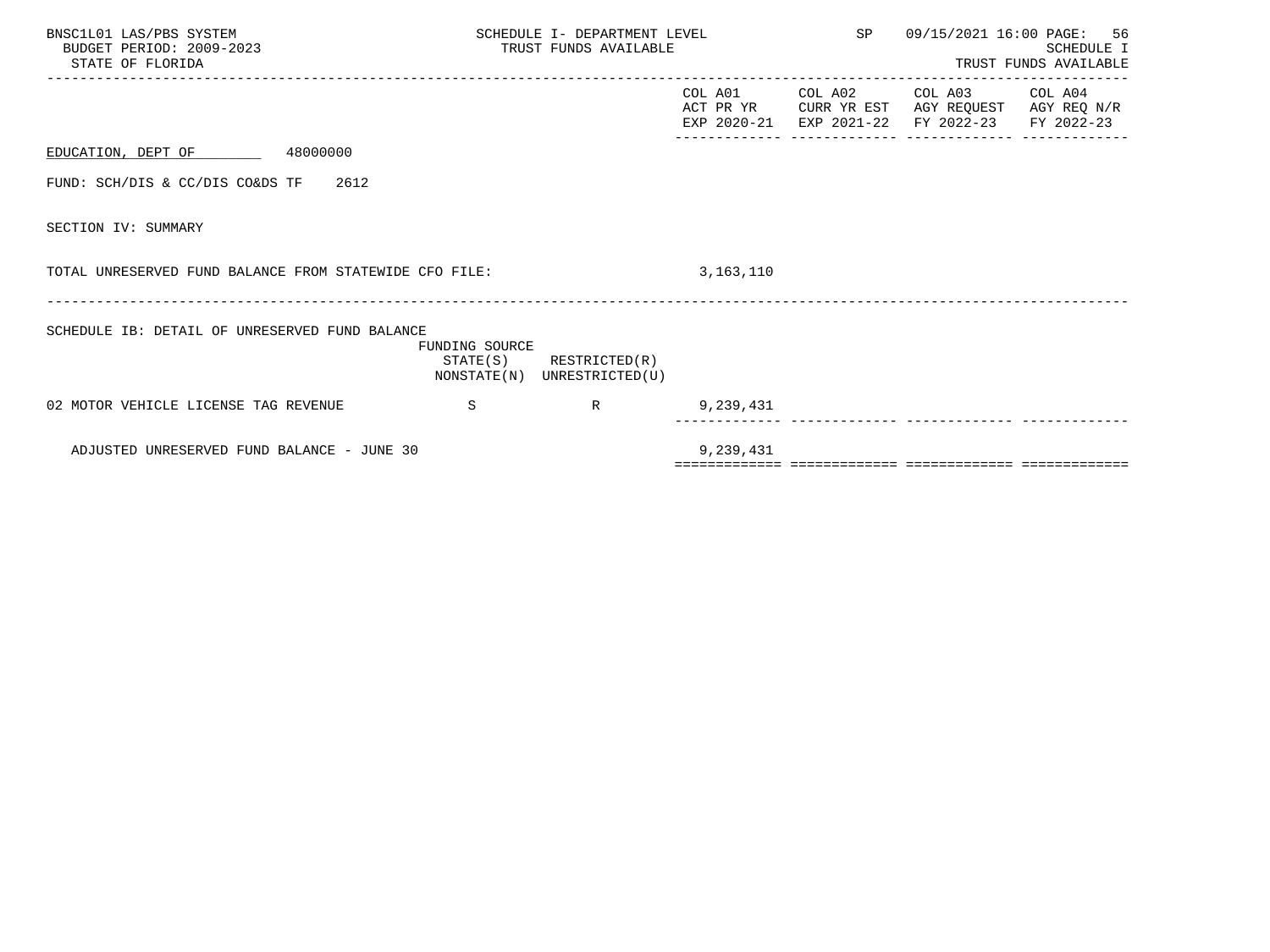| BNSC1L01 LAS/PBS SYSTEM<br>BUDGET PERIOD: 2009-2023<br>STATE OF FLORIDA                                                                                          |                         |                  |                                      |                | SCHEDULE I- DEPARTMENT LEVEL<br>TRUST FUNDS AVAILABLE |      |                                                                                                          | SP                               |                                                                                                | 09/15/2021 16:00 PAGE: 57<br>SCHEDULE I<br>TRUST FUNDS AVAILABLE<br>-------------- |
|------------------------------------------------------------------------------------------------------------------------------------------------------------------|-------------------------|------------------|--------------------------------------|----------------|-------------------------------------------------------|------|----------------------------------------------------------------------------------------------------------|----------------------------------|------------------------------------------------------------------------------------------------|------------------------------------------------------------------------------------|
|                                                                                                                                                                  |                         |                  |                                      |                |                                                       |      | COL A01                                                                                                  | COL A02                          | COL A03<br>ACT PR YR CURR YR EST AGY REQUEST AGY REQ N/R<br>EXP 2020-21 EXP 2021-22 FY 2022-23 | COL A04<br>FY 2022-23                                                              |
| EDUCATION, DEPT OF 48000000                                                                                                                                      |                         |                  |                                      |                |                                                       |      |                                                                                                          |                                  |                                                                                                |                                                                                    |
| FUND: STD LOAN GUARANTY RES TF                                                                                                                                   |                         | 2718             |                                      |                |                                                       |      |                                                                                                          |                                  |                                                                                                |                                                                                    |
| SECTION I: DETAIL OF REVENUES                                                                                                                                    | REVENUE CAP SVC<br>CODE | CHG <sup>8</sup> | AUTH                                 |                | MATCHING %<br>ST $I/C$ LOC $I/C$ NO.                  | CFDA |                                                                                                          |                                  |                                                                                                |                                                                                    |
| 02 INTEREST                                                                                                                                                      |                         |                  |                                      |                |                                                       |      |                                                                                                          |                                  |                                                                                                |                                                                                    |
| 03 REINS FR USDE/DEF LNS                                                                                                                                         | 000504 NO 0.0           |                  | 17.61                                | 0.00           | 0.00                                                  |      |                                                                                                          | 482,427 108,631                  |                                                                                                |                                                                                    |
| 05 REFUNDS                                                                                                                                                       | 000700 NO 0.0           |                  | 1009.92                              | 0.00           |                                                       |      | $0.00$ 84.032 871,826                                                                                    | 24,661,474                       | 24,441,724                                                                                     |                                                                                    |
| 06 REPAY OF LNS/FR BORR                                                                                                                                          | 001870 NO 0.0           |                  | 1009.92                              | 0.00           | 0.00                                                  |      | 1,759,000                                                                                                | 1,462,068                        | 1,215,260                                                                                      |                                                                                    |
| 07 PR YR WARRANT CANCEL                                                                                                                                          | 001970 NO 0.0           |                  | 1009.92                              | 0.00           | 0.00                                                  |      |                                                                                                          | 27,962,814 8,523,375 39,967,790  |                                                                                                |                                                                                    |
|                                                                                                                                                                  | 003700 NO 0.0           |                  | 1009.92                              | 0.00           | 0.00                                                  |      |                                                                                                          | 3,947 3,987                      | 3,987                                                                                          |                                                                                    |
| TOTAL TO LINE B IN SECTION IV                                                                                                                                    |                         |                  |                                      |                |                                                       |      |                                                                                                          | 31,080,014 34,759,535 65,628,761 |                                                                                                |                                                                                    |
| SECTION II: DETAIL OF NONOPERATING EXPENDITURES                                                                                                                  |                         |                  |                                      |                |                                                       |      |                                                                                                          |                                  |                                                                                                |                                                                                    |
|                                                                                                                                                                  |                         |                  |                                      | OBJECT<br>CODE | TRANSFER CFDA<br>TO BE                                | NO.  |                                                                                                          |                                  |                                                                                                |                                                                                    |
| 01 ASSESSMENT ON INVESTMENTS<br>02 CLAIMS PAID TO LENDERS ON DEFAULTED LOANS<br>05 TR TO 4880000/2397-TRUING UP INTEREST<br>07 REFUNDS TO BORROWERS/INS PREMIUMS |                         |                  | 840000<br>860000<br>810000<br>860000 | 48800000       |                                                       |      | 34,166 7,693<br>30,065,997 63,323,399 63,582,182<br>8,580 77,066 77,837<br>$779,540$ 1,988,629 1,968,742 |                                  |                                                                                                |                                                                                    |
| TOTAL TO LINE E IN SECTION IV                                                                                                                                    |                         |                  |                                      |                |                                                       |      |                                                                                                          | 30,888,283 65,396,787 65,628,761 |                                                                                                |                                                                                    |
|                                                                                                                                                                  |                         |                  |                                      |                |                                                       |      |                                                                                                          |                                  |                                                                                                |                                                                                    |
| SECTION III: ADJUSTMENTS                                                                                                                                         |                         |                  |                                      | OBJECT<br>CODE |                                                       |      |                                                                                                          |                                  |                                                                                                |                                                                                    |
|                                                                                                                                                                  |                         |                  |                                      |                |                                                       |      |                                                                                                          |                                  |                                                                                                |                                                                                    |
| TOTAL TO LINE H IN SECTION IV                                                                                                                                    |                         |                  |                                      |                |                                                       |      |                                                                                                          |                                  |                                                                                                |                                                                                    |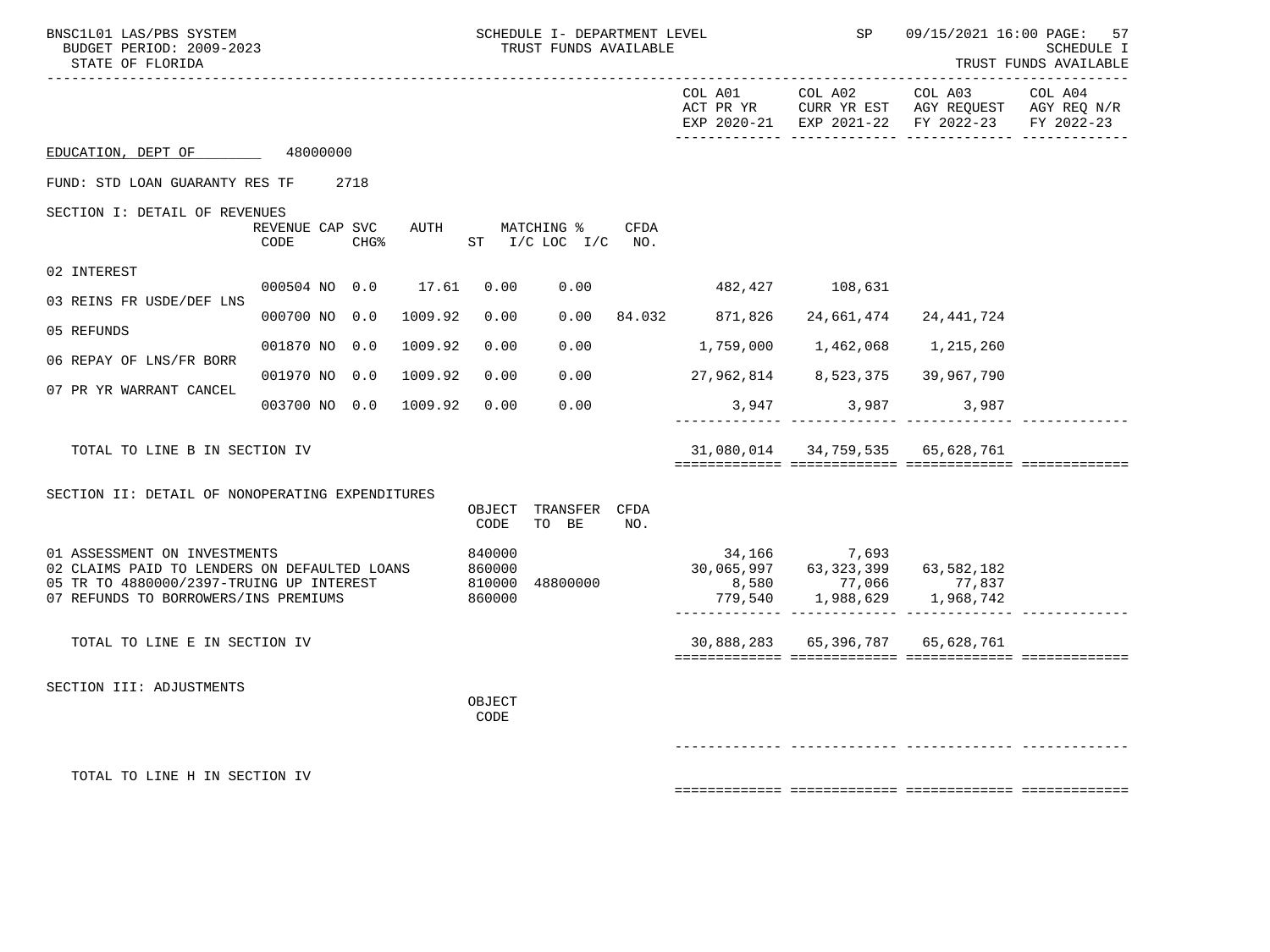| BNSC1L01 LAS/PBS SYSTEM<br>BUDGET PERIOD: 2009-2023<br>STATE OF FLORIDA                                                                                                                              |                                                         | SCHEDULE I- DEPARTMENT LEVEL SP<br>TRUST FUNDS AVAILABLE                                           |                          |                                                                                       | 09/15/2021 16:00 PAGE:                                                                                                            | 58<br>SCHEDULE I<br>TRUST FUNDS AVAILABLE |
|------------------------------------------------------------------------------------------------------------------------------------------------------------------------------------------------------|---------------------------------------------------------|----------------------------------------------------------------------------------------------------|--------------------------|---------------------------------------------------------------------------------------|-----------------------------------------------------------------------------------------------------------------------------------|-------------------------------------------|
|                                                                                                                                                                                                      |                                                         |                                                                                                    |                          |                                                                                       | COL A01 COL A02 COL A03 COL A04<br>ACT PR YR CURR YR EST AGY REQUEST AGY REQ N/R<br>EXP 2020-21 EXP 2021-22 FY 2022-23 FY 2022-23 |                                           |
| EDUCATION, DEPT OF 48000000                                                                                                                                                                          |                                                         |                                                                                                    |                          |                                                                                       |                                                                                                                                   |                                           |
| FUND: STD LOAN GUARANTY RES TF 2718                                                                                                                                                                  |                                                         |                                                                                                    |                          |                                                                                       |                                                                                                                                   |                                           |
| SECTION IV: SUMMARY                                                                                                                                                                                  |                                                         |                                                                                                    |                          |                                                                                       |                                                                                                                                   |                                           |
| UNRESERVED FUND BALANCE - JULY 1<br>ADD: REVENUES (FROM SECTION I)<br>TOTAL FUNDS AVAILABLE (LINE $A + LINE B$ ) (C)<br>LESS: OPERATING EXPENDITURES<br>LESS: NONOPERATING EXPENDITURES (SECTION II) | (A)<br>(B)<br>(D)<br>(E)                                |                                                                                                    | 61,525,535<br>30,888,283 | 30,445,521 30,637,252<br>31,080,014 34,759,535<br>65,396,787 65,628,761<br>65,396,787 | 65,628,761<br>65,628,761                                                                                                          |                                           |
| LESS: FIXED CAPITAL OUTLAY (TOTAL ONLY)<br>UNRESERVED FUND BALANCE - JUNE 30 - BEFORE ADJ<br>NET ADJUSTMENTS (FROM SECTION III)<br>ADJUSTED UNRESERVED FUND BALANCE - JUNE 30 (I)                    | (F)<br>(G)<br>(H)                                       |                                                                                                    | 30,637,252<br>30,637,252 |                                                                                       |                                                                                                                                   |                                           |
| TOTAL UNRESERVED FUND BALANCE FROM STATEWIDE CFO FILE:                                                                                                                                               |                                                         |                                                                                                    | 30,445,521               |                                                                                       |                                                                                                                                   |                                           |
| SCHEDULE IB: DETAIL OF UNRESERVED FUND BALANCE                                                                                                                                                       | FUNDING SOURCE                                          | $STATE(S)$ RESTRICTED $(R)$<br>NONSTATE(N) UNRESTRICTED(U)                                         |                          |                                                                                       |                                                                                                                                   |                                           |
| 01 INTEREST INCOME<br>03 REINSURANCE FROM U.S. DEPT. OF EDUCATION N<br>04 REPAYMENT OF LOAN/BORROWERS<br>05 REFUNDS (REPURCHASE OF CLAIMS)                                                           | $\begin{array}{c} \mathbf{N} \\ \mathbf{N} \end{array}$ | N<br>R 475,615<br>EDUCATION<br>N R R 475,615<br>859,515<br>R R 859,515<br>R<br>R<br>R<br>1,734,161 | 1,734,161                |                                                                                       |                                                                                                                                   |                                           |
| ADJUSTED UNRESERVED FUND BALANCE - JUNE 30                                                                                                                                                           |                                                         |                                                                                                    | 30,637,252               |                                                                                       |                                                                                                                                   |                                           |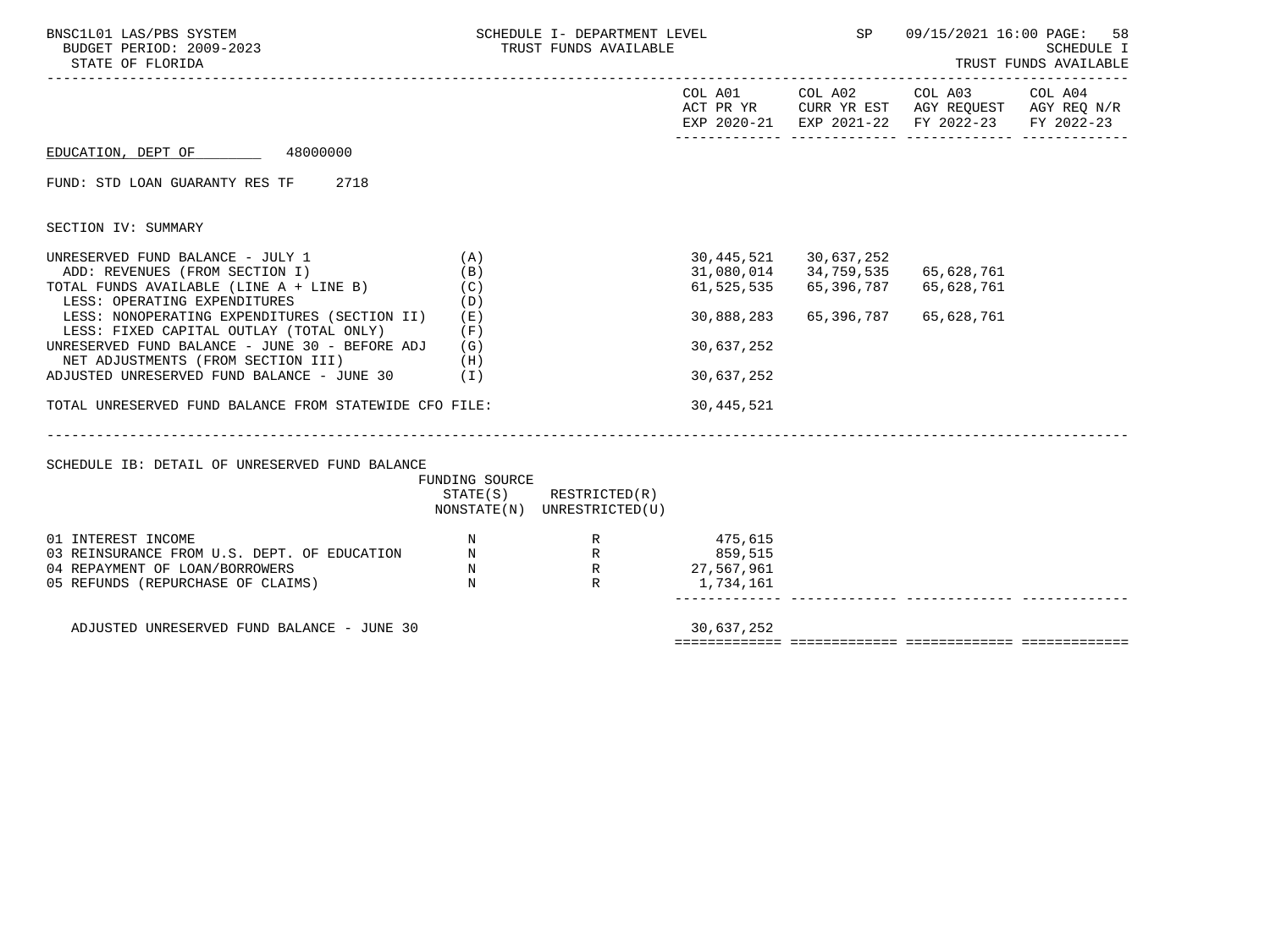| BNSC1L01 LAS/PBS SYSTEM<br>BUDGET PERIOD: 2009-2023<br>STATE OF FLORIDA                                                            |                                                                   |                                      | SCHEDULE I- DEPARTMENT LEVEL<br>TRUST FUNDS AVAILABLE |                                           | SP                                   | 09/15/2021 16:00 PAGE:<br>59<br><b>SCHEDULE I</b><br>TRUST FUNDS AVAILABLE                                     |                       |  |
|------------------------------------------------------------------------------------------------------------------------------------|-------------------------------------------------------------------|--------------------------------------|-------------------------------------------------------|-------------------------------------------|--------------------------------------|----------------------------------------------------------------------------------------------------------------|-----------------------|--|
|                                                                                                                                    |                                                                   |                                      |                                                       |                                           |                                      | COL A01 COL A02 COL A03<br>ACT PR YR CURR YR EST AGY REQUEST AGY REQ N/R<br>EXP 2020-21 EXP 2021-22 FY 2022-23 | COL A04<br>FY 2022-23 |  |
| EDUCATION, DEPT OF 48000000                                                                                                        |                                                                   |                                      |                                                       |                                           |                                      |                                                                                                                |                       |  |
| FUND: TEACHER CERT EXAM TF 2727                                                                                                    |                                                                   |                                      |                                                       |                                           |                                      |                                                                                                                |                       |  |
| SECTION I: DETAIL OF REVENUES                                                                                                      | REVENUE CAP SVC AUTH MATCHING % CFDA<br>CODE                      |                                      | CHG <sup>&amp;</sup> ST I/C LOC I/C NO.               |                                           |                                      |                                                                                                                |                       |  |
| 01 FEES                                                                                                                            | 000100 YES 0.0 1010.75 0.00 0.00 12,248,048 12,857,043 12,857,043 |                                      |                                                       |                                           |                                      |                                                                                                                |                       |  |
| 02 INTEREST-INVESTMENT                                                                                                             | 000502 NO 0.0 17.61 0.00 0.00                                     |                                      |                                                       | $240,190$ $252,133$ $252,133$             |                                      |                                                                                                                |                       |  |
| TOTAL TO LINE B IN SECTION IV                                                                                                      |                                                                   |                                      |                                                       |                                           | 12,488,238   13,109,176   13,109,176 |                                                                                                                |                       |  |
| SECTION II: DETAIL OF NONOPERATING EXPENDITURES                                                                                    |                                                                   | CODE                                 | OBJECT TRANSFER CFDA<br>TO BE<br>NO.                  |                                           |                                      |                                                                                                                |                       |  |
| 01 ASSESSMENT ON INVESTMENTS<br>03 UNFUNDED BUDGET<br>04 TRANS FUNDS FROM 2727 TO 2176<br>06 5% STATE TRUST FUND RESERVE           |                                                                   | 840000<br>899000<br>810000<br>999000 |                                                       |                                           |                                      | $16,621$ $17,447$ $17,447$<br>3,441,758-<br>718,611 2,520,613<br>654,586                                       |                       |  |
| TOTAL TO LINE E IN SECTION IV                                                                                                      |                                                                   |                                      |                                                       |                                           |                                      | 16,621 736,058 249,112-                                                                                        |                       |  |
| SECTION III: ADJUSTMENTS                                                                                                           |                                                                   | OBJECT<br>CODE                       |                                                       |                                           |                                      |                                                                                                                |                       |  |
| 02 PY CF "B" NOT PART OF FB RESERVED FOR ENC<br>04 PY SEPTEMBER REVERSIONS<br>05 ADJ COMP ABSENCE AS PART OF BEG FB<br>06 ROUNDING |                                                                   | 991000<br>991000<br>991000<br>991000 |                                                       | 851,900-<br>428,520<br>14,422<br>$\sim$ 1 |                                      |                                                                                                                |                       |  |
| TOTAL TO LINE H IN SECTION IV                                                                                                      |                                                                   |                                      |                                                       | $408,957-$                                |                                      |                                                                                                                |                       |  |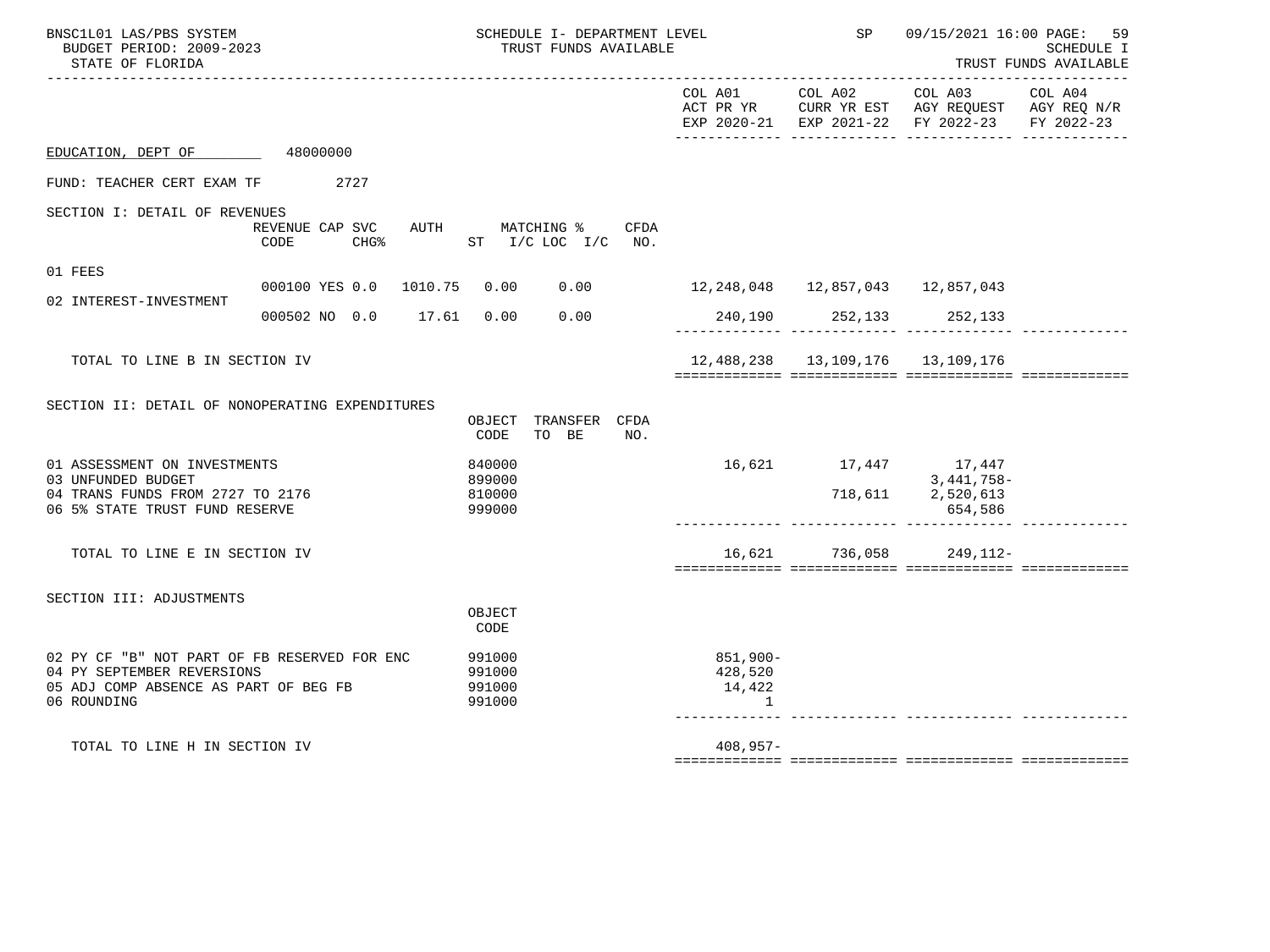| BNSC1L01 LAS/PBS SYSTEM<br>BUDGET PERIOD: 2009-2023<br>STATE OF FLORIDA                                                                                                                                                                                                                                                                                                                                                                            |                                               | SCHEDULE I- DEPARTMENT LEVEL THE SP<br>TRUST FUNDS AVAILABLE |                                                                                                                  |                                                                                                                 | 09/15/2021 16:00 PAGE:<br>60<br><b>SCHEDULE I</b><br>TRUST FUNDS AVAILABLE                                             |            |  |
|----------------------------------------------------------------------------------------------------------------------------------------------------------------------------------------------------------------------------------------------------------------------------------------------------------------------------------------------------------------------------------------------------------------------------------------------------|-----------------------------------------------|--------------------------------------------------------------|------------------------------------------------------------------------------------------------------------------|-----------------------------------------------------------------------------------------------------------------|------------------------------------------------------------------------------------------------------------------------|------------|--|
| . <u>.</u>                                                                                                                                                                                                                                                                                                                                                                                                                                         |                                               |                                                              |                                                                                                                  |                                                                                                                 | COL A01 COL A02 COL A03 COL A04<br>ACT PR YR CURR YR EST AGY REQUEST AGY REQ N/R<br>EXP 2020-21 EXP 2021-22 FY 2022-23 | FY 2022-23 |  |
| 48000000<br>EDUCATION, DEPT OF                                                                                                                                                                                                                                                                                                                                                                                                                     |                                               |                                                              |                                                                                                                  |                                                                                                                 |                                                                                                                        |            |  |
| 2727<br>FUND: TEACHER CERT EXAM TF                                                                                                                                                                                                                                                                                                                                                                                                                 |                                               |                                                              |                                                                                                                  |                                                                                                                 |                                                                                                                        |            |  |
| SECTION IV: SUMMARY                                                                                                                                                                                                                                                                                                                                                                                                                                |                                               |                                                              |                                                                                                                  |                                                                                                                 |                                                                                                                        |            |  |
| UNRESERVED FUND BALANCE - JULY 1<br>ADD: REVENUES (FROM SECTION I)<br>TOTAL FUNDS AVAILABLE (LINE A + LINE B)<br>LESS: OPERATING EXPENDITURES<br>LESS: NONOPERATING EXPENDITURES (SECTION II)<br>LESS: FIXED CAPITAL OUTLAY (TOTAL ONLY)<br>UNRESERVED FUND BALANCE - JUNE 30 - BEFORE ADJ $(G)$<br>NET ADJUSTMENTS (FROM SECTION III)<br>ADJUSTED UNRESERVED FUND BALANCE - JUNE 30 (I)<br>TOTAL UNRESERVED FUND BALANCE FROM STATEWIDE CFO FILE: | (A)<br>(B)<br>(C)<br>(D)<br>(E)<br>(F)<br>(H) |                                                              | 12,488,238   13,109,176   13,109,176<br>14,492,753<br>16,621<br>12,091,103 5,348,488<br>$408,957-$<br>14,112,239 | 14, 112, 239 11, 682, 146 5, 348, 488<br>26,600,477 24,791,322<br>18,706,776<br>736,058<br>11,682,146 5,348,488 | 18,457,664<br>18,706,776<br>249,112-                                                                                   |            |  |
| SCHEDULE IB: DETAIL OF UNRESERVED FUND BALANCE                                                                                                                                                                                                                                                                                                                                                                                                     | FUNDING SOURCE                                | $STATE(S)$ RESTRICTED $(R)$<br>NONSTATE(N) UNRESTRICTED(U)   |                                                                                                                  |                                                                                                                 |                                                                                                                        |            |  |
| 01 FEES<br>02 INTEREST - INVESTMENT                                                                                                                                                                                                                                                                                                                                                                                                                | S<br><sub>S</sub>                             | R                                                            | R 11,453,176 5,243,316<br>228,970 105,172                                                                        |                                                                                                                 |                                                                                                                        |            |  |
| ADJUSTED UNRESERVED FUND BALANCE - JUNE 30                                                                                                                                                                                                                                                                                                                                                                                                         |                                               |                                                              | 11,682,146 5,348,488                                                                                             |                                                                                                                 |                                                                                                                        |            |  |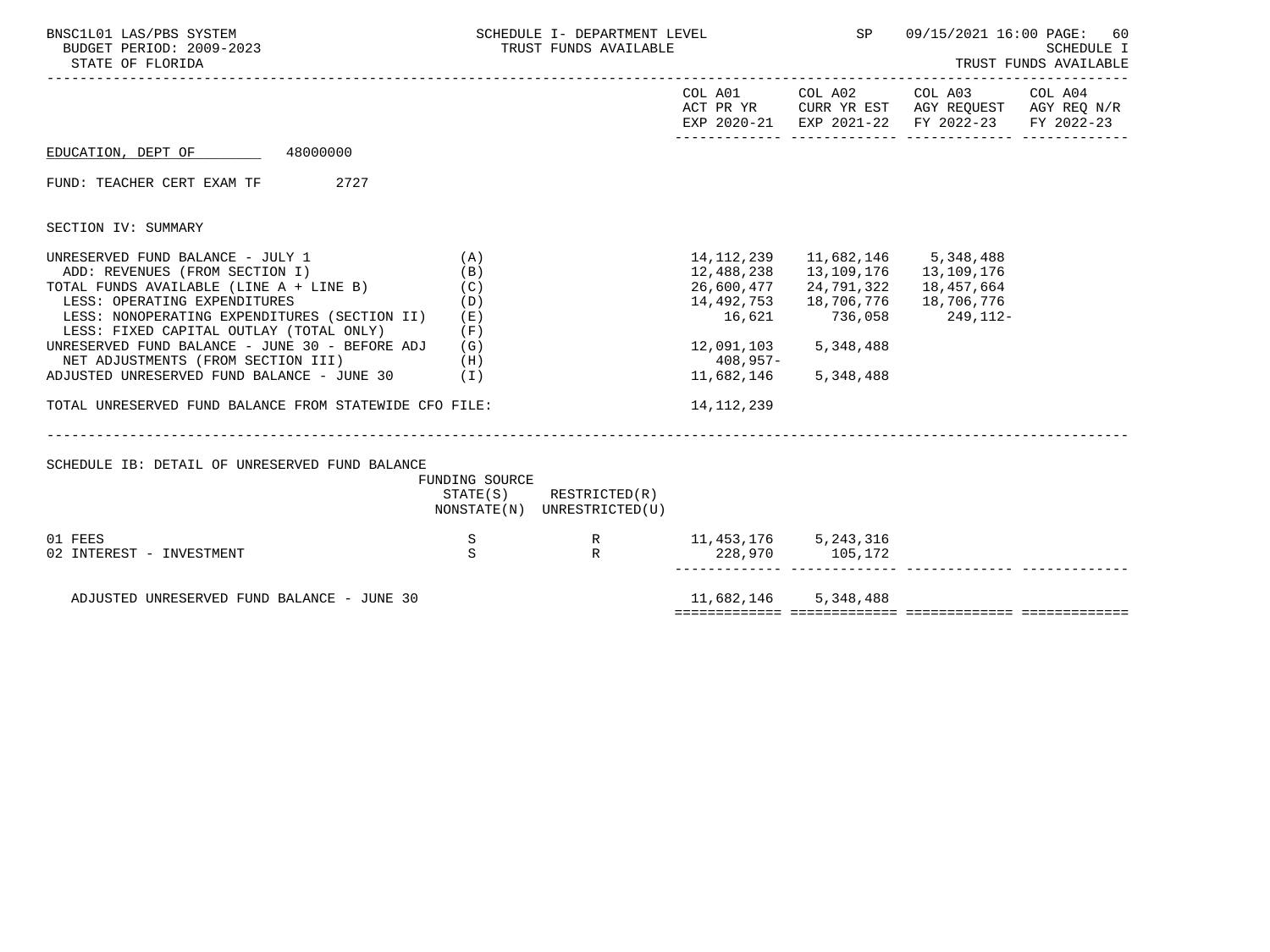| BNSC1L01 LAS/PBS SYSTEM<br>BUDGET PERIOD: 2009-2023<br>STATE OF FLORIDA                                                                                         | SCHEDULE I- DEPARTMENT LEVEL<br>TRUST FUNDS AVAILABLE |                                                |                               | SP  | 09/15/2021 16:00 PAGE: 61<br><b>SCHEDULE I</b><br>TRUST FUNDS AVAILABLE |       |                                                                                                                |                       |
|-----------------------------------------------------------------------------------------------------------------------------------------------------------------|-------------------------------------------------------|------------------------------------------------|-------------------------------|-----|-------------------------------------------------------------------------|-------|----------------------------------------------------------------------------------------------------------------|-----------------------|
|                                                                                                                                                                 |                                                       |                                                |                               |     |                                                                         |       | COL A01 COL A02 COL A03<br>ACT PR YR CURR YR EST AGY REQUEST AGY REQ N/R<br>EXP 2020-21 EXP 2021-22 FY 2022-23 | COL A04<br>FY 2022-23 |
| EDUCATION, DEPT OF 48000000                                                                                                                                     |                                                       |                                                |                               |     |                                                                         |       |                                                                                                                |                       |
| FUND: WORKING CAPITAL TRUST FUND 2792                                                                                                                           |                                                       |                                                |                               |     |                                                                         |       |                                                                                                                |                       |
| SECTION I: DETAIL OF REVENUES                                                                                                                                   | REVENUE CAP SVC AUTH MATCHING % CFDA<br>CODE          | CHG% ST I/C LOC I/C NO.                        |                               |     |                                                                         |       |                                                                                                                |                       |
| 01 TFBCREST-INVESTMENT                                                                                                                                          | 000502 NO 0.0 216.272 0.00 0.00                       |                                                |                               |     | 41,597 52,271 52,271                                                    |       |                                                                                                                |                       |
| 02 SALE/DP SVCS TO DOE                                                                                                                                          | 004801 NO 0.0 216.272 0.00 0.00                       |                                                |                               |     | 10,645,400   13,377,322   13,377,322                                    |       |                                                                                                                |                       |
| TOTAL TO LINE B IN SECTION IV                                                                                                                                   |                                                       |                                                |                               |     |                                                                         |       |                                                                                                                |                       |
| SECTION II: DETAIL OF NONOPERATING EXPENDITURES                                                                                                                 |                                                       | CODE                                           | OBJECT TRANSFER CFDA<br>TO BE | NO. |                                                                         |       |                                                                                                                |                       |
| 01 ASSESSMENT ON INVESTMENTS<br>02 5% STATE TRUST FUND RESERVE                                                                                                  |                                                       | 840000<br>999000                               |                               |     |                                                                         |       | 3,023 3,798 3,798<br>671,290                                                                                   |                       |
| TOTAL TO LINE E IN SECTION IV                                                                                                                                   |                                                       |                                                |                               |     |                                                                         | 3,023 | 3,798 675,088                                                                                                  |                       |
| SECTION III: ADJUSTMENTS                                                                                                                                        |                                                       | OBJECT<br>CODE                                 |                               |     |                                                                         |       |                                                                                                                |                       |
| 01 PY SEPT 30 OPERATING REVERSIONS<br>02 PY CF B NOT PART OF FB RESERVED<br>03 PY ACCOUNTS PAYABLE NOT CF<br>04 ADJMT FOR COMP ABSENCE LIABILITY<br>09 ROUNDING |                                                       | 991000<br>991000<br>991000<br>991000<br>991000 |                               |     | 390,151<br>456,543-<br>6,030<br>236,097<br>7                            |       |                                                                                                                |                       |
| TOTAL TO LINE H IN SECTION IV                                                                                                                                   |                                                       |                                                |                               |     | 175,742                                                                 |       |                                                                                                                |                       |